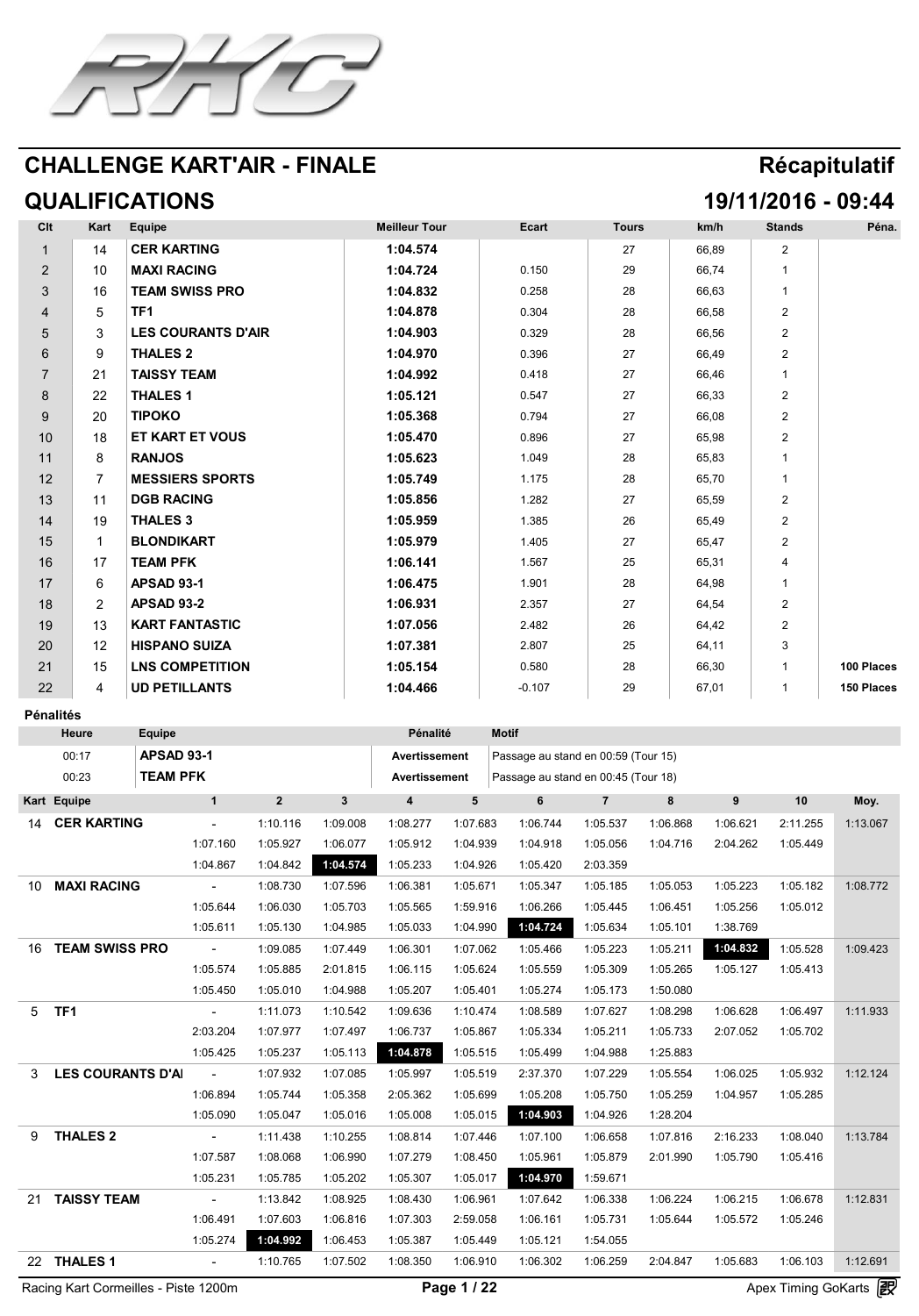![](_page_1_Picture_0.jpeg)

|                          | Kart Equipe            |                          |          |                   |                            |          | 6        |                                                          |          | 9                 | 10       | Moy.     |
|--------------------------|------------------------|--------------------------|----------|-------------------|----------------------------|----------|----------|----------------------------------------------------------|----------|-------------------|----------|----------|
|                          |                        | 1:07.100                 | 1:06.168 | 1:05.319          | 1:06.392                   | 1:05.308 | 1:05.363 | 2:00.538                                                 | 1:06.413 | 1:05.408          | 1:05.596 |          |
|                          |                        | 1:06.044                 | 1:05.245 | 1:05.121          | 1:05.369                   | 1:05.138 | 1:05.469 | 2:01.262                                                 |          |                   |          |          |
| 20                       | TIPOKO                 |                          | 1:07.711 | 1:07.681          | 1:07.255                   | 1:06.779 | 1:06.662 | 1:05.656                                                 | 1:11.983 | 2:01.670          | 1:07.315 | 1:13.206 |
|                          |                        | 1:08.796                 | 1:09.256 | 1:06.325          | 1:10.865                   | 1:06.427 | 1:06.991 | 1:05.368                                                 | 2:13.912 | 1:06.628          | 1:06.392 |          |
|                          |                        | 1:06.957                 | 1:06.281 | 1:05.829          | 1:05.656                   | 1:05.585 | 1:06.031 | 1:43.369                                                 |          |                   |          |          |
| 18                       | ET KART ET VOUS        | $\blacksquare$           | 1:12.849 | 1:10.149          | 1:09.447                   | 1:07.987 | 1:07.091 | 1:07.763                                                 | 1:07.567 | 1:07.755          | 1:07.649 | 1:13.142 |
|                          |                        | 2:30.082                 | 1:07.011 | 1:06.701          | 1:05.922                   | 1:05.581 | 1:05.796 | 1:05.470                                                 | 1:05.660 | 1:05.796          | 2:02.332 |          |
|                          |                        | 1:06.593                 | 1:06.148 | 1:05.609          | 1:06.534                   | 1:05.578 | 1:05.830 | 1:26.815                                                 |          |                   |          |          |
|                          | <b>RANJOS</b>          |                          | 1:10.995 | 1:08.906          | 1:07.459                   | 1:07.419 | 1:07.330 | 1:09.898                                                 | 1:08.044 | 1:06.361          | 1:06.425 | 1:11.513 |
|                          |                        | 1:06.657                 | 1:07.272 | 1:07.484          | 1:06.152                   | 2:34.110 | 1:06.298 | 1:06.236                                                 | 1:06.042 | 1:05.957          | 1:05.769 |          |
|                          |                        | 1:05.958                 | 1:05.849 | 1:05.978          | 1:06.298                   | 1:05.700 | 1:05.623 | 1:05.784                                                 | 1:44.864 |                   |          |          |
| $\overline{\phantom{a}}$ | <b>MESSIERS SPORTS</b> | $\overline{\phantom{a}}$ | 1:12.826 | 1:12.880 1:10.685 |                            |          |          | 1:09.326    1:08.891    1:10.560    1:10.001    1:08.745 |          |                   | 1:08.913 | 1:11.284 |
|                          |                        | 1:07.479                 | 1:07.335 | 1:07.342          | 1:06.780                   | 1:05.873 | 2:03.468 | 1:07.310                                                 | 1:06.425 | 1:07.084          | 1:06.359 |          |
|                          |                        | 1:05.973                 | 1:05.886 | 1:06.127          | 1:05.929                   | 1:05.749 | 1:06.135 | 1:06.446                                                 | 1:44.161 |                   |          |          |
|                          | DGB RACING             | $\blacksquare$           | 1:11.220 | 1:09.890          | 1:09.049                   | 1:07.505 | 1:07.107 | 1:06.972                                                 | 1:07.524 | 1:07.344          | 1:06.684 | 1:13.869 |
|                          |                        | 2:13.612                 | 1:09.231 | 1:14.672          | 1:07.822                   | 1:07.137 | 1:06.859 | 1:06.420                                                 | 1:06.653 | 2:05.439          | 1:07.349 |          |
|                          |                        | 1:06.802                 | 1:06.184 | 1:06.027          | 1:06.035                   | 1:05.856 | 1:06.517 | 1:44.701                                                 |          |                   |          |          |
| 19                       | THALES 3               | $\sim$                   | 1:18.548 | 1:15.978          | 1:14.474                   | 1:12.598 | 1:16.466 | 1:10.154                                                 | 1:10.234 | 1:10.998          | 2:08.104 | 1:15.909 |
|                          |                        | 1:08.349                 | 1:08.076 | 1:07.218          | 1:09.295                   | 1:06.611 | 1:05.959 | 2:13.794                                                 | 1:08.415 | 1:07.726          | 1:08.049 |          |
|                          |                        | 1:06.726                 | 1:07.106 | 1:06.533          | 1:06.694                   | 1:06.496 | 1:43.124 |                                                          |          |                   |          |          |
|                          | BLONDIKART             | $\blacksquare$           | 1:12.309 | 1:11.958          | 1:11.648                   | 1:12.182 | 1:11.184 | 1:09.212                                                 | 1:08.076 | 1:08.586          | 1:08.637 | 1:14.590 |
|                          |                        | 2:09.808                 | 1:09.256 | 1:10.115          | 1:08.094                   | 1:08.826 | 1:08.337 | 1:07.824                                                 | 1:08.038 | 2:05.773          | 1:07.006 |          |
|                          |                        | 1:06.565                 | 1:06.571 | 1:06.330          | 1:06.151                   | 1:05.979 | 1:06.336 | 1:44.548                                                 |          |                   |          |          |
|                          | <b>TEAM PFK</b>        | $\overline{\phantom{a}}$ | 1:12.472 | 1:08.328          | 1:09.066                   | 1:07.373 | 1:06.823 | 2:02.152                                                 | 1:07.852 | 1:07.454          | 1:10.379 | 1:18.982 |
|                          |                        | 1:07.795                 | 2:19.066 | 1:07.352          | 1:06.623                   | 1:06.797 | 1:06.707 | 1:06.141                                                 | 2:02.049 | 1:45.192          | 1:08.080 |          |
|                          |                        | 1:07.229                 | 1:07.668 | 1:06.846          | 1:07.167                   | 1:58.968 |          |                                                          |          |                   |          |          |
|                          | <b>APSAD 93-1</b>      | $\sim$                   | 1:14.132 | 1:10.541          | 1:10.102                   | 1:09.110 | 1:08.633 | 1:08.776                                                 | 1:09.961 | 1:09.177          | 1:09.448 | 1:11.569 |
|                          |                        | 1:09.889                 | 1:09.268 | 1:08.471          | 1:08.505                   | 1:09.414 | 2:04.888 | 1:08.370                                                 | 1:07.437 | 1:07.303          | 1:07.141 |          |
|                          |                        | 1:07.499                 | 1:07.204 | 1:06.569          | 1:06.475                   | 1:06.745 | 1:06.550 | 1:06.768                                                 | 1:33.997 |                   |          |          |
|                          | <b>APSAD 93-2</b>      | $\blacksquare$           | 1:15.936 | 1:10.027          | 1:09.899                   | 1:10.252 | 1:09.683 | 1:09.380                                                 | 1:07.840 | 1:09.039          | 2:24.162 | 1:14.887 |
|                          |                        | 1:10.223                 | 1:07.853 | 1:07.641          | 1:07.948                   | 1:06.931 | 1:07.409 | 1:07.492                                                 | 2:12.070 | 1:08.708          | 1:08.258 |          |
|                          |                        | 1:07.948                 | 1:08.510 | 1:08.442          | 1:07.835                   | 1:08.907 | 1:08.069 | 1:26.600                                                 |          |                   |          |          |
| 13                       | KART FANTASTIC         | $\overline{\phantom{a}}$ | 1:11.331 | 1:09.223          | 1:17.867                   | 1:08.329 | 1:08.366 | 1:07.117                                                 | 1:07.056 | 1:08.925          | 2:19.545 | 1:16.236 |
|                          |                        | 1:11.926                 | 1:09.167 | 1:09.081          | 1:08.584                   | 1:07.455 | 1:07.605 | 1:07.197                                                 | 2:08.757 | 1:18.008          | 1:09.193 |          |
|                          |                        | 1:08.819                 | 1:09.494 | 1:08.552          | 1:09.291                   | 1:09.823 | 1:45.200 |                                                          |          |                   |          |          |
| 12 <sup>7</sup>          | <b>HISPANO SUIZA</b>   | $\sim$                   | 1:19.836 | 1:14.236          | 1:15.129                   | 1:11.974 | 1:11.612 | 1:09.946                                                 | 1:10.505 | 2:20.315          | 1:10.426 | 1:19.884 |
|                          |                        | 1:09.147                 | 1:08.496 | 1:08.753          | 2:25.579                   | 1:08.150 | 1:07.450 | 1:07.952                                                 | 1:08.437 | 1:07.381 2:20.393 |          |          |
|                          |                        | 1:10.132                 | 1:08.949 | 1:09.667          | 1:08.073                   | 1:24.682 |          |                                                          |          |                   |          |          |
| 15                       | LNS COMPETITION        | $\blacksquare$           | 1:09.842 | 1:09.755          | 1:08.061                   | 1:07.927 | 1:07.033 | 1:06.232                                                 | 1:06.748 | 1:07.033          | 1:05.991 | 1:10.438 |
|                          |                        | 1:06.091                 | 1:07.106 | 1:06.124          | 2:02.820                   | 1:06.421 | 1:05.561 | 1:05.650                                                 | 1:05.532 | 1:05.857          | 1:05.183 |          |
|                          |                        | 1:05.359                 | 1:05.240 |                   | 1:05.180 1:05.154 1:05.206 |          | 1:05.173 | 1:05.874                                                 | 1:59.675 |                   |          |          |
|                          | UD PETILLANTS          |                          | 1:08.720 | 1:08.547          | 1:06.540                   | 1:07.385 | 1:06.529 | 1:05.413                                                 | 1:06.202 | 1:05.359          | 1:05.816 | 1:09.128 |
|                          |                        | 1:05.588                 | 1:06.066 | 1:06.711          | 1:06.328                   | 1:05.703 | 2:02.504 | 1:05.155                                                 | 1:04.974 | 1:05.498          | 1:05.267 |          |
|                          |                        | 1:05.146                 | 1:04.621 | 1:04.663          | 1:04.686                   | 1:04.747 | 1:04.662 | 1:04.466                                                 | 1:04.599 | 1:43.692          |          |          |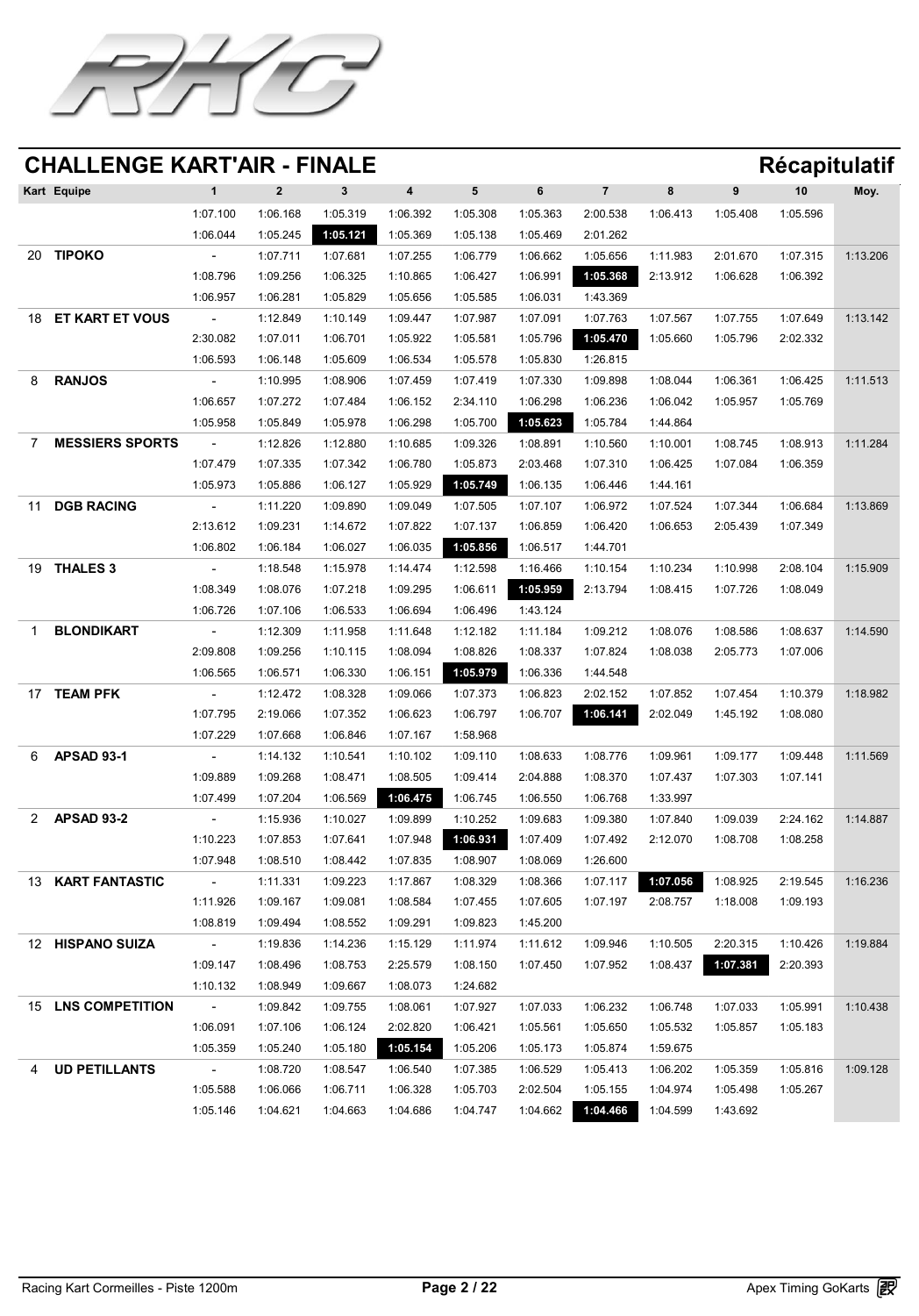![](_page_2_Picture_0.jpeg)

# **COURSE 1 19/11/2016 - 10:34**

| CIt                           | Kart                                                                           | <b>Equipe</b>          | <b>Tours</b> | Ecart                                     | Interv. | km/h  | <b>Meilleur Tour</b> | Stands | Péna. |
|-------------------------------|--------------------------------------------------------------------------------|------------------------|--------------|-------------------------------------------|---------|-------|----------------------|--------|-------|
|                               | 14                                                                             | CER KARTING            | 133          |                                           |         | 63,98 | 1:04.139             |        |       |
| $\sqrt{2}$                    |                                                                                | LES COURANTS D'AIR     | 133          | 20.258                                    | 20.258  | 63,83 | 1:04.517             |        |       |
| $\boldsymbol{\bigcup}$        | $\overline{\mathcal{L}}$                                                       | UD PETILLANTS          | 133          | 21.133                                    | 0.875   | 63,83 | 1:04.347             |        |       |
|                               | 16                                                                             | TEAM SWISS PRO         | 133          | 44.502                                    | 23.369  | 63,66 | 1:04.266             |        |       |
| $\boldsymbol{\cup}$           |                                                                                | TF1                    | 132          | <b>Tour</b>                               | Tour    | 63,33 | 1:04.719             |        |       |
| $\mathbf O$                   | 22                                                                             | THALES 1               | 132          | Tour                                      | 5.131   | 63,29 | 1:04.716             |        |       |
|                               |                                                                                | RANJOS                 | 132          | 1 Tour                                    | 5.008   | 63,26 | 1:04.970             |        |       |
| $\blacksquare$<br>$\mathbf O$ | $\overline{1}$<br>10                                                           | MAXI RACING            | 132          | $\overline{a}$ and $\overline{a}$<br>Tour | 2.569   | 63,24 | 1:04.640             |        |       |
| $\boldsymbol{\cup}$           | 15                                                                             | LNS COMPETITION        | 132          | <b>Tour</b>                               | 8.832   | 63,18 | 1:05.031             |        |       |
| 10                            | $\bigcap$<br>$\sqrt{2}$                                                        | TAISSY TEAM            | 131          | 2 Tours                                   | Tour    | 63,00 | 1:04.910             |        |       |
| 11                            |                                                                                | THALES 2               | 131          | 2 Tours                                   | 13.029  | 62,90 | 1:04.648             |        |       |
| 12                            | 18                                                                             | ET KART ET VOUS        | 131          | 2 Tours                                   | 11.927  | 62,82 | 1:05.145             | 6      |       |
| 13                            | 20                                                                             | TIPOKO                 | 130          | 3 Tours                                   | Tour    | 62,51 | 1:05.110             |        |       |
| 14                            |                                                                                | <b>TEAM PFK</b>        | 130          | 3 Tours                                   | 14.781  | 62,41 | 1:05.552             |        |       |
| 15                            | 19                                                                             | THALES 3               | 130          | 3 Tours                                   | 31.534  | 62,19 | 1:05.240             |        |       |
| 16                            | $\blacktriangleleft$ $\blacktriangleleft$<br>and the state of the state of the | DGB RACING             | 130          | 3 Tours                                   | 10.445  | 62,12 | 1:06.015             |        |       |
| 17                            |                                                                                | <b>MESSIERS SPORTS</b> | 129          | 4 Tours                                   | Tour    | 61,90 | 1:05.320             |        | 1 Tr  |
| 18                            |                                                                                | BLONDIKART             | 129          | 4 Tours                                   | 39.731  | 61,62 | 1:05.760             |        |       |
| 19                            |                                                                                | <b>APSAD 93-1</b>      | 128          | <b>5 Tours</b>                            | Tour    | 61,40 | 1:06.092             |        |       |
| 20                            | 13                                                                             | KART FANTASTIC         | 127          | <b>6 Tours</b>                            | Tour    | 60,90 | 1:06.220             |        |       |

| $\bigcap$<br>$\overline{\phantom{a}}$ |                                          | <b>APSAD 93-2</b> | 126<br>$\sim$ $\sim$ $\sim$ | 7 Tours | <b>l</b> our | 60,39 | 1:06.023 |       |
|---------------------------------------|------------------------------------------|-------------------|-----------------------------|---------|--------------|-------|----------|-------|
| $\Omega$<br>$\sqrt{2}$                | $\overline{\phantom{a}}$<br>$\mathsf{L}$ | HISPANO SUIZA     | 124                         | a Tours | <b>Tours</b> | 59,25 | 1:06.514 | 3 Trs |

#### **Pénalités**

|          | <b>Heure</b>       | <b>Equipe</b>                                                                   |                            |                   |          | <b>Pénalité</b> |                     | <b>Motif</b>                         |          |          |          |                                              |                                                                   |
|----------|--------------------|---------------------------------------------------------------------------------|----------------------------|-------------------|----------|-----------------|---------------------|--------------------------------------|----------|----------|----------|----------------------------------------------|-------------------------------------------------------------------|
|          | 00:09              |                                                                                 | KART FANTASTIC             |                   |          | Avertissement   |                     | ACCROCHAGE                           |          |          |          |                                              |                                                                   |
|          | 00:41              |                                                                                 | <b>HISPANO SUIZA</b>       |                   |          | 3 Tours         |                     | Passage au stand en 00:39 (Tour 34)  |          |          |          |                                              |                                                                   |
|          | 01:07              |                                                                                 | <b>CER KARTING</b>         |                   |          | Avertissement   |                     | LIGNE DE COURSE                      |          |          |          |                                              |                                                                   |
|          | 02:00              |                                                                                 | MESSIERS SPORTS            |                   |          | <b>1 Tour</b>   |                     | Passage au stand en 00:59 (Tour 104) |          |          |          |                                              |                                                                   |
|          | Kart Equipe        |                                                                                 |                            |                   |          |                 |                     |                                      |          |          |          | 10                                           | Moy.                                                              |
| 14       | <b>CER KARTING</b> |                                                                                 | $\mathcal{L}_{\text{max}}$ | 1:05.458          | 1:04.835 | 2:00.317        | 1:05.043            | 1:04.643                             | 1:04.845 | 1:04.709 | 1:04.651 | 1:04.546                                     | 1:07.585                                                          |
|          |                    |                                                                                 | 1:04.740                   | <b>YE04.139</b>   | 1:04.455 | 1:04.298        | 1:04.372            | 1:04.353                             | 1:04.756 | 1:04.349 | 1:05.076 | 1:04.919                                     |                                                                   |
|          |                    |                                                                                 | 1:04.438                   | 1:04.475          | 1:04.559 | 1:05.104        | 1:04.279            | 1:04.449                             | 1:04.490 | 1:04.651 | 1:04.539 | 1:04.932                                     |                                                                   |
|          |                    |                                                                                 | 1:04.427                   | 1:04.897          | 1:04.854 | 1:04.889        | 1:04.618            | 1:04.584                             | 1:04.758 | 1:04.713 | 1:04.736 | 1:04.573                                     |                                                                   |
|          |                    |                                                                                 | 1:04.856                   | 1:04.580          | 1:05.140 | 1:04.792        | 1:04.875            | 1:04.715                             | 2:30.505 | 1:05.255 | 1:05.327 | 1:04.801                                     |                                                                   |
|          |                    |                                                                                 | 1:04.789                   | 1:04.643          | 1:04.801 | 1:04.844        | 1:05.076            | 1:04.795                             | 1:04.968 | 1:59.908 | 1:04.718 | 1:04.840                                     |                                                                   |
|          |                    |                                                                                 | 1:04.866                   | 1:04.762          | 1:04.861 | 1:58.954        | 1:04.635            | 1:04.968                             | 1:04.891 | 1:04.990 | 1:04.764 | 1:04.796                                     |                                                                   |
|          |                    |                                                                                 | 1:04.825                   | 1:04.608          | 1:04.845 | 1:05.348        | 1:04.623            | 1:05.068                             | 1:05.121 | 1:04.689 | 1:04.788 | 1:05.028                                     |                                                                   |
|          |                    |                                                                                 | 1:05.070                   | 1:04.571          | 1:05.039 | 1:05.038        | 1:04.755            | 1:04.499                             | 1:05.074 | 1:04.760 | 1:04.715 | 1:04.867                                     |                                                                   |
|          |                    |                                                                                 | 1:04.958                   | 1:57.944          | 1:06.219 | 1:05.379        | 1:05.235            | 1:05.408                             | 1:05.569 | 1:05.199 | 1:05.278 | 1:05.081                                     |                                                                   |
|          |                    |                                                                                 |                            | 1:05.135 1:05.171 | 1:05.877 |                 |                     |                                      |          |          | 1:05.125 | 1:04.980                                     |                                                                   |
|          |                    |                                                                                 | 1:05.150                   | 1:04.840          | 1:05.259 | 1:05.149        | 1:04.589            | 1:05.138                             | 1:05.198 | 1:04.677 | 1:04.836 | 1:04.932                                     |                                                                   |
|          |                    |                                                                                 | 1:04.885                   | 1:59.005          | 1:04.975 | 1:04.805        | 1:04.559            | 1:04.789                             | 1:05.329 | 1:04.912 | 1:04.860 | 1:04.722                                     |                                                                   |
|          |                    |                                                                                 | 1:04.943                   | 1:04.941          | 1:05.159 |                 |                     |                                      |          |          |          |                                              |                                                                   |
| $\Omega$ | LES COURANTS D'AI  |                                                                                 | <b>Service Contract</b>    | 1:05.534          | 1:04.847 | 1:04.790        | 1:04.664            | 1:04.668                             | 1:04.704 | 1:05.240 | 1:05.324 | 1:04.846                                     | 1:07.742                                                          |
|          |                    |                                                                                 | 1:04.780                   | 1:04.857          | 1:04.811 | 1:04.909        | 1:05.057            | 1:04.823                             | 1:04.997 | 1:04.859 | 1:04.894 | 1:05.201                                     |                                                                   |
|          |                    |                                                                                 | 1:04.799                   | 1:05.332          | 1:04.889 | 1:05.021        | 1:05.444            | 1:04.853                             | 1:05.179 | 1:04.988 | 1:05.448 | 1:05.358                                     |                                                                   |
|          |                    |                                                                                 | 2:26.717                   | 1:05.549          | 1:05.222 | 1:05.305        | 1:05.694            | 1:05.064                             | 1:04.955 | 1:04.994 | 1:04.973 | 1:04.977                                     |                                                                   |
|          |                    |                                                                                 | 1:05.019                   | 1:05.604          | 1:05.571 | 1:05.174        | 1:04.984            | 1:05.268                             | 1:59.260 | 1:05.849 | 1:05.426 | 1:05.498                                     |                                                                   |
|          |                    |                                                                                 | 1:05.403                   | 1:05.198          | 1:05.284 | 1:05.030        | 1:05.401            | 1:05.006                             | 1:04.906 | 1:04.992 | 1:04.888 | 1:04.928                                     |                                                                   |
|          | $\blacksquare$     | $\begin{array}{c} \bullet & \bullet & \bullet \\ \end{array}$<br>$\blacksquare$ | $\overline{A}$             |                   |          | $\blacksquare$  | $\bigcap$ $\bigcap$ |                                      |          |          |          | <b>Program and Contract Contract Service</b> | 170 L<br>$\begin{array}{ccc} \mathbf{A} & \mathbf{I} \end{array}$ |

Racing Kart Cormeilles - Piste 1200m **Page 3 / 22** Apex Timing GoKarts (and Apex Timing Apex Timing Apex Timing Apex Timing Apex Timing Apex 1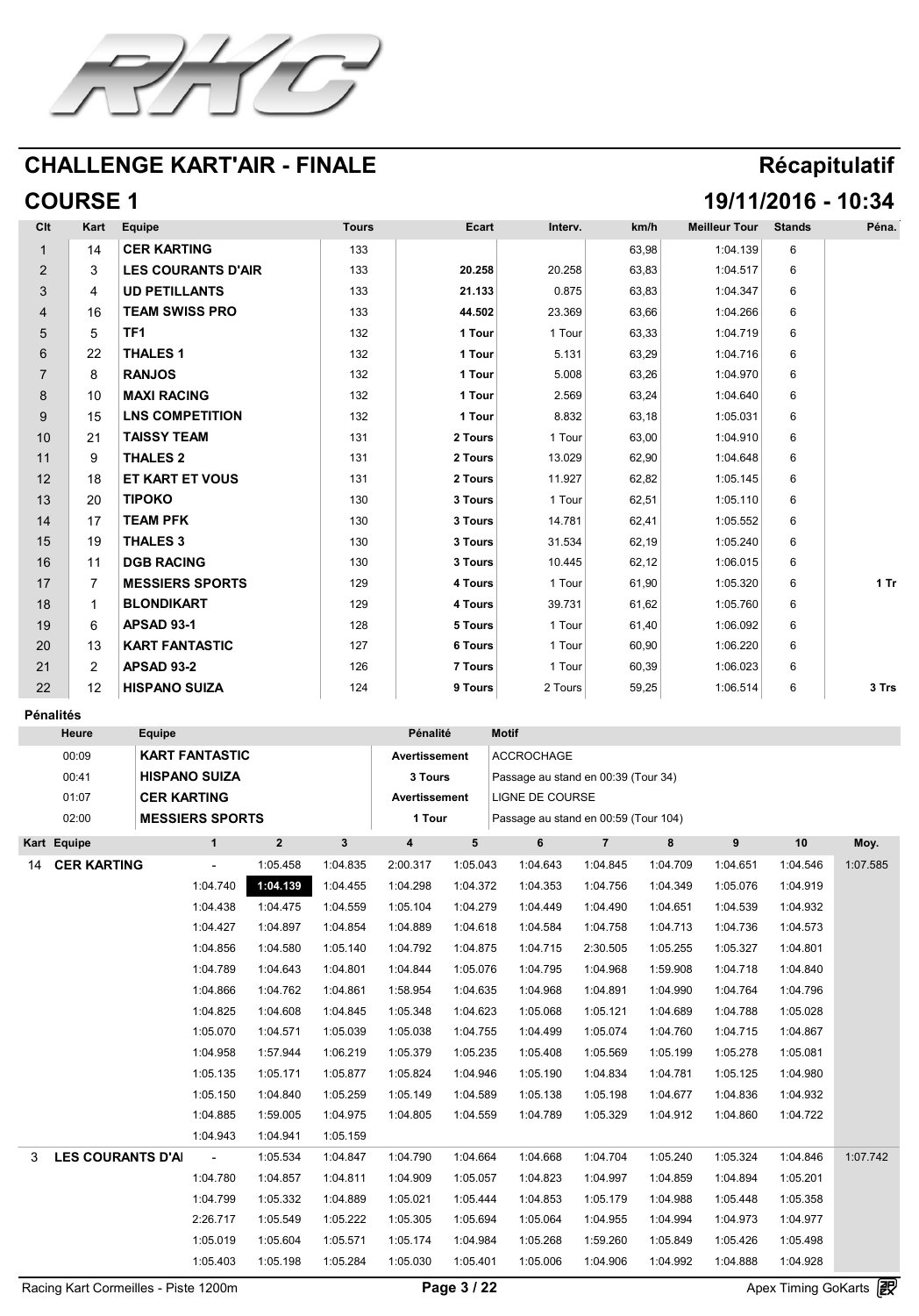![](_page_3_Picture_0.jpeg)

| Kart Equipe |          |          |          | 4        |          |          |          |          | 9        | 10       | Moy. |
|-------------|----------|----------|----------|----------|----------|----------|----------|----------|----------|----------|------|
|             | 1:05.584 | 1:05.469 | 1:04.844 | 1:04.647 | 1:05.114 | 1:04.517 | 1:04.771 | 1:04.579 | 1:04.949 | 1:04.687 |      |
|             | 1:04.645 | 1:04.539 | 1:05.265 | 1:04.612 | 1:05.066 | 1:04.952 | 1:04.906 | 1:04.697 | 1:04.659 | 1:04.777 |      |
|             | 1:04.797 | 1:04.778 | 1:59.533 | 1:05.710 | 1:05.525 | 1:04.740 | 1:04.996 | 1:05.119 | 1:05.542 | 1:58.966 |      |
|             | 1:05.949 | 1:05.432 | 1:05.435 | 1:05.330 | 1:05.019 | 1:05.654 | 1:05.660 | 1:05.399 | 1:05.296 | 1:05.162 |      |
|             | 1:05.270 | 1:05.088 | 1:05.088 | 1:05.495 | 1:05.165 | 1:05.279 | 1:57.787 | 1:05.459 | 1:05.218 | 1:57.768 |      |
|             | 1:05.162 | 1:04.807 | 1:05.054 | 1:04.870 | 1:05.122 | 1:05.157 | 1:05.392 | 1:05.263 | 1:04.860 | 1:04.930 |      |

1:04.852 1:05.221 1:04.736 1:05.064 1:04.784 1:05.001 1:04.947 1:05.115 1:04.883 1:05.554

1:05.322 1:04.897 1:04.812

|    | Racing Kart Cormeilles - Piste 1200m |                      |                      |                      |                      | Page 4 / 22          |                      |                            |                      |                      | Apex Timing GoKarts (27 |          |
|----|--------------------------------------|----------------------|----------------------|----------------------|----------------------|----------------------|----------------------|----------------------------|----------------------|----------------------|-------------------------|----------|
| 22 | THALES 1                             | $\sim$               | 1:05.728             | 1:05.455             | 1:05.979             | 1:05.842             | 1:04.966             | 1:05.495                   | 1:06.130             | 1:05.340             | 1:05.307                | 1:08.305 |
|    |                                      | 1:05.816             | 1:05.141             |                      |                      |                      |                      |                            |                      |                      |                         |          |
|    |                                      | 1:05.644             | 1:05.184             | 1:05.349             | 1:05.140             | 1:05.662             | 1:05.223             | 1:05.416                   | 1:05.345             | 1:05.292             | 1:06.155                |          |
|    |                                      | 1:59.475             | 1:05.488             | 1:06.159             | 1:07.121             | 1:05.832             | 1:06.352             | 1:06.218                   | 1:05.681             | 1:05.555             | 1:05.855                |          |
|    |                                      | 1:05.424             | 1:05.915             | 1:06.223             | 1:05.904             | 1:05.664             | 1:05.666             | 1:05.695                   | 1:05.311             | 1:05.625             | 1:05.769                |          |
|    |                                      | 1:06.258             | 1:05.314             | 1:05.231             | 1:05.733             | 1:05.307             | 1:05.546             | 1:05.533                   | 1:05.528             | 1:05.106             | 1:05.317                |          |
|    |                                      | 1:04.910             | 1:05.179             | 1:05.440             | 1:05.425             | 1:04.977             | 1:05.454             | 1:05.379                   | 1:05.555             | 1:04.888             | 1:59.413                |          |
|    |                                      | 1:04.929             | 1:05.396             | 1:05.490             | 1:05.128             | 1:05.122             | 1:05.408             | 1:05.243                   | 1:05.146             | 1:05.009             | 1:04.958                |          |
|    |                                      | 1:05.394             | 1:05.679             | 1:05.590             | 1:05.616             | 1:05.552             | 1:05.549             | 1:59.511                   | 1:04.968             | 1:05.112             | 1:04.956                |          |
|    |                                      | 1:07.185             | 1:05.846             | 1:05.602             | 1:06.488             | 1:05.768             | 1:05.686             | 1:05.873                   | 1:05.656             | 1:05.854             | 1:05.753                |          |
|    |                                      | 1:05.754             | 1:06.273             | 1:06.027             | 1:05.824             | 1:06.085             | 1:59.724             | 1:07.624                   | 1:05.824             | 1:05.945             | 1:05.738                |          |
|    |                                      | 1:05.448             | 1:06.828             | 1:06.049             | 1:06.480             | 1:06.084             | 1:05.940             | 1:05.519                   | 1:05.546             | 1:05.673             | 1:06.328                |          |
|    |                                      | 1:05.234             | 1:05.123             | 1:05.706             | 1:05.613             | 2:01.375             | 1:05.826             | 1:05.640                   | 2:32.157             | 1:06.202             | 1:05.749                |          |
|    |                                      | 1:05.118             | 1:04.731             | 1:04.824             | 1:04.802             | 1:04.923             | 1:04.986             | 1:04.760                   | 1:05.092             | 1:04.787             | 1:04.822                |          |
|    | 5 TF1                                | <b>Contract</b>      | 1:06.294             | 1:04.833             | 1:04.862             | 1:04.982             | 1:04.754             | 1:04.719                   | 1:04.915             | 1:05.526             | 1:05.536                | 1:08.289 |
|    |                                      | 1:04.629             | 1:04.776             | 1:04.703             |                      |                      |                      |                            |                      |                      |                         |          |
|    |                                      | 1:58.555             | 1:04.919             | 1:04.759             | 1:04.615 1:05.079    |                      |                      | 1:04.590 1:04.266 1:05.153 |                      | 1:04.869             | 1:04.854                |          |
|    |                                      | 1:04.627             | 1:05.181             | 1:04.729             | 1:04.796             | 1:04.924             | 1:04.961             | 1:04.980                   | 2:05.143             | 1:04.860             | 1:04.995                |          |
|    |                                      | 1:04.976             | 1:05.101             | 1:04.732             | 1:04.783             | 1:04.881             | 1:05.002             | 1:04.867                   | 1:04.773             | 1:04.716             | 1:04.668                |          |
|    |                                      | 1:04.935             | 1:05.155             | 1:04.899             | 1:05.135             | 1:04.760             | 1:04.847             | 1:05.236                   | 1:04.872             | 1:05.240             | 1:04.931                |          |
|    |                                      | 1:04.906<br>1:05.194 | 1:04.943<br>1:05.097 | 1:04.725<br>1:04.912 | 1:04.881<br>1:04.873 | 1:05.574<br>1:04.916 | 1:04.989<br>1:05.238 | 1:05.043<br>1:04.863       | 1:04.678<br>1:04.873 | 1:04.875<br>1:05.245 | 1:05.290<br>1:04.931    |          |
|    |                                      | 1:05.061             | 1:05.192             | 1:05.010             | 1:05.007             | 1:05.159             | 1:58.788             | 1:05.628                   | 1:05.082             | 1:04.824             | 1:04.862                |          |
|    |                                      | 1:05.231             | 1:05.603             | 1:05.358             | 1:05.375             | 1:05.177             | 1:05.147             | 1:05.267                   | 1:05.063             | 1:05.036             | 1:05.365                |          |
|    |                                      | 1:05.221             | 1:05.173             | 1:05.213             | 1:05.135             | 1:05.305             | 1:05.151             | 1:05.629                   | 1:05.096             | 1:05.442             | 1:05.426                |          |
|    |                                      | 2:31.573             | 1:05.577             | 1:05.849             | 1:05.582             | 1:05.294             | 1:05.045             | 1:05.286                   | 1:05.068             | 1:05.218             | 1:05.325                |          |
|    |                                      | 1:05.016             | 1:06.409             | 1:05.447             | 2:11.154             | 1:05.311             | 1:05.378             | 1:05.330                   | 1:06.377             | 1:05.708             | 1:05.369                |          |
|    |                                      | 1:05.025             | 1:04.901             | 1:04.841             | 1:05.180             | 1:05.011             | 1:05.078             | 1:05.252                   | 1:05.096             | 1:05.302             | 1:05.116                |          |
| 16 | TEAM SWISS PRO                       | $\sim$               | 1:05.443             | 1:04.961             | 1:04.784             | 1:04.487             | 1:04.727             | 1:04.780                   | 1:05.563             | 1:06.257             | 1:59.746                | 1:07.927 |
|    |                                      |                      |                      |                      |                      |                      |                      |                            |                      |                      |                         |          |

4 **UD PETILLANTS** - 2:00.464 1:05.170 1:04.913 1:04.790 1:04.649 1:04.620 1:04.877 1:04.676 1:04.559 1:07.706 1:04.392 1:04.408 1:04.395 **1:04.347** 1:04.402 1:04.484 1:04.596 1:04.682 1:04.494 1:04.592 1:04.948 1:05.444 1:04.886 1:04.717 1:04.727 1:04.841 1:04.665 1:04.737 2:37.103 1:05.650 1:05.330 1:05.251 1:05.860 1:05.909 1:05.195 1:05.043 1:05.380 1:04.952 1:05.201 1:05.101 1:05.300 1:05.683 1:05.107 1:04.919 1:05.262 1:05.512 1:05.348 1:05.484 1:04.999 1:05.070 1:05.134 1:05.236 1:05.069 1:05.368 1:05.388 1:05.125 1:05.124 2:00.292 1:04.679 1:04.787 1:05.162 1:04.705 1:04.776 1:04.912 1:04.796 1:04.695 1:04.670 1:04.942 1:04.549 1:04.693 1:04.557 1:04.695 1:04.582 1:04.812 1:04.703 1:04.782 1:04.829 1:04.716 1:04.691 1:04.756

1:04.800 2:00.176 1:06.319 1:05.365 1:04.720 1:04.942 1:05.324 1:05.437 1:05.219 1:04.898 1:05.221 1:05.182 1:05.192 1:05.136 1:04.874 1:05.245 1:05.096 1:05.076 1:04.937 1:04.852 1:04.934 1:04.988 1:04.877 1:04.807 1:04.695 1:04.836 1:04.838 1:04.802 1:05.136 1:04.834 1:04.895 1:04.823 1:04.863 1:04.686 1:04.901 1:04.558 1:04.963 1:59.211 1:59.289 1:04.909 1:04.924 1:04.889 1:04.683 1:04.604 1:04.670 1:04.602 1:04.482 1:04.591 1:04.923 1:04.588

1:05.225 1:04.491 1:04.413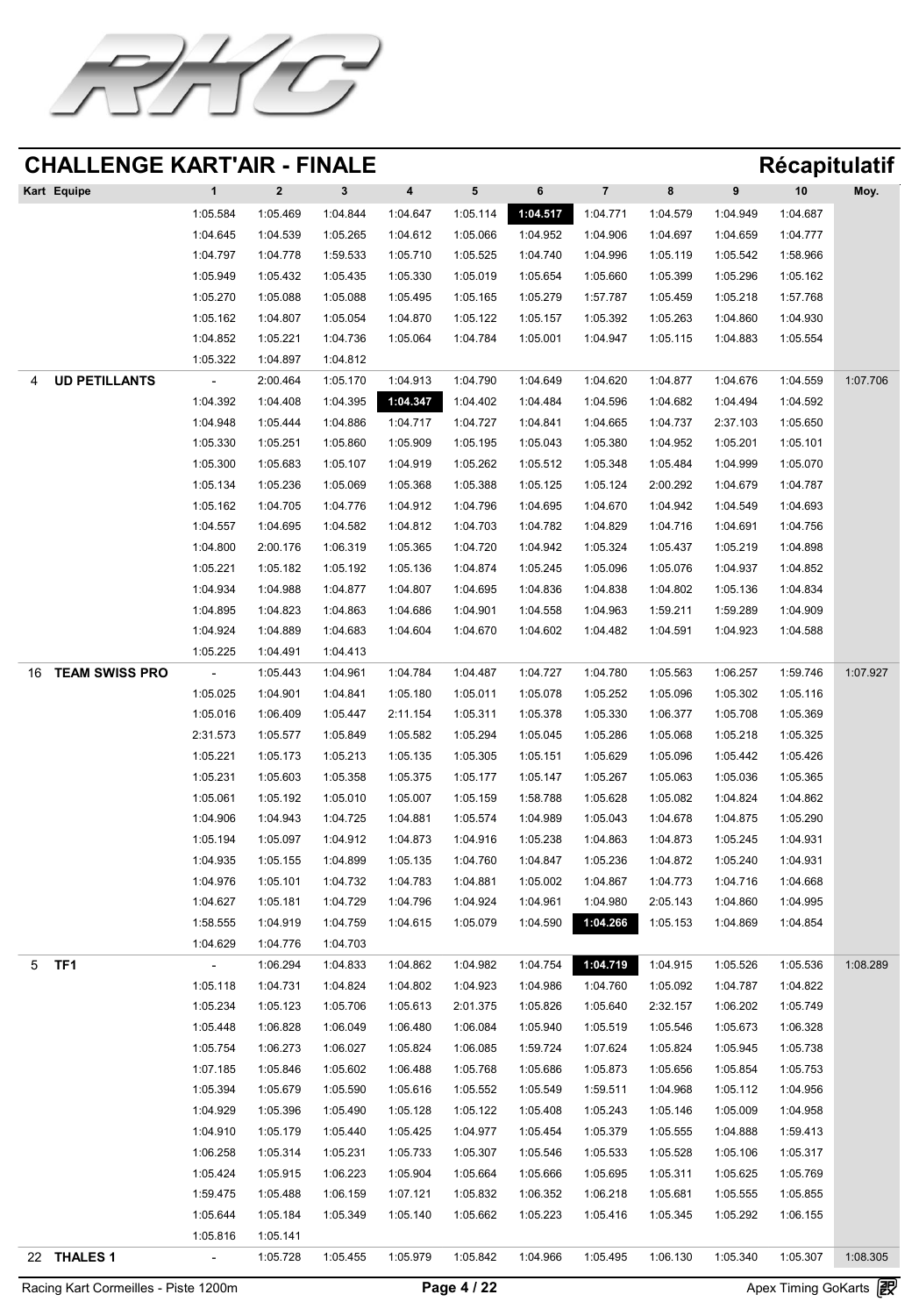![](_page_4_Picture_0.jpeg)

| Kart Equipe |          |          |          | 4        |          |          |          | 8        | 9        | 10       | Moy. |
|-------------|----------|----------|----------|----------|----------|----------|----------|----------|----------|----------|------|
|             | 1:05.215 | 1:06.225 | 1:05.421 | 1:05.807 | 1:06.236 | 1:05.291 | 1:05.112 | 1:05.420 | 1:05.678 | 1:05.245 |      |
|             | 1:05.331 | 1:05.384 | 1:05.948 | 1:05.994 | 1:06.119 | 1:05.907 | 1:06.696 | 1:05.698 | 1:05.527 | 1:05.501 |      |
|             | 1:05.827 | 1:05.476 | 1:05.936 | 2:34.518 | 1:05.360 | 1:05.365 | 1:05.258 | 1:05.088 | 1:04.788 | 1:04.966 |      |
|             | 1:05.114 | 1:04.865 | 1:05.090 | 1:05.132 | 1:04.899 | 1:04.716 | 1:05.163 | 1:04.903 | 1:04.924 | 1:04.994 |      |
|             | 1:04.874 | 1:06.425 | 2:01.357 | 1:05.766 | 1:05.468 | 1:05.556 | 1:06.153 | 1:05.357 | 1:05.981 | 1:05.492 |      |
|             | 1:05.631 | 1:05.349 | 1:05.343 | 1:05.295 | 1:05.343 | 1:05.410 | 1:05.796 | 1:05.501 | 1:05.380 | 1:05.102 |      |

|    |                    | 1:05.273       | 1:05.228 | 1:05.335 | 1:05.437 | 1:05.657          | 1:05.557 | 1:05.804 | 1:05.384 | 2:00.886 | 1:05.985 |          |
|----|--------------------|----------------|----------|----------|----------|-------------------|----------|----------|----------|----------|----------|----------|
|    |                    | 1:05.670       | 1:05.930 | 1:06.083 | 1:05.668 | 1:05.390          | 1:05.731 | 2:00.734 | 1:06.020 | 1:05.691 | 1:05.309 |          |
|    |                    | 1:05.393       | 1:05.456 | 1:05.342 | 1:05.302 | 1:05.235          | 1:05.389 | 1:05.082 | 1:05.457 | 1:05.191 | 1:05.121 |          |
|    |                    | 1:06.405       | 1:05.317 | 1:05.809 | 1:05.319 | 1:05.052          | 1:04.760 | 1:04.759 | 1:59.008 | 1:06.139 | 1:05.273 |          |
|    |                    | 1:05.406       | 1:05.719 | 1:05.436 | 1:05.483 | 2:00.227          | 1:05.751 | 1:06.483 | 1:05.612 | 1:05.502 | 1:06.019 |          |
|    |                    | 1:13.406       | 1:05.868 | 1:05.043 | 1:05.107 | 1:04.956          | 1:04.991 | 1:05.053 | 1:05.027 | 1:04.966 | 1:05.105 |          |
|    |                    | 1:05.110       | 1:05.176 |          |          |                   |          |          |          |          |          |          |
|    | <b>RANJOS</b>      |                | 1:07.126 | 1:06.544 | 1:59.255 | 1:05.638          | 1:05.738 | 1:05.528 | 1:05.522 | 1:06.112 | 1:05.661 | 1:08.329 |
|    |                    | 1:05.208       | 1:05.140 | 1:06.382 |          | 1:05.052 1:04.970 | 1:05.572 | 1:05.670 | 1:05.231 | 1:05.495 | 1:05.390 |          |
|    |                    | 1:05.585       | 1:05.572 | 1:05.500 | 1:05.763 | 1:59.528          | 1:06.321 | 1:06.391 | 1:05.455 | 1:06.296 | 2:28.993 |          |
|    |                    | 1:06.161       | 1:05.933 | 1:05.756 | 1:06.207 | 1:05.767          | 1:05.907 | 1:05.516 | 1:05.323 | 1:06.050 | 1:05.539 |          |
|    |                    | 1:05.968       | 1:05.775 | 1:05.633 | 1:06.352 | 1:05.437          | 1:05.510 | 1:05.719 | 1:05.648 | 1:05.475 | 1:05.762 |          |
|    |                    | 1:06.079       | 1:05.513 | 1:05.871 | 1:05.448 | 1:05.427          | 1:05.709 | 1:05.462 | 1:05.697 | 1:05.713 | 1:05.439 |          |
|    |                    | 1:05.700       | 1:05.672 | 1:05.411 | 1:05.567 | 1:05.574          | 1:05.412 | 1:05.635 | 1:05.574 | 1:58.511 | 1:05.352 |          |
|    |                    | 1:05.810       | 1:05.707 | 1:06.021 | 1:05.585 | 1:05.580          | 1:05.402 | 1:05.604 | 1:05.412 | 1:05.535 | 1:05.686 |          |
|    |                    | 1:05.906       | 1:05.684 | 1:05.543 | 1:05.654 | 1:05.593          | 1:05.551 | 1:05.825 | 1:05.598 | 1:05.597 | 1:05.878 |          |
|    |                    | 1:05.418       | 1:05.344 | 1:05.655 | 1:05.524 | 1:05.616          | 1:05.480 | 1:05.575 | 1:05.481 | 1:05.894 | 1:05.641 |          |
|    |                    | 1:58.398       | 1:05.771 | 1:05.384 | 1:05.810 | 1:05.631          | 1:06.451 | 1:05.657 | 1:06.573 | 1:05.637 | 1:05.834 |          |
|    |                    | 1:05.191       | 1:05.383 | 1:05.359 | 1:05.055 | 1:05.292          | 1:05.426 | 1:05.609 | 1:05.648 | 1:06.256 | 1:05.661 |          |
|    |                    | 1:05.536       | 1:59.169 | 1:05.487 | 1:05.384 | 1:05.600          | 1:05.253 | 1:05.280 | 1:05.494 | 1:05.637 | 1:05.884 |          |
|    |                    | 1:05.577       | 1:05.167 |          |          |                   |          |          |          |          |          |          |
| 10 | <b>MAXI RACING</b> | $\sim$         | 1:05.662 | 1:05.292 | 1:05.637 | 1:05.069          | 1:04.974 | 1:04.942 | 1:04.951 | 1:05.062 | 1:04.801 | 1:08.371 |
|    |                    | 1:04.640       | 1:04.944 | 1:04.832 | 1:05.196 | 1:04.895          | 1:04.728 | 1:04.805 | 1:05.120 | 1:05.064 | 1:05.177 |          |
|    |                    | 1:04.894       | 1:05.247 | 1:05.317 | 1:05.114 | 1:05.203          | 1:05.002 | 1:05.804 | 1:05.016 | 1:05.143 | 1:05.162 |          |
|    |                    | 2:45.811       | 1:06.075 | 1:05.732 | 1:05.506 | 1:06.157          | 1:05.426 | 1:05.860 | 1:05.274 | 1:05.402 | 1:05.373 |          |
|    |                    | 1:05.351       | 1:05.491 | 1:05.216 | 1:05.633 | 1:05.651          | 1:05.606 | 1:05.523 | 1:05.293 | 1:05.048 | 1:05.479 |          |
|    |                    | 1:05.974       | 1:05.681 | 1:05.440 | 1:05.412 | 1:05.344          | 2:00.205 | 1:06.647 | 1:06.157 | 1:06.170 | 1:06.113 |          |
|    |                    | 1:05.946       | 1:06.164 | 1:06.322 | 1:05.696 | 1:05.691          | 1:05.487 | 1:06.007 | 1:05.835 | 1:05.945 | 1:06.008 |          |
|    |                    | 1:05.745       | 1:05.807 | 1:05.628 | 1:06.226 | 1:05.849          | 1:05.552 | 1:05.431 | 1:59.637 | 1:05.799 | 1:05.903 |          |
|    |                    | 1:05.559       | 1:05.466 | 1:05.612 | 1:05.445 | 1:05.427          | 1:05.413 | 1:05.213 | 1:05.391 | 1:05.233 | 1:05.323 |          |
|    |                    | 1:05.195       | 1:05.156 | 1:05.393 | 1:04.996 | 1:05.098          | 1:05.004 | 1:05.543 | 1:05.147 | 1:05.205 | 1:58.821 |          |
|    |                    | 1:05.723       | 1:06.516 | 1:06.345 | 1:05.142 | 1:05.784          | 1:05.356 | 1:05.318 | 1:05.114 | 1:05.142 | 1:05.176 |          |
|    |                    | 1:05.296       | 1:05.114 | 1:05.111 | 1:05.237 | 1:04.909          | 1:04.909 | 1:05.213 | 1:59.432 | 2:00.005 | 1:06.060 |          |
|    |                    | 1:14.467       | 1:05.708 | 1:05.940 | 1:06.221 | 1:05.687          | 1:05.273 | 1:05.556 | 1:05.398 | 1:05.639 | 1:05.981 |          |
|    |                    | 1:05.686       | 1:06.102 |          |          |                   |          |          |          |          |          |          |
| 15 | LNS COMPETITION    | $\blacksquare$ | 2:01.467 | 1:05.575 | 1:05.478 | 1:05.236          | 1:05.615 | 1:06.335 | 1:06.085 | 1:05.504 | 1:05.031 | 1:08.408 |
|    |                    | 1:06.075       | 1:05.439 | 1:05.295 | 1:05.185 | 1:05.254          | 1:05.159 | 1:05.469 | 1:05.206 | 1:05.528 | 1:05.347 |          |
|    |                    | 1:05.578       | 1:05.573 | 1:05.587 | 1:05.746 | 1:05.769          | 1:05.229 | 1:05.325 | 1:06.170 | 1:05.587 | 1:05.501 |          |
|    |                    | 1:05.763       | 1:05.365 | 1:05.651 | 1:05.622 | 1:05.350          | 1:05.290 | 1:05.439 | 2:35.170 | 1:05.779 | 1:05.969 |          |
|    |                    | 1:05.962       | 1:05.711 | 1:05.613 | 1:05.549 | 1:05.733          | 1:05.558 | 1:05.731 | 1:05.615 | 1:05.574 | 1:05.403 |          |
|    |                    | 1:06.937       | 1:05.651 | 1:05.781 | 1:05.642 | 1:05.539          | 1:05.591 | 1:06.074 | 1:05.574 | 1:05.523 | 1:05.595 |          |
|    |                    | 1:05.630       | 1:05.592 | 1:05.510 | 1:05.790 | 1:05.659          | 1:05.722 | 1:05.383 | 1:05.396 | 1:05.575 | 1:05.522 |          |
|    |                    | 1:05.406       | 1:05.515 | 1:05.871 | 1:05.542 | 1:05.454          | 1:05.545 | 1:05.768 | 1:05.673 | 1:05.503 | 1:06.301 |          |
|    |                    | 1:05.802       | 1:05.995 | 2:01.696 | 2:00.082 | 1:59.856          | 1:58.903 | 1:06.384 | 1:06.343 | 1:05.839 | 1:06.001 |          |
|    |                    | 1:06.001       | 1:05.741 | 1:05.967 | 1:05.609 | 1:05.726          | 1:05.765 | 1:05.605 | 1:05.946 | 1:05.697 | 1:05.891 |          |

Racing Kart Cormeilles - Piste 1200m **Page 5 / 22** Apex Timing GoKarts **图**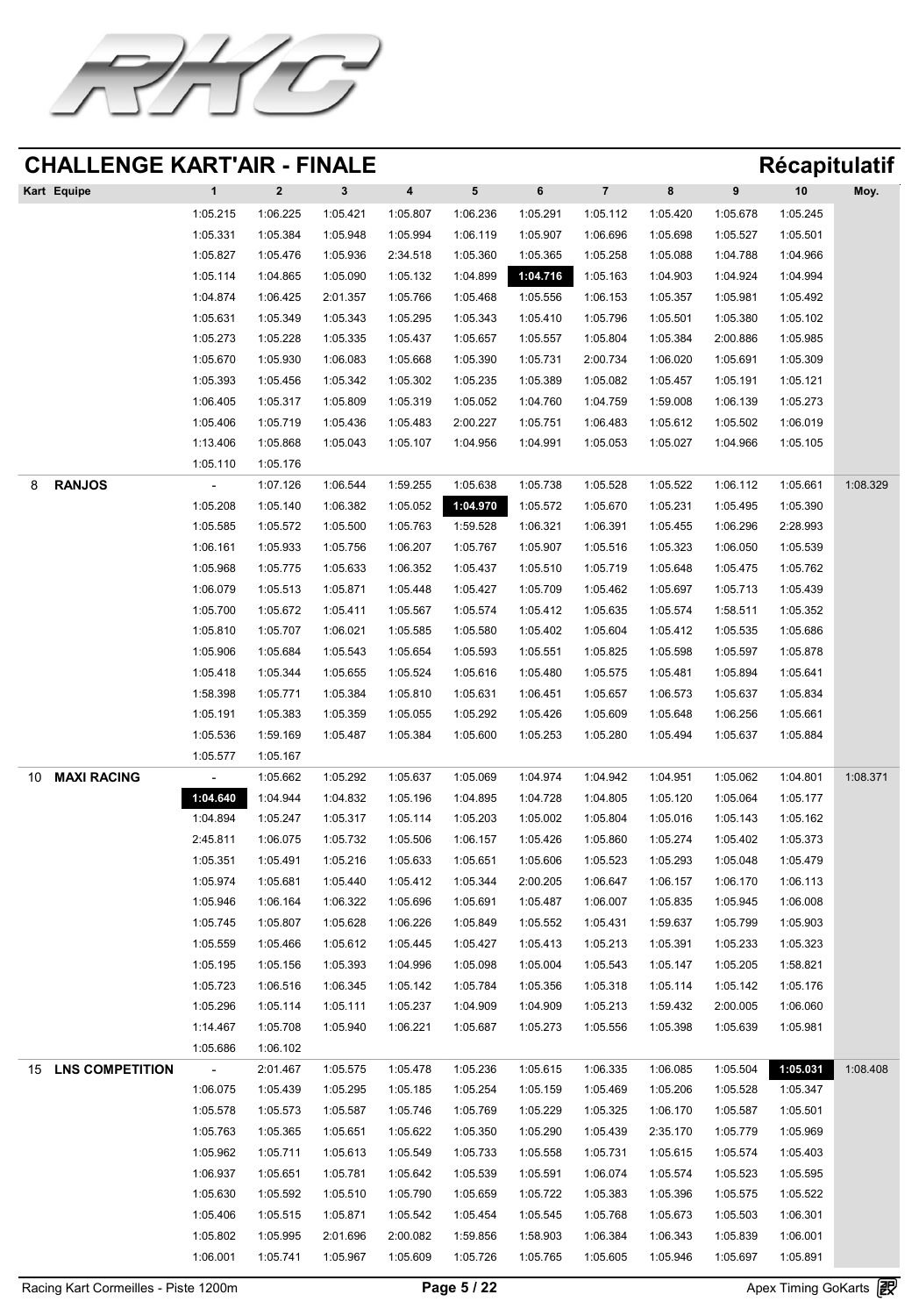![](_page_5_Picture_0.jpeg)

| Kart Equipe       |                |          |          |          |          | 6        |          |          |          | 10       | Moy.     |
|-------------------|----------------|----------|----------|----------|----------|----------|----------|----------|----------|----------|----------|
|                   | 1:05.653       | 1:05.375 | 1:05.745 | 1:05.602 | 1:06.538 | 1:05.802 | 1:05.419 | 1:05.694 | 1:05.747 | 1:05.556 |          |
|                   | 1:05.305       | 1:05.316 | 1:05.236 | 1:05.465 | 1:05.422 | 1:05.298 | 1:06.092 | 1:06.499 | 1:05.727 | 1:05.424 |          |
|                   | 1:05.491       | 1:05.423 | 1:05.381 | 1:05.375 | 1:05.338 | 1:05.697 | 1:05.538 | 1:05.359 | 1:05.444 | 1:05.348 |          |
|                   | 1:05.652       | 1:05.194 |          |          |          |          |          |          |          |          |          |
| TAISSY TEAM<br>21 | $\blacksquare$ | 1:05.737 | 1:05.340 | 1:05.661 | 1:06.720 | 1:05.105 | 1:05.317 | 1:05.750 | 1:05.715 | 1:05.387 | 1:08.629 |
|                   | 1:04.910       | 1:05.673 | 1:06.007 | 1:05.541 | 1:05.714 | 1:06.272 | 1:05.214 | 1:05.198 | 1:05.427 | 1:05.688 |          |

|    |                    | 1:05.495 | 1:05.189 | 2:05.557 | 1:06.585 | 1:06.329 | 1:05.916 | 1:05.661          | 1:05.807 | 1:06.049 | 1:05.990 |          |
|----|--------------------|----------|----------|----------|----------|----------|----------|-------------------|----------|----------|----------|----------|
|    |                    | 1:05.886 | 1:05.342 | 1:05.852 | 1:06.010 | 1:06.017 | 1:05.327 | 1:05.732          | 1:05.612 | 1:05.820 | 1:05.418 |          |
|    |                    | 1:05.638 | 1:05.632 | 2:40.810 | 1:05.893 | 1:05.678 | 1:05.620 | 1:05.632          | 1:05.640 | 1:05.638 | 1:05.817 |          |
|    |                    | 1:06.130 | 1:05.873 | 1:06.293 | 1:05.902 | 1:05.843 | 1:05.823 | 1:05.924          | 1:06.013 | 1:05.958 | 1:05.851 |          |
|    |                    | 2:00.703 | 1:06.019 | 1:05.448 | 1:05.739 | 1:05.817 | 1:05.413 | 1:05.704          | 1:05.332 | 1:05.160 | 1:05.132 |          |
|    |                    | 1:05.202 | 1:05.134 | 1:05.457 | 1:05.796 | 1:05.264 | 1:05.311 | 1:05.347          | 1:05.250 | 1:05.858 | 1:06.214 |          |
|    |                    | 1:05.814 | 1:05.743 | 1:05.604 | 1:05.396 | 1:05.633 | 1:05.277 | 1:05.753          | 1:05.485 | 1:05.661 | 1:59.426 |          |
|    |                    | 1:05.566 | 1:05.384 | 1:05.436 | 1:05.584 | 1:06.513 | 1:05.449 | 1:05.459          | 1:05.503 | 1:05.430 | 2:00.626 |          |
|    |                    | 1:05.886 | 1:05.739 | 1:06.075 | 1:05.983 | 1:05.674 | 1:05.869 | 1:05.854          | 1:06.072 | 1:06.136 | 1:06.419 |          |
|    |                    | 2:01.823 | 1:05.875 | 1:05.801 | 1:06.021 | 1:05.844 | 1:05.997 | 1:06.099          | 1:05.909 | 1:06.095 | 1:06.015 |          |
|    |                    | 1:06.243 | 1:06.008 | 1:06.225 | 1:06.031 | 1:05.993 | 1:06.057 | 1:05.958          | 1:06.210 | 1:06.091 | 1:06.039 |          |
|    |                    | 1:06.161 |          |          |          |          |          |                   |          |          |          |          |
|    | THALES 2           |          | 1:05.353 | 1:05.113 | 1:04.795 | 1:04.938 | 1:05.029 | 1:04.800          | 1:04.648 | 1:05.509 | 1:05.194 | 1:08.744 |
|    |                    | 1:05.393 | 1:05.240 | 1:05.199 | 1:05.751 | 1:04.765 | 1:04.767 | 1:04.833          | 1:05.080 | 1:05.170 | 2:03.006 |          |
|    |                    | 1:09.551 | 1:07.292 | 1:08.051 | 1:07.495 | 1:08.000 | 1:06.606 | 1:06.760          | 1:06.992 | 1:06.354 | 1:06.673 |          |
|    |                    | 1:07.014 | 1:06.777 | 1:07.783 | 1:06.697 | 1:07.274 | 2:36.184 | 1:06.897          | 1:06.572 | 1:06.012 | 1:06.317 |          |
|    |                    | 1:06.082 | 1:06.101 | 1:05.557 | 1:05.773 | 1:05.552 | 1:05.482 | 1:05.433          | 1:05.545 | 1:05.861 | 1:05.936 |          |
|    |                    | 1:05.753 | 1:06.035 | 2:00.526 | 1:05.783 | 1:05.400 | 1:05.630 | 1:05.122          | 1:05.910 | 1:05.448 | 1:05.984 |          |
|    |                    | 1:05.658 | 1:05.581 | 1:05.406 | 1:05.312 | 1:05.415 | 1:04.995 | 1:05.030          | 1:05.279 | 1:05.207 | 1:05.172 |          |
|    |                    | 1:05.611 | 1:05.236 | 1:05.306 | 1:04.877 | 1:05.257 | 1:05.249 | 2:00.461          | 1:07.848 | 1:07.292 | 1:07.114 |          |
|    |                    | 1:08.465 | 1:07.653 | 1:06.805 | 1:06.949 | 1:06.894 | 1:06.579 | 1:06.753          | 1:06.167 | 1:06.491 | 1:09.584 |          |
|    |                    | 1:10.232 | 1:06.566 | 1:07.448 | 1:07.018 | 1:59.735 | 1:07.112 | 1:05.726          | 1:05.260 | 1:05.342 | 1:05.189 |          |
|    |                    | 1:05.613 | 1:05.862 | 1:05.502 | 1:05.675 | 1:05.162 | 1:05.264 | 1:05.371          | 1:05.142 | 1:05.160 | 1:06.044 |          |
|    |                    | 1:05.049 | 1:05.825 | 1:05.028 | 1:59.435 | 1:05.342 | 1:05.212 | 1:05.342          | 1:05.246 | 1:06.193 | 1:05.485 |          |
|    |                    | 1:05.362 | 1:05.055 | 1:04.984 | 1:05.752 | 1:05.516 | 1:05.557 | 1:05.872          | 1:06.039 | 1:05.268 | 1:05.161 |          |
|    |                    | 1:05.164 |          |          |          |          |          |                   |          |          |          |          |
|    | 18 ET KART ET VOUS | $\sim$   | 1:05.977 | 1:05.493 | 1:06.231 | 1:06.054 | 1:05.288 | 1:05.324          | 1:05.964 | 1:05.581 | 1:05.256 | 1:08.828 |
|    |                    | 1:05.145 | 1:05.502 | 1:05.729 | 1:05.658 | 1:06.070 | 1:05.999 | 1:05.275          | 1:05.316 | 1:05.587 | 1:05.448 |          |
|    |                    | 1:05.545 | 1:05.189 | 1:06.087 | 1:05.886 | 1:06.017 | 1:05.468 | 1:06.960          | 1:05.870 | 1:06.189 | 2:38.939 |          |
|    |                    | 1:05.827 | 1:05.838 | 1:05.907 | 2:00.145 | 1:05.947 | 1:06.161 | 1:06.180          | 1:05.711 | 1:05.806 | 1:06.181 |          |
|    |                    | 1:05.712 | 1:05.717 | 1:06.034 | 1:05.830 | 1:05.847 | 1:05.446 | 1:05.826          | 1:06.295 | 1:05.599 | 1:05.834 |          |
|    |                    | 1:05.435 | 1:05.775 | 1:05.632 | 1:05.735 | 1:05.547 | 1:05.877 | 1:05.808          | 1:05.645 | 1:05.847 | 1:05.467 |          |
|    |                    | 1:05.769 | 1:05.836 | 2:01.231 | 1:08.175 | 1:07.392 | 1:06.853 | 1:07.049          | 1:06.461 | 1:06.223 | 1:06.170 |          |
|    |                    | 1:06.651 | 1:06.906 | 1:07.698 | 1:06.546 | 1:07.323 |          | 1:06.565 1:06.481 | 1:06.999 | 1:06.930 | 1:06.509 |          |
|    |                    | 1:06.479 | 1:06.620 | 1:06.834 | 2:00.175 | 1:05.983 | 1:05.744 | 1:05.749          | 1:05.862 | 1:06.132 | 1:06.211 |          |
|    |                    | 1:05.916 | 1:05.652 | 1:05.471 | 1:05.685 | 1:05.389 | 1:05.628 | 1:05.501          | 1:05.826 | 1:07.252 | 1:05.976 |          |
|    |                    | 1:05.720 | 1:05.635 | 1:05.674 | 1:05.814 | 1:06.061 | 2:00.992 | 1:07.306          | 1:06.012 | 1:05.947 | 1:07.459 |          |
|    |                    | 1:06.122 | 1:06.183 | 1:06.039 | 1:05.955 | 1:05.950 | 1:06.073 | 1:06.453          | 1:06.253 | 1:06.476 | 1:06.330 |          |
|    |                    | 1:59.623 | 1:06.066 | 1:05.178 | 1:05.873 | 1:05.386 | 1:06.677 | 1:05.302          | 1:06.182 | 1:06.603 | 1:05.373 |          |
|    |                    | 1:05.459 |          |          |          |          |          |                   |          |          |          |          |
| 20 | TIPOKO             | $\sim$   | 1:07.341 | 1:06.123 | 1:05.772 | 1:05.524 | 1:05.807 | 1:05.612          | 1:06.356 | 1:05.905 | 1:05.880 | 1:09.155 |
|    |                    | 1:06.151 | 1:05.569 | 1:05.733 | 1:05.961 | 1:05.745 | 1:06.118 | 1:05.970          | 1:05.848 | 1:06.522 | 1:06.186 |          |
|    |                    | 2:55.649 | 1:07.182 | 1:06.776 | 1:06.854 | 1:05.269 | 1:05.457 | 1:06.282          | 1:05.807 | 1:05.681 | 1:06.104 |          |
|    |                    |          |          |          |          |          |          |                   |          |          |          |          |
|    |                    | 1:05.500 | 1:06.338 | 1:06.357 | 1:06.264 | 1:05.646 | 1:05.788 | 1:05.443          | 1:05.862 | 1:05.431 | 1:05.538 |          |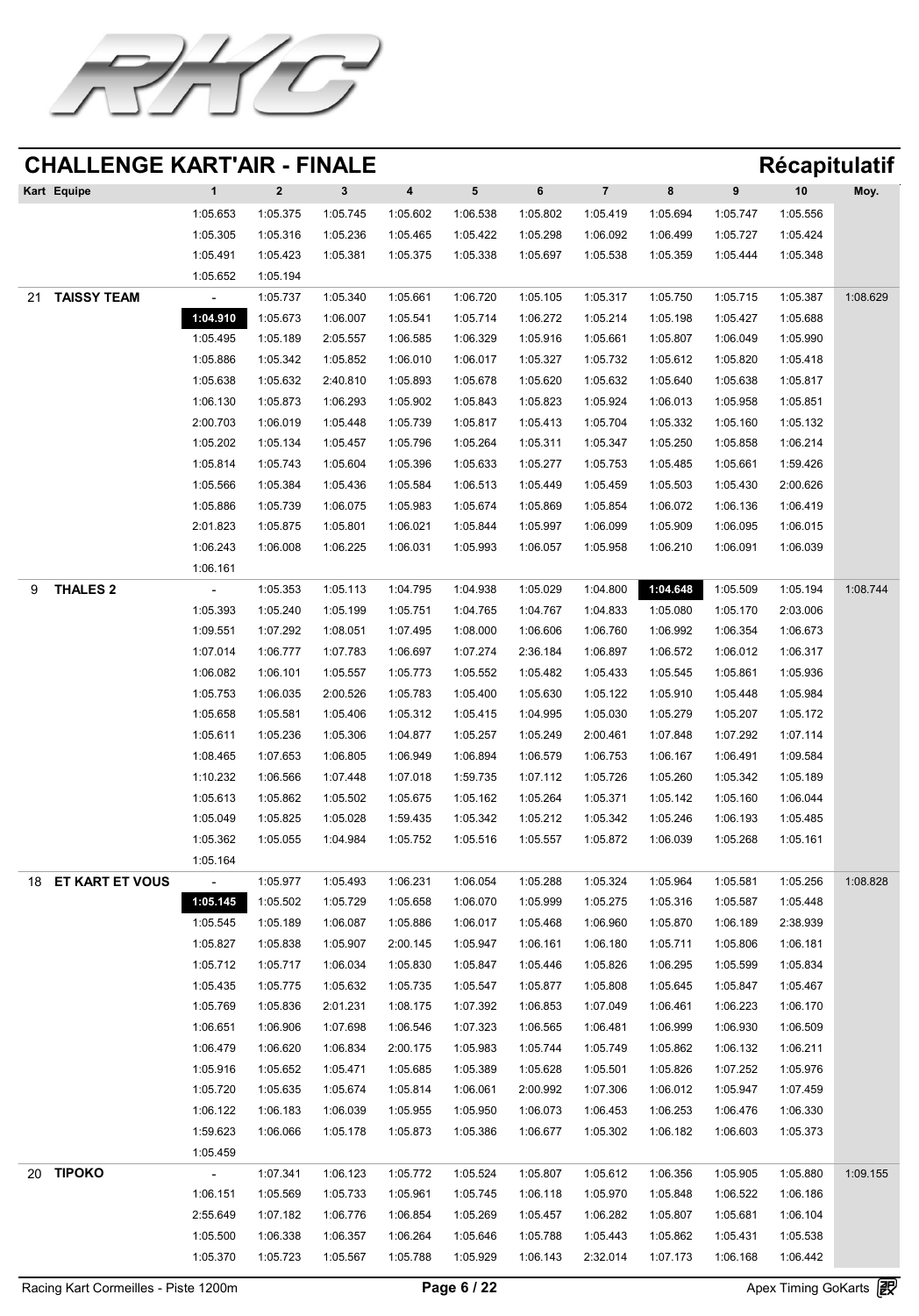![](_page_6_Picture_0.jpeg)

| Kart Equipe |          |          |          | 4        |          |          |          | 8        |          | 10       | Moy. |
|-------------|----------|----------|----------|----------|----------|----------|----------|----------|----------|----------|------|
|             | 1:06.938 | 1:06.217 | 1:05.934 | 1:05.916 | 1:06.340 | 1:05.820 | 1:06.189 | 1:05.975 | 1:06.064 | 1:06.327 |      |
|             | 1:06.446 | 1:05.600 | 1:05.561 | 1:05.511 | 1:05.489 | 1:05.858 | 1:06.023 | 1:05.549 | 1:05.998 | 1:05.799 |      |
|             | 2:03.410 | 1:05.881 | 1:06.349 | 1:05.748 | 1:05.620 | 1:05.539 | 1:05.656 | 1:05.602 | 1:05.832 | 1:05.999 |      |
|             | 1:05.651 | 1:05.547 | 1:06.177 | 1:05.840 | 1:05.772 | 1:05.558 | 1:06.486 | 1:06.507 | 1:05.677 | 1:05.717 |      |
|             | 1:05.884 | 1:05.580 | 1:06.484 | 1:05.684 | 2:04.083 | 1:06.620 | 1:06.777 | 1:05.483 | 1:05.694 | 1:05.800 |      |
|             | 1:05.677 | 1:05.543 | 1:05.561 | 1:05.993 | 1:06.048 | 1:05.810 | 1:05.870 | 1:05.632 | 1:05.961 | 1:05.508 |      |

|    |                        | 1:05.876 | 2:00.842 | 1:06.166 | 1:59.858 | 1:06.606 | 1:05.461 | 1:05.389 | 1:06.470 | 1:05.639 | 1:05.361 |          |
|----|------------------------|----------|----------|----------|----------|----------|----------|----------|----------|----------|----------|----------|
|    |                        | 1:05.526 | 1:05.342 | 1:05.671 | 1:05.378 | 1:05.510 | 1:05.299 | 1:05.229 | 1:05.651 | 1:05.110 | 1:05.179 |          |
|    | TEAM PFK               | $\sim$   | 1:07.539 | 1:06.968 | 1:07.801 | 1:06.383 | 1:06.133 | 1:08.302 | 1:07.852 | 1:06.774 | 1:06.501 | 1:09.175 |
|    |                        | 1:06.668 | 1:07.616 | 1:06.235 | 1:06.387 | 1:05.988 | 1:06.452 | 1:05.703 | 1:05.981 | 1:05.616 | 1:05.596 |          |
|    |                        | 1:06.383 | 1:07.054 | 1:06.354 | 1:06.689 | 1:06.063 | 1:07.272 | 1:06.723 | 1:06.257 | 1:06.499 | 1:06.879 |          |
|    |                        | 2:02.611 | 1:08.167 | 2:34.633 | 1:07.562 | 1:06.609 | 1:05.928 | 1:06.295 | 1:06.531 | 1:06.827 | 1:06.266 |          |
|    |                        | 1:06.448 | 2:00.001 | 1:06.417 | 1:06.504 | 1:05.768 | 1:05.917 | 1:07.735 | 1:06.213 | 1:06.013 | 1:06.004 |          |
|    |                        | 1:05.785 | 1:06.012 | 1:06.190 | 1:07.198 | 1:05.946 | 1:06.015 | 1:05.552 | 1:05.894 | 1:06.068 | 1:06.335 |          |
|    |                        | 1:06.771 | 1:59.358 | 1:06.710 | 1:07.068 | 1:06.665 | 1:06.089 | 1:06.105 | 1:06.475 | 1:06.357 | 1:06.235 |          |
|    |                        | 1:06.718 | 1:05.963 | 1:05.934 | 1:05.941 | 1:06.084 | 1:06.034 | 1:06.593 | 1:05.784 | 1:06.806 | 1:06.294 |          |
|    |                        | 1:06.436 | 1:06.204 | 1:06.032 | 1:06.203 | 1:06.345 | 1:06.785 | 1:06.165 | 1:06.111 | 1:06.402 | 1:06.478 |          |
|    |                        | 1:05.869 | 1:05.968 | 1:06.077 | 1:06.310 | 1:06.113 | 1:05.896 | 1:05.769 | 1:06.209 | 2:01.599 | 1:06.634 |          |
|    |                        | 1:06.805 | 1:06.581 | 1:06.514 | 1:06.148 | 1:06.404 | 1:06.399 | 1:06.288 | 1:06.129 | 1:06.337 | 1:05.844 |          |
|    |                        | 1:06.269 | 1:06.275 | 1:05.841 | 1:06.198 | 1:06.662 | 1:06.308 | 1:07.178 | 1:06.057 | 2:00.453 | 1:05.688 |          |
|    |                        | 1:06.421 | 1:06.780 | 1:06.187 | 1:06.451 | 1:05.761 | 1:06.157 | 1:06.521 | 1:05.598 | 1:05.740 | 1:05.909 |          |
| 19 | THALES 3               |          | 1:06.841 | 1:06.066 | 1:05.608 | 1:05.803 | 1:05.404 | 1:05.811 | 1:05.746 | 1:05.764 | 1:05.547 | 1:09.506 |
|    |                        | 1:05.810 | 1:06.041 | 1:06.009 | 1:05.922 | 1:05.846 | 1:05.946 | 1:05.240 | 1:05.682 | 1:05.726 | 1:05.865 |          |
|    |                        | 2:02.181 | 1:07.019 | 1:06.481 | 1:06.704 | 1:05.387 | 1:06.926 | 1:05.596 | 1:05.894 | 1:05.924 | 1:05.717 |          |
|    |                        | 1:06.451 | 1:06.649 | 1:05.948 | 1:06.370 | 1:06.080 | 1:05.991 | 1:06.468 | 1:05.784 | 1:06.744 | 2:40.124 |          |
|    |                        | 1:09.499 | 1:08.189 | 1:08.772 | 1:07.991 | 1:08.539 | 1:08.132 | 1:09.132 | 1:09.213 | 1:08.543 | 1:08.209 |          |
|    |                        | 1:08.190 | 1:08.551 | 1:08.642 | 1:07.697 | 1:08.110 | 1:08.776 | 1:07.720 | 1:08.266 | 2:02.289 | 1:06.223 |          |
|    |                        | 1:07.080 | 1:05.997 | 1:06.264 | 1:05.769 | 1:05.590 | 1:05.502 | 1:05.725 | 1:05.455 | 1:05.516 | 1:05.748 |          |
|    |                        | 1:05.621 | 1:05.476 | 1:05.903 | 1:05.773 | 1:05.782 | 1:05.827 | 1:05.623 | 1:05.867 | 2:01.054 | 1:06.649 |          |
|    |                        | 1:06.651 | 1:06.197 | 1:05.754 | 1:05.852 | 1:05.864 | 1:06.051 | 1:05.877 | 1:05.577 | 1:05.987 | 1:06.089 |          |
|    |                        | 2:02.101 | 1:08.010 | 1:14.182 | 1:07.695 | 1:08.793 | 1:07.707 | 1:07.492 | 1:07.043 | 1:07.272 | 1:07.183 |          |
|    |                        | 1:08.193 | 1:07.640 | 1:07.617 | 1:07.834 | 1:07.746 | 1:07.294 | 1:07.816 | 1:08.282 | 1:07.954 | 2:02.806 |          |
|    |                        | 1:05.961 | 1:05.981 | 1:05.937 | 1:06.150 | 1:07.000 | 1:06.329 | 1:05.766 | 1:05.361 | 1:05.657 | 1:05.348 |          |
|    |                        | 1:05.561 | 1:05.501 | 1:06.073 | 1:05.668 | 1:05.638 | 1:05.791 | 1:06.134 | 1:05.842 | 1:05.953 | 1:06.070 |          |
|    | DGB RACING             | $\sim$   | 1:07.440 | 1:06.649 | 1:06.573 | 1:06.768 | 1:06.082 | 1:06.803 | 1:06.215 | 1:06.449 | 1:06.509 | 1:09.588 |
|    |                        | 1:06.419 | 1:06.088 | 1:06.326 | 1:06.278 | 1:06.282 | 1:06.594 | 1:06.258 | 1:06.461 | 1:06.875 | 1:06.809 |          |
|    |                        | 1:07.139 | 1:07.084 | 2:01.802 | 1:07.115 | 1:06.793 | 1:06.709 | 1:06.423 | 1:06.861 | 1:06.595 | 1:06.518 |          |
|    |                        | 1:07.212 | 1:07.152 | 1:06.797 | 1:07.218 | 1:06.692 | 1:06.570 | 1:06.772 | 1:07.333 | 2:35.726 | 1:07.321 |          |
|    |                        | 1:06.501 | 1:07.559 | 1:06.589 | 2:05.143 | 1:06.590 | 1:07.592 | 1:06.970 | 1:06.586 | 1:06.571 | 1:07.030 |          |
|    |                        | 1:06.368 | 1:06.338 | 1:06.605 | 1:06.677 | 1:06.571 | 1:06.277 | 1:06.773 | 1:06.470 | 1:06.387 | 1:06.864 |          |
|    |                        | 1:06.329 | 1:06.513 | 1:06.336 | 1:06.341 | 1:06.632 | 1:06.357 | 2:02.221 | 1:06.923 | 1:06.985 | 1:06.876 |          |
|    |                        | 1:06.999 | 1:06.914 | 1:06.893 | 1:07.170 | 1:06.844 | 1:06.751 | 1:07.413 | 1:06.894 | 1:07.047 | 1:07.547 |          |
|    |                        | 1:07.008 | 1:06.942 | 1:07.066 | 1:07.238 | 1:06.537 | 1:07.095 | 1:07.073 | 2:00.959 | 1:07.228 | 1:06.895 |          |
|    |                        | 1:07.159 | 1:06.750 | 1:06.512 | 1:06.825 | 1:06.549 | 1:07.222 | 1:07.974 | 1:06.572 | 1:06.274 | 1:06.598 |          |
|    |                        | 1:06.429 | 1:06.652 | 1:06.806 | 1:06.310 | 1:06.611 | 1:06.656 | 1:06.805 | 1:06.596 | 2:05.000 | 1:06.564 |          |
|    |                        | 1:06.240 | 1:06.500 | 1:06.444 | 1:07.827 | 1:06.633 | 1:06.117 | 1:06.015 | 1:06.141 | 1:06.322 | 1:06.740 |          |
|    |                        | 1:06.218 | 1:06.314 | 1:06.511 | 1:06.829 | 1:07.267 | 1:06.221 | 1:06.416 | 1:06.311 | 1:06.153 | 1:06.673 |          |
|    | <b>MESSIERS SPORTS</b> | $\sim$   | 1:07.160 | 1:06.740 | 1:06.587 | 1:06.259 | 1:06.593 | 1:06.631 | 1:06.255 | 1:06.435 | 1:06.447 | 1:09.298 |
|    |                        | 1:05.912 | 1:05.994 | 1:05.812 | 1:06.145 | 1:06.101 | 1:06.032 | 1:05.989 | 1:06.312 | 1:06.047 | 1:05.853 |          |
|    |                        | 1:06.284 | 2:03.669 | 1:08.374 | 1:07.467 | 1:06.357 | 1:07.142 | 1:07.834 | 1:07.329 | 1:06.369 | 1:06.615 |          |
|    |                        | 1:07.104 | 1:07.295 | 1:06.580 | 1:06.868 | 1:06.227 | 1:06.704 | 1:07.291 | 1:07.594 | 1:07.159 | 1:07.016 |          |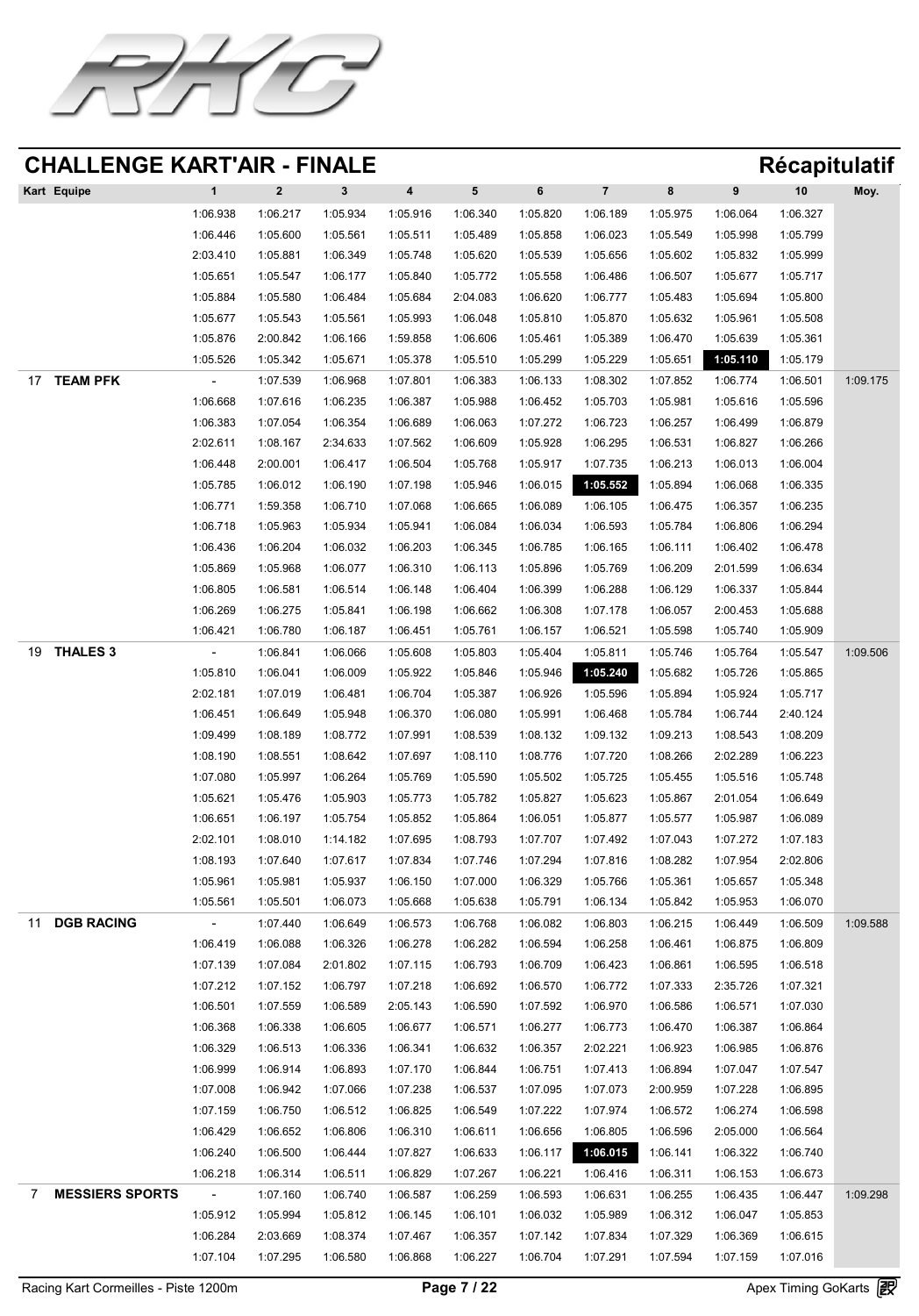![](_page_7_Picture_0.jpeg)

| <b>Kart Equipe</b> |          |          |          | $\overline{\mathbf{4}}$ | 5 <sup>1</sup> |          |          | 8        |          | 10       | Moy. |
|--------------------|----------|----------|----------|-------------------------|----------------|----------|----------|----------|----------|----------|------|
|                    | 1:07.978 | 2:39.096 | 1:07.002 | 1:06.282                | 1:06.424       | 1:05.609 | 1:05.721 | 1:05.606 | 1:05.406 | 1:05.695 |      |
|                    | 1:06.091 | 1:05.814 | 1:05.566 | 1:05.994                | 1:05.639       | 1:05.707 | 1:05.568 | 1:05.570 | 1:05.471 | 1:06.371 |      |
|                    | 1:06.189 | 1:05.806 | 1:05.820 | 1:05.676                | 2:01.595       | 1:06.469 | 1:06.340 | 1:06.203 | 1:06.239 | 1:05.949 |      |
|                    | 1:05.641 | 1:07.332 | 1:05.900 | 1:05.876                | 1:05.829       | 1:06.321 | 1:06.373 | 1:06.170 | 1:06.050 | 1:06.137 |      |
|                    | 1:06.321 | 1:06.108 | 1:06.378 | 1:06.200                | 1:06.310       | 1:05.852 | 1:07.066 | 1:06.033 | 2:09.476 | 1:07.364 |      |
|                    | 1:06.984 | 1:08.075 | 1:06.419 | 1:06.793                | 1:07.221       | 1:06.902 | 1:08.503 | 1:06.702 | 1:06.820 | 1:07.090 |      |

|                   | 1:07.172       | 1:07.177 | 1:06.436 | 1:07.044 | 1:57.834 | 1:06.298 | 1:06.262 | 1:05.793 | 1:05.856 | 1:05.413 |          |
|-------------------|----------------|----------|----------|----------|----------|----------|----------|----------|----------|----------|----------|
|                   | 1:05.320       | 1:05.703 | 1:06.819 | 1:06.343 | 1:06.437 | 1:06.418 | 1:05.500 | 1:05.719 | 2:02.320 | 1:06.577 |          |
|                   | 1:06.092       | 1:06.082 | 1:06.256 | 1:06.193 | 1:06.463 | 1:05.915 | 1:06.717 | 1:06.068 | 1:05.822 | 1:05.694 |          |
| BLONDIKART        | $\sim$         | 1:08.033 | 1:10.332 | 1:08.985 | 1:07.769 | 1:08.415 | 1:08.726 | 1:07.712 | 1:07.373 | 1:07.561 | 1:10.134 |
|                   | 1:07.201       | 1:07.434 | 1:06.872 | 1:06.871 | 1:07.489 | 1:07.320 | 1:07.840 | 1:07.675 | 2:06.009 | 1:09.352 |          |
|                   | 1:07.623       | 1:08.035 | 1:07.860 | 1:07.894 | 1:07.752 | 1:08.304 | 1:08.264 | 1:07.557 | 1:07.416 | 1:08.032 |          |
|                   | 1:07.762       | 1:08.830 | 1:08.143 | 1:06.748 | 1:07.895 | 2:37.135 | 1:06.813 | 1:06.281 | 1:06.625 | 1:07.384 |          |
|                   | 1:06.494       | 1:06.575 | 1:06.258 | 1:08.063 | 1:07.218 | 1:06.554 | 1:06.461 | 1:06.287 | 1:06.246 | 1:06.136 |          |
|                   | 1:06.385       | 1:06.583 | 1:05.971 | 1:05.860 | 1:06.398 | 1:06.459 | 1:06.505 | 2:01.917 | 1:07.280 | 1:07.085 |          |
|                   | 1:07.084       | 1:06.977 | 1:06.801 | 1:06.998 | 1:06.702 | 1:06.649 | 1:06.421 | 1:07.226 | 1:07.486 | 1:07.670 |          |
|                   | 2:03.011       | 1:08.192 | 1:07.728 | 1:07.778 | 1:07.103 | 1:07.093 | 1:08.160 | 1:07.647 | 1:08.831 | 1:08.707 |          |
|                   | 1:07.873       | 1:07.953 | 1:07.893 | 1:07.913 | 1:08.464 | 1:08.827 | 1:08.160 | 1:09.131 | 1:08.106 | 1:08.109 |          |
|                   | 1:08.384       | 1:08.094 | 1:07.842 | 1:08.543 | 1:07.928 | 1:08.288 | 2:04.159 | 1:06.881 | 1:07.498 | 1:06.056 |          |
|                   | 1:06.385       | 1:07.105 | 1:06.281 | 1:06.556 | 1:06.620 | 1:06.900 | 1:06.941 | 1:07.843 | 2:02.278 | 1:06.587 |          |
|                   | 1:06.171       | 1:06.235 | 1:06.294 | 1:05.901 | 1:06.265 | 1:06.242 | 1:05.914 | 1:05.760 | 1:06.000 | 1:06.031 |          |
|                   | 1:05.964       | 1:06.057 | 1:06.044 | 1:05.853 | 1:05.763 | 1:06.000 | 1:06.127 | 1:06.155 | 1:06.483 |          |          |
| <b>APSAD 93-1</b> |                | 1:08.282 | 1:09.231 | 1:08.392 | 1:08.167 | 1:08.094 | 1:09.461 | 1:07.874 | 1:07.387 | 1:08.126 | 1:10.393 |
|                   | 1:07.628       | 1:08.405 | 1:07.684 | 1:07.009 | 1:06.829 | 1:12.659 | 1:08.043 | 1:06.874 | 2:05.225 | 1:07.889 |          |
|                   | 1:07.017       | 1:06.966 | 1:06.999 | 1:06.930 | 1:06.949 | 1:07.859 | 1:07.172 | 1:07.244 | 1:06.401 | 1:06.396 |          |
|                   | 1:06.509       | 1:06.786 | 1:06.777 | 1:06.932 | 1:07.088 | 1:06.595 | 1:06.092 | 1:06.924 | 1:06.776 | 1:06.453 |          |
|                   | 1:06.573       | 1:06.856 | 2:46.561 | 1:08.231 | 1:08.035 | 1:07.873 | 1:07.251 | 1:07.022 | 1:07.222 | 1:07.498 |          |
|                   | 1:07.892       | 1:07.661 | 1:08.733 | 1:08.635 | 1:07.700 | 1:07.733 | 1:08.438 | 1:07.179 | 1:07.519 | 1:07.828 |          |
|                   | 1:08.120       | 2:14.980 | 1:07.374 | 1:06.912 | 1:06.958 | 1:06.752 | 1:06.622 | 1:06.503 | 1:07.169 | 1:06.677 |          |
|                   | 1:06.985       | 1:06.668 | 1:07.156 | 1:06.969 | 1:06.613 | 1:06.401 | 1:06.752 | 1:06.607 | 1:06.864 | 1:06.784 |          |
|                   | 1:06.245       | 1:07.071 | 1:07.101 | 1:06.870 | 1:06.662 | 1:07.602 | 1:06.549 | 1:06.702 | 1:07.009 | 1:06.434 |          |
|                   | 1:06.850       | 2:03.769 | 2:03.735 | 1:08.071 | 1:07.007 | 1:07.436 | 1:07.350 | 1:07.484 | 1:08.004 | 1:07.320 |          |
|                   | 1:07.200       | 1:07.703 | 1:06.883 | 1:07.579 | 1:07.275 | 1:07.514 | 1:07.668 | 1:07.565 | 1:07.335 | 1:07.359 |          |
|                   | 1:07.243       | 1:07.222 | 2:03.648 | 1:06.981 | 1:07.095 | 1:06.847 | 1:06.551 | 1:06.726 | 1:06.673 | 1:07.643 |          |
|                   | 1:07.622       | 1:07.199 | 1:06.450 | 1:06.367 | 1:07.838 | 1:06.913 | 1:06.600 | 1:06.618 |          |          |          |
| 13 KART FANTASTIC | $\sim$         | 1:08.868 | 1:09.822 | 1:09.160 | 1:08.007 | 1:08.493 | 1:08.440 | 1:08.606 | 1:07.546 | 1:07.727 | 1:10.987 |
|                   | 1:08.016       | 1:07.479 | 1:08.167 | 2:04.525 | 1:08.458 | 1:07.827 | 1:07.399 | 1:06.791 | 1:06.656 | 1:07.635 |          |
|                   | 1:07.413       | 1:07.133 | 1:06.896 | 1:06.603 | 1:06.563 | 2:11.449 | 1:08.561 | 1:08.670 | 1:10.384 | 1:08.444 |          |
|                   | 1:09.392       | 1:16.427 | 1:08.554 | 1:08.707 | 1:09.117 | 1:07.326 | 1:13.573 | 1:09.329 | 2:42.576 | 1:09.697 |          |
|                   | 1:08.034       | 1:07.778 | 1:07.635 | 1:06.822 | 1:07.223 | 1:08.545 | 1:07.626 | 1:07.161 | 1:07.388 | 1:07.325 |          |
|                   | 2:10.358       | 1:08.235 | 1:07.576 | 1:06.814 | 1:07.087 | 1:06.837 | 1:06.965 | 1:07.423 | 1:07.319 | 1:07.437 |          |
|                   | 1:06.760       | 1:06.816 | 1:06.923 | 1:06.952 | 1:06.797 | 1:06.731 | 1:06.767 | 1:06.761 | 1:08.002 | 1:06.951 |          |
|                   | 1:07.320       | 1:07.542 | 1:07.240 | 1:06.220 | 1:06.844 | 2:05.585 | 1:10.224 | 1:08.852 | 1:08.670 | 1:08.031 |          |
|                   | 1:08.470       | 1:09.923 | 1:09.301 | 1:07.678 | 1:08.422 | 1:07.821 | 1:07.810 | 1:07.829 | 1:09.085 | 1:07.116 |          |
|                   | 1:07.185       | 1:13.390 | 1:08.454 | 1:08.623 | 1:08.579 | 1:07.979 | 1:07.854 | 1:08.780 | 1:07.227 | 1:07.222 |          |
|                   | 1:07.826       | 1:07.561 | 2:04.096 | 1:08.711 | 1:06.882 | 1:07.507 | 1:07.392 | 1:07.233 | 1:06.990 | 1:07.165 |          |
|                   | 1:06.820       | 1:06.670 | 1:06.322 | 1:06.833 | 1:06.361 | 1:06.439 | 1:06.802 | 1:07.068 | 1:07.104 | 1:06.287 |          |
|                   | 1:07.472       | 1:06.954 | 1:07.195 | 1:09.097 | 1:07.692 | 1:07.270 | 1:07.949 |          |          |          |          |
| <b>APSAD 93-2</b> | $\blacksquare$ | 1:08.103 | 1:09.586 | 1:08.931 | 1:08.569 | 1:07.930 | 1:12.325 | 1:07.076 | 1:06.616 | 1:07.460 | 1:11.583 |
|                   | 1:06.918       | 1:07.558 | 1:06.023 | 1:06.954 | 1:08.795 | 1:07.725 | 1:06.307 | 1:07.729 | 2:03.776 | 1:07.806 |          |
|                   | 1:10.742       | 1:16.601 | 3:00.406 | 1:09.712 | 1:08.372 | 1:08.624 | 1:07.889 | 1:08.146 | 1:08.448 | 1:08.548 |          |

Racing Kart Cormeilles - Piste 1200m **Page 8 / 22** Apex Timing GoKarts **图**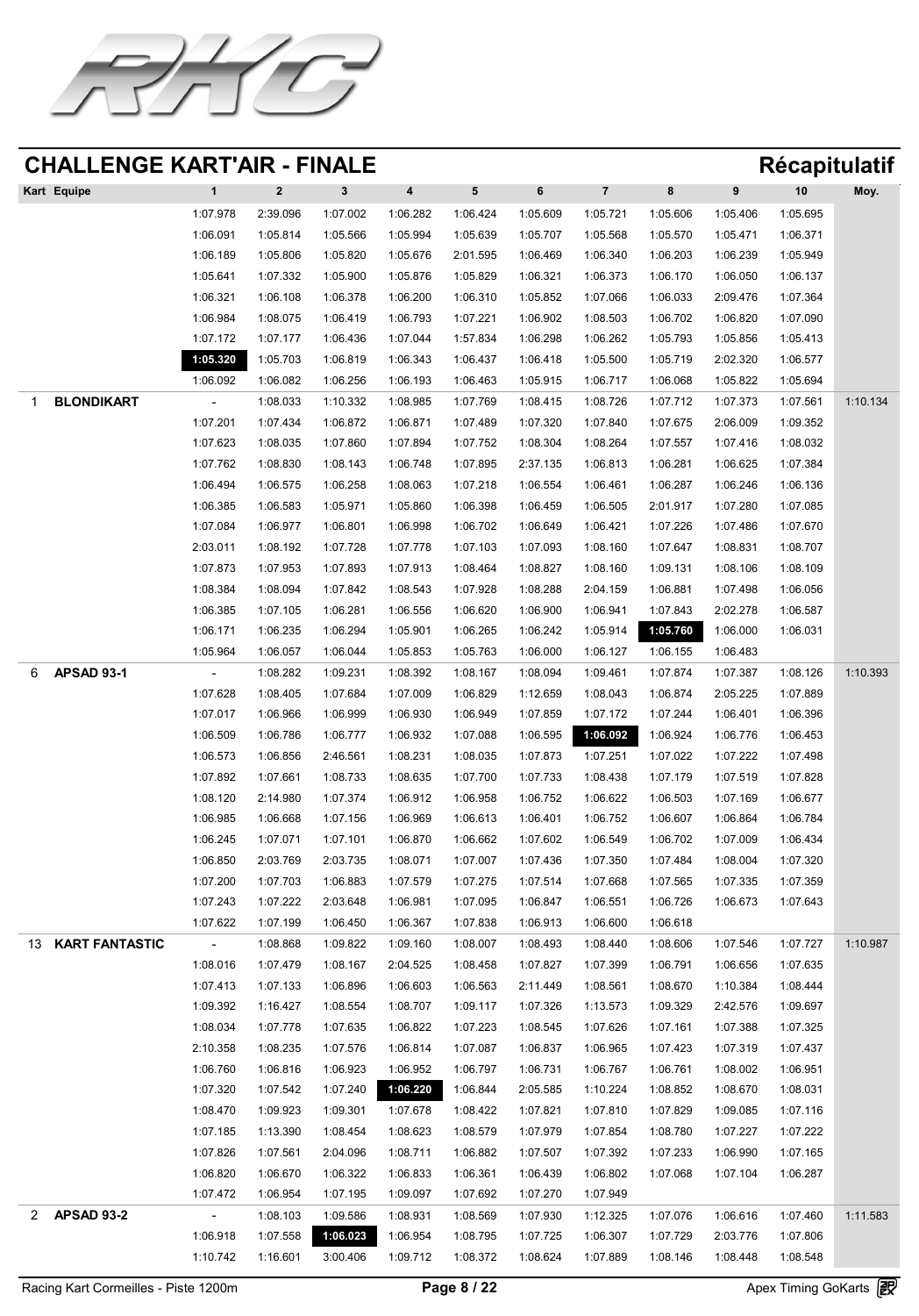![](_page_8_Picture_0.jpeg)

| <b>Kart Equipe</b> |          |          |          | 4        | 5 <sup>5</sup> | 6        |          | 8        |          | 10       | Moy. |
|--------------------|----------|----------|----------|----------|----------------|----------|----------|----------|----------|----------|------|
|                    | 1:08.331 | 1:08.949 | 1:08.274 | 1:08.114 | 1:08.042       | 1:08.729 | 1:07.886 | 1:08.033 | 1:08.325 | 2:58.697 |      |
|                    | 1:09.107 | 1:08.726 | 1:08.247 | 1:07.984 | 1:08.132       | 1:07.249 | 1:08.644 | 1:07.609 | 1:07.739 | 1:07.516 |      |
|                    | 1:08.418 | 1:08.604 | 1:07.781 | 1:07.511 | 1:07.953       | 1:07.465 | 1:08.884 | 1:08.613 | 1:07.703 | 1:07.433 |      |
|                    | 1:07.302 | 1:07.590 | 1:07.850 | 2:04.952 | 1:08.522       | 1:07.884 | 1:08.175 | 1:07.577 | 1:07.234 | 1:07.870 |      |
|                    | 1:07.930 | 1:08.115 | 1:07.425 | 1:07.537 | 1:07.627       | 1:07.623 | 1:07.942 | 1:07.750 | 1:07.459 | 1:07.144 |      |
|                    | 1:07.032 | 1:07.865 | 1:07.578 | 1:08.394 | 1:07.729       | 1:08.259 | 2:03.416 | 1:09.679 | 1:07.967 | 1:08.237 |      |

|                        | 1:07.758       | 1:07.464 | 1:07.737                                     | 1:07.506 | 1:07.306 | 1:07.436          | 1:07.682          | 1:07.745 | 1:08.276 | 1:07.622 |          |
|------------------------|----------------|----------|----------------------------------------------|----------|----------|-------------------|-------------------|----------|----------|----------|----------|
|                        | 1:08.039       | 1:07.590 | 1:07.739                                     | 1:07.149 | 1:07.043 | 1:07.450          | 2:02.310          | 1:08.539 | 1:07.745 | 1:07.926 |          |
|                        | 1:07.379       | 1:07.402 | 1:07.301                                     | 1:07.407 | 1:07.197 | 1:07.572          | 1:08.332          | 1:07.940 | 1:07.702 | 1:08.505 |          |
|                        | 1:08.371       | 1:08.103 | 1:07.657                                     | 1:07.891 | 1:07.412 | 1:07.667          |                   |          |          |          |          |
| 12 HISPANO SUIZA<br>12 | $\sim$ $ \sim$ |          | 1:08.615    1:08.708    1:13.788    1:08.347 |          |          | 1:07.694 1:07.755 |                   | 1:07.365 | 1:07.477 | 1:07.431 | 1:11.228 |
|                        | 1:07.498       | 1:07.630 | 1:07.604                                     | 1:07.751 | 1:07.476 | 1:09.141          | 1:08.271          | 2:11.001 | 1:08.308 | 1:07.883 |          |
|                        | 1:07.787       | 1:08.147 | 1:07.999                                     | 1:07.759 | 1:07.766 | 1:08.458          | 1:08.566          | 1:07.918 | 1:07.862 | 1:08.524 |          |
|                        | 1:07.985       | 1:08.122 | 1:08.278                                     | 1:07.926 | 2:27.391 | 1:09.155          | 1:09.423          | 1:09.201 | 1:09.546 | 1:09.048 |          |
|                        | 1:10.286       | 1:08.867 | 1:10.205                                     | 1:08.883 | 1:08.859 | 1:09.044          | 1:08.368          | 1:08.327 | 1:08.050 | 1:08.856 |          |
|                        | 2:14.953       | 1:07.744 | 1:07.262                                     | 1:07.574 | 1:07.505 | 1:07.479          | 1:07.373          | 1:07.568 | 1:08.318 | 1:07.456 |          |
|                        | 1:07.290       | 1:07.559 | 1:07.646                                     | 1:07.524 | 1:07.323 | 1:07.621          | 1:07.324          | 1:07.473 | 1:08.278 | 1:08.650 |          |
|                        | 2:16.901       | 1:08.202 | 1:08.252                                     | 1:07.621 | 1:09.148 | 1:08.191          | 1:08.142          | 1:08.112 | 1:07.725 | 1:08.595 |          |
|                        | 1:08.194       | 1:12.108 | 1:07.990                                     | 1:07.518 | 1:07.946 | 1:08.128          | 1:07.728 1:07.492 |          | 1:07.733 | 1:08.136 |          |
|                        | 1:07.534       | 1:09.350 | 2:09.027                                     | 1:08.610 | 1:08.188 | 1:08.093          | 1:08.155          | 1:08.396 | 1:07.823 | 1:07.879 |          |
|                        | 1:08.102       | 1:08.234 | 1:08.170                                     | 1:08.211 | 1:07.969 | 1:09.038          | 1:07.979          | 1:08.237 | 1:07.892 | 2:03.257 |          |
|                        | 1:07.526       | 1:07.158 | 1:06.921                                     | 1:06.933 | 1:07.226 | 1:07.274          | 1:07.155          | 1:07.476 | 1:07.005 | 1:07.561 |          |

**1:06.514** 1:07.621 1:07.355 1:07.557 1:07.348 1:07.398 1:08.453

| lour<br>Interv. | $\sqrt{2}$                                   | 16<br>0.3                        | $\mathbf \Omega$<br>0.1                                                | 0.4                                            | 0.3                                      | $\Lambda$<br>$\overline{\phantom{a}}$<br>0.5 | 18<br>0.4                   | 22<br>0.6      | 21<br>0.2            | 20<br>1.0                       | 0.5                                      | 0.3                                         | 10<br>I V<br>0.2                             | 0.3                             | 15<br>0.2                             | 0.1                                                | $\overline{1}$<br>$\overline{\mathcal{L}}$<br>0.4 | 0.9                                                                          | 0.1              | 0.2                   | 12<br>0.5          | 17<br>8.0  |
|-----------------|----------------------------------------------|----------------------------------|------------------------------------------------------------------------|------------------------------------------------|------------------------------------------|----------------------------------------------|-----------------------------|----------------|----------------------|---------------------------------|------------------------------------------|---------------------------------------------|----------------------------------------------|---------------------------------|---------------------------------------|----------------------------------------------------|---------------------------------------------------|------------------------------------------------------------------------------|------------------|-----------------------|--------------------|------------|
| Tour 2          | 16                                           | 0.2                              | h<br>0.1                                                               | 0.1                                            | $\blacktriangledown$<br>0.2              | $\Lambda$<br>$\overline{\phantom{a}}$<br>0.8 | 18<br>0.7                   | 22<br>0.3      | 21<br>0.2            | 20<br>2.6                       | 0.3                                      | 10<br>$\sqrt{2}$<br>0.2                     | 11<br>0.3                                    | 0.2                             | 13<br>2.6                             | $\mathbf{\Omega}$<br>0.1                           | 0.1                                               | <b>G</b><br>0.4                                                              | 12<br>0.9        | 6.9                   | 42.5               | 15<br>0.8  |
| <b>Tour 3</b>   | 16                                           | 0.1                              | h<br>0.1                                                               | 0.1                                            | $\bigcap$<br>$\blacktriangledown$<br>0.5 | $\Lambda$<br>$\sqrt{2}$<br>1.0               | 18<br>0.9                   | 22<br>0.3      | 21<br>0.1            | 20<br>3.4                       | 19<br>0.5                                | $\mathsf R$<br>$\blacktriangleright$<br>0.2 | $\begin{array}{c} 1 \\ 1 \end{array}$<br>0.7 | 0.3                             | $\mathbf{\Omega}$<br>5.6              | $\overline{12}$<br>$\overline{\phantom{a}}$<br>0.0 | $\mathsf{R}$<br>0.1                               | $\Lambda$ $\Omega$<br>$\sqrt{2}$<br>0.3                                      | 0.2              | $\overline{4}$<br>4.9 | 40.7               | 15<br>1.2  |
| Tour 4          | 16                                           | 0.1                              | 0.2                                                                    | $\mathbf \Omega$<br>0.6                        | 10<br>1.9                                | 21<br>1.4                                    | 18<br>0.0                   | 22<br>0.1      | 20<br>3.4            | 19<br>0.3                       | $\begin{array}{c} 1 \end{array}$<br>1.9  | 0.3                                         | 7.6                                          | 0.3                             | 1 2<br>$\overline{\mathsf{U}}$<br>0.3 | 0.6                                                | $\overline{1}$<br>3.7                             | $\Lambda$ $\Omega$<br>0.7                                                    | 14<br>31.9       | 5.0                   | 1.1                | 15<br>0.6  |
| Tour 5          | 16                                           | 0.3                              | $\overline{\phantom{0}}$<br>h<br>0.5                                   | $\mathbf{Q}$<br>0.6                            | 10<br>2.0                                | 22<br>2.4                                    | 18<br>0.1                   | 21<br>0.6      | 20<br>2.3            | 19<br>0.6                       | 2.7                                      | $\sqrt{0.1}$                                | 6<br>9.4                                     | 13<br>0.4                       | $\mathbf \Omega$<br>0.2               | 0.1                                                | $\overline{4}$<br>2.3                             | $\Lambda$<br>2.7                                                             | 14<br>28.6       | 4.8                   | 1.9                | 15<br>0.2  |
| Tour 6          | 16                                           | 0.2                              | $\overline{\phantom{0}}$<br>h<br>0.6                                   | $\mathbf Q$<br>0.8                             | 10<br>1.9                                | 22<br>2.3                                    | 18<br>0.4                   | 21<br>0.4      | 20<br>3.0            | 19<br>0.2                       | 11<br>3.5                                | $\rightarrow$<br>0.3                        | 11.0                                         | 0.5                             | 13<br>0.3                             | 0.3                                                | $\overline{4}$<br>0.1                             | $1^{\circ}$<br>4.3                                                           | 14<br>25.6       | 4.8                   | 3.0                | 15<br>0.1  |
| <b>Jour</b>     | 16                                           | $\sim$<br>0.1                    | $\overline{\phantom{0}}$<br>$\blacktriangleright$<br>0.6               | $\bigwedge$<br>Ч<br>$\boldsymbol{\cup}$<br>0.9 | 10<br>2.1                                | $\bigcap$<br>22<br>2.9                       | $\overline{1}$<br>18<br>0.2 | 21<br>0.4      | 20<br>3.3            | 19<br>0.4                       | $\boldsymbol{A}$ $\boldsymbol{A}$<br>4.5 | $\overline{\phantom{a}}$<br>0.1             | $\overline{A}$<br>17<br>I U<br>13.7          | $\mathbf{C}$<br>0.1             | $\mathbf{A}$<br>0.1                   | 0.3                                                | $\blacksquare$<br>2.9                             | $\overline{\phantom{a}}$<br><b>1</b> (<br>0.4                                | 14<br>22.7       | 4.5                   | $\bullet$<br>3.9   | 15<br>0.9  |
| Tour 8          | $\mathbf{R}$                                 | 16<br>0.1                        | $\blacktriangle$<br>0.2                                                | $\mathbf Q$<br>0.6                             | 10<br>2.4                                | 22<br>4.1                                    | 18<br>0.0                   | 21<br>0.2      | 19<br>3.7            | 20<br>0.1                       | $\begin{array}{c} 1 \end{array}$<br>4.8  | 0.2                                         | 15.5                                         | $\overline{\phantom{a}}$<br>0.0 | 0.1                                   | 12<br>I U<br>0.3                                   | 2.0                                               | 10<br>0.7                                                                    | 14<br>20.0       | $\sqrt{4.7}$          | 4.5                | 15<br>1.5  |
| Tour 9          |                                              | 0.5                              | 16<br>0.5                                                              | $\overline{Q}$<br>0.1                          | 10<br>1.9                                | 22<br>4.4                                    | 18<br>0.3                   | 21<br>0.3      | 19<br>3.8            | 20<br>0.3                       | $\begin{array}{c} 1 \end{array}$<br>5.3  | 0.2                                         | $\blacksquare$<br>15.9                       | 0.5                             | 0.2                                   | $\overline{4}$<br>0.4                              | 1.1                                               | $1^{\circ}$<br>1.6                                                           | 14<br>17.2       | 4.7                   | 6.0                | 15<br>0.9  |
| Tour 10         | $\mathbf{\Omega}$<br>$\overline{\mathbf{U}}$ | $\mathbf{\Gamma}$<br>1.2         | $\mathbf{\Omega}$<br>Y<br>0.3                                          | 10<br>1.5                                      | 22<br>4.9                                | 1 <sup>Q</sup><br>10<br>0.2                  | 21<br>$\angle$ 1<br>0.4     | 19<br>3.9      | 20<br>0.6            | 11<br>6.0                       | $\overline{\phantom{a}}$<br>0.1          | 17<br>15.9                                  | 1.8                                          | $\mathsf{R}$<br>0.3             | 12<br>I J<br>0.3                      | $\bigcap$<br>$\sqrt{2}$<br>0.8                     | $\sqrt{12}$<br>$\mathsf{L}$<br>1.5                | $\begin{array}{c} \n \overline{A} \n \end{array}$<br>$\overline{14}$<br>14.3 | 16<br>1.0        | 3.7                   | $\mathbf C$<br>7.1 | 15<br>0.2  |
| Tour 11         |                                              | $\overline{\phantom{0}}$<br>1.5/ | 0.6                                                                    | 10<br>0.8                                      | 22<br>5.4                                | 18<br>0.2                                    | 21<br>0.2                   | 19<br>4.8      | 20<br>1.0            | $\overline{\phantom{0}}$<br>5.9 | $\begin{array}{c} 1 \end{array}$<br>0.3  | 17<br>16.3                                  | 2.3                                          | 0.7                             | $\mathbf{\Omega}$<br>0.4              | 13<br>0.2                                          | 12<br>1.9                                         | 14<br>115                                                                    | 16<br>1.3        | 3.0                   | 7.9                | 15<br>1.1  |
| Tour 12         |                                              | 1.4                              | $\blacktriangleright$<br>1.1                                           | 10<br>0.5                                      | 18<br>6.2                                | 21<br>0.4                                    | 22<br>0.1                   | 19<br>5.1      | 20<br>0.5            | $\overline{\phantom{a}}$<br>6.3 | 0.4                                      | 17.9                                        | 2.1                                          | 1.3                             | 13<br>0.1                             | 0.2                                                | 1.8                                               | 14<br>8.0                                                                    | 16<br>2.1        | 2.5                   | 8.6                | 15<br>1.4  |
| Tour 13         |                                              | $\mathsf{\Gamma}$<br>1.4         | $\overline{.4}$                                                        | 10<br>0.1                                      | 18<br>7.1                                | 22<br>0.2                                    | 21<br>0.4                   | 19<br>5.2      | 20<br>0.2            | $\overline{\phantom{a}}$<br>6.4 | $\begin{array}{c} 1 \end{array}$<br>0.9  | 17<br>.<br>17.8                             | 2.8                                          | 0.4                             | <u>ြ</u><br>2.0                       | 13<br>0.2                                          | $\sqrt{2}$<br>$\mathsf{L}$<br>1.5                 | 14<br>4.9                                                                    | 16<br>2.5        | 2.1                   | 10.6               | 15<br>0.3  |
| Tour 14         |                                              | $\overline{\phantom{a}}$<br>1.3  | 10<br>2.0                                                              | 9<br>0.3                                       | 18<br>7.2                                | 22<br>0.3                                    | 21<br>0.2                   | 19<br>5.6      | 20<br>0.3            | $\overline{\phantom{0}}$<br>6.6 | 11<br>1.1                                | 17.9                                        | 3.2                                          | 0.5                             | 6<br>2.1                              | 12<br>2.5                                          | 14<br>1.4                                         | 16<br>3.4                                                                    | 1.3              | 11.3                  | 15<br>0.4          | 13<br>37.2 |
| Tour 15         |                                              | $\overline{\mathsf{L}}$<br>1.2   | 10<br>2.0                                                              | 9<br>0.2                                       | 18<br>8.5                                | 21<br>0.2                                    | 22<br>0.3                   | 19<br>5.4      | 20<br>0.2            | $\overline{\phantom{0}}$<br>6.9 | 1.2                                      | 17.6                                        | $\overline{4.7}$                             | 1.8                             | 6<br>0.1                              | $\overline{4}$<br>1.5                              | 12<br>1.6                                         | 16<br>2.4                                                                    | 0.6              | 8<br>11.9             | 15<br>0.7          | 13<br>40.4 |
| Tour 16         |                                              | $\sqrt{2}$<br>1.3                | 10<br>$\overline{\phantom{a}}$                                         | 9<br>0.2                                       | 22<br>9.5                                | 18<br>0.1                                    | 21<br>0.4                   | 19<br>5.4      | 20<br>0.3            | $\overline{\phantom{0}}$<br>6.8 | $11$<br>1.8                              | 47<br>17.4                                  | 5.6                                          | 14<br>0.5                       | $\mathbf{\Omega}$<br>1.7              | 16<br>3.0                                          | 0.1                                               | 12<br>1.5                                                                    | 6<br>0.3         | 8<br>11.1             | 15<br>0.3          | 13<br>43.0 |
| Tour 17         |                                              | $\overline{\mathsf{L}}$<br>1.1   | 10<br>1.8                                                              | 9<br>0.3                                       | 22<br>9.8                                | 18<br>0.3                                    | 21<br>0.4                   | 19<br>5.4      | 20<br>1.1            | $\rightarrow$<br>6.9            | 2.1                                      | 17<br>16.9                                  | 14<br>5.3                                    | 2.5                             | $\bigcap$<br>0.7                      | 1.4 <sub>1</sub>                                   | 16<br>0.5                                         | 12<br>4.6                                                                    | 6<br>0.1         | 8.7                   | 15<br>0.1          | 13<br>45.0 |
| Tour 18         |                                              | $\overline{\mathsf{K}}$<br>1.3   | 10<br>1.8                                                              | 9<br>0.2                                       | 22<br>10.1                               | 18<br>0.2                                    | 21<br>0.3                   | 19<br>5.9      | 20<br>$1.2$          | $\overline{\phantom{0}}$<br>7.3 | $\begin{array}{c} 1 \end{array}$<br>2.2  | $\overline{47}$<br>16.4                     | $\overline{4}$<br>3.6                        | 5.0                             | 0.7                                   | 16<br>0.1                                          | $\bigcap$<br>0.6                                  | 6<br>5.9                                                                     | 8<br>7.1         | 15<br>0.1             | 13<br>46.5         | 12<br>10.1 |
| Tour 19         |                                              | $\overline{\mathbf{r}}$<br>1.2   | $\begin{array}{c} 10 \\ 21 \end{array}$<br>$\mathsf{Z}$ . $\mathsf{I}$ | 9<br>0.3                                       | 22<br>10.7                               | 18<br>0.1                                    | 21<br>0.1                   | 19<br>6.2      | 20<br>2.0            | $\overline{\phantom{0}}$<br>6.8 | $\begin{array}{c} 1 \end{array}$<br>3.0  | $\overline{47}$<br>15.2                     | $\boxed{4}$<br>$21$<br>$\bigcup$ . I         | 4.4                             | 16<br>$\mathbf{I}$ . $\mathbf{I}$     | 13.8                                               | 15<br>0.1                                         | $\bigcap$<br>45.0                                                            | 1.4              | 13<br>$1.2$           | 6<br>4.7           | 12<br>7.0  |
| Tour 20         | $\bigcap$                                    | $\overline{\mathsf{L}}$<br>0.8   | 10<br>2.4                                                              | 22<br>11.1                                     | 18<br>0.3                                | 21<br>0.3                                    | 19<br>6.4                   | $20 \over 2.3$ | $\rightarrow$<br>6.5 | 11<br>4.0                       | $\sqrt{17}$<br>$\blacksquare$<br>13.9    | 14<br>2.4                                   | $\overline{\mathcal{A}}$<br>4.1              | 16<br>2.2                       | Q<br>4.0                              | 8<br>10.1                                          | 15<br>0.1                                         | $\bigcap$<br>47.5                                                            | 13<br>2.5        | 0.4                   | 6<br>4.5           | 12<br>7.0  |
| Tour 21         | $\bigcap$                                    | $\overline{\mathsf{L}}$<br>1.3   | 10<br>2.1                                                              | 22<br>11.5                                     | 18<br>0.5                                | $21$<br>$0.3$                                | 16.1                        | 11<br>4.9      | 17<br>13.2           | 14<br>0.5                       | 4<br>4.6                                 | 16<br>2.3                                   | $\mathsf{Q}$<br>8.5                          | $\overline{Q}$<br>6.1           | 15<br>$\boxed{0.1}$                   | 19<br>6.4                                          | 13<br>45.3                                        | 0.6                                                                          | $\bigcap$<br>0.1 | 6<br>$\boxed{3.7}$    | 20<br>5.8          | 12<br>1.9  |

Racing Kart Cormeilles - Piste 1200m **Page 9 / 22** Apex Timing GoKarts (PR)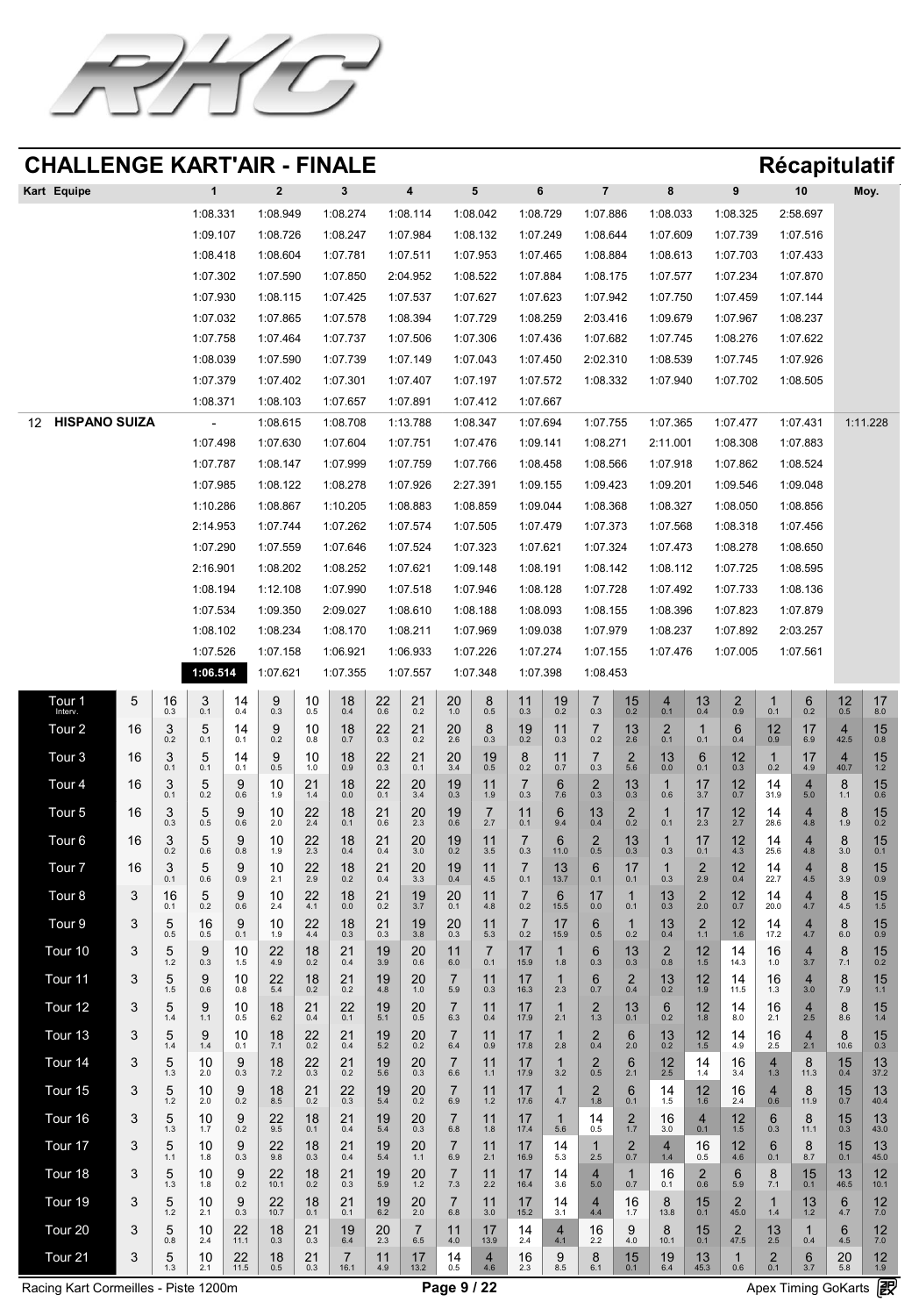![](_page_9_Picture_0.jpeg)

| Tour 22        |                                 | $\overline{\phantom{0}}$<br>$\bm{\mathsf{S}}$<br>$\overline{\mathbf{1}}$ | 1 <sup>0</sup><br>I U<br>2.2                              | 22<br>11.7                                        | 18<br>0.3                                         | 21<br>0.3                                   | 11<br>22.9                                                                           | 14<br>11.1                                             | $\sqrt{2}$<br>$\blacksquare$<br>2.0      | 3.5                                                                | 16<br>3.3                                     | 9.4                                                      | 4.4                                                      | 15<br>0.1                                      | 19<br>7.9                                       | 9.6                                                        | 13<br>35.8                                                                                                                                                                                                                                   | 1.5                                                          | 6<br>2.8                              | $\mathbf{\Omega}$<br>$\overline{\phantom{a}}$<br>5.8                | 20<br>0.2                                              | 12<br>2.9                                     |
|----------------|---------------------------------|--------------------------------------------------------------------------|-----------------------------------------------------------|---------------------------------------------------|---------------------------------------------------|---------------------------------------------|--------------------------------------------------------------------------------------|--------------------------------------------------------|------------------------------------------|--------------------------------------------------------------------|-----------------------------------------------|----------------------------------------------------------|----------------------------------------------------------|------------------------------------------------|-------------------------------------------------|------------------------------------------------------------|----------------------------------------------------------------------------------------------------------------------------------------------------------------------------------------------------------------------------------------------|--------------------------------------------------------------|---------------------------------------|---------------------------------------------------------------------|--------------------------------------------------------|-----------------------------------------------|
| Tour 23        |                                 | $\overline{\phantom{0}}$<br>$\mathbf 5$<br>1.9                           | $\Lambda$<br>I U<br>1.8                                   | 22<br>12.3                                        | 18<br>0.5                                         | 14<br>32.8                                  | 17<br>3.8                                                                            | 2.0                                                    | 16<br>3.8                                | 9<br>12.0                                                          | $\mathbf{Q}$<br>1.9                           | 15<br>0.2                                                | 21<br>$\leftarrow$<br>2.9                                | 19<br>5.8                                      | $\overline{\phantom{0}}$<br>11.5                | 1.7                                                        | 13<br>32.5                                                                                                                                                                                                                                   | 2.5                                                          | 6<br>1.9                              | 20<br>5.8                                                           | 12<br>4.1                                              | $\bigcap$<br>1:49                             |
| Tour 24        |                                 | $\overline{\phantom{0}}$<br>$\mathbf 5$<br>2.5                           | 1 <sub>0</sub><br>IU.<br>1 <sup>2</sup><br>$\blacksquare$ | 22<br>13.2                                        | 18<br>0.4                                         | 14<br>32.1                                  | 17<br>5.4                                                                            | 0.1                                                    | 9<br>18.7                                | 8<br>0.1                                                           | 15<br>0.1                                     | 21<br>$\mathbb{Z}$  <br>3.7                              | 19<br>5.9                                                | 12.3                                           | 11<br>1.3                                       | 16<br>27.7                                                 | 13<br>4.3                                                                                                                                                                                                                                    | 3.8                                                          | 6<br>1.0                              | 20<br>5.7                                                           | 12<br>5.0                                              | $\bigcap$<br>1:51                             |
| Tour 25        |                                 | 10<br>3.6                                                                | 22<br>14.1                                                | 18<br>0.3                                         | 30.3                                              | 6.0                                         | 1.2                                                                                  | $\overline{\mathbf{U}}$<br>2.7                         | $\overline{\mathsf{L}}$<br>16.1          | 9<br>1.8                                                           | 21<br>$\mathbb{Z}$<br>2.4                     | 19<br>5.0                                                | 13.3                                                     | 11<br>1.8                                      | 16<br>26.2                                      | 2.7                                                        | 13<br>2.7                                                                                                                                                                                                                                    | 5.0                                                          | 6<br>0.2                              | 20<br>4.1                                                           | 12<br>7.5                                              | $\bigcap$<br>1:51                             |
| Tour 26        |                                 | 10<br>3.8                                                                | 18<br>14.9                                                | 22<br>0.1                                         | 29.2                                              | 6.3                                         | 17<br>$\blacksquare$<br>3.6                                                          | $\blacktriangle$<br>$\overline{\mathbf{U}}$<br>1.2     | 15<br>15.5                               | 9<br>3.2                                                           | 21<br>1.7                                     | 19<br>6.0                                                | 13.5                                                     | $\overline{4}$<br>1.4                          | 16<br>24.9                                      | 8<br>3.7                                                   | 6<br>9.5                                                                                                                                                                                                                                     | 0.2                                                          | 20<br>1.4                             | 12<br>$\blacksquare$<br>10.5                                        | 13<br>46.1                                             | $\bigcap$<br>1:05                             |
| Tour 27        |                                 | 10<br>4.4                                                                | 22<br>15.9                                                | 18<br>0.1                                         | 26.8                                              | 6.5                                         | $\blacksquare$<br>5.7                                                                | $\overline{\mathbf{U}}$<br>0.1                         | 15<br>15.2                               | 9<br>4.6                                                           | 21<br>$\mathbb{Z}$<br>0.6                     | 19<br>5.9                                                | 11<br>15.7                                               | 0.0                                            | 16<br>23.8                                      | 8<br>4.7                                                   | 6<br>10.3                                                                                                                                                                                                                                    | 20<br>0.8                                                    | 0.5                                   | $\overline{17}$<br>$\blacksquare$<br>12.3                           | 13<br>46.0                                             | $\bigcap$<br>1:05                             |
| <b>Tour 28</b> |                                 | 10<br>4.4                                                                | 22<br>16.6                                                | 18<br>0.3                                         | 25.6                                              | 6.6                                         | $\overline{\phantom{a}}$ and $\overline{\phantom{a}}$<br>17<br>$\blacksquare$<br>7.2 | 15<br>15.3                                             | $\sim$ $\sim$ $\sim$ $\sim$<br>21<br>4.9 | 9<br>0.5                                                           | $\overline{a}$ $\overline{a}$<br>19<br>5.5    | <b><i>Property Associated</i></b><br>11<br>16.7          | 0.4                                                      | $\blacksquare$<br>16<br>22.8                   | $\overline{\phantom{a}}$<br>8<br>3.8            | 20<br>11.5                                                 | $\overline{\phantom{a}}$<br>6<br>0.6                                                                                                                                                                                                         | 1.6                                                          | $\overline{\phantom{0}}$<br>1.9       | $\overline{a}$ and $\overline{a}$<br>12<br>╹╺<br>10.7               | $\overline{a}$ and $\overline{a}$<br>13<br>46.8        | 1:04                                          |
| Tour 29        |                                 | 10<br>4.1                                                                | 22<br>17.0                                                | 18<br>0.9                                         | 24.0                                              | 17<br>15.8                                  | 15<br>14.4                                                                           | 21<br>5.4                                              | 0.8                                      | 19<br>$\sqrt{5.1/1}$                                               | 11<br>17.4                                    | 0.2                                                      | 16<br>22.2                                               | $\mathbf O$<br>4.4                             | 20<br>10.9                                      | 6<br>1.3                                                   | 0.9                                                                                                                                                                                                                                          | 1.6                                                          | 0.7                                   | 12<br>▘ <del></del><br>12.3                                         | 13<br>49.3                                             | $\bigcap$<br>1:02                             |
| Tour 30        |                                 | 10<br>3.9                                                                | 22<br>17.3                                                | 14<br>24.4                                        | $\overline{47}$<br>17.8                           | 15<br>13.0                                  | 21<br>5.9                                                                            | $\mathbf{Q}$<br>$\overline{\mathbf{v}}$<br>1.5         | 19<br>4.1                                | 18.2                                                               | 0.3                                           | 18<br>8.9                                                | 16<br>12.0                                               | 20<br>16.0                                     | 6<br>1.6                                        | 0.2                                                        | $\blacktriangleright$<br>$\blacktriangledown$<br>2.5                                                                                                                                                                                         | 1.5                                                          | 12<br>13.6                            | 13<br>49.2                                                          | $\mathcal{R}$<br>$\overline{\mathbf{v}}$<br>3.1        | 59.7                                          |
| Tour 31        | $\Omega$<br>22                  | $\overline{A}$<br>$\overline{14}$<br>23.0                                | 15<br><b>UD</b><br>32.1                                   | $\Omega$<br>$\overline{\mathbf{U}}$<br>4.3        | $\bigcap$<br>$\angle$ 1<br>$17$                   | 9<br>2.6                                    | 19<br>3.6                                                                            | 1 <sup>0</sup><br><u>IU</u><br>15.0                    | $\overline{11}$<br>3.8                   | $\overline{\phantom{a}}$<br>0.2                                    | 10<br><b>IO</b><br>7.6                        | 17<br>$\blacksquare$<br>4.5                              | 20<br>23.1                                               | 4<br>1.6                                       | $\mathbf{C}$<br>$\bigcup$<br>0.9                | $\overline{\phantom{0}}$<br>$\overline{\mathbf{v}}$<br>1.6 | 3.8                                                                                                                                                                                                                                          | 10<br>$\mathsf{L}$<br>13.8                                   | 1 <sup>C</sup><br>10<br>47.9          | $\overline{Q}$<br>$\mathbf O$<br>2.6                                | 12<br><u> 1 J</u><br>0.0                               | $\bigcap$<br>1:01                             |
| Tour 32        | 22                              | 22.4                                                                     | 15<br>32.6                                                | $\boldsymbol{\Omega}$<br>$\bullet$<br>4.5         | 21<br>1.5                                         | $\mathsf{Q}$<br>4.0                         | 19<br>3.4                                                                            | 10<br>14.5                                             | 4.9                                      | 0.3                                                                | 18<br>6.2                                     | 17<br>6.9                                                | 20<br>21.3                                               | 0.5                                            | $\overline{2.4}$                                | $\blacktriangleright$<br>17<br>$\blacksquare$              | 5.8                                                                                                                                                                                                                                          | 12<br>13.1                                                   | 16<br>45.4                            | 3.0                                                                 | 13<br>10.5                                             | $\bigcap$<br>54.3                             |
| Tour 33        | 22                              | 21.3                                                                     | 15<br>33.4                                                | $\overline{\mathbf{2}}$<br>$\bullet$<br>4.1       | 21<br>2.1                                         | $\mathbf Q$<br>$\blacktriangleright$<br>5.9 | 19<br>1.6                                                                            | 10<br>14.3                                             | 6.0                                      | 0.1                                                                | 18<br>5.5                                     | 20<br>28.7                                               | 0.0                                                      | 34                                             | 0.9                                             | 7.9                                                        | $\blacksquare$<br>13.2                                                                                                                                                                                                                       | $\blacksquare$<br>41.1                                       | 16<br>1.8                             | $\blacktriangledown$<br>2.9                                         | 13<br>13.3                                             | $\bigcap$<br>54.0                             |
| Tour 34        |                                 | 15<br>$\blacksquare$<br>34.1                                             | $\bigcirc$<br>$\overline{\phantom{a}}$<br>3.7             | $\mathbf{\Omega}$<br>$\sim$ $\blacksquare$<br>2.8 | $\Omega$<br>$\overline{\mathbf{v}}$<br>6.6        | 19<br>1.3                                   | 10<br>13.4                                                                           | つつ<br>$\leftarrow$ $\leftarrow$<br>5.9                 | 1.5                                      | $\blacksquare$<br>0.1                                              | 33.2                                          | 20<br>0.2                                                | $\blacksquare$<br>$\blacktriangledown$<br>$\sqrt{4.1}$   | $\bullet$<br>0.5                               | 8.2                                             | 18<br>$\blacksquare$<br>12.2                               | 12<br>2.2                                                                                                                                                                                                                                    | 16<br>$\overline{\phantom{a}}$<br>40.6                       | $\sqrt{1}$<br>$\blacksquare$<br>0.1   | $\overline{O}$<br>$\blacktriangledown$<br>3.3                       | 1 <sub>2</sub><br>$\overline{\phantom{a}}$<br>15.8     | $\bigcap$<br>$\sqrt{2}$<br>53.4               |
| Tour 35        |                                 | 15<br>34.9                                                               | $\sqrt{2}$<br>$\blacktriangleright$<br>4.1                | 21<br>3.1                                         | $\overline{\mathbf{v}}$<br>7.9                    | 19<br>0.1                                   | 10<br>13.5                                                                           | 22<br>5.1                                              | 2.4                                      | 0.6                                                                | 31.7                                          | 20<br>0.7                                                | $\overline{\phantom{0}}$<br>$\blacktriangleright$<br>5.1 | 6<br>0.4                                       | 9.5                                             | 18<br>10.2                                                 | 16<br>42.2                                                                                                                                                                                                                                   | $\overline{1}$<br>1.4                                        | $\mathbf O$<br>2.5                    | 13<br>19.2                                                          | $\blacksquare$<br>18.2                                 | $\bigcap$<br>34.1                             |
| Tour 36        | $\overline{4}$                  | 15<br>35.6                                                               | $\bigcap$<br>$\blacktriangleright$<br>3.9                 | 21<br>3.4                                         | 19<br>8.7                                         | 10<br>12.9                                  | 22<br>5.1                                                                            | 3.7                                                    | 0.5                                      | 30.2                                                               | 20<br>1.4                                     | 5.3                                                      | $\mathbf{\Omega}$<br>1.1                                 | 18<br>19.4                                     | $\overline{Q}$<br>$\blacktriangleright$<br>10.2 | 16<br>30.9                                                 | 17<br>2.3                                                                                                                                                                                                                                    | 2.4                                                          | 13<br>20.6                            | 14.0                                                                | 12<br>5.9                                              | $\bigcap$<br>33.7                             |
| Tour 37        |                                 | 15<br>36.3                                                               | $\bigcap$<br>$\overline{\phantom{a}}$<br>3.4              | 21<br>4.2                                         | 19<br>9.4                                         | 10<br>12.3                                  | 22<br>4.5                                                                            | 5.7                                                    | 0.0                                      | 28.8                                                               | 20<br><b>ト</b><br>$\mathsf{L}\cdot\mathsf{U}$ | $\Gamma$ $\Omega$                                        | <b>R</b><br>1.6                                          | 18<br>19.4                                     | 9<br>10.9                                       | 16<br>29.2                                                 | 17<br>3.3                                                                                                                                                                                                                                    |                                                              | 13<br>28.6                            | 7.3                                                                 | 8.5                                                    | $\bigcap$<br>32.1                             |
| Tour 38        | $\overline{4}$                  | $\bigcap$<br>$\bullet$<br>40.0                                           | 21<br>$\angle$<br>4.8                                     | 19<br>9.6                                         | 1 <sup>0</sup><br>$\overline{\mathbf{U}}$<br>11.8 | 22<br>4.3                                   | $\begin{array}{c} 1 \end{array}$<br>8.0                                              | 0.2                                                    | 26.1                                     | 20<br>2.4                                                          | 5.0                                           | 3.0                                                      | 15<br>11.0                                               | <b>1 O</b><br>O<br>7 <sub>1</sub>              | $\Omega$<br>$\blacktriangledown$<br>11.7        | 16<br>27.7                                                 | $\overline{4}$<br>$\blacksquare$<br>4.8                                                                                                                                                                                                      | 0.5                                                          | 13<br>32.7                            | 4.2                                                                 | $\blacksquare$<br>11.4                                 | $\bigcap$<br>31.0                             |
| Tour 39        | $\overline{4}$                  | $\bigcap$<br>$\blacktriangledown$<br>40.2                                | 21<br>5.6                                                 | 19<br>10.5                                        | 10<br>$\overline{\mathbf{U}}$<br>10.4             | 22<br>3.7                                   | 10.6                                                                                 | 24.2                                                   | 20<br>2.6                                | h<br>$\overline{\phantom{a}}$<br>5.3                               | <b>G</b><br>4.1                               | 15<br>10.0                                               | 18<br>7.2                                                | $\mathbf{O}$<br>12.0                           | $\begin{array}{c} 1 \end{array}$<br>22.6        | 16<br>4.3                                                  | 6.1                                                                                                                                                                                                                                          | $\overline{\phantom{0}}$<br>0.2                              | 37.2                                  | $\sqrt{2}$<br>14.4                                                  | $\leftarrow$<br>29.8                                   | 13<br>47.4                                    |
| Tour 40        |                                 | $\bigcap$<br>$\blacktriangledown$<br>40.6                                | 21<br>6.1                                                 | 10<br>21.0                                        | 22<br>$\bigcap$<br>J.J                            | 12.7                                        | 22.2                                                                                 | 20<br>$\bigcirc$ 4<br><b>J.I</b>                       | 6.0                                      | 4.2                                                                | 9.6                                           | 18<br>$\overline{7}$ $\overline{4}$<br>$\overline{1}$ .4 | Q.<br>12.1                                               | 19<br>20<br>J.Z                                | $\begin{array}{c} 1 \end{array}$<br>20.3        | 16<br>$\Omega$<br>$\mathsf{Z}$ .                           | $\mathsf{R}$<br>6.4                                                                                                                                                                                                                          | $\blacksquare$<br>0.9                                        | 38.3                                  | $\overline{17}$<br>$\overline{\phantom{a}}$<br>16.0                 | 12<br>I J<br>1:17                                      | $\bigcap$<br>1:01                             |
| Tour 41        | $\overline{4}$                  | $\bigcap$<br>$\blacktriangleright$<br>40.8                               | 21<br>$\overline{\phantom{a}}$<br>6.7                     | 10<br>20.7                                        | 22<br>3.0                                         | 15.5                                        | 19.6                                                                                 | 20<br>3.1                                              | 6.4                                      | 5.1                                                                | 15<br>8.9                                     | 18<br>7 <sub>1</sub>                                     | 12.5                                                     | 19<br>6.6                                      | 11<br>17.3                                      | 16<br>1.0                                                  | $\overline{O}$<br>7.1                                                                                                                                                                                                                        | $\overline{\phantom{0}}$<br>1.4                              | 38.4                                  | 17<br>19.8                                                          | $\sqrt{2}$<br>I J<br>1:15                              | $\bigcap$<br>1:02                             |
| Tour 42        | $\overline{4}$                  | $\bigcap$<br>$\blacktriangledown$<br>41.8                                | 21<br>6.7                                                 | 10<br>20.5                                        | 22<br>2.4                                         | 36.0                                        | 20<br>3.2                                                                            | $\bigcup$<br>7.0                                       | 5.6                                      | IV<br>7.8                                                          | 18<br>7.1                                     | 12.8                                                     | 19<br>8.7                                                | 16<br>15.4                                     | $\begin{array}{c} 1 \end{array}$<br>1.3         | 4.4                                                        | 2.0                                                                                                                                                                                                                                          | 40.7                                                         | 14.9                                  | 7.1                                                                 | $\sqrt{2}$<br>I J<br>1:14                              | 1:03                                          |
| Tour 43        |                                 | $\bigcap$<br>$\blacktriangleright$<br>42.2                               | $\Lambda$<br>TU T<br>26.9                                 | 22<br>2.3                                         | 36.0                                              | 20<br>3.6                                   | $\blacktriangleright$<br>$\boldsymbol{\cup}$<br>7.4                                  | 15<br>13.1                                             | 18<br>7.6                                | 2 <sup>1</sup><br>$\overline{4.7}$                                 | 7.6                                           | 19<br>11.9                                               | 16<br>11.8                                               | 11<br>2.6                                      | 4.8                                             | $\blacktriangleright$<br>0.6                               | 6<br>41.0                                                                                                                                                                                                                                    | 0.3                                                          | 15.1                                  | 17<br>10.9                                                          | 13<br>1:12                                             | $\bigcap$<br>1:04                             |
| Tour 44        | $\overline{4}$                  | $\bigcap$<br>$\blacktriangleright$<br>42.6                               | $\Lambda$<br>ZU Z<br>27.4                                 | 22<br>1.8                                         | 35.8                                              | 20<br>4.5                                   | $\overline{\mathbf{v}}$<br>7.5                                                       | 15<br>12.8                                             | 1 Q<br>1 O<br>7.8                        | $\bigcap$<br>$\leftarrow$<br>4.8                                   | 75<br><b>7.V</b>                              | 19<br>14.1                                               | 16<br>9.0                                                | 8.6                                            | 0.7                                             | 42.9                                                       | 0.1                                                                                                                                                                                                                                          | 10.2                                                         | 3.3                                   | $\boldsymbol{A}$<br>$\overline{\phantom{a}}$<br>13.3                | $\sqrt{2}$<br>I U<br>1:09                              | $\bigcap$<br>1:05                             |
| Tour 45        | $\overline{4}$                  | $\bigcap$<br>$\blacktriangledown$<br>42.7                                | $\Lambda$ $\Lambda$<br>$\sqrt{2}$<br>28.1                 | 22<br>1.0                                         | 36.1                                              | 20<br>5.2                                   | $\boldsymbol{\cup}$<br>7.6                                                           | 15<br>12.5                                             | 1 Q<br>107<br>8.0                        | $\bigcap$ 1<br>$\angle$<br>4.6                                     | 7.4                                           | 19<br>17.1                                               | 16<br>5.8                                                | 9.5                                            | 0.2                                             | 44.5                                                       | 0.6                                                                                                                                                                                                                                          | 8.9                                                          | 2.5                                   | $\boldsymbol{A}$<br>$\blacksquare$<br>16.4                          | $\overline{4}$<br>I U<br>1:08                          | $\bigcap$<br>1:06                             |
| Tour 46        |                                 | $\bigcap$<br>$\blacktriangledown$<br>43.3                                | $\Lambda$<br>ZU Z<br>28.4                                 | 22<br>0.1                                         | 36.9                                              | 20<br>5.8                                   | 15<br>19.6                                                                           | 18<br>7.8                                              | 21<br>4.8                                | $\mathbf{Q}$<br>$\overline{\phantom{0}}$<br>$79$<br>$\blacksquare$ | I V<br>19.8                                   | 1.8                                                      | 16<br>0.9                                                | 9.8                                            | 0.3                                             | 45.5                                                       | 1.9                                                                                                                                                                                                                                          | 8.6                                                          | $\overline{4}$<br>0.8                 | $\Lambda$<br>▘ <del></del><br>19.5                                  | $\overline{42}$<br>I U<br>1:07                         | $\bigcap$<br>1:04                             |
| Tour 47        | 22                              | 10<br>0.1                                                                | 13.2                                                      | $\bigcap$<br>$\bullet$<br>12.0                    | 11.7                                              | 15<br>25.8                                  | 18<br>7.9                                                                            | 21<br>4.6                                              | 7.0                                      | 16<br>22.8                                                         | 19<br>0.6                                     | 0.3                                                      | $\mathbf O$<br>$\blacktriangleright$<br>8.9              | 0.3                                            | 20<br>13.8                                      | 32.4                                                       | 2.7                                                                                                                                                                                                                                          | 8.3                                                          | 1.6                                   | 17<br>20.2                                                          | 13<br>1:07                                             | $\bigcap$<br>1:05                             |
| Tour 48        | 22                              | 10<br>0.5                                                                | 13.1                                                      | $\bigcap$<br>$\overline{\mathbf{v}}$<br>12.6      | 11.3                                              | 15<br>25.9                                  | 18<br>8.6                                                                            | 21<br>3.9                                              | 6.9                                      | 16<br>22.4                                                         | $17$                                          | 19<br>3.0                                                | $\mathbf O$<br>$\blacktriangleright$<br>5.7              | 0.3                                            | 20<br>15.3                                      | 31.5                                                       | 6<br>3.5                                                                                                                                                                                                                                     | 7.9                                                          | 17<br>1.2                             | 12<br>╹╺<br>22.3                                                    | 13<br>1:05                                             | $\bigcap$<br>1:06                             |
| Tour 49        | 22                              | 10<br>0.6                                                                | 13.4                                                      | $\bigcap$<br>$\bullet$<br>12.7                    | 10.9                                              | 15<br>26.5                                  | 18<br>8.6                                                                            | 21<br>4.0                                              | $\overline{\phantom{a}}$<br>7.2          | 16<br>21.9                                                         | 2.2                                           | 19<br>5.6                                                | $\mathbf O$<br>2.6                                       | 0.2                                            | 20<br>16.1                                      | 31.6                                                       | 6<br>4.4                                                                                                                                                                                                                                     | 7.3                                                          | 17<br>0.6                             | 12<br>24.3                                                          | 13<br>1:05                                             | $\bigcap$<br>1:06                             |
| Tour 50        | 22<br>$\leftarrow$ $\leftarrow$ | 10<br>11                                                                 | 12.7                                                      | $\bigcap$<br>$\blacktriangledown$<br>13.4         | 10.4                                              | 15<br>26.8                                  | 18<br>9.1                                                                            | 21<br>3.9                                              | 7.3                                      | 16<br>ZU Z<br>21.4                                                 | 2.5                                           | 19<br>8.1                                                | 0.2                                                      | $0.1\,$                                        | 20<br>16.8                                      | 31.3                                                       | 5.8                                                                                                                                                                                                                                          | 6.4                                                          | 0.3                                   | $\overline{17}$<br>26.8                                             | I U<br>1:03                                            | $\bigcap$<br>1:06                             |
| Tour 51        | 22                              | 10<br>2.2                                                                | 115                                                       | $\bigcap$<br>14.0                                 | 10.2                                              | 15<br>28.6                                  | 18<br>7.6                                                                            | 21<br>4.6                                              | 6.9                                      | 16<br>$\sqrt{2}$<br>20.9                                           | 4.5                                           | 7.2                                                      | 0.1                                                      | 19<br>1.7                                      | 20<br>16.0                                      | 30.7                                                       | 6<br>7.3                                                                                                                                                                                                                                     | 4.3                                                          | 0.9                                   | 12<br>1:35                                                          | 13<br>59.1                                             | $\bigcap$<br>5.0                              |
| Tour 52        | 22                              | 10<br>15<br><b>U.U</b>                                                   | 10.5                                                      | $\mathbf{\Omega}$<br>$\blacktriangledown$<br>14.6 | 10.2                                              | 15<br>29.0                                  | 18<br>7.7                                                                            | 21<br>$\sqrt{4.7}$                                     | 7 <sub>1</sub><br>$\mathbf{I}$ . T       | 16<br>20.5                                                         | $\sqrt{4.7}$                                  | 6.9                                                      | 0.4                                                      | 19<br>4.4                                      | 20<br>13.6                                      | 31.1                                                       | 6<br>8.4                                                                                                                                                                                                                                     | 2.7                                                          | 1.2                                   | 12<br>1:36                                                          | 13<br>59.6                                             | $\bigcap$<br>5.3                              |
| Tour 53        | 10                              | 9.9                                                                      | $\blacktriangleright$<br>15.1                             | 10.0                                              | $\sim$ $\sim$<br>22<br>19.3                       | 15<br>10.4                                  | $\overline{a}$ $\overline{a}$<br>18<br>7.5                                           | $\sim$ $\sim$ $\sim$ $\sim$ $\sim$ $\sim$<br>21<br>5.4 | $\blacksquare$<br>16<br>26.7             | h<br>$\blacktriangleright$<br>4.9                                  | 7.1                                           | 0.1                                                      | $\overline{a}$ $\overline{a}$<br>19<br>7.5               | $\sim$ $\sim$ $\sim$<br>20<br>10.9             | $\blacktriangleright$<br>3.7                    | 27.3                                                       | <u>and the second second in the second second in the second second second in the second second in the second second second in the second second in the second second second second second second second second second second sec</u><br>11.1 | $\overline{\phantom{a}}$ and $\overline{\phantom{a}}$<br>0.1 | 1.6                                   | $\mathbf{A}$ and $\mathbf{A}$<br>$\bigcap$<br>▘ <del></del><br>1:37 | $\overline{a}$ and $\overline{a}$<br>12<br>I J<br>59.9 | 5.5                                           |
| Tour 54        | 10                              | 9.3                                                                      | $\blacksquare$<br>$\overline{\phantom{0}}$<br>15.3        | 10.3                                              | 22<br>19.7                                        | 15<br>10.3                                  | 18<br>7.6                                                                            | 21<br>5.6                                              | 16<br>26.1                               | $\blacktriangleright$<br>6.1                                       | 6.1                                           | 0.7                                                      | 19<br>9.2                                                | 20<br>9.1                                      | $\blacktriangleright$<br>3.6                    | 27.4                                                       | $\overline{A}$<br>$\blacksquare$<br>12.7                                                                                                                                                                                                     |                                                              | 0.1                                   | 17<br>1:38                                                          | $\overline{12}$<br>I U<br>59.1                         | $\bigcap$<br>6.2                              |
| Tour 55        | 10                              | 9.0                                                                      | $\blacksquare$<br>$\blacktriangleright$<br>15.6           | 10.3                                              | 22<br>19.8                                        | 15<br>10.4                                  | 18<br>7.6                                                                            | 21<br>5.9                                              | 16<br>25.5                               | $\blacktriangleright$<br>$\overline{\phantom{0}}$<br>6.6           | 5.7                                           | 0.9                                                      | 19<br>11.7                                               | 20<br>7.4                                      | $\blacktriangleright$<br>2.7                    | 28.4                                                       | $\blacksquare$<br>12.2                                                                                                                                                                                                                       | $1\,7$                                                       | 1.2                                   | 17<br>1:38                                                          | 12<br>I J<br>58.7                                      | $\bigcap$<br>7.1                              |
| Tour 56        | 14                              | $\bigcap$<br>$\overline{\mathbf{v}}$<br>15.8                             | 10.4                                                      | 1 <sup>0</sup><br><b>IU</b><br>20.0               | $\Omega$<br>22<br>0.2                             | 15<br>10.4                                  | 10<br><b>IO</b><br>7.9                                                               | $\bigcap$<br>$\angle$ 1<br>5.8                         | 1 <sup>C</sup><br>10<br>24.8             | $\overline{\phantom{0}}$<br>$\overline{\mathsf{U}}$<br>7.2         | $\overline{O}$<br>5.8                         | 0.9                                                      | 10<br>19<br>14.7                                         | 20<br>4.4                                      | 9<br>2.5                                        | 29.2                                                       | 17<br>$\blacksquare$<br>11.8                                                                                                                                                                                                                 | $\begin{array}{c} 1 \end{array}$<br>2.0                      | $\mathbf{C}$<br>$\overline{U}$<br>2.6 | 10<br>$\overline{L}$<br>1:37                                        | 10<br><u> 1 J</u><br>58.0                              | $\bigcap$<br>7.7                              |
| Tour 57        | $\overline{4}$                  | $\blacktriangleright$<br>15.7                                            | 10.7                                                      | 22<br>21.2                                        | 1 <sup>0</sup><br>$\overline{\mathbf{U}}$<br>0.2  | 15<br>10.0                                  | 18<br>7.7                                                                            | 21<br>5.9                                              | 16<br>24.1                               | $\blacktriangleright$<br>$\overline{\mathsf{v}}$<br>7.8            | 5.4                                           | 1.0                                                      | 19<br>16.9                                               | 20<br>2.9                                      | $\blacktriangleright$<br>1.4                    | 30.6                                                       | $\overline{4}$ $\overline{7}$<br>$\blacksquare$<br>10.8                                                                                                                                                                                      | 3.2                                                          | 4.3                                   | 12<br>1:36                                                          | 12<br>I J<br>57.6                                      | $\bigcap$<br>9.7                              |
| Tour 58        |                                 | 22<br>32.3                                                               | 10<br>1.0                                                 | 14<br>5.7                                         | 15<br>3.7                                         | 18<br>7.7                                   | 21<br>6.3                                                                            | 8.9                                                    | 16<br>14.2                               | h<br>$\overline{\mathbf{v}}$<br>8.4                                | 5.4                                           | 0.9                                                      | 19<br>19.6                                               | 20<br>0.6                                      | $\Omega$<br>$\blacktriangleright$<br>1.4        | 41.5                                                       | 11<br>3.8                                                                                                                                                                                                                                    | 5.0                                                          | 36.2                                  | 17<br>$\blacksquare$<br>1:00                                        | 13<br>57.5                                             | $\bigcap$<br>10.8                             |
| Tour 59        | $\mathbf{\Omega}$<br>$\bullet$  | 22<br>$\leftarrow$ $\leftarrow$<br>33.4                                  | 1 <sup>0</sup><br>IV.<br>1.2                              | 14<br>4.2                                         | 15<br>4.5                                         | 18<br>8.1                                   | $\bigcap$<br>$\sim$ 1<br>6.4                                                         | 7.6                                                    | 16<br>14.6                               | h<br>$\overline{\phantom{a}}$<br>9.2                               | <b>VIII</b><br>5.3                            | 0.6                                                      | 20<br>20.8                                               | $\mathbf{O}$<br>$\overline{\mathbf{v}}$<br>0.7 | 47<br><b>PERSONAL</b><br>42.1                   | .<br>4.1                                                   | 6<br>6.1                                                                                                                                                                                                                                     | 19<br>2.2                                                    | 33.7                                  | $\overline{17}$<br>$\blacksquare$<br>1:01                           | 12<br>$10$<br>56.5                                     | $\bigcap$<br>$\overline{\phantom{a}}$<br>11.2 |
| Tour 60        | $\mathbf{Q}$                    | 22<br>33.9                                                               | 10<br>1.8                                                 | 14<br>3.0                                         | 15<br>5.3                                         | 18<br>7.9                                   | 21<br>6.8                                                                            | $\vert 4 \vert$<br>6.6                                 | 16<br>15.2                               | 5<br>9.6                                                           | 8<br>4.9                                      | 1.6                                                      | $20 \over 20.8$                                          | 9<br>0.4                                       | 17<br>42.5                                      | $\sqrt{11}$<br>4.6                                         | 6<br>7.1                                                                                                                                                                                                                                     | 19<br>0.6                                                    | 34.5                                  | $12$<br>1:02                                                        | 13<br>56.5                                             | $\overline{2}$<br>11.2                        |

Racing Kart Cormeilles - Piste 1200m<br>
Page 10 / 22<br>
Page 10 / 22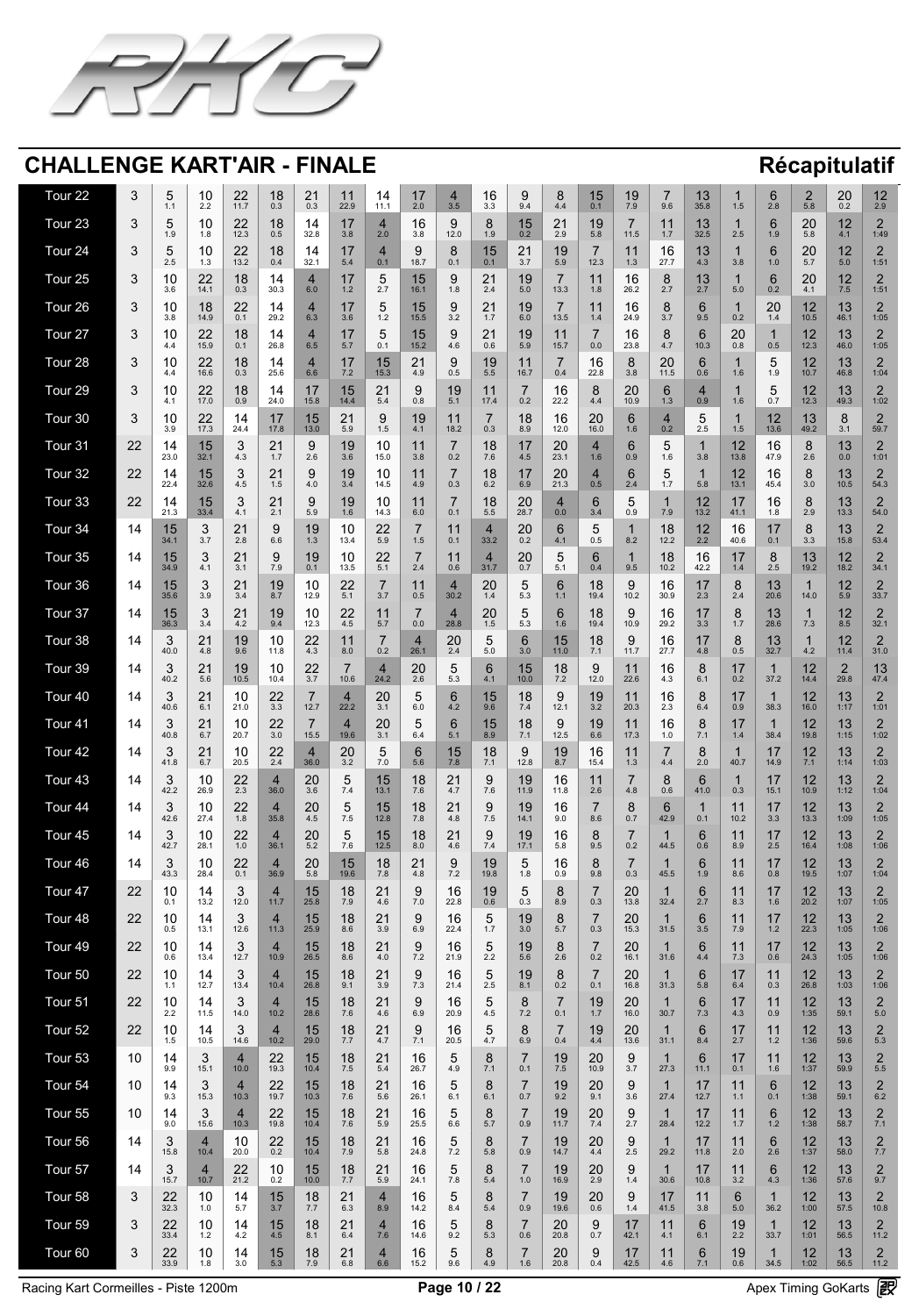![](_page_10_Picture_0.jpeg)

| Tour 61        |                                               | 22<br>34.0                                   | $\Lambda$<br>,U<br>2.1                                     | 14<br>1.9                                      | 15<br>6.1                                                       | 18<br>8.1                       | 12.8                                                              | 16<br>15.1                                               | $\overline{\mathbf{v}}$<br>9.9                | 5.2                                                       | 2.0                                                                       | 21<br>$\angle$<br>16.4                        | 4.2                                                         | 20<br>0.3                        | $\overline{4}$<br>$\blacksquare$<br>43.2  | 4.2                          | 19<br>8.5                                                    | 0.3                                     | 34.2                                        | 12<br>$\blacksquare$<br>1:02                                     | 13<br>55.9                             | $\bigcap$<br><u>ransme</u><br>11.8                                                                                                                                                                                                                        |
|----------------|-----------------------------------------------|----------------------------------------------|------------------------------------------------------------|------------------------------------------------|-----------------------------------------------------------------|---------------------------------|-------------------------------------------------------------------|----------------------------------------------------------|-----------------------------------------------|-----------------------------------------------------------|---------------------------------------------------------------------------|-----------------------------------------------|-------------------------------------------------------------|----------------------------------|-------------------------------------------|------------------------------|--------------------------------------------------------------|-----------------------------------------|---------------------------------------------|------------------------------------------------------------------|----------------------------------------|-----------------------------------------------------------------------------------------------------------------------------------------------------------------------------------------------------------------------------------------------------------|
| Tour 62        |                                               | 22<br>33.9                                   | 10<br>3.0                                                  | 14<br>0.5                                      | 15<br>6.9                                                       | 18<br>8.3                       | 11.7                                                              | 16<br>15.5                                               | $\overline{\mathbf{v}}$<br>10.4               | $5.2$                                                     | 2.2                                                                       | 21<br>16.6                                    | 3.8                                                         | 20<br>0.3                        | 11<br>48.4                                | 19<br>8.0                    | 35.5                                                         | $\overline{1}$<br>$\blacksquare$<br>4.9 | 6<br>28.8                                   | 12<br>$\blacksquare$<br>29.3                                     | 13<br>55.2                             | $\bigcap$<br><u>r – 15 meter</u><br>12.5                                                                                                                                                                                                                  |
| Tour 63        |                                               | 22<br>34.4                                   | 3.0                                                        | 10<br>0.9                                      | 15<br>6.6                                                       | 19.3                            | 16<br>15.8                                                        | h<br>$\overline{\mathbf{v}}$<br>11.0                     | $\blacktriangleright$<br>5.1                  | 2.6                                                       | 18<br>10.1                                                                | 21<br>6.1                                     | 3.7                                                         | 20<br>0.5                        | 11<br>49.2                                | 19<br>7.9                    | 36.1                                                         | 4.8                                     | 6<br>29.4                                   | 12<br>29.6                                                       | 13<br>54.5                             | $\bigcap$<br>$\sqrt{2}$<br>13.5                                                                                                                                                                                                                           |
| Tour 64        |                                               | つつ<br>$\leftarrow$ $\leftarrow$<br>35.0      | $\Lambda$<br>,U<br>4.3                                     | 15<br>6.7                                      | 18.4                                                            | 16<br>15.9                      | 14<br>11.1                                                        | $\blacktriangleright$<br>$\overline{\mathbf{v}}$<br>0.4  | 5.0                                           | 2.7                                                       | 18<br>12.6                                                                | $\bigcap$<br>$\mathbf{Z}$<br>3.7              | 3.3                                                         | 20<br>0.7                        | $\overline{4}\overline{4}$<br>50.0        | 19<br>7.4                    | 37.3                                                         | $\overline{1}$<br>4.9                   | 29.3                                        | $1^{\circ}$<br>30.2                                              | 13<br>53.9                             | $\bigcap$<br><u>Anno 1888 - Carlos III anno 1888 - Carlos III ann an I</u><br>1:11                                                                                                                                                                        |
| Tour 65        |                                               | 22<br>35.3                                   | $\Lambda$<br>, U<br>4.7                                    | 15<br>6.7                                      | 17.6                                                            | 16<br>16.2                      | 14<br>10.6                                                        | $\blacktriangleright$<br>$\overline{\mathbf{v}}$<br>1.3  | $\mathcal{R}$<br>$\blacktriangleright$<br>5.0 | 18<br>17.2                                                | 21<br>2.1                                                                 | $\bigcap$<br>2.9                              | 20<br>0.7                                                   | 35.6                             | 11<br>15.5                                | 19<br>6.3                    | 38.4                                                         | $\blacksquare$<br>4.8                   | 29.6                                        | 12<br>30.5                                                       | 13<br>53.4                             | $\bigcap$<br><u> Anno 1</u><br>1:13                                                                                                                                                                                                                       |
| Tour 66        |                                               | 22<br>36.1                                   | $\Lambda$<br>$\overline{\mathsf{U}}$<br>4.8                | 15<br>6.9                                      | 16.5                                                            | 14<br>27.2                      | $\blacktriangleright$<br>1.9                                      | 8<br>4.9                                                 | 18<br>18.6                                    | 21<br>0.7                                                 | 9<br>2.5                                                                  | 20<br>1.6                                     | 16<br>12.7                                                  | 23.5                             | 11<br>15.4                                | 19<br>5.5                    | 39.6                                                         | $\blacksquare$<br>4.3                   | 6<br>30.2                                   | 12<br>31.4                                                       | 13<br>52.5                             | $\bigcap$<br><u>ransmessä on kunnan on kunnan on kunnan on kunnan on kunnan on kunnan on kunnan on kunnan on kunnan on kunnan </u><br>1:14                                                                                                                |
| <b>Tour 67</b> | $\blacktriangledown$                          | 22<br>$\leftarrow$ $\leftarrow$<br>37.2      | $\overline{\phantom{a}}$<br>$\overline{\mathsf{U}}$<br>5.0 | $\overline{A}$ and $\overline{A}$<br>15<br>6.3 | 15.8                                                            | $\blacksquare$<br>14<br>27.4    | $\rightarrow$<br>$\mathbf U$<br>$\blacktriangledown$<br>7.6       | $\sim$ $\sim$<br>21<br>19.4                              | $\overline{1}$<br>18<br>0.6                   | $\rightarrow$<br>Y<br>1.2                                 | $\begin{array}{c} \n\bullet \quad \bullet \quad \end{array}$<br>20<br>2.6 | $\overline{1}$<br>16<br>12.3                  | 12.6                                                        | $\overline{\phantom{0}}$<br>11.5 | 19<br>20.3                                | 40.2                         | $\overline{A}$ and $\overline{A}$<br>$\blacksquare$<br>4.0   | $\blacksquare$<br>6.6                   | $\overline{\phantom{a}}$<br>6<br>24.1       | $\overline{1}$<br>$\left( 1, 1 \right)$<br>▘ <del></del><br>32.1 | $\overline{1}$<br>13<br>51.9           | $\overline{\phantom{a}}$<br>$\sqrt{2}$<br>1:15                                                                                                                                                                                                            |
| Tour 68        |                                               | 22<br>38.1                                   | $\overline{\mathcal{L}}$<br>5.3                            | 15<br>5.8                                      | 15.4                                                            | 14<br>27.4                      | $\blacktriangledown$<br>8.2                                       | 21<br>19.1                                               | 18<br>1.7                                     | 9<br>0.0                                                  | 20<br>2.9                                                                 | 16<br>11.8                                    | 12.5                                                        | 12.8                             | 19<br>19.5                                | 42.0                         | 47<br>3.2                                                    | 7.1                                     | 6<br>23.7                                   | 1つ<br>33.1                                                       | 13<br>51.2                             | $\bigcap$<br><u> Anno 1</u><br>1:16                                                                                                                                                                                                                       |
| Tour 69        |                                               | 22<br>38.5                                   | $\overline{\mathsf{U}}$<br>5.9                             | 15<br>$5.\overline{5}$                         | 14.3                                                            | 14<br>27.7                      | 21<br>27.7                                                        | $\mathbf{Q}$<br>$\overline{\mathbf{v}}$<br>1.8           | 18<br>0.9                                     | 20<br>2.7                                                 | 16<br>10.6                                                                | 12.8                                          | 5.0                                                         | 8.8                              | 19<br>18.8                                | 44.0                         | $4 -$<br>$\blacksquare$<br>2.1                               | 7.7                                     | 6<br>23.9                                   | 12<br>$\overline{\phantom{a}}$<br>34.2                           | 13<br>50.9                             | $\bigcap$<br><u>ransmessä on kunnan on kunnan on kunnan on kunnan on kunnan on kunnan on kunnan on kunnan on kunnan on kunnan </u><br>1:15                                                                                                                |
| Tour 70        | $\mathbf{\Omega}$<br>$\blacktriangledown$     | 22<br>LL<br>38.9                             | 1 <sup>0</sup><br>I U<br>6.8                               | 15<br>5.0                                      | 13.5                                                            | 14<br>27.8                      | $\bigcap$<br>$\angle$<br>28.1                                     | $\Omega$<br>$\overline{\mathbf{v}}$<br>1.9               | 1Q<br>IO.<br>1.9                              | 20<br>ZU<br>2.3                                           | 16<br>9.7                                                                 | $\sqrt{2}$<br>$\overline{\mathbf{v}}$<br>12.9 | 5.4                                                         | $\overline{\phantom{0}}$<br>9.4  | 19<br>18.6                                | 45.9                         | 17<br>$\mathbf{I}$<br>0.7                                    | $\begin{array}{c} 1 \end{array}$<br>8.3 | $\mathbf{C}$<br>$\mathbf U$<br>23.7         | 10<br>$\sqrt{2}$<br>36.2                                         | 12<br><u>IJ</u><br>49.2                | $\bigcap$<br>$\sqrt{2}$<br>1:16                                                                                                                                                                                                                           |
| Tour 71        |                                               | 22<br>$\leftarrow$ $\leftarrow$<br>39.6      | $\Lambda$<br>, U<br>7.2                                    | 15<br>4.6                                      | 12.7                                                            | 14<br>28.0                      | 21<br>28.5                                                        | $\mathbf Q$<br>$\overline{\mathbf{v}}$<br>2.3            | 18<br>2.9                                     | 16<br>10.3                                                | $\blacktriangleright$<br>$\overline{\mathbf{U}}$<br>12.9                  | 6.3                                           | 9.3                                                         | 19<br>18.6                       | 20<br>1.5                                 | 46.2                         | $\begin{array}{c} 1 \end{array}$<br>8.6                      | <b>G</b><br>23.6                        | 23.2                                        | 13<br>1:02                                                       | 12<br>20.2                             | $\bigcap$<br>57.0                                                                                                                                                                                                                                         |
| Tour 72        |                                               | 22<br>40.3                                   | $\Lambda$<br>,U<br>7.8                                     | 15<br>4.3                                      | 11.8                                                            | $14$<br>$27.9$                  | 21<br>29.0                                                        | $\mathbf Q$<br>$\overline{\mathbf{v}}$<br>2.4            | 18<br>4.6                                     | 16<br>8.3                                                 | $\blacktriangleright$<br>$\overline{\mathbf{U}}$<br>13.4                  | 6.6                                           | 10.9                                                        | 19<br>16.7                       | 20<br>1.9                                 | 46.3                         | $\begin{array}{c} 1 \end{array}$<br>9.6                      | 23.4                                    | 24.7                                        | 13<br>1:01                                                       | 12<br>20.9                             | $\bigcap$<br>57.0                                                                                                                                                                                                                                         |
| Tour 73        | $\overline{\phantom{0}}$                      | $\Omega$<br>$\sim$<br>40.3                   | 10<br>$\blacksquare$<br>8.1                                | 15<br>4.6                                      | 10.5                                                            | 14<br><u>a matana a</u><br>28.2 | $\bigcap$<br>$\sqrt{2}$<br>29.6                                   | $\Omega$<br>$\overline{\mathbf{v}}$<br>2.2               | 18<br>7.0                                     | 16<br>5.4                                                 | $\blacktriangleright$<br>14.1                                             | 71                                            | 10.8                                                        | 19<br>16.7                       | 20<br>2.3                                 | $\blacksquare$<br>45.9       | $\begin{array}{c} 4 \\ 4 \end{array}$<br>. .<br>10.5         | <b>6</b><br>23.7                        | 25.3                                        | 13<br>1:01                                                       | 12<br>$\overline{\phantom{a}}$<br>21.9 | $\Box$<br>$\overline{\phantom{a}}$<br>56.1                                                                                                                                                                                                                |
| Tour 74        |                                               | 22<br>41.1                                   | 10<br>8.9                                                  | 15<br>3.9                                      | 9.8                                                             | 14<br>28.7                      | 21<br>30.0                                                        | $\mathbf Q$<br>$\overline{\mathbf{v}}$<br>1.3            | 18<br>8.7                                     | 16<br>3.7                                                 | $\mathbf{M}$<br>$\overline{\mathbf{U}}$<br>14.4                           | 7.6                                           | 11.1                                                        | 19<br>16.6                       | 20<br>2.3                                 | 46.1                         | 11<br>11.7                                                   | <b>G</b><br>23.5                        | 26.1                                        | 13<br>59.9                                                       | 12<br>23.3                             | $\bigcap$<br><u>Anno 1888 ann am Bàrdain </u><br>56.0                                                                                                                                                                                                     |
| Tour 75        |                                               | 22<br>41.7                                   | $\Lambda$<br>IU<br>9.1                                     | 15<br>3.5                                      | 9.1                                                             | 14<br>28.7                      | 21<br>30.7                                                        | $\mathbf Q$<br>$\overline{\mathbf{v}}$<br>1.3            | 18<br>10.7                                    | 16<br>2.0                                                 | $\blacktriangle$<br>$\overline{\mathbf{U}}$<br>13.9                       | 8.1                                           | 11.3                                                        | 19<br>16.6                       | 20<br>2.1                                 | 46.5                         | 11<br>12.5                                                   | <b>R</b><br>23.2                        | 26.6                                        | 13<br>59.6                                                       | 12<br>25.6                             | $\bigcap$<br>$\sqrt{2}$<br>54.5                                                                                                                                                                                                                           |
| Tour 76        |                                               | 22<br>42.3                                   | 10<br>9.1                                                  | 15<br>3.5                                      | 8.3                                                             | 14<br>29.0                      | 21<br>30.9                                                        | 9<br>1.2                                                 | 18<br>12.1                                    | 16<br>0.4                                                 | $\mathbf{M}$<br>$\overline{\mathsf{v}}$<br>14.4                           | 8.0                                           | 12.2                                                        | 19<br>16.1                       | 20<br>1.8                                 | 47.0                         | $\begin{array}{c} 1 \end{array}$<br>13.2                     | <b>R</b><br>22.9                        | 27.3                                        | 12<br>1:26                                                       | 13<br>31.7                             | $\bigcap$<br><u>ransmessä on kunnan on kunnan on kunnan on kunnan on kunnan on kunnan on kunnan on kunnan on kunnan on kunnan </u><br>22.2                                                                                                                |
| Tour 77        |                                               | 22<br>43.2                                   | $\Lambda$<br>,U<br>8.7                                     | 15<br>3.8                                      | 7.4                                                             | 14<br>29.2                      | 21<br>$\sum$<br>31.2                                              | 16<br>13.5                                               | 18<br>1.0                                     | $\mathbf{\dot{O}}$<br>13.6                                | 8.4                                                                       | 13.0                                          | 6.7                                                         | 19<br>8.6                        | 20<br>1.9                                 | 48.0                         | $\begin{array}{c} 1 \\ 4 \end{array}$<br>14.0                | 22.2                                    | 28.7                                        | 12<br>1:26                                                       | 13<br>33.8                             | $\bigcap$<br>19.9                                                                                                                                                                                                                                         |
| Tour 78        |                                               | 22<br>43.9                                   | 15<br>12.9                                                 | 6.4                                            | 29.2                                                            | 10<br>14.3                      | 21<br>$\sqrt{2}$<br>17.4                                          | 16<br>12.9                                               | 18<br>3.3                                     | $\bm{5}$<br>11.7                                          | 8.7                                                                       | 13.8                                          | 8.4                                                         | 19<br>6.6                        | 20<br>1.6                                 | 48.1                         | 11<br>15.1                                                   | 21.9                                    | 29.7                                        | 12<br>1:26                                                       | 13<br>34.5                             | $\bigcap$<br><u>r – 15 meter</u><br>18.8                                                                                                                                                                                                                  |
| Tour 79        |                                               | 15<br>57.7                                   | 5.6                                                        | 14<br>29.3                                     | 22<br>7.4                                                       | 10<br>7.9                       | 21<br>17.4                                                        | 16<br>11.9                                               | 18<br>5.3                                     | $\overline{ }$<br>$\overline{\bm{5}}$<br>9.8              | $\overline{O}$<br>9.2                                                     | 14.3                                          | 9.6                                                         | 20<br>6.8                        | 17<br>49.1                                | 19<br>4.4                    | $\begin{array}{c} 1 \end{array}$<br>11.0                     | <b>R</b><br>21.8                        | 31.7                                        | 12<br>1:25                                                       | 13<br>35.4                             | $\bigcap$<br><u>r – 15 meter</u><br>17.6                                                                                                                                                                                                                  |
| Tour 80        |                                               | 15<br>59.3                                   | 4.0                                                        | 14<br>29.6                                     | 22<br>8.3                                                       | 10<br>7.8                       | 21<br>17.7                                                        | 16<br>11.0                                               | 18<br>6.6                                     | $\mathbf 5$<br>8.2                                        | 9.9                                                                       | 14.7                                          | 10.6                                                        | 20<br>5.7                        | 17<br>49.4                                | 19<br>4.7                    | 11<br>11.9                                                   | 21.0                                    | 33.6                                        | 12<br>1:25                                                       | 13<br>34.9                             | $\bigcap$<br>16.7                                                                                                                                                                                                                                         |
| Tour 81        |                                               | 15<br>1:00                                   | 3.0                                                        | 14<br>29.9                                     | 22<br>8.9                                                       | 10<br>7.7                       | 21<br>18.0                                                        | 16<br>10.4                                               | 18<br>7.8                                     | $\mathbf{\dot{O}}$<br>6.7                                 | 10.9                                                                      | 15.1                                          | 12.8                                                        | 20<br>2.9                        | 17<br>50.2                                | 19<br>4.9                    | 11<br>12.2                                                   | 20.2                                    | 35.2                                        | 12<br>1:25                                                       | 13<br>35.2                             | $\bigcap$<br>15.3                                                                                                                                                                                                                                         |
| Tour 82        |                                               | 15<br>1:01                                   | 14<br>31.5                                                 | 22<br>10.3                                     | 10<br>7.2                                                       | 8.0                             | 21<br>10.2                                                        | 16<br>9.7                                                | 18<br>9.4                                     | 5.2                                                       | 11.4                                                                      | 15.6                                          | 14.3                                                        | 20<br>0.8                        | 17<br>50.9                                | 19<br>4.9                    | 11<br>13.0                                                   | 20.4                                    | 36.1                                        | 12<br>1:30                                                       | 13<br>33.0                             | $\bigcap$<br>13.2                                                                                                                                                                                                                                         |
| Tour 83        |                                               | 38.6                                         | 22<br>$112$                                                | 10<br>6.8                                      | 15<br>6.8                                                       | 1.9                             | 21<br>$\sqrt{2}$<br>9.5                                           | 16<br>9.0                                                | 18<br>11.3                                    | $\overline{\phantom{0}}$<br>3.8                           | 11.5                                                                      | 16.4                                          | 14.7                                                        | 20<br>0.1                        | 17<br>$\blacksquare$<br>50.7              | 19<br>4.6                    | 44<br>14.3                                                   | հ<br>20.4                               | 36.9                                        | 12<br>1:30                                                       | 13<br>34.3                             | $\bigcap$<br>11.5                                                                                                                                                                                                                                         |
| Tour 84        |                                               | 37.9                                         | 22<br>12.0                                                 | 10<br>6.5                                      | 8.7                                                             | 21<br>$\leftarrow$<br>9.5       | 16<br>8.5                                                         | $\blacktriangleright$<br>$\overline{\mathbf{v}}$<br>15.7 | $\boldsymbol{\mathsf{R}}$<br>11.8             | $\overline{\mathsf{L}}$<br>7.1                            | 9.8                                                                       | 20<br>14.5                                    | 0.9                                                         | 18<br>6.5                        | 17<br>$\blacksquare$<br>43.6              | 19<br>4.3                    | 11<br>15.7                                                   | 20.0                                    | 38.0                                        | 12<br>1:29                                                       | 13<br>34.4                             | $\bigcap$<br>$\sqrt{2}$<br>12.2                                                                                                                                                                                                                           |
| Tour 85        |                                               | 37.                                          | 22<br>12.6                                                 | 10<br>6.6                                      | 7.9                                                             | 21<br>$\leftarrow$<br>10.4      | 16<br>7.8                                                         | $\blacktriangleright$<br>$\overline{\mathbf{v}}$<br>15.8 | 12.4                                          | 17.7                                                      | 20<br>14.0                                                                | 2.0                                           | 18<br>5.6                                                   | 15<br>21.9                       | 17<br>22.0                                | 19<br>3.8                    | 11<br>16.4                                                   | 20.1                                    | 39.8                                        | 12<br>1:29                                                       | 13<br>34.9                             | $\bigcap$<br><u>ransmessä on kunnan on kunnan on kunnan on kunnan on kunnan on kunnan on kunnan on kunnan on kunnan on kunnan </u><br>11.5                                                                                                                |
| Tour 86        |                                               | 14<br>36.9                                   | 22<br>13.8                                                 | 10<br>6.3                                      | 7.5                                                             | 21<br>10.8                      | 16<br>7.8                                                         | $\blacktriangleright$<br>$\overline{\mathbf{v}}$<br>16.0 | 12.5                                          | 18.0                                                      | 20<br>13.7                                                                | 3.0                                           | 18<br>4.8                                                   | 45.0                             | 19<br>3.1                                 | 17.4                         | 15<br>9.5                                                    | 11.2                                    | 41.0                                        | 12<br>$\overline{\phantom{a}}$<br>1:28                           | 13<br>34.6                             | $\bigcap$<br><u>Anno 1888 ann am Bàrdain </u><br>12.0                                                                                                                                                                                                     |
| Tour 87        |                                               | 14<br>37.0                                   | $\Lambda$<br>IU.<br>20.3                                   | 7.6                                            | 21<br>11.2                                                      | 16<br>6.9                       | $\overline{\phantom{0}}$<br>h<br>$\overline{\mathbf{v}}$<br>16.5  | 22<br>6.8                                                | $\mathbf{Q}$<br>6.0                           | 19.2                                                      | 20<br>13.1                                                                | $\bigcap$<br>3.3                              | 18<br>3.8                                                   | $\overline{1}$<br>45.4           | 19<br>2.8                                 | 18.6                         | $\begin{array}{c} 15 \\ 8.8 \end{array}$                     | 6<br>11.3                               | 42.6                                        | 12<br>$\overline{\phantom{a}}$<br>1:28                           | 13<br>34.7                             | $\bigcap$<br><u>Anno 1888 ann am Bàrdain </u><br>1:07                                                                                                                                                                                                     |
| Tour 88        |                                               | 36.6                                         | $\Lambda$<br>,U<br>20.9                                    | 7.6                                            | 21<br>11.2                                                      | 16<br>6.3                       | $\overline{\phantom{0}}$<br>h<br>$\overline{\phantom{0}}$<br>17.2 | 22<br>7.3                                                | 5.6                                           | 19.6                                                      | 20<br>13.6                                                                | $\bigcap$<br>3.0                              | 18<br>3.4                                                   | 1 7<br>45.6                      | 19<br>2.3                                 | 15<br>28.2                   | 6<br>11.7                                                    | 34.0                                    | 11.0                                        | 12<br>1:26                                                       | 13<br>35.0                             | $\bigcap$<br><u>Anno 1888 ann am Bàrdain an Dùbhachd ann an Dùbhachd ann an Dùbhachd ann an Dùbhachd ann an Dùbhachd ann an Dùbhachd ann an Dùbhachd ann an Dùbhachd ann an Dùbhachd ann an Dùbhachd ann an Dùbhachd ann an Dùbhachd ann an D</u><br>1:09 |
| Tour 89        |                                               | 35.8                                         | $\overline{\mathsf{U}}$<br>21.4                            | 7.6                                            | 21<br>11.7                                                      | 16<br>5.8                       | h<br>$\blacktriangleright$<br>16.8                                | 22<br>8.1                                                | $\blacktriangleright$<br>5.5                  | 20<br>33.4                                                | 9<br>3.8                                                                  | 18<br>3.1                                     | 43.1                                                        | $\overline{1}$<br>2.7            | 19<br>1.8                                 | <b>C I</b><br>28.0           | 12.8                                                         | 34.2                                    | 11.8                                        | 12<br>1:26                                                       | 13<br>36.4                             | $\bigcap$<br>1:08                                                                                                                                                                                                                                         |
| Tour 90        | $\overline{4}$                                | $\bigcap$<br>$\boldsymbol{\cup}$<br>18.2     | <b>J</b><br>3.6                                            | 7.2                                            | 16<br>17.6                                                      | 22<br>25.4                      | $\mathbf O$<br>$\blacktriangleright$<br>6.1                       | 21<br>17.0                                               | 20<br>16.1                                    | $\bm{5}$<br>6.5                                           | 18<br>0.8                                                                 | 0.2                                           | 44.1                                                        | 1.8                              | 19<br>1.5                                 | 15<br>27.9                   | 13.3                                                         | 34.7                                    | 13.0                                        | 12<br>1:26                                                       | 13<br>35.4                             | $\bigcap$<br><u>Anno 1888 - Carlos Barnett, control</u><br>1:09                                                                                                                                                                                           |
| Tour 91        | $\overline{4}$                                | $\bigcap$<br>$\overline{\mathbf{v}}$<br>19.2 | $\overline{\mathsf{U}}$<br>2.8                             | 7.2                                            | 16<br>17.3                                                      | 22<br>25.8                      | $\mathbf O$<br>$\blacktriangledown$<br>6.1                        | 21<br>17.2                                               | 20<br>16.5                                    | $\overline{\phantom{0}}$<br>$\bm{5}$<br>6.9               | 18<br>0.5                                                                 | 4.5                                           | 40.8                                                        | 0.7                              | 15<br>$\overline{\mathsf{U}}$<br>29.6     | 14.1                         | 19<br>13.9                                                   | 21.1                                    | 14.3                                        | 12<br>1:25                                                       | 13<br>35.0                             | $\bigcap$<br><u>ransmessä on kunnan on kunnan on kunnan on kunnan on kunnan on kunnan on kunnan on kunnan on kunnan on kunnan </u><br>1:10                                                                                                                |
| Tour 92        |                                               | 10<br>$\overline{U}$<br>2.6                  | 7.2                                                        | 16<br>17.3                                     | 14<br>5.9                                                       | 22<br>20.1                      | $\blacktriangledown$<br>6.0                                       | 21<br>17.2                                               | 20<br>16.6                                    | $\mathbf{\dot{O}}$<br>6.6                                 | $\overline{1}$<br>18<br>0.8                                               | 5.4                                           | $\overline{A}$ and $\overline{A}$<br>$\blacksquare$<br>41.0 | 1.3                              | $\overline{\phantom{a}}$<br>15<br>28.0    | $\overline{1}$<br>19<br>30.3 | $\overline{A}$ $\overline{A}$<br>11<br>19.8                  | 15.6                                    | $\overline{\phantom{a}}$<br><b>6</b><br>6.2 | $\overline{1}$<br>$\bigcup$<br>$\overline{\phantom{a}}$<br>1:20  | $\overline{1}$<br>13<br>39.1           | <u>Anno 1888 - Septembri de la provincia de la provincia de la provincia de la provincia de la provincia de la p</u><br>1:04                                                                                                                              |
| Tour 93        |                                               | $\Lambda$ $\Lambda$<br>$\bigcup$<br>2.5      | 7.0                                                        | 16<br>17.0                                     | 14<br>7.3                                                       | 22<br>19.2                      | $\mathbf O$<br>$\blacktriangledown$<br>6.3                        | 21<br>17.0                                               | 20<br>17.7                                    | $\overline{\phantom{0}}$<br>$\bm{5}$<br>5.4               | 18<br>1.1                                                                 | 7.4                                           | $\overline{4}$<br>39.6                                      | 1.6                              | 15<br>27.6                                | 19<br>38.6                   | $\begin{array}{c} 1 \\ 4 \end{array}$<br>12.1                | 16.9                                    | 1:02                                        | 13<br>1:04                                                       | 12<br>21.4                             | $\bigcap$<br><u>r – 15 meter</u><br>41.9                                                                                                                                                                                                                  |
| Tour 94        |                                               | $\Lambda$ $\Lambda$<br>$\bigcup$<br>2.2      | 7.2                                                        | 16<br>17.0                                     | 14<br>7.5                                                       | 22<br>19.2                      | $\mathbf O$<br>$\blacktriangledown$<br>6.5                        | 21<br>17.0                                               | 20<br>17.8                                    | $\overline{\phantom{0}}$<br>$\overline{O}$<br>5.4         | 18<br>1.0                                                                 | 8.7                                           | 17<br>38.9                                                  | 2.1                              | 15<br>26.4                                | 19<br>40.6                   | $\begin{array}{c} 1 \\ 4 \end{array}$<br>11.3                | 18.7                                    | 1:01                                        | 13<br>1:04                                                       | 12<br>21.4                             | $\bigcap$<br><u>ransmessä on kunnan on kunnan on kunnan on kunnan on kunnan on kunnan on kunnan on kunnan on kunnan on kunnan </u><br>40.8                                                                                                                |
| Tour 95        | $\mathbf \Omega$<br>$\boldsymbol{\cup}$       | 1 <sup>0</sup><br>$\overline{U}$<br>2.3      | 7.0                                                        | 1 <sup>C</sup><br>10<br>16.9                   | $\begin{array}{c} 4 \\ 4 \end{array}$<br>$\overline{14}$<br>8.0 | 22<br>19.2                      | $\Omega$<br>$\mathbf O$<br>6.9                                    | $\bigcap$<br>K I<br>17.9                                 | $\sqrt{2}$<br>$\bigcup$<br>22.7               | 1Q<br><b>IO</b><br>$\begin{array}{cc} \hline \end{array}$ | 17<br>48.4                                                                | 3.2                                           | 20<br>ZU<br>0.4                                             | 10.9                             | 15<br>13.5                                | 10<br>I J<br>43.7            | 11<br>9.0                                                    | 20.0                                    | $\mathbf{C}$<br>$\mathbf U$<br>1:00         | 12<br>1:06                                                       | 10<br>$\overline{L}$<br>21.0           | $\bigcap$<br>$\sqrt{2}$<br>39.9                                                                                                                                                                                                                           |
| Tour 96        |                                               | $\bigcup$<br>1.6                             | 7.2                                                        | 16<br>16.5                                     | 14<br>8.5                                                       | 22<br>19.1                      | $\mathbf O$<br>$\blacktriangledown$<br>7.0                        | 21<br>17.9                                               | $\bm{5}$<br>22.2                              | 18<br>1.2                                                 | $\overline{4}$ $\overline{7}$<br>48.7                                     | 4.2                                           | 20<br>0.1                                                   | 11.4                             | 15<br>12.1                                | 19<br>45.6                   | 8.5                                                          | 21.1                                    | 59.9                                        | 13<br>1:06                                                       | 12<br>21.1                             | $\bigcap$<br>39.3                                                                                                                                                                                                                                         |
| Tour 97        |                                               | $\overline{\mathbf{U}}$<br>1.5               | 6.8                                                        | 16<br>16.6                                     | 14<br>8.9                                                       | 22<br>18.7                      | $\mathbf O$<br>$\blacktriangledown$<br>7.5                        | 21<br>17.8                                               | $\bigcup$<br>22.2                             | 18<br>1.2                                                 | 47<br>48.9                                                                | 20<br>5.4                                     | .5                                                          | 8.8                              | 15<br>12.0                                | 19<br>47.5                   | 9.0                                                          | 1:17                                    | 3.1                                         | 13<br>1:07                                                       | 12<br>21.4                             | $\bigcap$<br>38.8                                                                                                                                                                                                                                         |
| Tour 98        | $\mathbf{\Omega}$<br>$\overline{\phantom{a}}$ | $\Lambda$ $\Lambda$<br>$\blacksquare$<br>1.3 | 6.7                                                        | 16<br>$\blacksquare$<br>16.4                   | 14<br>$\mathbf{r}$ , $\mathbf{r}$<br>9.2                        | 22<br>18.9                      | $\mathbf O$<br>$\overline{\phantom{a}}$<br>7.5                    | $\bigcap$ 1<br>$\sim$ $\blacksquare$<br>17.8             | $\overline{\phantom{a}}$<br>22.3              | 18<br>1.5                                                 | 17<br>$\blacksquare$<br>49.3                                              | 20 <sub>1</sub><br>LU<br>4.6                  | 2.8                                                         | $\blacktriangledown$<br>7.3      | 15<br>12.7                                | 19<br>48.6                   | $\begin{array}{c} 4 \\ 4 \end{array}$<br>$\mathbf{L}$<br>8.6 | 1:17                                    | $\mathbf{U}$<br>3.7                         | 13<br>1:08                                                       | 12<br>$\overline{\phantom{a}}$<br>21.0 | $\bigcap$<br>$\overline{\phantom{a}}$<br>38.1                                                                                                                                                                                                             |
| Tour 99        |                                               | 10<br>$1.2$                                  | 6.4                                                        | 16<br>16.7                                     | $\begin{array}{c} 14 \\ 9.2 \end{array}$                        | $22$<br>18.8                    | 8<br>8.2                                                          | $\frac{21}{17.4}$                                        | $\begin{array}{c} 5 \\ 21.9 \end{array}$      | $\begin{array}{c} 18 \\ 3.6 \end{array}$                  | $20$<br>$52.5$                                                            | 3.9                                           | 9<br>5.9                                                    | 15<br>13.1                       | $\begin{array}{c} 17 \\ 28.2 \end{array}$ | 19<br>21.9                   | $\begin{array}{c} 11 \\ 7.6 \end{array}$                     | 1:18                                    | 6<br>$\overline{4.2}$                       | 13                                                               | 12<br>21.6                             | $\mathcal{D}$<br>$\left  \right $<br>38.6                                                                                                                                                                                                                 |

Racing Kart Cormeilles - Piste 1200m<br>
Page 11 / 22 Apex Timing GoKarts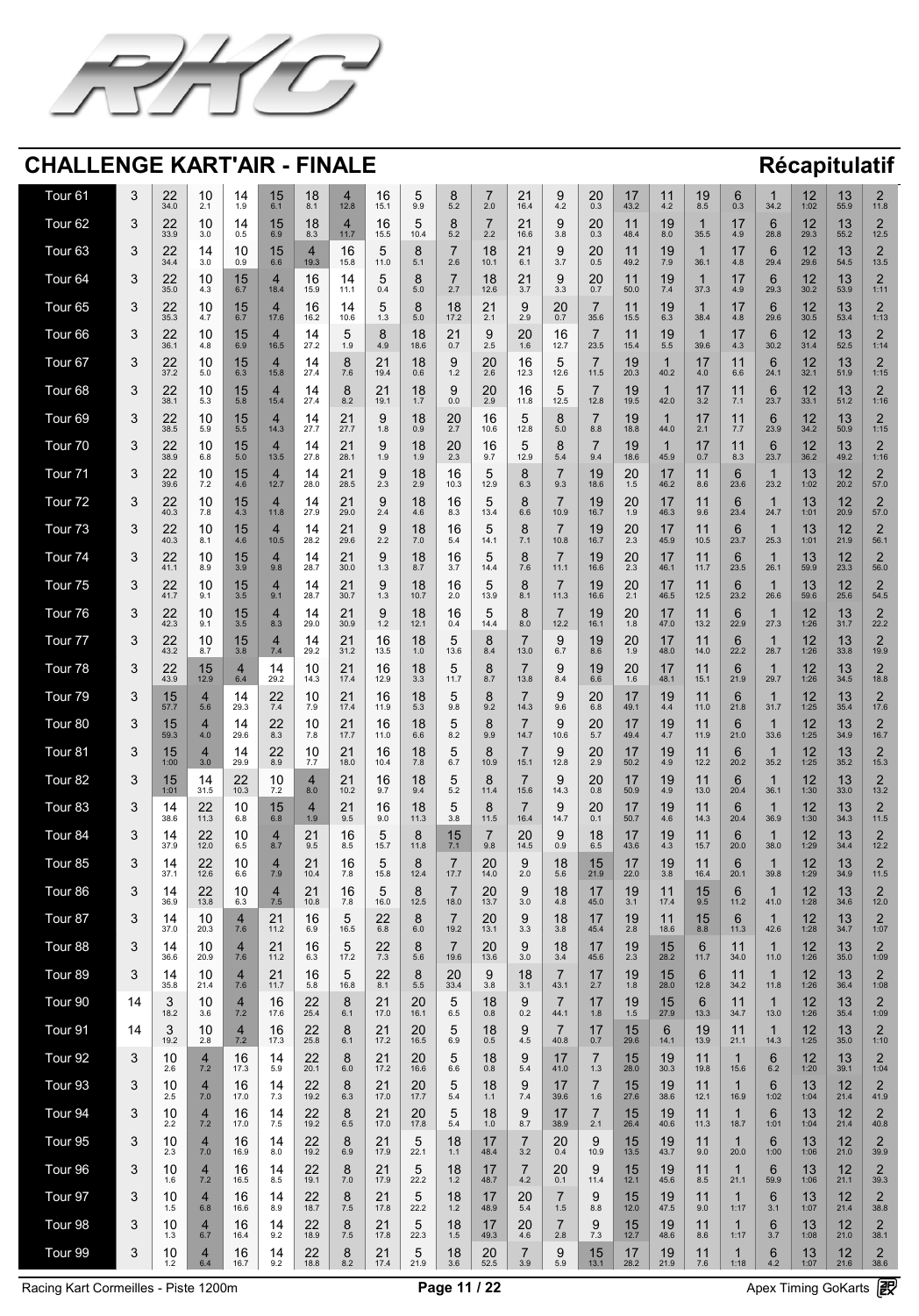![](_page_11_Picture_0.jpeg)

| Tour 100        |                      | 7.3                                                 | 16<br>16.8                   | 14<br>9.4                                    | 22<br>18.9                                               | 10<br>2.3                                       | 6.4                                                  | $\overline{\phantom{a}}$<br>$\bm{5}$<br>39.0           | 18<br>4.3                                      | 21<br>29.0                 | 20<br>23.3                                                    | 5.2                                            | 4.0                                                                   | 15<br>13.8                                        | 17<br>29.0                                                             | 19<br>22.5                   | 11<br>7.0                                  | 1:18                             | 5.4                                   | 12<br>$\overline{\mathsf{L}}$<br>1:07                | 12<br>22.3                                                         | $\Box$<br>38.3                             |
|-----------------|----------------------|-----------------------------------------------------|------------------------------|----------------------------------------------|----------------------------------------------------------|-------------------------------------------------|------------------------------------------------------|--------------------------------------------------------|------------------------------------------------|----------------------------|---------------------------------------------------------------|------------------------------------------------|-----------------------------------------------------------------------|---------------------------------------------------|------------------------------------------------------------------------|------------------------------|--------------------------------------------|----------------------------------|---------------------------------------|------------------------------------------------------|--------------------------------------------------------------------|--------------------------------------------|
| Tour 101        |                      | 7.0                                                 | 16<br>16.8                   | 14<br>9.6                                    | 22<br>20.1                                               | 10<br>1.6                                       | $\bm{5}$<br>45.2                                     | 18<br>4.6                                              | $\overline{O}$<br>$\overline{O}$<br>9.3        | 21<br>19.8                 | 20<br>23.1                                                    | 6.7                                            | $\Omega$<br>2.4                                                       | 15<br>13.8                                        | 17<br>30.1                                                             | 19<br>23.9                   | 11<br>5.2                                  | 1:18                             | 6.3                                   | 13<br>1:08                                           | 12<br>22.6                                                         | $\bigcap$<br>38.3                          |
| Tour 102        |                      | 6.9                                                 | 16<br>16.9                   | 14<br>9.6                                    | 22<br>20.3                                               | 10<br>2.8                                       | 44.6                                                 | 18<br>4.3                                              | $\overline{O}$<br>$\mathbf O$<br>9.4           | 21<br>19.8                 | 20<br>22.9                                                    | 8.3                                            | 1.1                                                                   | 15<br>13.3                                        | 17<br>31.3                                                             | 19<br>24.9                   | 11<br>4.2                                  | 1:18                             | 6.9                                   | 13<br>1:08                                           | 12<br>23.2                                                         | $\bigcap$<br>37.6                          |
| <b>Tour 103</b> |                      | 6.7                                                 | 16<br>16.8                   | 14<br>10.8                                   | 22<br>20.2                                               | 10<br>3.3                                       | 44.5                                                 | 18<br>3.7                                              | 9.1                                            | 21<br>$\mathbb{Z}$<br>20.5 | 20<br>22.4                                                    | 9.2                                            | 0.1                                                                   | 15<br>13.5                                        | $\overline{47}$<br>32.1                                                | 19<br>26.0                   | 11<br>3.4                                  | 1:18                             | 7.5                                   | 17<br>1:32                                           | 32.6                                                               | 4.6                                        |
| Tour 104        |                      | 6.0                                                 | 16<br>16.8                   | 14<br>11.8                                   | 22<br>19.7                                               | 10<br>3.1                                       | 45.2                                                 | 18<br>3.6                                              | $\overline{O}$<br>9.1                          | $21$<br>$20.7$             | 20<br>22.4                                                    | 9.1                                            | 1.1                                                                   | 12.3                                              | 17<br>32.6                                                             | 19<br>27.7                   | 11<br>1.9                                  | 1:18                             | 8.5                                   | 12<br>1:33                                           | 13<br>33.1                                                         | $\bigcap$<br>3.0                           |
| Tour 105        |                      | 5.5                                                 | 16<br>17.0                   | 14<br>11.9                                   | 22<br>19.8                                               | 10<br>3.9                                       | 45.1                                                 | 18<br>4.0                                              | $\overline{O}$<br>8.7                          | 21<br>$\angle$<br>20.7     | 20<br>22.7                                                    | 8.2                                            | 15<br>14.9                                                            | 32.5                                              | 6.3                                                                    | 19<br>22.7                   | 11<br>0.8                                  | 1:18                             | 9.1                                   | 12<br>1:34                                           | 13<br>32.0                                                         | $\Box$<br>3.2                              |
| Tour 106        |                      | 5.1                                                 | $\overline{A}$<br>16<br>17.1 | 14<br>12.1                                   | $\bigwedge$<br>22<br>19.4                                | $\blacksquare$<br>10<br>4.5                     | $\overline{\phantom{a}}$<br>45.4                     | $\sim$<br>13.5                                         | $\sim$ $\sim$<br>$\angle$<br>20.1              | 20<br>22.7                 | 18<br>2.9                                                     | 4.7                                            | $\overline{\phantom{a}}$<br>15<br>15.4                                | $\overline{A}$ and $\overline{A}$<br>33.1         | $\rightarrow$<br>6.2                                                   | $\overline{1}$<br>19<br>23.7 | $\overline{A}$ $\overline{A}$<br>11<br>0.1 | 1:18                             | $\sim$<br>$\blacktriangledown$<br>9.8 | $\overline{1}$<br><b>1</b><br>$\blacksquare$<br>1:35 | $\overline{A}$<br><b>1 · J</b><br>$\overline{\phantom{a}}$<br>30.5 | $\overline{\phantom{a}}$<br>3.1            |
| Tour 107        |                      | 16<br>17.2                                          | 12.0                         | $\bullet$<br>18.5                            | 22<br>0.8                                                | 10<br>5.0                                       | 45.8                                                 | 13.5                                                   | $\bigcap$ 1<br>$\angle$<br>20.3                | 20<br>22.7                 | 18<br>4.3                                                     | 2.8                                            | 15<br>15.4                                                            | 34.0                                              | 6.2                                                                    | 24.4                         | 19<br>0.8                                  | 1:18                             | 10.5                                  | 12<br>1:35                                           | $\overline{1}$<br>$\overline{\phantom{a}}$<br>29.9                 | 58.0                                       |
| Tour 108        |                      | 16<br>17.1                                          | 12.0                         | $\bigcap$<br>19.2                            | 10<br>5.5                                                | $\overline{\mathbf{v}}$<br>46.0                 | 22<br>2.7                                            | 12.0                                                   | $\bigcirc$ 1<br>$\angle$<br>19.8               | 20<br>22.3                 | 18<br>4.7                                                     | 1.9                                            | 15<br>16.0                                                            | 34.4                                              | 5.9                                                                    | 25.2                         | 19<br>2.5                                  | 1:17                             | 10.2                                  | 12<br>1:36                                           | 13<br>28.9                                                         | 59.3                                       |
| Tour 109        |                      | 16<br>16.7                                          | $\vert 4$<br>12.4            | $\Omega$<br>$\overline{\mathbf{v}}$<br>19.3  | 1 <sup>0</sup><br>$\overline{\mathsf{U}}$<br>5.4         | $\sqrt{2}$<br>$\overline{\mathbf{v}}$<br>46.5   | 22<br>LL<br>3.2                                      | $\Omega$<br><b>O</b><br>11.5                           | 21<br>$\mathbb{Z}$<br>20.3                     | 20<br><b>ZU</b><br>22.1    | 18<br>4.7                                                     | 11                                             | 15<br>$\overline{\mathsf{U}}$<br>16.6                                 | 17<br>35.0                                        | $\overline{\phantom{a}}$<br>5.4                                        | 10<br>19<br>29.8             | 11<br>$\mathbf{I}$<br>54.5                 | $\mathcal{L}$<br>32.6            | 44.6                                  | 12<br>$\overline{L}$<br>52.4                         | 12<br>$\overline{\phantom{a}}$<br>28.0                             | 1:00                                       |
| Tour 110        |                      | 16<br>16.5                                          | 12.8                         | 10<br>24.9                                   | $\bigcap$<br>$\blacktriangledown$<br>47.1                | $\overline{\mathbf{U}}$<br>0.0                  | 22<br>2.7                                            | 12.1                                                   | 21<br>20.9                                     | 20<br>21.2                 | 6.4                                                           | 18<br>0.2                                      | 15<br>15.8                                                            | 35.3                                              | 5.0                                                                    | 1:25                         | 19<br>1.7                                  | 31.7                             | 43.9                                  | 13<br>1:21                                           | 12<br>28.0                                                         | 32.8                                       |
| Tour 111        |                      | 16<br>16.3                                          | 13.3                         | 10<br>25.1                                   | $\boldsymbol{\Omega}$<br>$\blacktriangledown$<br>46.9    | 22<br>3.0                                       | 11.8                                                 | $\bm{5}$<br>39.3                                       | 20<br>3.4                                      | 5.5                        | 18<br>1.3                                                     | 15<br>15.0                                     | 21<br>$\leftarrow$<br>12.7                                            | 23.5                                              | 4.0                                                                    | 1:26                         | 19<br>1.4                                  | 33.0                             | 42.8                                  | 13<br>1:21                                           | 12<br>28.7                                                         | $\Box$<br>32.6                             |
| Tour 112        |                      | 16<br>16.6                                          | 14<br>12.9                   | 10<br>25.3                                   | $\bullet$<br>46.6                                        | 22<br>$\frac{25}{3.9}$                          | 11.5                                                 | $\blacktriangle$<br>39.4                               | $\mathbf Q$<br>9.3                             | 18<br>1.6                  | 15<br>14.1                                                    | $\bigcirc$<br>$\overline{\phantom{a}}$<br>13.3 | 20<br>20.2                                                            | . .<br>3.7                                        | 3.4                                                                    | . .<br>1:27                  | 19<br>0.9                                  | 34.2                             | 41.8                                  | 12<br>$\overline{\phantom{a}}$<br>1:22               | $\bigcap$<br>$\overline{\phantom{a}}$<br>29.2                      | $\Box$<br>$\overline{\phantom{a}}$<br>32.9 |
| Tour 113        |                      | 16<br>16.5                                          | 13.5                         | 10<br>25.2                                   | $\mathbf O$<br>$\boldsymbol{\cup}$<br>46.6               | 22<br>4.3                                       | 11.4                                                 | $\bm{5}$<br>40.2                                       | 8.2                                            | 18<br>2.7                  | 15<br>13.3                                                    | $\bigcap$ 1<br>$\angle$<br>13.8                | 20<br>20.6                                                            | 3.3                                               | 4.4                                                                    | 1:26                         | 19<br>0.4                                  | 1:16                             | 15.4                                  | 12<br>I J<br>1:06                                    | 12<br>29.8                                                         | $\bigcap$<br>33.3                          |
| Tour 114        |                      | 16<br>16.6                                          | 13.8                         | 10<br>25.3                                   | $\mathbf{Q}$<br>$\boldsymbol{\cup}$<br>46.2              | 22<br>4.9                                       | 11.0                                                 | $\overline{\phantom{0}}$<br>$\bm{5}$<br>42.3           | 18<br>9.7                                      | 15<br>12.9                 | 21<br>$\sqrt{2}$<br>14.4                                      | 23.4                                           | 17<br>$\blacksquare$<br>0.7                                           | 4.6                                               | 20<br>45.6                                                             | 19<br>41.4                   | 11<br>$1.2$                                | 1:14                             | 16.5                                  | 13<br>1:06                                           | 12<br>29.9                                                         | $\bigcap$<br>33.7                          |
| Tour 115        |                      | 16<br>16.6                                          | 14<br>13.5                   | 10<br>25.6                                   | $\mathbf O$<br>46.4                                      | 16.1                                            | 42.9                                                 | 22<br>0.9                                              | 18<br>8.9                                      | 15<br>12.3                 | 21<br>$\leftarrow$<br>14.8                                    | 22.9                                           | 17<br>2.0                                                             | 4.3                                               | 20<br>45.8                                                             | 19<br>41.8                   | 11<br>0.8                                  | 1:14                             | 17.4                                  | 13<br>1:05                                           | 12<br>30.8                                                         | $\bigcap$<br>33.7                          |
| Tour 116        |                      | 16<br>17.0                                          | 13.7                         | 10<br>25.4                                   | $\blacktriangledown$<br>46.7                             | $\mathbf O$<br>16.4                             | $\overline{\mathsf{v}}$<br>43.8                      | 22<br>0.3                                              | 18<br>9.2                                      | 15<br>11.6                 | 21<br>$\sqrt{2}$<br>15.5                                      | 22.1                                           | 17<br>3.1                                                             | 4.4                                               | 20<br>44.8                                                             | 19<br>42.7                   | 11<br>0.6                                  | 1:14                             | 18.0                                  | 13<br>1:05                                           | 12<br>31.6                                                         | $\Box$<br>34.0                             |
| Tour 117        |                      | 16<br>17.0                                          | 13.9                         | 10<br>25.4                                   | $\mathbf \Omega$<br>$\blacktriangledown$<br>46.9         | $\mathbf O$<br>16.6                             | $\bm{5}$<br>44.4                                     | 22<br>0.6                                              | 18<br>9.2                                      | 15<br>11.2                 | 21<br>$\leftarrow$<br>15.5                                    | 21.4                                           | I <i>I</i><br>4.9                                                     | 2.8                                               | 20<br>44.7                                                             | 19<br>43.0                   | 11<br>0.9                                  | 1:14                             | 18.6                                  | 12<br><b>IV</b><br>1:05                              | 12<br>32.0                                                         | $\Box$<br>35.2                             |
| Tour 118        | 14                   | 23.5                                                | 16<br>23.0                   | $\mathbf{z}$<br>$\blacktriangledown$<br>26.4 | 10<br>$72$<br>$\blacksquare$                             | 8<br>9.7                                        | $\bigcup$<br>44.4                                    | 22<br>0.5                                              | 18<br>9.8                                      | 15<br>11.4                 | 21<br>$\leftarrow$<br>14.9                                    | 20.7                                           | 17<br>$\blacksquare$<br><b>67</b><br>$\mathsf{U}$ . $\mathsf{\Gamma}$ | 2.4                                               | 20<br>45.5                                                             | 19<br>41.9                   | 11<br>1.7                                  | 1:14                             | 19.6                                  | 12<br>IV<br>1:06                                     | 12<br>32.4                                                         | $\Box$<br>35.6                             |
| Tour 119        | 14                   | 16<br>46.5                                          | 26.4                         | 4.9                                          | 13.4                                                     | $\mathbf{M}$<br>$\overline{\mathbf{v}}$<br>43.7 | 10<br>0.2                                            | 22<br>0.3                                              | 18<br>10.8                                     | 15<br>10.7                 | 21<br>$\sqrt{2}$<br>15.3                                      | Q.<br>20.8                                     | 20<br>53.2                                                            | 6.8                                               | 4.3                                                                    | 19<br>30.8                   | 11<br>2.3                                  | 1:13                             | 20.2                                  | 12<br>I J<br>1:06                                    | 12<br>$\overline{L}$<br>32.3                                       | $\Box$<br>36.3                             |
| <b>Tour 120</b> | 14                   | 16<br>46.6                                          | 26.3                         | 4.9                                          | $\blacktriangleright$<br>14.1                            | $\bigcirc$<br>43.9                              | 10<br>0.4                                            | 22<br>0.2                                              | 18<br>11.1                                     | 15<br>9.8                  | 21<br>$\sum$<br>15.9                                          | Q.<br>20.3                                     | 20<br>53.0                                                            | 7.1                                               | 5.2                                                                    | 19<br>29.5                   | 11<br>3.7                                  | 1:13                             | 21.8                                  | 13<br>1:05                                           | 1つ<br>$\overline{2}$<br>33.6                                       | 37.3                                       |
| Tour 121        | 14                   | $\bigcap$<br>$\mathbf v$<br>1:12                    | 5.0                          | 14.7                                         | 16<br>7.5                                                | $\sqrt{2}$<br>$\overline{\mathbf{U}}$<br>36.5   | 22<br>8.4                                            | 10<br>0.7                                              | 15<br>12.2                                     | 21<br>$\angle$<br>16.6     | 19.4                                                          | 18<br>8.1                                      | 20<br>45.0                                                            | 8.0                                               | 4.9                                                                    | 19<br>29.0                   | 11<br>4.4                                  | 1:12                             | 23.5                                  | 13<br>1:04                                           | 12<br>32.6                                                         | $\bigcap$<br>39.1                          |
| <b>Tour 122</b> | 14                   | $\overline{\mathbf{v}}$<br>19.1                     | 4.7                          | 16<br>22.3                                   | $\blacktriangleright$<br>36.8                            | 22<br>9.1                                       | 10<br>0.6                                            | 0.1                                                    | 15<br>$\overline{\mathsf{L}}$<br>11.8          | 21<br>$\leftarrow$<br>17.2 | 18.4                                                          | 18<br>9.2                                      | 20<br>44.3                                                            | 9.4                                               | 4.2                                                                    | 19<br>28.4                   | 11<br>5.2                                  | 1:12                             | 24.6                                  | 13<br>1:04                                           | 1 つ<br>$\overline{L}$<br>33.3                                      | 39.6                                       |
| <b>Tour 123</b> | 14                   | $\bullet$<br>18.8                                   | 4.6                          | 16<br>22.4                                   | $\blacktriangleright$<br>$\overline{\mathsf{v}}$<br>37.4 | 22<br>8.8                                       | 8<br>1.2                                             | $\Lambda$<br>$\overline{\mathbf{U}}$<br>0.3            | 15<br>11.4                                     | 21<br>$\angle$<br>18.1     | 17.2                                                          | 18<br>9.4                                      | 20<br>44.8                                                            | 10.0                                              | 4.2                                                                    | 19<br>28.2                   | 11<br>5.6                                  | 1:12                             | 25.1                                  | 13<br>1:05                                           | 12<br>33.4                                                         | $\Box$<br>39.9                             |
| <b>Tour 124</b> | 14                   | $\overline{\mathbf{v}}$<br>19.1                     | 4.2                          | 16<br>22.4                                   | h<br>$\overline{\mathsf{v}}$<br>37.9                     | 22<br>8.7                                       | 8<br>1.5                                             | $\Lambda$<br>$\overline{\mathbf{U}}$                   | 15<br>10.5                                     | 21<br>$\leftarrow$<br>18.7 | 16.9                                                          | 18<br>9.5                                      | 20<br>44.3                                                            | 11.0                                              | 4.0                                                                    | 19<br>27.7                   | 11<br>6.8                                  | 1:11                             | 25.6                                  | 13<br>1:08                                           | 1つ<br>$\overline{L}$<br>31.9                                       | $\Box$<br>40.3                             |
| <b>Tour 125</b> | 14                   | $\overline{\mathbf{U}}$<br>19.3                     | 4.0                          | 16<br>22.8                                   | h<br>$\overline{\mathsf{v}}$<br>38.5                     | 22<br>8.0                                       | $\mathbf O$<br>2.1                                   | $\Lambda$<br>$\overline{\mathbf{U}}$<br>1 <sup>2</sup> | 15<br>10.2                                     | 21<br>19.4                 | 16.4                                                          | 18<br>9.3                                      | 20<br>44.4                                                            | 11.3                                              | 4.7                                                                    | 19<br>26.9                   | $\begin{array}{c} 1 \end{array}$<br>8.4    | 1:09                             | 27.6                                  | 13<br>1:08                                           | 12<br>31.5                                                         | $\bigcap$<br>40.3                          |
| <b>Tour 126</b> | 14                   | $\bigcap$<br>$\overline{\mathbf{v}}$<br>19.5        | 3.6                          | 16<br>22.8                                   | 仄<br>$\overline{\mathsf{v}}$<br>39.1                     | 22<br>7.8                                       | 8<br>2.4                                             | $\Lambda$<br>IU<br>12<br>$\blacksquare$                | 15<br>10.6                                     | 21<br>19.7                 | 15.9                                                          | 18<br>10.5                                     | 20<br>43.0                                                            | $\blacktriangleleft$ $\blacktriangledown$<br>12.1 | $\overline{\phantom{0}}$<br>4.4                                        | 19<br>26.8                   | 11<br>8.8                                  | 1:09                             | 6<br>28.6                             | 13<br>1:08                                           | 12<br>31.7                                                         | $\sqrt{\alpha}$<br>40.6                    |
| <b>Tour 127</b> | 14                   | $\bigcap$<br>$\overline{\mathbf{v}}$<br>19.2        | 3.2                          | 16<br>22.6                                   | $\blacktriangleright$<br>$\overline{\mathsf{v}}$<br>40.2 | 22<br>7.4                                       | 8<br>2.6                                             | 1 <sup>0</sup><br>IU<br>1.5                            | 15<br>10.6                                     | 21<br>20.1                 | 15.8                                                          | 18<br>9.9                                      | 20<br>43.0                                                            | 13.4                                              | 4.6                                                                    | 19<br>26.2                   | 11<br>9.1                                  | 1:09                             | 6<br>29.0                             | 1.09                                                 | $\begin{array}{c}\n 2 \\  32.2\n \end{array}$                      |                                            |
| <b>Tour 128</b> | 14                   | $\bigcap$<br>$\overline{\mathbf{U}}$<br>19.4        | 2.7                          | 16<br>23.1                                   | h<br>$\overline{\mathsf{v}}$<br>40.4                     | 22<br>7.1                                       | 8<br>3.1                                             | $\Lambda$<br>$\overline{\phantom{a}}$<br>1.4           | 15<br>10.6                                     | 21<br>$\angle$<br>21.0     | 15.7                                                          | 18<br>10.0                                     | 20<br>42.4                                                            | 13.4                                              | 5.1                                                                    | 19<br>26.0                   | 11<br>9.6                                  | 1:09                             | $\infty$<br>29.5                      |                                                      |                                                                    |                                            |
| <b>Tour 129</b> | 14                   | $\overline{\mathbf{v}}$<br>19.4                     | 2.7                          | 16<br>23.1                                   | h<br>$\overline{\mathsf{v}}$<br>40.9                     | 22<br>6.8                                       | 8<br>3.7                                             | $\Lambda$<br>,U<br>$\overline{1.4}$                    | 15<br>10.4                                     | 21<br>21.6                 | 14.9                                                          | 18<br>11.4                                     | 20<br>40.9                                                            | 14.0                                              | 5.2                                                                    | 19<br>26.1                   | 11<br>9.8                                  | $\sqrt{1}$<br>$\angle$ N<br>1:09 |                                       |                                                      |                                                                    |                                            |
| <b>Tour 130</b> | 14                   | $\overline{\mathbf{U}}$<br>20.2                     | 1.7                          | 16<br>23.3                                   | $\bm{5}$<br>42.2                                         | 22<br>5.8                                       | 8<br>4.5                                             | $\Lambda$<br>,U                                        | 15<br>9.7                                      | 21<br>22.3                 | 14.0                                                          | 18<br>11.6                                     | 20                                                                    | W<br>$14.\overline{7}$                            | $\blacktriangledown$<br>$\begin{array}{c} \sqrt{ } \\ 5.0 \end{array}$ | <b>AS</b><br>26.5            | N<br>$10.\overline{4}$                     |                                  |                                       |                                                      |                                                                    |                                            |
| Tour 131        | $\blacksquare$<br>14 | $\blacktriangle$<br>$\overline{\mathbf{v}}$<br>20.6 | 1.6                          | $\overline{\phantom{a}}$<br>16<br>22.7       | $\overline{\phantom{a}}$<br>$\mathbf 5$<br>43.3          | 22<br>5.0                                       | $\rightarrow$<br>$\mathbf O$<br>5.0                  | $\overline{1}$<br>IU<br>1.6                            | $\overline{A}$ and $\overline{A}$<br>15<br>9.7 | 22.8                       | $\sim$<br>$\overline{\phantom{a}}$<br>$13.\overrightarrow{0}$ | 78<br>11.9                                     |                                                                       |                                                   |                                                                        |                              |                                            |                                  |                                       |                                                      |                                                                    |                                            |
| <b>Tour 132</b> | 14                   | $\bigcap$<br>$\overline{\mathbf{v}}$<br>20.6        | 1.2                          | 16<br>23.0                                   | <b>D</b><br>$\overline{43.7}$                            | $22\n5.1$                                       | $\infty$<br>$\overbrace{5.0}^{\textcircled{\qquad}}$ | X<br>2.5                                               | 76.8                                           |                            |                                                               |                                                |                                                                       |                                                   |                                                                        |                              |                                            |                                  |                                       |                                                      |                                                                    |                                            |
| <b>Tour 133</b> | 14                   | $\bigcap$<br>$\overline{\mathbf{v}}$<br>20.2        | 0.8                          | 16<br>23.3                                   |                                                          |                                                 |                                                      |                                                        |                                                |                            |                                                               |                                                |                                                                       |                                                   |                                                                        |                              |                                            |                                  |                                       |                                                      |                                                                    |                                            |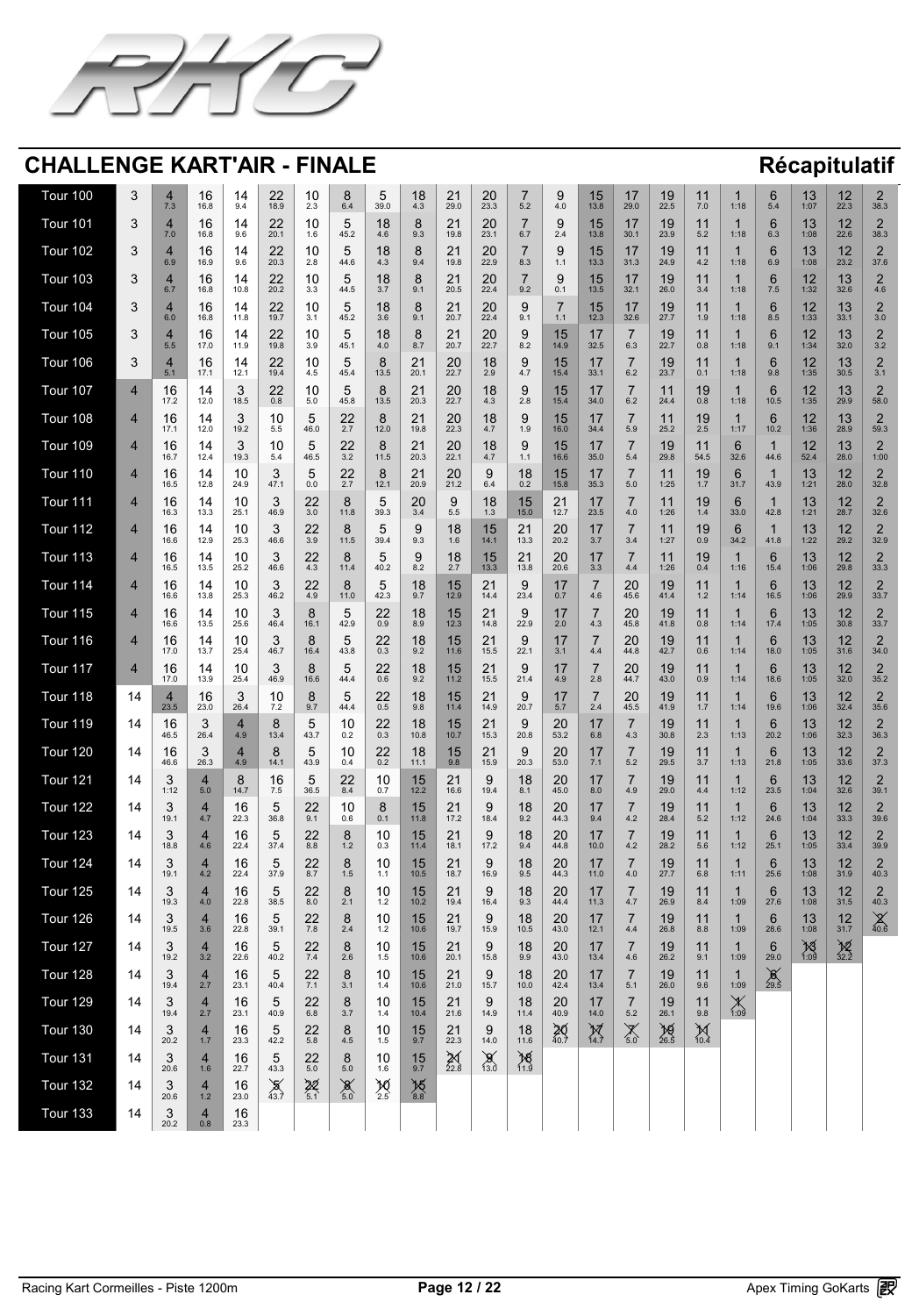![](_page_12_Picture_0.jpeg)

# **COURSE 2 19/11/2016 - 14:09**

| CIt                                  | Kart                                      | <b>Equipe</b>          | <b>Tours</b> | <b>Ecart</b>                              | Interv. | km/h  | <b>Meilleur Tour</b> | <b>Stands</b>                | Péna. |
|--------------------------------------|-------------------------------------------|------------------------|--------------|-------------------------------------------|---------|-------|----------------------|------------------------------|-------|
|                                      |                                           | UD PETILLANTS          | 134          |                                           |         | 63,94 | 1:04.096             | 6                            |       |
| $\sqrt{2}$                           | 16                                        | <b>TEAM SWISS PRO</b>  | 134          | 20.498                                    | 20.498  | 63,80 | 1:04.377             | 6                            |       |
| $\bigcap$<br>$\overline{\mathbf{v}}$ | 14                                        | CER KARTING            | 134          | 43.066                                    | 22.568  | 63,64 | 1:04.632             | 6                            |       |
| 4                                    |                                           | RANJOS                 | 134          | 43.939                                    | 0.873   | 63,63 | 1:04.582             | 6                            |       |
| $\mathbf C$                          | 15                                        | <b>LNS COMPETITION</b> | 134          | 50.843                                    | 6.904   | 63,59 | 1:04.567             | 6                            |       |
|                                      |                                           | LES COURANTS D'AIR     | 133          | Tour                                      | Tour    | 63,43 | 1:04.716             | 6                            |       |
|                                      | 22<br>$\overline{\phantom{a}}$            | THALES 1               | 133          | Tour                                      | 14.254  | 63,33 | 1:04.920             | 6                            |       |
| 8                                    | $\overline{A}$                            | TEAM PFK               | 133          | $\overline{A}$ and $\overline{A}$<br>Tour | 4.174   | 63,30 | 1:04.797             | 6                            |       |
| Y                                    |                                           | <b>THALES 2</b>        | 133          | Tour                                      | 21.868  | 63,15 | 1:04.125             | 6                            |       |
| 10                                   | 18                                        | ET KART ET VOUS        | 132          | 2 Tours                                   | Tour    | 62,95 | 1:04.706             | 6                            |       |
|                                      | 20                                        | TIPOKO                 | 132          | 2 Tours                                   | 0.083   | 62,95 | 1:04.763             | 6                            |       |
| 10<br>$\mathsf{L}$                   | $\mathcal{Q}$<br>$\overline{\phantom{a}}$ | TAISSY TEAM            | 132          | 2 Tours                                   | 22.095  | 62,79 | 1:05.002             | A<br>$\overline{\mathbf{U}}$ |       |
| 12<br>I U                            | 10                                        | MAXI RACING            | 131          | 3 Tours                                   | Tour    | 62,44 | 1:04.887             | $\mathbf U$                  | 1 Tr  |
| 14                                   |                                           | DGB RACING             | 131          | 3 Tours                                   | 9.609   | 62,38 | 1:05.424             | 6                            |       |
| 15                                   |                                           | <b>MESSIERS SPORTS</b> | 131          | 3 Tours                                   | 15.871  | 62,27 | 1:05.741             | 6                            |       |
| 16                                   |                                           | ſF1                    | 130          | <b>Tours</b>                              | Tour    | 61,97 | 1:05.431             | $\bigcap$                    |       |
| 17                                   | 19                                        | THALES 3               | 130          | 4 Tours                                   | 52.767  | 61,61 | 1:05.560             | 6                            |       |
| 18                                   |                                           | BLONDIKART             | 129          | 5 Tours                                   | Tour    | 61,53 | 1:05.652             | 6                            |       |
| 19                                   |                                           | <b>APSAD 93-1</b>      | 129          | 5 Tours                                   | 14.631  | 61,43 | 1:06.245             | 6                            |       |
| 20                                   |                                           | <b>APSAD 93-2</b>      | 129          | 5 Tours                                   | 5.183   | 61,39 | 1:06.273             | 6                            |       |

| $\bigcap$ 1<br>$\sqrt{2}$ | $\Lambda$<br>$\overline{L}$ | HISPANO SUIZA | 126 | <b>Tours</b>     | 2 Tours         | 59,72 | 1:06.861 |  |
|---------------------------|-----------------------------|---------------|-----|------------------|-----------------|-------|----------|--|
| $\Omega$<br>$\sqrt{2}$    |                             |               |     | <b>125 Tours</b> | 117T<br>l ours, | 7,20  | 1:04.641 |  |

#### **Pénalités**

|    | <b>Heure</b>          | <b>Equipe</b> |             |          |          | Pénalité |          | <b>Motif</b>                         |          |          |          |          |            |
|----|-----------------------|---------------|-------------|----------|----------|----------|----------|--------------------------------------|----------|----------|----------|----------|------------|
|    | 02:06                 |               | MAXI RACING |          |          | Tour     |          | Passage au stand en 00:59 (Tour 109) |          |          |          |          |            |
|    | Kart Equipe           |               |             |          |          |          |          |                                      |          |          |          | 10       | Moy.       |
|    | UD PETILLANTS         |               | $\sim 100$  | 1:06.501 | 1:05.899 | 1:05.390 | 1:04.983 | 1:04.977                             | 1:05.049 | 1:05.050 | 1:05.280 | 1:04.862 | 1:07.160   |
|    |                       |               | 1:04.749    | 1:04.600 | 1:04.647 | 1:04.578 | 1:04.699 | 1:04.804                             | 1:05.236 | 1:04.679 | 1:04.713 | 1:04.509 |            |
|    |                       |               | 1:04.529    | 1:05.068 | 1:04.851 | 1:05.257 | 1:05.141 | 1:05.100                             | 2:02.079 | 1:06.064 | 1:05.643 | 1:05.261 |            |
|    |                       |               | 1:05.311    | 1:05.804 | 1:05.281 | 1:05.977 | 1:05.565 | 1:05.447                             | 2:27.968 | 1:05.469 | 1:05.643 | 1:05.555 |            |
|    |                       |               | 1:05.015    | 1:05.042 | 1:05.111 | 1:05.259 | 1:05.079 | 1:04.961                             | 1:05.275 | 1:04.895 | 1:05.126 | 1:04.994 |            |
|    |                       |               | 1:05.032    | 1:04.958 | 1:05.367 | 1:05.876 | 2:01.432 | 1:05.640                             | 1:04.827 | 1:04.468 | 1:04.448 | 1:04.590 |            |
|    |                       |               | 1:04.363    | 1:04.571 | 1:04.560 | 1:04.695 | 1:04.464 | 1:04.495                             | 1:04.507 | 1:05.278 | 1:04.605 | 1:04.469 |            |
|    |                       |               | 1:04.472    | 1:04.476 | 1:04.454 | 1:04.768 | 1:04.373 | 1:04.302                             | 1:04.737 | 1:58.944 | 1:05.787 | 1:05.402 |            |
|    |                       |               | 1:05.044    | 1:05.092 | 1:05.133 | 1:04.934 | 1:05.336 | 1:05.044                             | 1:05.048 | 1:05.014 | 1:05.093 | 1:04.684 |            |
|    |                       |               | 1:58.361    | 1:04.892 | 1:04.546 | 1:04.419 | 1:04.521 | 1:06.385                             | 1:04.516 | 1:04.291 | 1:04.315 | 1:04.431 |            |
|    |                       |               | 1:04.429    | 1:04.265 | 1:04.459 | 1:04.467 | 1:04.608 | 1:04.413                             | 1:04.429 | 1:04.211 | 1:04.096 | 1:05.378 |            |
|    |                       |               | 1:05.175    | 1:04.178 | 1:04.478 | 1:04.377 | 1:04.387 | 1:04.459                             | 1:04.429 | 1:04.352 | 1:04.478 | 1:04.369 |            |
|    |                       |               | 1:04.481    | 1:04.314 | 1:04.274 | 1:05.271 | 1:04.604 | 1:04.650                             | 1:04.990 | 1:04.381 | 1:04.290 | 1:05.038 |            |
|    |                       |               | 1:04.320    | 1:04.765 | 1:04.607 | 1:04.427 |          |                                      |          |          |          |          |            |
| 16 | <b>TEAM SWISS PRO</b> |               | $\sim$      | 2:00.689 | 1:06.469 | 1:05.915 | 1:05.503 | 1:05.180                             | 1:05.323 | 1:05.118 | 1:06.126 | 1:05.443 | 1:07.723   |
|    |                       |               | 1:05.278    | 1:05.103 | 1:05.002 | 1:05.089 | 1:04.829 | 1:04.958                             | 1:04.755 | 1:04.860 | 1:05.391 | 1:04.719 |            |
|    |                       |               | 1:04.943    | 1:04.711 | 1:05.120 | 1:04.839 | 1:04.759 | 1:05.053                             | 1:05.481 | 1:05.397 | 1:05.455 | 1:04.859 |            |
|    |                       |               | 1:04.772    | 1:04.761 |          |          |          |                                      |          |          | 1:04.866 | 1:04.763 |            |
|    |                       |               | 1:04.861    | 2:26.466 | 1:05.039 | 1:04.751 | 1:04.751 | 1:04.692                             | 1:05.164 | 1:04.860 | 1:05.090 | 1:57.717 |            |
|    |                       |               | 1:05.126    | 1:04.964 | 1:04.635 | 1:04.675 | 1:05.196 | 1:04.682                             | 1:05.541 | 1:04.672 | 1:04.684 | 1:04.731 |            |
|    |                       |               | 1:05.095    | 1:04.579 | 1:04.377 | 1:04.803 | 1:04.673 | 1:04.616                             | 1:57.695 | 1:06.884 | 1:05.834 | 1:05.652 |            |
|    |                       |               | 1:06.195    | 1:05.294 | 1:05.402 | 1:05.263 | 1:05.388 | 1:05.347                             | 1:05.617 | 1:04.966 | 1:05.200 | 1:05.245 |            |
|    |                       |               | 1:06.175    | 1:05.334 | 1:05.134 | 1:05.194 | 1:05.107 | 1:05.117                             | 1:05.024 | 1:05.771 | 1:04.944 | 1:04.982 |            |
|    |                       |               |             |          |          |          |          |                                      |          |          |          |          | $\sqrt{2}$ |

Racing Kart Cormeilles - Piste 1200m **Page 13 / 22** Apex Timing GoKarts **in Apex**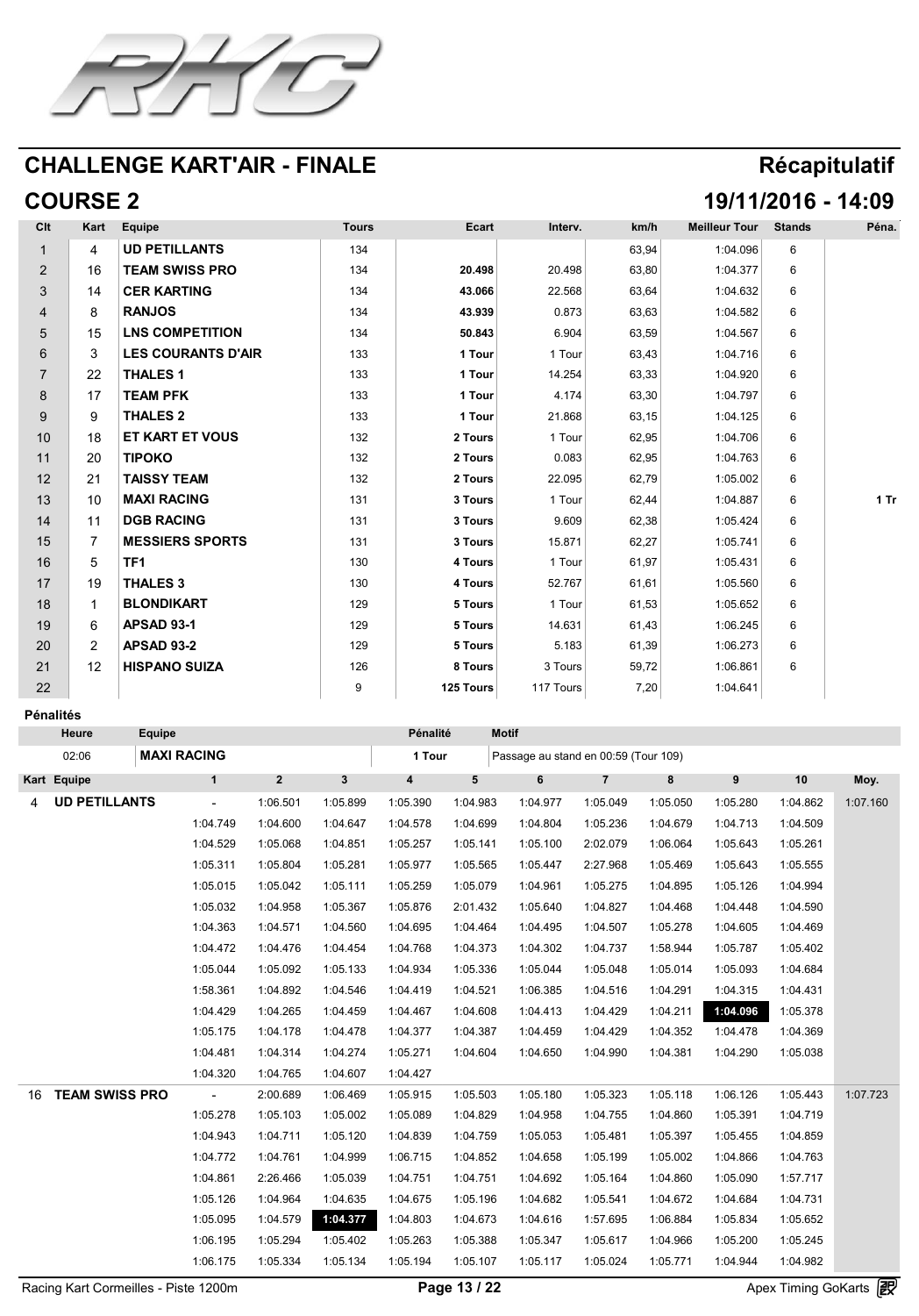![](_page_13_Picture_0.jpeg)

| Kart Equipe              |          |          |          | 4        | 5        | 6        |          |          | 9        | 10       | Moy.     |
|--------------------------|----------|----------|----------|----------|----------|----------|----------|----------|----------|----------|----------|
|                          | 1:04.972 | 1:05.424 | 1:05.531 | 1:05.021 | 1:05.027 | 1:05.183 | 1:04.841 | 1:05.151 | 1:05.111 | 1:05.410 |          |
|                          | 1:05.200 | 1:04.855 | 1:04.566 | 1:05.487 | 1:04.963 | 1:04.965 | 1:04.901 | 1:04.956 | 1:04.971 | 1:04.692 |          |
|                          | 1:05.164 | 1:04.771 | 1:57.373 | 1:05.876 | 1:05.113 | 1:05.152 | 1:04.823 | 1:04.978 | 1:05.405 | 1:57.765 |          |
|                          | 1:05.051 | 1:04.973 | 1:05.367 | 1:04.898 | 1:04.812 | 1:04.681 | 1:05.013 | 1:04.801 | 1:04.928 | 1:04.865 |          |
|                          | 1:05.211 | 1:04.876 | 1:04.872 | 1:05.053 |          |          |          |          |          |          |          |
| <b>CER KARTING</b><br>14 | $\sim$   | 1:07.817 | 1:07.312 | 1:06.389 | 1:05.815 | 1:05.554 | 1:05.562 | 1:05.393 | 1:05.401 | 1:05.249 | 1:07.479 |

|    |                   | 1:05.315          | 1:05.180                   | 1:04.880 | 1:05.362 | 1:59.614          | 1:05.984 | 1:05.310          | 1:05.226          | 1:05.183 | 1:05.293 |          |
|----|-------------------|-------------------|----------------------------|----------|----------|-------------------|----------|-------------------|-------------------|----------|----------|----------|
|    |                   | 1:04.988          | 1:05.324                   | 1:05.171 | 1:05.168 | 1:05.342          | 1:05.400 | 1:05.441          | 1:05.336          | 1:05.124 | 1:05.107 |          |
|    |                   | 1:05.252          | 1:05.372                   | 1:05.294 | 1:05.259 | 1:04.832          | 1:05.153 | 1:05.137          | 1:05.318          | 1:05.253 | 1:05.266 |          |
|    |                   | 1:05.112          | 1:04.868                   | 1:05.449 | 1:05.119 | 1:05.164          | 1:05.408 | 2:26.684          | 1:06.709          | 1:05.843 | 1:05.235 |          |
|    |                   | 1:05.498          | 1:05.232                   | 1:05.113 | 1:05.095 | 1:05.246          | 1:05.335 | 1:05.182          | 1:05.283          | 1:05.224 | 1:04.953 |          |
|    |                   | 1:04.940          | 1:05.578                   | 1:05.146 | 1:04.963 | 1:05.001          | 1:05.031 | 1:05.554          | 1:05.306          | 1:04.939 | 1:04.830 |          |
|    |                   | 1:04.820          | 1:04.946                   | 1:05.094 | 1:04.724 | 1:04.914          | 1:04.944 | 1:04.985          | 1:04.774          | 1:05.184 | 1:05.074 |          |
|    |                   | 1:04.810          | 1:04.985                   | 1:04.971 | 1:05.057 | 1:04.935          | 1:04.936 | 1:05.614          | 1:05.286          | 1:05.116 | 2:01.426 |          |
|    |                   | 1:05.422          | 1:07.093                   | 1:05.072 |          | 1:05.240 1:04.854 |          | 1:05.146 1:04.711 | 1:04.927          | 1:04.836 | 1:05.071 |          |
|    |                   | 1:06.418          | 1:04.817                   | 1:05.289 | 1:04.982 | 1:04.959          | 1:04.896 | 1:05.152          | 1:05.158          | 1:04.987 | 1:04.964 |          |
|    |                   | 1:04.904          | 1:05.221                   | 1:58.590 | 1:05.052 | 1:04.813          | 1:04.907 | 1:05.064          | 1:04.632          | 1:59.222 | 1:05.166 |          |
|    |                   | 1:05.255          | 1:04.771                   | 1:04.943 | 1:05.110 | 1:05.049          | 1:05.108 | 1:05.099          | 1:04.789          | 1:04.817 | 1:04.852 |          |
|    |                   | 1:06.040          | 1:05.545                   | 1:04.886 | 1:04.893 |                   |          |                   |                   |          |          |          |
|    | <b>RANJOS</b>     | $\sim$ 1000 $\mu$ | 1:06.763                   | 1:05.963 | 1:06.366 | 1:05.949          | 1:05.765 | 1:05.403          | 1:05.256          | 1:05.361 | 1:05.422 | 1:07.942 |
|    |                   | 1:05.453          | 1:05.343                   | 1:05.405 | 1:05.642 | 1:05.242          | 1:05.083 | 1:05.389          | 1:05.199          | 1:05.418 | 1:05.249 |          |
|    |                   | 1:05.123          | 1:04.947                   | 1:04.998 | 1:05.473 | 1:05.282          | 1:04.995 | 1:05.236          | 1:05.507          | 1:05.252 | 1:05.112 |          |
|    |                   | 1:05.388          | 1:05.677                   | 1:05.383 | 1:04.924 | 1:05.377          | 1:05.145 | 1:05.207          | 1:05.057          | 1:05.610 | 1:04.967 |          |
|    |                   | 1:05.362          | 1:05.370                   | 2:00.277 | 2:00.157 | 2:27.549          | 1:05.985 | 1:05.737          | 1:05.786          | 1:05.500 | 1:05.911 |          |
|    |                   | 1:05.213          | 1:05.449                   | 1:05.326 | 1:05.493 | 1:05.525          | 1:05.449 | 1:05.742          | 1:05.514          | 1:05.453 | 1:05.182 |          |
|    |                   | 1:05.257          | 1:04.768                   | 1:05.314 | 1:05.105 | 1:05.590          | 1:05.389 | 1:06.182          | 1:05.161          | 1:05.358 | 1:05.353 |          |
|    |                   | 1:04.910          | 1:05.114                   | 1:05.363 | 1:05.226 | 1:05.225          | 1:05.173 | 1:04.851          | 1:04.809          | 1:04.846 | 1:58.781 |          |
|    |                   | 1:05.417          | 1:05.657                   | 1:05.188 | 1:05.697 | 1:05.235          | 1:05.495 | 1:05.256          | 1:05.591          | 1:05.236 | 1:05.481 |          |
|    |                   | 1:05.048          | 1:05.197                   | 1:05.061 | 1:05.389 | 1:05.038          | 1:04.961 | 1:05.066          | 1:04.791          | 1:04.957 | 1:05.106 |          |
|    |                   | 1:05.130          | 1:05.073                   | 1:58.648 | 1:06.261 | 1:05.373          | 1:05.311 | 1:05.135          | 1:05.184          | 1:05.586 | 1:05.112 |          |
|    |                   | 1:04.858          | 1:04.582                   | 1:05.603 | 1:05.289 | 1:04.888          | 1:04.937 | 1:05.397          | 1:05.056          | 1:05.297 | 1:58.240 |          |
|    |                   | 1:05.286          | 1:04.965                   | 1:04.784 | 1:04.774 | 1:04.631          | 1:04.755 | 1:04.913          | 1:05.052          | 1:04.649 | 1:04.728 |          |
|    |                   | 1:05.369          | 1:06.406                   | 1:05.269 | 1:04.907 |                   |          |                   |                   |          |          |          |
| 15 | LNS COMPETITION   | $\sim$            | 1:06.597                   | 1:08.343 | 1:06.096 | 1:05.845          | 1:05.459 | 1:05.596          | 1:05.844          | 1:05.310 | 1:05.385 | 1:07.989 |
|    |                   | 1:05.873          | 1:05.477                   | 1:05.307 | 1:05.329 | 1:05.260          | 1:05.210 | 1:05.434          | 1:05.034          | 1:05.267 | 1:05.478 |          |
|    |                   | 1:05.189          | 1:05.133                   | 1:04.955 | 1:05.224 | 1:05.453          | 1:05.194 | 1:05.443          | 1:05.402          | 1:05.094 | 1:05.667 |          |
|    |                   | 1:05.256          | 1:05.375                   | 1:05.896 | 1:05.412 | 1:04.975          | 1:05.182 | 1:05.488          | 1:05.513          | 1:05.625 | 1:05.062 |          |
|    |                   | 1:05.325          | 1:06.500                   | 1:05.425 | 1:05.456 | 1:05.193          | 2:32.681 | 1:05.881          | 1:05.662          | 1:05.210 | 1:05.375 |          |
|    |                   | 1:05.326          | 1:05.659                   | 1:05.423 | 1:05.294 | 1:05.316          | 1:05.100 | 1:05.379          | 1:05.582          | 1:05.457 | 1:05.359 |          |
|    |                   | 1:05.075          | 1:05.732                   |          |          |                   |          |                   | 1:59.400 2:01.666 |          | 2:00.091 |          |
|    |                   | 2:00.806          | 2:01.255                   | 1:06.379 | 1:06.322 | 1:05.433          | 1:05.280 | 1:04.945          | 1:05.503          | 1:05.178 | 1:05.360 |          |
|    |                   | 1:05.218          | 1:04.871                   | 1:04.721 | 1:04.953 | 1:05.250          | 1:05.215 | 1:05.065          | 1:04.777          | 1:05.353 | 1:04.981 |          |
|    |                   | 1:05.482          | 1:04.829                   | 1:04.694 | 1:04.726 | 1:05.272          | 1:04.915 | 1:04.609          | 1:04.723          | 1:04.761 | 1:04.861 |          |
|    |                   |                   | 1:04.912 1:04.567 1:04.717 |          | 1:05.058 | 1:05.591          | 1:04.670 | 1:04.803          | 1:04.935          | 1:05.134 | 1:04.766 |          |
|    |                   | 1:04.761          | 1:05.309                   | 1:04.607 | 1:04.791 | 1:04.919          | 1:04.936 | 1:04.799          | 1:04.779          | 1:05.349 | 1:05.530 |          |
|    |                   | 1:04.953          | 1:04.951                   | 1:04.714 | 1:04.708 | 1:04.962          | 1:04.602 | 1:04.629          | 1:04.660          | 1:04.760 | 1:04.920 |          |
|    |                   | 1:04.662          | 1:04.959                   | 1:05.021 | 1:04.882 |                   |          |                   |                   |          |          |          |
|    | LES COURANTS D'AI |                   | 1:07.351                   | 1:06.046 | 1:05.845 | 1:06.106          | 1:05.470 | 1:05.461          | 1:05.433          | 1:05.456 | 1:05.335 | 1:07.699 |
|    |                   | 1:05.347          | 1:05.481                   | 1:05.605 | 1:05.447 | 1:05.436          | 1:05.381 | 1:05.416          | 2:01.039          | 1:05.287 | 1:05.145 |          |
|    |                   | 1:05.066          | 1:04.921                   | 1:05.234 | 1:05.257 | 1:05.677          | 1:05.543 | 1:05.182          | 1:05.017          | 2:27.806 | 1:05.795 |          |
|    |                   | 1:05.643          | 1:04.908                   | 1:05.021 | 1:05.140 | 1:05.538          | 1:05.199 | 1:04.966          | 1:05.859          | 1:06.056 | 1:05.538 |          |

Racing Kart Cormeilles - Piste 1200m **Page 14 / 22** Apex Timing GoKarts **图**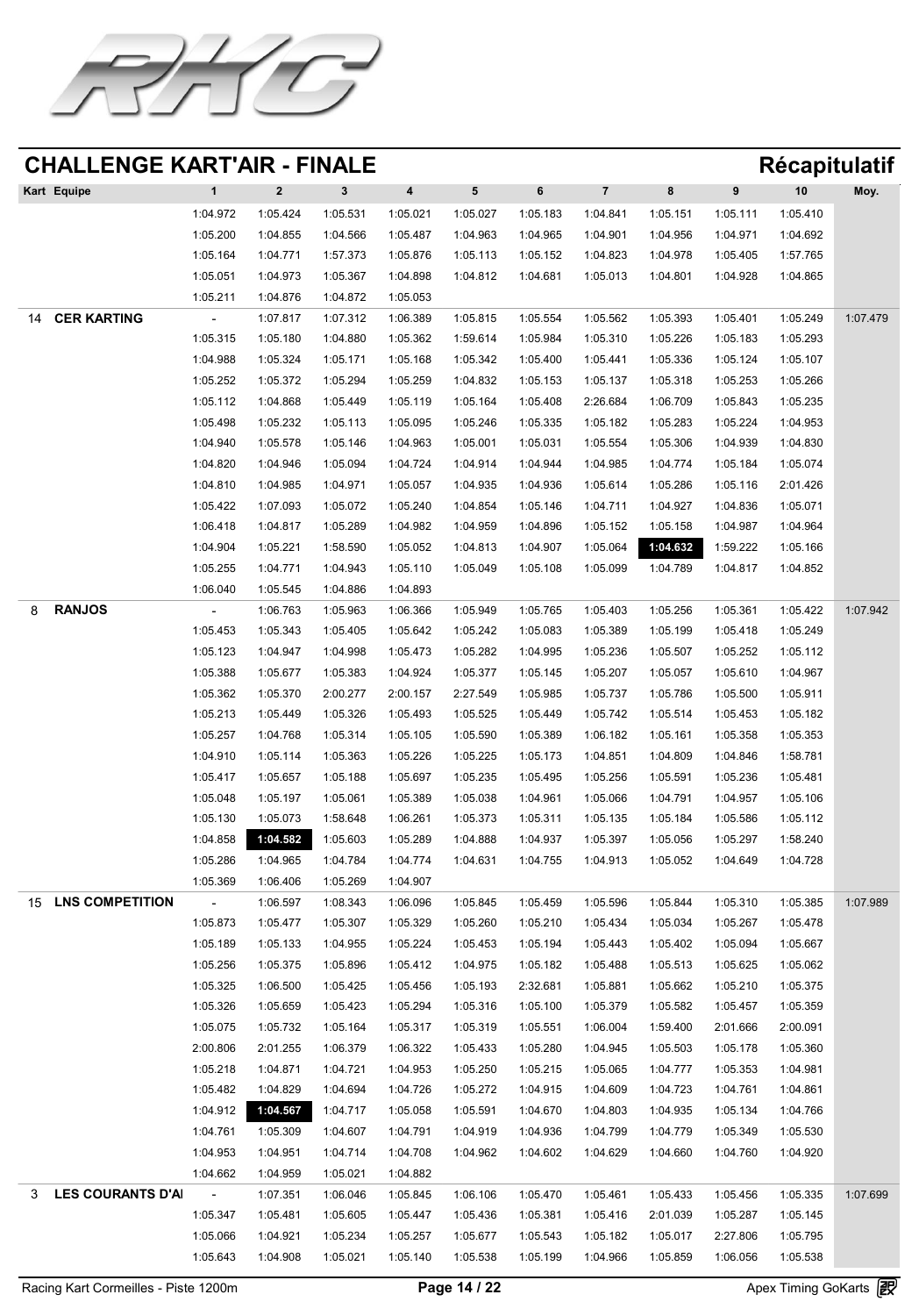![](_page_14_Picture_0.jpeg)

| Kart Equipe |          |          |          | 4        |          |          |          | 8        |          | 10       | Moy. |
|-------------|----------|----------|----------|----------|----------|----------|----------|----------|----------|----------|------|
|             | 1:05.395 | 2:01.728 | 1:06.188 | 1:05.987 | 1:05.726 | 1:05.336 | 1:05.809 | 1:05.282 | 1:05.698 | 1:05.232 |      |
|             | 1:05.611 | 1:05.522 | 1:05.548 | 1:05.242 | 1:05.799 | 1:05.137 | 1:06.282 | 1:05.299 | 1:05.310 | 1:05.044 |      |
|             | 1:06.026 | 1:05.350 | 1:05.044 | 1:04.995 | 1:05.682 | 1:05.242 | 1:05.365 | 1:05.060 | 1:05.050 | 1:04.937 |      |
|             | 1:04.989 | 1:05.157 | 1:05.096 | 1:05.229 | 1:04.956 | 1:05.142 | 1:05.199 | 1:05.217 | 1:05.193 | 1:04.782 |      |
|             | 1:05.208 | 1:04.920 | 1:04.982 | 1:04.864 | 1:05.392 | 1:05.783 | 1:04.716 | 2:03.489 | 1:06.346 | 1:05.973 |      |
|             | 1:05.736 | 1:05.759 | 1:05.280 | 1:05.203 | 1:05.495 | 1:05.564 | 1:05.287 | 1:05.361 | 1:05.561 | 1:05.299 |      |

|             | 1:05.488         | 1:05.235 | 1:05.719 | 1:05.253 | 1:05.388 | 1:05.198 | 1:05.145 | 1:05.372 | 1:05.183 | 1:06.060 |          |
|-------------|------------------|----------|----------|----------|----------|----------|----------|----------|----------|----------|----------|
|             | 1:05.541         | 1:04.934 | 1:04.993 | 1:58.881 | 1:05.408 | 1:05.009 | 1:04.965 | 1:05.052 | 1:05.081 | 1:04.832 |          |
|             | 1:05.256         | 1:05.818 | 1:05.500 | 1:05.224 | 1:05.343 | 1:05.545 | 1:05.015 | 1:05.148 | 1:05.405 | 1:05.246 |          |
|             | 1:05.356         | 1:05.069 | 1:05.121 |          |          |          |          |          |          |          |          |
| 22 THALES 1 | $\sim$ 100 $\pm$ | 1:06.540 | 1:06.146 | 1:06.947 | 1:06.083 | 1:06.186 | 1:06.051 | 1:05.703 | 1:05.790 | 1:05.644 | 1:08.271 |
|             | 1:06.216         | 1:05.959 | 1:05.502 | 1:04.979 | 1:05.327 | 1:05.345 | 1:05.303 | 1:05.147 | 1:05.317 | 1:05.500 |          |
|             | 1:05.520         | 1:05.706 | 1:05.530 | 1:05.419 | 1:05.374 | 1:05.253 | 2:31.295 | 1:06.782 | 1:06.591 | 1:05.763 |          |
|             | 1:05.572         | 1:05.912 | 1:05.942 | 1:05.253 | 1:06.096 | 1:05.563 | 1:05.436 | 1:05.451 | 1:05.742 | 1:05.743 |          |
|             | 1:05.835         | 1:05.477 | 1:05.131 | 1:05.737 | 1:05.300 | 1:05.445 | 1:06.021 | 1:05.289 | 1:05.650 | 1:05.531 |          |
|             | 1:06.126         | 1:05.443 | 1:05.469 | 1:05.680 | 1:05.157 | 1:05.581 | 1:05.519 | 1:05.703 | 1:05.724 | 1:05.379 |          |
|             | 1:05.563         | 1:05.749 | 1:05.325 | 1:05.428 | 1:05.965 | 1:05.772 | 1:05.551 | 1:05.711 | 1:05.348 | 1:06.043 |          |
|             | 1:05.770         | 1:06.049 | 1:05.119 | 1:05.368 | 1:05.129 | 1:05.041 | 1:05.086 | 1:05.567 | 1:05.283 | 1:05.812 |          |
|             | 1:05.914         | 1:05.769 | 1:05.154 | 1:05.605 | 1:05.145 | 1:05.436 | 1:05.300 | 1:05.491 | 1:58.848 | 1:06.130 |          |
|             | 1:06.797         | 1:05.707 | 1:06.052 | 1:05.607 | 1:05.791 | 1:05.543 | 1:05.560 | 1:05.743 | 1:05.252 | 1:05.218 |          |
|             | 1:05.401         | 1:04.987 | 1:05.302 | 1:05.180 | 1:58.671 | 1:05.544 | 1:59.818 | 1:59.463 | 1:59.723 | 1:05.904 |          |
|             | 1:05.064         | 1:05.400 | 1:05.093 | 1:04.920 | 1:05.281 | 1:04.973 | 1:05.272 | 1:05.429 | 1:05.337 | 1:05.692 |          |

1:05.460 1:05.676 1:05.461 1:05.319 1:05.443 1:05.142 1:05.245 1:05.038 1:05.966 1:04.936

1:05.194 1:06.166 1:06.797

17 TEAM PFK

| TEAM PFK   | $\sim$   | 1:06.785 | 1:10.093 | 1:06.528 | 1:06.153 | 1:05.670 | 1:06.152 | 1:06.069 | 1:06.034 | 1:05.836 | 1:08.293 |
|------------|----------|----------|----------|----------|----------|----------|----------|----------|----------|----------|----------|
|            | 1:05.657 | 1:05.352 | 1:05.667 | 1:05.912 | 1:05.648 | 1:05.561 | 1:05.127 | 1:05.579 | 1:05.421 | 1:05.204 |          |
|            | 1:05.378 | 1:05.538 | 1:05.466 | 1:05.124 | 1:05.245 | 1:06.756 | 1:05.165 | 1:05.550 | 1:05.400 | 2:28.182 |          |
|            | 1:05.680 | 1:05.531 | 1:05.334 | 1:05.056 | 1:06.303 | 1:59.614 | 1:05.928 | 1:05.546 | 1:05.679 | 1:06.347 |          |
|            | 1:05.133 | 1:05.420 | 1:05.652 | 1:05.276 | 1:05.157 | 1:05.023 | 1:05.049 | 1:05.022 | 1:05.092 | 1:05.178 |          |
|            | 1:04.797 | 1:05.005 | 1:05.327 | 1:05.620 | 1:05.193 | 1:04.886 | 1:04.814 | 1:06.084 | 1:05.191 | 1:05.266 |          |
|            | 1:04.960 | 1:05.220 | 1:04.859 | 1:05.130 | 1:05.389 | 1:05.979 | 1:04.986 | 1:04.965 | 1:59.752 | 1:06.197 |          |
|            | 1:05.734 | 1:05.849 | 1:05.468 | 1:05.620 | 1:05.415 | 1:05.297 | 1:06.135 | 1:05.737 | 1:05.423 | 1:05.216 |          |
|            | 1:05.432 | 1:05.245 | 1:05.420 | 1:05.407 | 1:05.464 | 1:05.240 | 1:05.769 | 1:05.225 | 1:05.318 | 1:05.260 |          |
|            | 1:05.168 | 2:01.402 | 1:05.686 | 1:05.309 | 1:04.898 | 1:05.910 | 1:05.139 | 2:11.045 | 1:07.324 | 1:06.336 |          |
|            | 1:05.854 | 1:05.787 | 1:05.595 | 1:05.825 | 1:05.872 | 1:05.383 | 1:05.263 | 1:05.111 | 1:05.769 | 1:05.199 |          |
|            | 1:05.247 | 1:05.223 | 1:05.194 | 1:05.067 | 1:05.234 | 1:05.013 | 1:05.402 | 1:05.321 | 1:59.654 | 1:05.826 |          |
|            | 1:05.204 | 1:05.197 | 1:05.564 | 1:05.504 | 1:05.369 | 1:04.981 | 1:05.045 | 1:05.296 | 1:05.601 | 1:04.815 |          |
|            | 1:05.651 | 1:04.936 | 1:05.947 |          |          |          |          |          |          |          |          |
| 9 THALES 2 | $\sim$   | 1:06.639 | 1:13.319 | 1:06.067 | 1:06.475 | 1:06.361 | 1:05.486 | 1:04.925 | 1:04.633 | 1:05.299 | 1:08.461 |
|            | 1:06.379 | 1:05.142 | 1:05.618 | 1:05.127 | 1:04.921 | 1:04.696 | 1:04.649 | 1:04.945 | 1:04.523 | 2:02.112 |          |
|            | 1:05.904 | 1:05.761 | 1:05.941 | 1:05.162 | 1:05.156 | 1:05.277 | 1:06.355 | 1:05.168 | 1:05.405 | 1:05.147 |          |
|            | 1:05.547 | 1:05.371 | 1:05.243 | 1:05.629 | 1:04.975 | 1:04.940 | 1:04.861 | 1:05.610 | 1:05.557 | 2:34.409 |          |
|            | 1:08.018 | 1:08.113 | 1:06.909 | 1:06.970 | 1:06.732 | 1:08.106 | 1:06.516 | 1:06.474 | 1:06.462 | 1:06.975 |          |
|            | 1:06.265 | 1:05.846 | 1:06.047 | 1:05.688 | 1:07.096 | 1:06.812 | 1:07.179 | 1:06.149 | 2:01.534 | 1:05.150 |          |
|            | 1:05.686 | 1:04.949 | 1:05.069 | 1:05.365 | 1:05.490 | 1:05.130 | 1:05.473 | 1:05.500 | 1:05.479 | 1:05.612 |          |
|            | 1:05.176 | 1:04.857 | 1:05.120 | 1:05.064 | 1:05.668 | 1:05.241 | 2:00.410 | 1:07.752 | 1:06.584 | 1:06.473 |          |
|            | 1:05.837 | 1:06.074 | 1:06.493 | 1:06.608 | 1:06.175 | 1:06.204 | 1:06.612 | 1:05.889 | 1:06.780 | 1:06.555 |          |
|            | 1:05.635 | 1:06.147 | 1:06.058 | 2:00.270 | 1:05.229 | 1:05.295 | 1:05.154 | 1:05.675 | 1:05.015 | 1:04.947 |          |
|            | 1:05.405 | 1:05.317 | 1:06.163 | 1:05.635 | 1:06.726 | 1:05.614 | 1:05.134 | 1:04.689 | 1:04.908 | 1:04.836 |          |
|            | 1:04.715 | 1:04.864 | 2:00.880 | 1:05.197 | 1:05.086 | 1:04.745 | 1:05.441 | 1:04.473 | 1:04.516 | 1:05.265 |          |
|            | 1:04.480 | 1:04.125 | 1:04.377 | 1:04.680 | 1:04.633 | 1:04.919 | 1:05.108 | 1:04.590 | 1:04.744 | 1:05.921 |          |
|            |          |          |          |          |          |          |          |          |          |          |          |

Racing Kart Cormeilles - Piste 1200m **Page 15 / 22** Apex Timing GoKarts **图**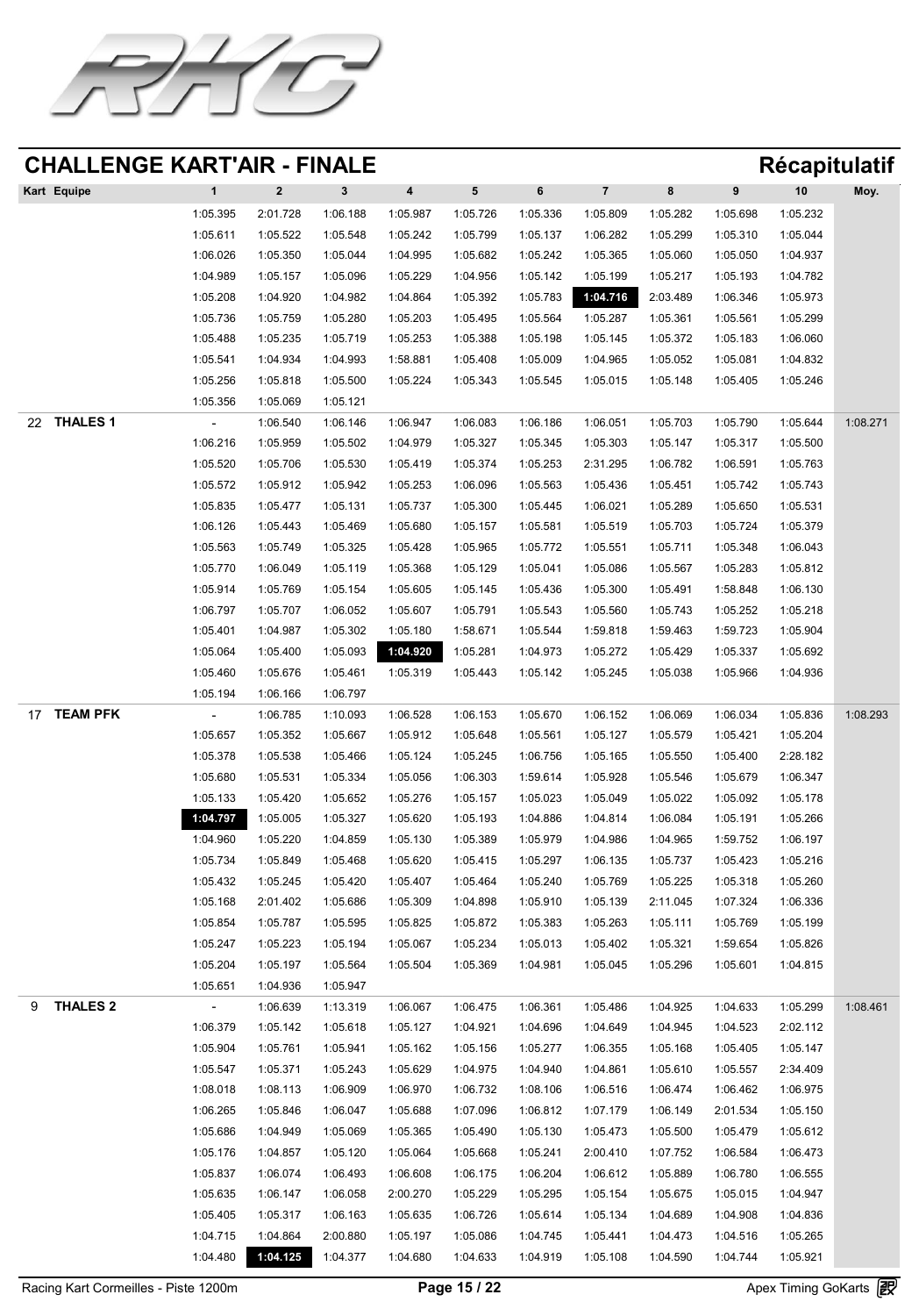![](_page_15_Picture_0.jpeg)

|    | Kart Equipe     |                |          |          | 4        |          |          |          |          |          | 10       | Moy.     |
|----|-----------------|----------------|----------|----------|----------|----------|----------|----------|----------|----------|----------|----------|
|    |                 | 1:05.895       | 1:06.289 | 1:04.989 |          |          |          |          |          |          |          |          |
| 18 | ET KART ET VOUS | $\blacksquare$ | 1:06.499 | 1:12.813 | 1:06.194 | 1:05.559 | 1:05.275 | 1:05.273 | 1:05.487 | 1:05.133 | 1:05.358 | 1:08.684 |
|    |                 | 1:05.214       | 1:05.129 | 1:04.991 | 1:05.238 | 2:03.016 | 1:07.810 | 1:07.188 | 1:07.391 | 1:06.183 | 1:06.466 |          |
|    |                 | 1:06.068       | 1:07.147 | 1:06.512 | 1:06.985 | 1:06.401 | 1:06.612 | 1:06.550 | 1:06.229 | 1:06.300 | 1:06.293 |          |
|    |                 | 1:06.866       | 1:06.044 | 1:05.986 | 2:41.257 | 1:06.526 | 1:05.994 | 1:05.816 | 1:05.977 | 1:05.923 | 1:05.460 |          |
|    |                 | 1:05.637       | 1:05.572 | 1:05.773 | 1:05.485 | 1:05.669 | 1:05.621 | 1:05.319 | 1:05.354 | 1:05.409 | 1:05.870 |          |

|    |             | 1:05.535 | 1:05.474 | 1:05.649 | 1:05.376 | 1:05.368 | 1:05.580 | 1:05.702 | 1:05.387 | 1:05.438 | 1:05.407 |          |
|----|-------------|----------|----------|----------|----------|----------|----------|----------|----------|----------|----------|----------|
|    |             | 1:05.601 | 1:05.753 | 1:05.840 | 2:00.405 | 1:06.906 | 1:06.257 | 1:06.366 | 1:05.915 | 1:06.297 | 1:05.881 |          |
|    |             | 1:05.980 | 1:06.057 | 1:06.005 | 1:06.144 | 1:05.776 | 1:06.336 | 1:05.994 | 1:05.312 | 1:05.906 | 1:05.764 |          |
|    |             | 1:06.169 | 1:05.820 | 2:02.482 | 1:05.899 | 1:05.865 | 1:05.545 | 1:05.792 | 1:05.442 | 1:05.723 | 1:05.242 |          |
|    |             | 1:05.277 | 1:05.542 | 1:05.029 | 1:05.038 | 1:05.150 | 1:05.796 | 1:05.343 | 1:05.411 | 1:05.385 | 1:05.145 |          |
|    |             | 1:05.471 | 1:05.176 | 1:05.774 | 1:05.432 | 1:05.197 | 2:00.256 | 1:06.150 | 1:06.585 | 1:06.109 | 1:06.006 |          |
|    |             | 1:05.851 | 1:05.452 | 1:05.650 | 1:06.540 | 1:05.880 | 1:05.753 | 1:06.032 | 1:06.127 | 1:59.856 | 1:05.549 |          |
|    |             | 1:05.232 | 1:05.599 | 1:05.144 | 1:06.198 | 1:05.038 | 1:05.423 | 1:05.179 | 1:04.824 | 1:04.706 | 1:05.318 |          |
|    |             | 1:05.448 | 1:05.293 |          |          |          |          |          |          |          |          |          |
| 20 | TIPOKO      | $\sim$   | 1:08.138 | 1:07.031 | 1:06.740 | 1:05.913 | 1:05.738 | 1:06.103 | 1:05.688 | 1:05.731 | 1:05.533 | 1:08.665 |
|    |             | 1:05.866 | 1:05.470 | 1:05.717 | 1:05.966 | 1:05.696 | 1:05.466 | 1:05.172 | 1:05.575 | 1:05.191 | 1:05.447 |          |
|    |             | 1:05.526 | 1:05.880 | 1:05.591 | 1:05.206 | 1:05.439 | 1:05.944 | 1:05.578 | 1:05.678 | 1:05.443 | 1:05.278 |          |
|    |             | 1:05.373 | 1:05.943 | 1:05.282 | 1:05.641 | 1:05.310 | 1:05.237 | 1:05.196 | 1:05.776 | 1:05.518 | 2:00.350 |          |
|    |             | 1:06.942 | 1:05.531 | 1:05.531 | 2:00.238 | 1:07.296 | 1:06.660 | 1:06.247 | 1:06.139 | 1:05.940 | 1:05.886 |          |
|    |             | 1:05.584 | 1:06.528 | 1:05.927 | 1:05.739 | 1:05.956 | 1:06.159 | 2:45.475 | 1:06.850 | 1:06.074 | 1:05.709 |          |
|    |             | 1:05.735 | 1:06.007 | 1:06.188 | 1:05.747 | 1:06.233 | 1:05.721 | 1:05.777 | 1:05.701 | 1:05.501 | 1:05.652 |          |
|    |             | 1:06.135 | 1:05.931 | 1:05.602 | 1:05.543 | 1:05.783 | 1:05.694 | 1:05.819 | 1:05.543 | 1:06.031 | 1:05.923 |          |
|    |             | 1:05.846 | 1:05.674 | 1:05.638 | 1:58.042 | 2:10.491 | 1:06.459 | 1:05.681 | 1:06.053 | 1:05.805 | 1:05.942 |          |
|    |             | 1:05.726 | 1:05.529 | 1:05.777 | 1:05.582 | 1:05.905 | 1:05.743 | 1:06.255 | 1:05.720 | 1:06.960 | 1:05.607 |          |
|    |             | 1:05.438 | 1:05.633 | 1:05.860 | 1:05.708 | 1:05.772 | 1:05.806 | 2:02.156 | 1:06.069 | 1:05.592 | 1:05.603 |          |
|    |             | 1:05.440 | 1:05.434 | 1:05.248 | 1:05.293 | 1:05.007 | 1:05.155 | 1:05.165 | 1:05.204 | 1:05.054 | 1:04.976 |          |
|    |             | 1:05.816 | 1:06.081 | 1:06.079 | 1:05.939 | 1:05.135 | 1:05.616 | 1:04.985 | 1:04.763 | 1:04.928 | 1:05.764 |          |
|    |             | 1:04.892 | 1:05.066 |          |          |          |          |          |          |          |          |          |
| 21 | TAISSY TEAM | $\sim$   | 1:07.813 | 1:06.780 | 1:07.747 | 1:06.525 | 1:07.429 | 1:06.674 | 1:06.589 | 1:07.223 | 1:06.491 | 1:08.824 |
|    |             | 1:06.813 | 1:06.469 | 1:06.599 | 1:06.483 | 1:06.323 | 1:06.275 | 1:06.452 | 1:06.297 | 1:06.273 | 1:06.297 |          |
|    |             | 1:06.069 | 1:06.391 | 2:03.308 | 1:06.733 | 1:06.240 | 1:05.799 | 1:06.215 | 1:06.232 | 1:06.390 | 1:05.335 |          |
|    |             | 1:06.207 | 1:05.560 | 1:05.954 | 1:05.591 | 1:05.468 | 1:05.668 | 1:05.480 | 2:33.101 | 1:06.170 | 1:05.926 |          |
|    |             | 1:05.492 | 1:05.795 | 1:05.381 | 1:05.501 | 1:06.016 | 1:05.355 | 1:05.736 | 2:03.643 | 1:06.638 | 1:06.308 |          |
|    |             | 1:05.981 | 1:05.897 | 1:06.131 | 1:06.172 | 1:06.368 | 1:06.365 | 1:06.458 | 1:06.161 | 1:06.204 | 1:06.319 |          |
|    |             | 1:06.494 | 1:05.921 | 1:05.663 | 1:06.177 | 1:09.215 | 1:06.811 | 1:06.190 | 2:01.415 | 1:06.415 | :05.586  |          |
|    |             | 1:06.064 | 1:07.026 | 1:07.071 | 1:05.107 | 1:05.259 | 1:05.343 | 1:05.325 | 1:06.141 | 1:05.339 | 1:05.283 |          |
|    |             | 1:05.020 | 1:05.336 | 1:05.223 | 1:05.505 | 1:05.331 | 1:05.543 | 1:05.462 | 2:00.945 | 1:06.630 | 1:06.193 |          |
|    |             | 1:05.575 | 1:05.451 | 1:05.731 | 1:05.737 | 1:05.801 | 1:05.878 | 1:06.126 | 1:05.983 | 1:05.913 | 1:06.325 |          |
|    |             | 1:05.804 | 1:05.918 | 1:05.633 | 1:05.940 | 1:06.184 | 1:06.508 | 1:05.943 | 1:06.069 | 1:05.927 | 1:05.879 |          |
|    |             | 2:02.073 | 1:07.661 | 1:05.755 | 1:05.235 | 1:05.542 | 1:05.246 | 1:05.832 | 1:05.596 | 1:05.431 | 1:05.002 |          |
|    |             | 1:06.053 | 1:05.302 | 1:05.246 | 1:05.846 | 1:05.497 | 1:05.531 | 1:05.091 | 1:05.107 | 1:05.419 | 1:05.659 |          |
|    |             | 1:05.601 | 1:05.604 |          |          |          |          |          |          |          |          |          |
| 10 | MAXI RACING |          | 1:07.299 | 1:06.579 | 1:06.801 | 1:05.940 | 1:05.920 | 1:05.868 | 1:06.060 | 1:05.893 | 1:05.717 | 1:08.245 |
|    |             | 1:05.476 | 1:05.420 | 1:05.500 | 1:05.763 | 1:05.409 | 1:05.597 | 1:05.382 | 1:06.633 | 1:05.752 | 1:05.817 |          |
|    |             | 1:05.951 | 1:05.492 | 1:05.553 | 1:05.446 | 1:05.906 | 2:49.117 | 1:07.833 | 1:06.417 | 1:06.572 | 1:06.288 |          |
|    |             | 1:06.563 | 1:07.381 | 1:05.859 | 1:06.253 | 1:06.471 | 1:05.811 | 1:05.631 | 1:05.850 | 1:06.088 | 1:06.030 |          |
|    |             | 1:05.566 | 1:05.862 | 1:05.956 | 1:06.003 | 1:05.842 | 1:06.034 | 1:05.865 | 2:00.119 | 1:06.878 | 1:06.358 |          |
|    |             | 1:06.481 | 1:05.668 | 1:06.976 | 1:05.882 | 1:05.689 | 1:05.639 | 1:05.420 | 1:05.335 | 1:06.344 | 1:06.072 |          |
|    |             | 1:05.755 | 1:05.676 | 1:05.571 | 1:05.571 | 1:09.288 | 1:06.114 | 1:05.381 | 1:05.547 | 1:06.332 | 2:00.102 |          |
|    |             | 1:05.990 | 1:05.974 | 1:05.555 | 1:05.184 | 1:05.813 | 1:05.477 | 1:05.884 | 1:05.440 | 1:05.054 | 1:04.951 |          |

Racing Kart Cormeilles - Piste 1200m **Page 16 / 22** Apex Timing GoKarts **图**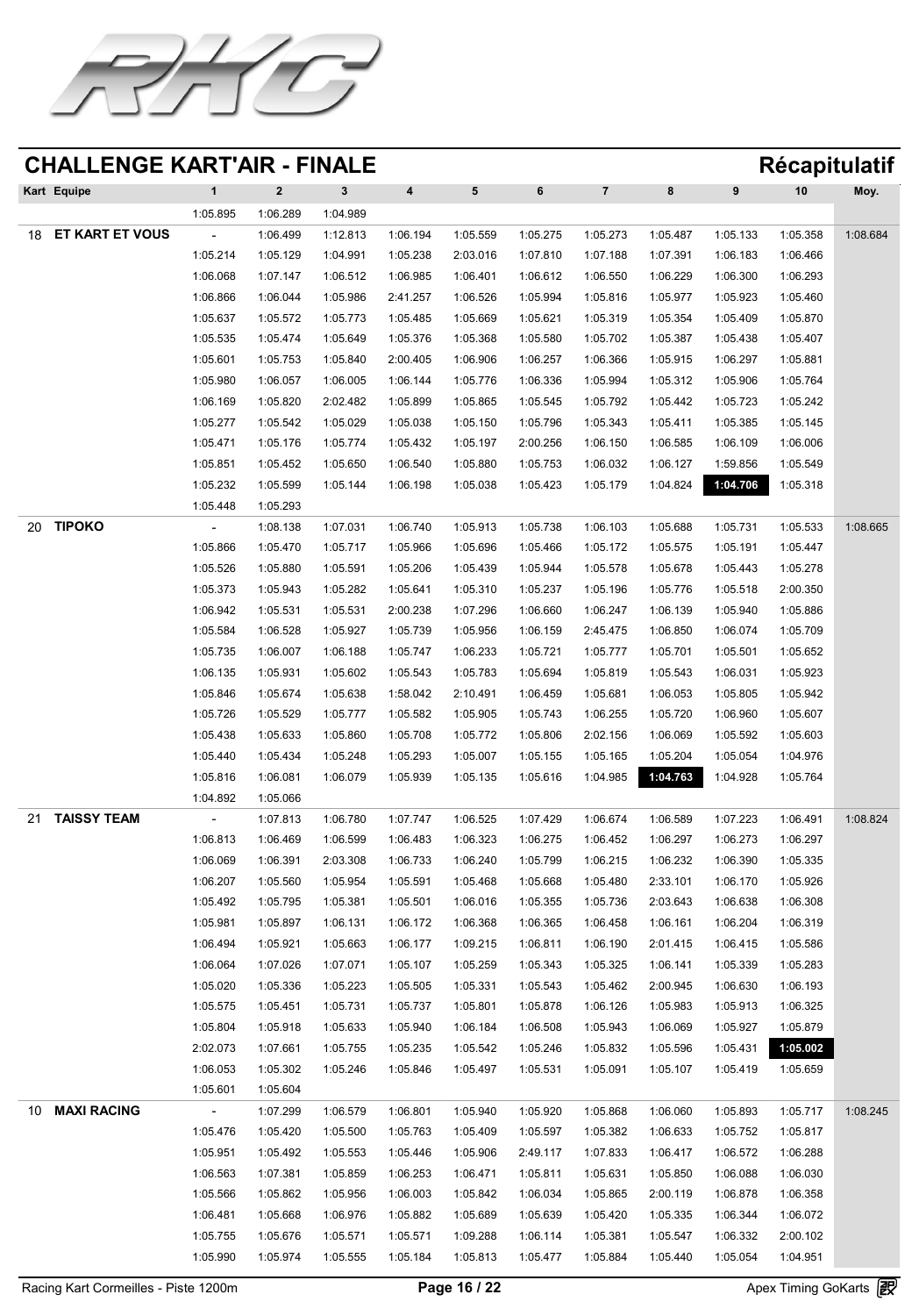![](_page_16_Picture_0.jpeg)

| Kart Equipe |           |                                                          |          | 4        |          |          |          | 8        |          | 10       | Moy. |
|-------------|-----------|----------------------------------------------------------|----------|----------|----------|----------|----------|----------|----------|----------|------|
|             | 1:05.776  | 1:05.506                                                 | 1:05.422 | 1:05.328 | 1:05.465 | 1:05.379 | 1:05.491 | 1:05.097 | 1:05.490 | 1:05.368 |      |
|             | 1:06.238  | 2:03.513                                                 | 1:06.179 | 1:05.753 | 1:06.126 | 1:05.256 | 1:05.888 | 1:05.390 | 1:05.210 | 1:05.400 |      |
|             | 1:05.330  | 1:05.616                                                 | 1:05.502 | 1:05.192 | 1:05.514 | 1:05.036 | 1:04.887 | 1:05.131 | 1:06.546 | 1:58.070 |      |
|             | 1:06.249  | 1:05.676                                                 | 1:05.563 | 1:05.441 | 1:05.522 | 1:05.309 | 1:05.284 | 1:05.181 | 1:05.655 | 1:05.598 |      |
|             | 1:05.188  | 1:04.910                                                 | 1:05.756 | 1:06.351 | 1:05.259 | 1:05.030 | 1:05.588 | 1:05.140 | 1:05.334 | 1:05.350 |      |
|             | $\bullet$ | $\mathbf{A} \mathbf{A} \mathbf{A} \mathbf{A} \mathbf{A}$ |          |          |          |          |          |          |          |          |      |

1:05.500 1:05.228

|                      | DGB RACING             | $\sim$   | 1:08.345 | 1:07.004          | 1:08.244 | 1:06.984 | 1:07.275 | 1:06.650 | 1:06.566 | 1:06.581 | 1:06.631 | 1:09.299 |
|----------------------|------------------------|----------|----------|-------------------|----------|----------|----------|----------|----------|----------|----------|----------|
|                      |                        | 1:06.728 | 1:06.012 | 1:06.310          | 1:06.069 | 1:05.880 | 1:05.890 | 1:05.743 | 1:06.311 | 1:06.254 | 1:06.320 |          |
|                      |                        | 1:06.295 | 2:03.291 | 1:07.211          | 1:06.563 | 1:06.487 | 1:06.510 | 1:06.863 | 1:06.977 | 1:06.577 | 1:06.113 |          |
|                      |                        | 1:06.424 | 2:36.635 | 1:06.883          | 1:06.630 | 1:06.636 | 1:06.428 | 1:07.685 | 1:07.138 | 1:06.330 | 1:06.677 |          |
|                      |                        | 1:06.734 | 1:06.482 | 1:06.484          | 2:01.643 | 1:07.624 | 1:07.163 | 1:06.767 | 1:06.444 | 1:06.702 | 1:06.491 |          |
|                      |                        | 1:06.222 | 1:07.370 | 1:06.205          | 1:06.784 | 1:06.545 | 1:06.193 | 1:06.207 | 1:06.492 | 1:06.778 | 1:06.087 |          |
|                      |                        | 1:06.238 | 1:06.590 | 1:06.518          | 1:06.291 | 2:01.396 | 1:06.921 | 1:06.251 | 1:06.189 | 1:06.177 | 1:06.168 |          |
|                      |                        | 1:05.959 | 1:06.074 | 1:06.210          | 1:06.236 | 1:05.830 | 1:05.768 | 1:05.680 | 1:05.768 | 1:05.424 | 1:05.802 |          |
|                      |                        | 1:06.000 | 1:05.720 | 1:06.133          | 1:05.924 | 1:06.178 | 1:05.706 | 2:01.159 | 1:07.566 | 1:06.378 | 1:06.484 |          |
|                      |                        | 1:06.477 | 1:06.932 | 1:06.354          | 1:06.554 | 1:06.363 | 1:06.715 | 1:06.721 | 1:06.288 | 1:06.382 | 1:06.463 |          |
|                      |                        | 1:06.434 | 1:06.302 | 1:06.317          | 1:06.261 | 1:06.352 | 1:06.441 | 1:06.019 | 1:06.183 | 2:01.430 | 1:07.365 |          |
|                      |                        | 1:06.938 | 1:06.569 | 1:06.592          | 1:06.498 | 1:05.999 | 1:06.154 | 1:06.171 | 1:06.093 | 1:06.008 | 1:07.971 |          |
|                      |                        | 1:06.496 | 1:06.524 | 1:06.952          | 1:06.176 | 1:06.052 | 1:06.348 | 1:06.342 | 1:06.432 | 1:06.160 | 1:06.724 |          |
|                      |                        | 1:07.018 |          |                   |          |          |          |          |          |          |          |          |
|                      | <b>MESSIERS SPORTS</b> | $\sim$   | 1:08.439 | 1:07.761          | 1:07.496 | 1:07.215 | 1:06.968 | 1:06.786 | 1:06.881 | 1:06.655 | 1:07.042 | 1:09.418 |
|                      |                        | 1:06.704 | 1:07.218 | 1:06.968          | 1:06.646 | 1:06.959 | 1:06.431 | 1:07.536 | 2:06.452 | 1:06.847 | 1:07.071 |          |
|                      |                        | 1:07.582 | 1:06.621 | 1:07.079          | 1:07.063 | 1:06.937 | 1:06.365 | 1:06.892 | 1:06.448 | 1:07.092 | 1:06.934 |          |
|                      |                        | 1:06.846 | 1:06.614 | 1:06.483          | 1:06.629 | 1:07.096 | 1:06.433 | 1:06.538 | 1:06.282 | 1:07.009 | 1:06.194 |          |
|                      |                        | 2:02.925 | 2:31.440 | 1:08.774          | 1:06.919 | 1:06.642 | 1:06.336 | 1:06.625 | 1:06.207 | 1:06.178 | 1:05.741 |          |
|                      |                        | 1:06.144 | 1:06.006 | 1:06.099          | 1:06.293 | 1:06.066 | 1:07.095 | 1:06.017 | 1:06.357 | 1:07.181 | 1:06.611 |          |
|                      |                        | 2:00.511 | 1:06.827 | 1:06.447          | 1:06.695 | 1:06.449 | 1:05.938 | 1:06.004 | 1:06.539 | 1:06.255 | 1:06.192 |          |
|                      |                        | 1:06.251 | 1:06.280 | 1:06.725          | 1:06.173 | 1:06.574 | 1:06.191 | 1:06.445 | 1:06.688 | 1:06.265 | 1:05.956 |          |
|                      |                        | 1:06.618 | 1:06.282 | 2:02.925          | 1:07.799 | 1:06.722 | 1:07.176 | 1:06.648 | 1:06.418 | 1:06.091 | 1:06.199 |          |
|                      |                        | 1:06.274 | 1:06.393 | 1:06.222          | 1:06.214 | 1:06.551 | 1:06.702 | 1:06.316 | 1:06.941 | 1:06.046 | 1:06.141 |          |
|                      |                        | 1:05.761 | 1:06.898 | 1:05.878          | 1:06.014 | 1:06.286 | 1:06.180 | 1:06.611 | 1:06.397 | 1:07.904 | 1:06.521 |          |
|                      |                        | 1:06.474 | 2:03.381 | 1:06.744          | 1:06.246 | 1:06.392 | 1:06.137 | 1:06.151 | 1:06.301 | 1:06.714 | 1:06.592 |          |
|                      |                        | 1:06.671 | 1:06.031 | 1:06.634          | 1:05.962 | 1:05.953 | 1:06.299 | 1:06.123 | 1:06.042 | 1:06.266 | 1:07.066 |          |
|                      |                        | 1:06.827 |          |                   |          |          |          |          |          |          |          |          |
| 5                    | TF1                    | $\sim$   | 1:09.338 | 1:07.350          | 1:08.389 | 1:07.223 | 1:06.836 | 1:06.898 | 1:07.215 | 1:06.982 | 1:07.069 | 1:09.323 |
|                      |                        | 1:06.224 | 1:06.068 | 1:06.077          | 1:06.147 | 1:06.461 | 1:05.960 | 1:06.339 | 1:06.106 | 1:06.135 | 1:06.149 |          |
|                      |                        | 1:06.276 | 1:06.445 | 1:06.158          | 1:06.486 | 1:06.375 | 2:56.895 | 1:07.665 | 1:07.103 | 1:07.327 | 1:07.802 |          |
|                      |                        | 1:08.807 | 1:06.841 | 1:07.544          | 1:06.696 | 1:06.778 | 1:07.370 | 1:07.056 | 1:07.142 | 1:06.847 | 1:07.362 |          |
|                      |                        | 1:06.487 | 1:06.901 | 1:06.943          | 1:07.109 | 1:06.947 | 1:06.816 | 2:03.226 | 1:07.909 | 1:07.159 | 1:07.037 |          |
|                      |                        | 1:07.054 | 1:07.221 | 1:07.615          | 1:07.427 | 1:07.191 | 1:06.489 | 1:06.783 | 1:06.846 | 1:06.842 | 1:06.757 |          |
|                      |                        | 1:06.534 | 1:07.182 | 1:06.651          | 1:07.277 | 1:07.261 | 1:06.968 | 1:06.523 | 1:06.656 | 2:02.429 | 1:06.092 |          |
|                      |                        | 1:05.810 | 1:06.667 | $\sqrt{1:05.431}$ | 1:05.493 | 1:05.891 | 1:05.706 | 1:06.587 | 1:05.599 | 1:05.620 | 1:05.672 |          |
|                      |                        | 1:06.144 | 1:05.967 | 1:06.388          | 1:06.272 | 1:06.275 | 2:05.895 | 1:07.344 | 1:07.110 | 1:06.410 | 1:07.476 |          |
|                      |                        | 1:06.574 | 1:06.485 | 1:06.534          | 1:06.840 | 1:06.531 | 1:06.961 | 1:06.212 | 1:06.374 | 1:06.700 | 1:06.397 |          |
|                      |                        | 1:06.595 | 1:06.541 | 1:06.222          | 1:06.134 | 1:06.989 | 1:06.347 | 1:06.731 | 2:01.449 | 1:07.272 | 1:06.701 |          |
|                      |                        | 1:06.724 | 1:07.010 | 1:06.408          | 1:06.318 | 1:06.757 | 1:06.567 | 1:06.892 | 1:06.729 | 1:06.851 | 1:06.257 |          |
|                      |                        | 1:06.474 | 1:05.976 | 1:06.712          | 1:06.475 | 1:06.685 | 1:06.830 | 1:06.088 | 1:07.080 | 1:06.363 | 1:06.920 |          |
| 19<br>$\blacksquare$ | THALES 3               |          | 1:07.999 | 1:07.016          | 1:07.685 | 1:07.121 | 1:06.951 | 1:06.949 | 1:06.746 | 1:07.031 | 1:07.001 | 1:10.169 |
|                      |                        | 1:07.828 | 1:06.992 | 1:06.485          | 1:06.711 | 1:06.474 | 1:06.876 | 1:06.453 | 1:06.681 | 1:06.669 | 1:06.484 |          |
|                      |                        | 2:03.523 | 1:07.705 | 1:07.730          | 1:07.440 | 1:06.593 | 1:06.629 | 1:06.600 | 1:06.242 | 1:06.352 | 1:06.896 |          |
|                      |                        | 1:06.626 | 1:06.630 | 1:06.570          | 1:07.262 | 1:06.204 | 1:06.557 | 1:06.481 | 2:54.158 | 1:10.388 | 1:09.666 |          |

Racing Kart Cormeilles - Piste 1200m **Page 17 / 22** Apex Timing GoKarts **图**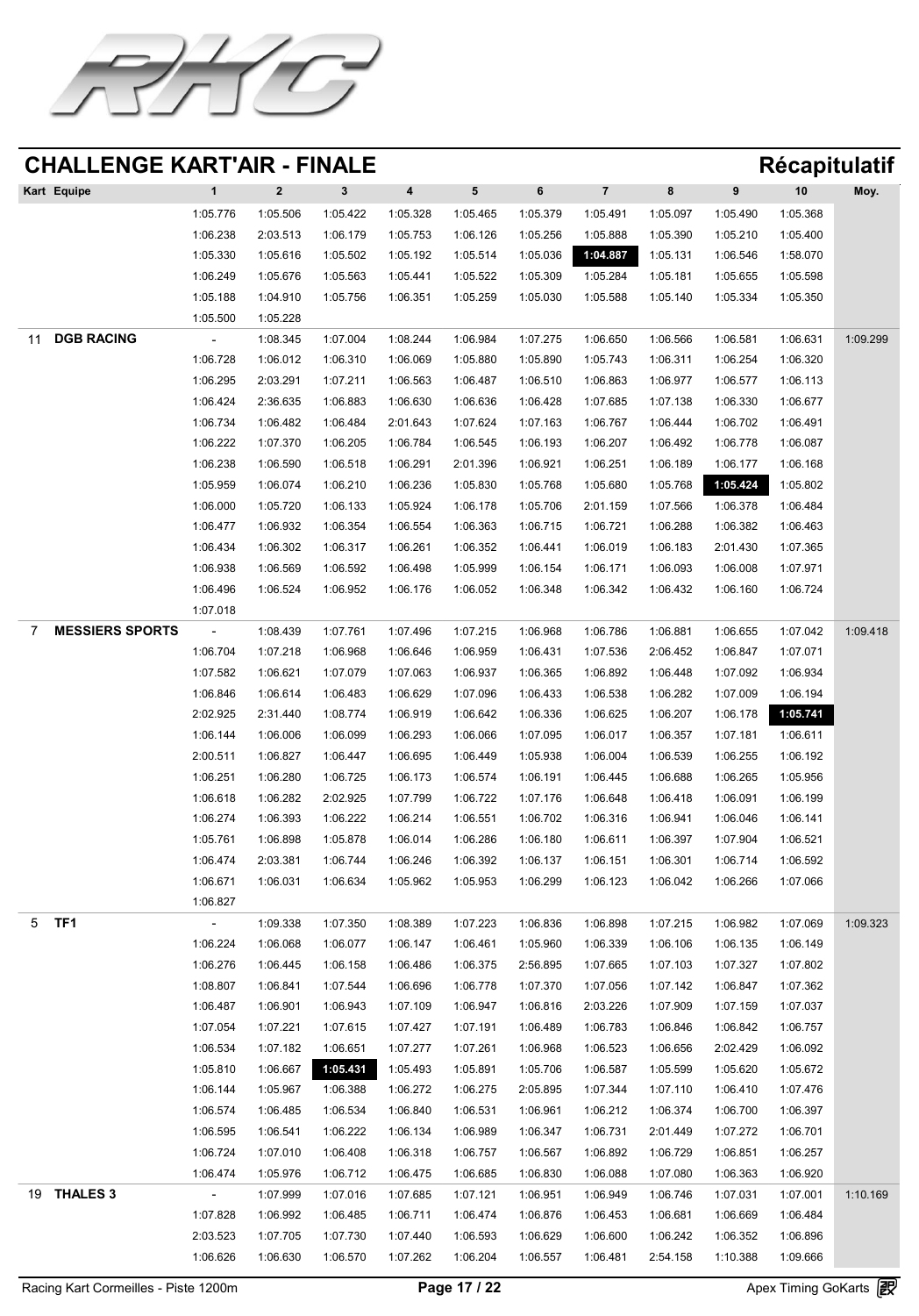![](_page_17_Picture_0.jpeg)

| <b>Kart Equipe</b> |          |          |          | 4        |          |          |          |          |          | 10       | Moy. |
|--------------------|----------|----------|----------|----------|----------|----------|----------|----------|----------|----------|------|
|                    | 1:08.900 | 1:09.263 | 1:08.911 | 1:08.815 | 1:08.908 | 1:08.432 | 1:08.500 | 1:08.840 | 1:08.433 | 1:09.300 |      |
|                    | 1:08.098 | 1:08.789 | 1:07.691 | 1:08.145 | 1:08.089 | 1:09.241 | 1:08.224 | 2:06.605 | 1:06.825 | 1:07.353 |      |
|                    | 1:07.057 | 1:06.477 | 1:06.679 | 1:06.424 | 1:06.311 | 1:06.444 | 1:06.176 | 1:06.246 | 1:06.338 | 1:06.091 |      |
|                    | 1:06.258 | 1:06.065 | 1:05.869 | 1:07.449 | 1:06.580 | 1:06.043 | 1:06.771 | 1:05.960 | 2:04.740 | 1:07.668 |      |
|                    | 1:06.774 | 1:06.796 | 1:06.410 | 1:06.787 | 1:06.122 | 1:06.435 | 1:06.390 | 1:05.926 | 1:07.342 | 1:06.240 |      |
|                    | 1:06.158 | 1:06.411 | 1:05.887 | 1:06.443 | 1:05.947 | 1:05.850 | 2:04.619 | 1:07.937 | 1:08.329 | 1:08.358 |      |

|    |                      | 1:07.662                 | 1:07.712 | 1:07.637 | 1:08.387                            | 1:07.820                   | 1:07.656          | 1:07.677 | 1:07.450          | 1:07.675          | 1:08.203 |          |
|----|----------------------|--------------------------|----------|----------|-------------------------------------|----------------------------|-------------------|----------|-------------------|-------------------|----------|----------|
|    |                      | 1:08.119                 | 1:07.541 | 1:07.578 | 1:08.060                            | 1:08.145                   | 2:02.310          | 1:06.662 | 1:07.126          | 1:06.273          | 1:07.818 |          |
|    |                      | 1:05.906                 | 1:06.128 | 1:05.888 | 1:05.796                            | 1:05.815                   | 1:06.865          | 1:05.797 | 1:06.285          | 1:05.560          | 1:05.762 |          |
|    | BLONDIKART           | $\blacksquare$           | 1:09.244 | 1:08.223 | 1:07.765                            | 1:07.643                   | 1:07.658          | 1:07.181 | 1:07.911          | 1:07.482          | 1:07.365 | 1:10.233 |
|    |                      | 1:06.973                 | 1:07.855 | 1:06.994 | 1:06.889                            | 1:06.736                   | 1:06.765          | 1:07.233 | 1:06.945          | 2:03.665          | 1:09.209 |          |
|    |                      | 1:08.632                 | 1:08.302 | 1:08.713 | 1:08.382                            | 1:08.338                   | 1:08.425          | 1:08.089 | 1:08.443          | 1:08.716          | 1:08.258 |          |
|    |                      | 1:08.191                 | 1:07.721 | 2:36.025 | 1:08.345                            | 1:07.589                   | 1:06.794          | 1:06.558 | 1:06.556          | 1:06.655          | 1:06.816 |          |
|    |                      | 1:06.511                 | 1:06.243 | 1:06.505 | 1:06.250                            | 1:07.234                   | 1:06.341          | 1:06.138 | 1:06.697          | 1:06.544          | 1:05.995 |          |
|    |                      | 1:06.752                 | 2:04.226 | 1:07.595 | 1:07.526                            | 1:07.374                   | 1:07.836          | 1:07.221 | 1:06.928          | 1:07.095          | 1:07.581 |          |
|    |                      | 1:07.212                 | 1:07.499 | 1:07.624 | 1:07.203                            | 1:07.494                   | 1:07.575          | 1:07.337 | 1:06.725          | 1:07.111          | 1:07.275 |          |
|    |                      | 1:07.501                 | 1:07.533 | 1:07.115 | 1:06.324                            | 1:07.015                   | 1:07.158          | 1:07.525 | 1:07.462          | 1:06.660          | 1:07.143 |          |
|    |                      | 1:06.879                 | 1:07.489 | 2:03.493 | 1:09.297                            | 1:08.909                   | 1:08.188          | 1:09.026 | 1:08.090          | 1:08.315          | 1:08.366 |          |
|    |                      | 1:07.816                 | 1:08.360 | 1:08.801 | 1:09.188 1:07.430                   |                            | 1:08.734 2:04.833 |          | 1:08.548          | 1:08.222 1:08.753 |          |          |
|    |                      | 1:07.851                 | 1:08.058 | 1:07.592 | 1:08.174                            | 1:07.542                   | 2:01.167          | 1:07.197 | 1:06.607          | 1:05.971          | 1:06.089 |          |
|    |                      | 1:06.456                 | 1:06.341 | 1:07.966 | 1:06.503                            | 1:06.771                   | 1:06.787          | 1:05.974 | 1:06.423          | 1:06.128          | 1:06.163 |          |
|    |                      | 1:06.101                 | 1:06.050 | 1:06.057 | 1:05.652                            | 1:06.259                   | 1:06.278          | 1:06.551 | 1:05.886          | 1:06.246          |          |          |
|    | <b>APSAD 93-1</b>    | $\overline{\phantom{a}}$ | 1:08.641 | 1:07.945 | 1:07.324                            | 1:07.263                   | 1:07.787          | 1:07.774 | 1:06.956          | 1:07.458          | 1:07.355 | 1:10.346 |
|    |                      | 1:07.222                 | 1:07.175 | 1:07.731 | 1:06.984                            | 1:07.155                   | 1:07.468          | 1:07.964 | 1:07.076          | 1:07.341          | 1:07.369 |          |
|    |                      | 1:06.751                 | 1:07.034 | 2:05.186 | 1:09.178                            | 1:08.464                   | 1:07.980          | 1:08.014 | 1:07.240          | 1:07.288          | 1:07.417 |          |
|    |                      | 1:07.474                 | 1:06.889 | 1:07.446 | 1:06.964                            | 1:07.210                   | 1:06.399          | 1:06.924 | 1:06.876          | 1:07.223          | 1:07.137 |          |
|    |                      | 1:07.341                 | 1:06.827 | 1:06.677 | 1:07.654                            | 2:34.766                   | 1:08.230          | 1:07.260 | 1:07.064          | 1:06.817          | 1:07.033 |          |
|    |                      | 1:07.219                 | 1:06.602 | 1:07.956 | 1:07.029                            | 1:07.115                   | 1:07.435          | 1:07.321 | 1:07.027          | 1:06.775          | 1:06.843 |          |
|    |                      | 1:06.983                 | 1:06.464 | 1:06.673 | 1:06.454                            | 1:06.656                   | 1:06.669          | 1:06.491 | 2:22.157          | 1:08.297          | 1:07.479 |          |
|    |                      | 1:07.066                 | 1:06.674 | 1:07.141 | 1:07.302                            | 1:07.389                   | 1:07.770          | 1:07.467 | 1:07.366          | 1:07.045          | 1:07.082 |          |
|    |                      | 1:07.037                 | 1:06.987 | 1:07.557 | 1:06.602                            | 1:07.970                   | 2:14.668          | 2:06.720 | 1:08.001          | 1:06.723          | 1:06.880 |          |
|    |                      | 1:06.409                 | 1:07.186 | 1:07.807 | 1:06.503                            | 1:07.027                   | 1:06.509          | 1:06.676 | 1:06.245          | 1:06.965          | 1:07.404 |          |
|    |                      | 1:06.677                 | 1:06.702 | 1:06.840 | 1:06.952                            | 1:06.417                   | 1:06.620          | 1:06.850 | 1:06.585          | 1:06.725          | 1:06.497 |          |
|    |                      | 1:06.824                 | 1:06.611 | 1:07.516 | 1:06.800                            | 1:07.433                   | 1:07.135          | 2:06.083 | 1:08.139          | 1:07.206          | 1:07.027 |          |
|    |                      | 1:06.940                 | 1:07.796 | 1:07.135 | 1:07.162                            | 1:06.760                   | 1:06.941          | 1:06.896 | 1:07.341          | 1:07.128          |          |          |
|    | <b>APSAD 93-2</b>    | $\blacksquare$           | 1:09.679 | 1:07.928 | 1:07.980                            | 1:07.407                   | 1:07.588          | 1:08.739 | 1:07.465          | 1:07.878          | 1:08.081 | 1:10.403 |
|    |                      | 1:07.136                 | 1:07.620 | 1:07.222 | 1:07.060                            | 1:07.229                   | 1:09.061          | 1:07.578 | 2:06.101          | 1:08.853          | 1:07.971 |          |
|    |                      | 1:07.735                 | 1:07.083 | 1:07.420 | 1:07.513                            | 1:08.543                   | 1:07.867          | 1:07.423 | 1:07.409          | 1:07.160          | 1:08.142 |          |
|    |                      | 1:07.061                 | 1:08.599 | 1:07.459 | 1:07.586                            | 1:07.984                   | 2:38.447          | 1:08.307 | 1:07.321          | 1:07.205          | 1:06.721 |          |
|    |                      | 1:07.098                 | 1:06.563 | 1:06.762 |                                     | 1:07.496 1:07.326 1:07.662 |                   | 1:07.433 | 1:07.561          | 1:07.020          | 1:07.604 |          |
|    |                      | 1:07.131                 | 1:07.614 | 1:07.122 | 1:06.896                            | 2:04.051                   | 1:08.171          | 1:07.665 | 1:07.487          | 1:07.070          | 1:07.132 |          |
|    |                      | 1:07.061                 | 1:07.239 | 1:07.596 | 1:07.527                            | 1:07.517                   | 1:07.305          | 1:07.406 | 1:07.466          | 1:08.556          | 1:07.759 |          |
|    |                      | 1:07.132                 | 1:07.768 | 1:07.452 | 1:08.231                            | 1:07.459                   | 1:07.410          | 2:07.923 | 1:07.590          | 1:07.751          | 1:07.070 |          |
|    |                      | 1:07.281                 | 1:06.554 |          | 1:07.824 1:06.278 1:07.618 1:06.969 |                            |                   | 1:07.948 | 1:07.072 1:06.478 |                   | 1:09.047 |          |
|    |                      | 1:06.946                 | 1:07.227 | 1:06.500 | 1:06.311                            | 1:07.271                   | 2:01.617          | 1:07.940 | 1:07.282          | 1:07.673          | 1:08.124 |          |
|    |                      | 1:07.671                 | 1:07.579 | 1:06.973 | 1:07.112                            | 1:06.983                   | 1:06.983          | 1:07.734 | 1:07.451          | 1:07.956          | 1:07.247 |          |
|    |                      | 1:07.030                 | 1:06.918 | 2:05.324 | 1:07.886                            | 1:07.678                   | 1:06.483          | 1:06.804 | 1:07.330          | 1:06.893          | 1:06.472 |          |
|    |                      | 1:08.376                 | 1:06.560 | 1:06.671 | 1:07.248                            | 1:06.888                   | 1:07.058          | 1:06.660 | 1:06.720          | 1:07.316          |          |          |
| 12 | <b>HISPANO SUIZA</b> | $\overline{\phantom{a}}$ | 1:18.843 | 1:14.036 | 1:11.466                            | 1:10.932                   | 1:11.542          | 1:10.824 | 1:11.093          | 1:11.474          | 1:11.365 | 1:12.364 |
|    |                      | 1:10.659                 | 1:11.873 | 1:18.827 | 1:10.473                            | 1:13.341                   | 1:10.538          | 1:11.843 | 1:11.227          | 2:09.227          | 1:12.547 |          |
|    |                      | 1:10.383                 | 1:09.023 | 1:08.208 | 1:08.932                            | 1:08.021                   | 1:08.330          | 1:08.589 | 1:08.216          | 1:09.603          | 1:09.087 |          |

Racing Kart Cormeilles - Piste 1200m **Page 18 / 22** Apex Timing GoKarts **图**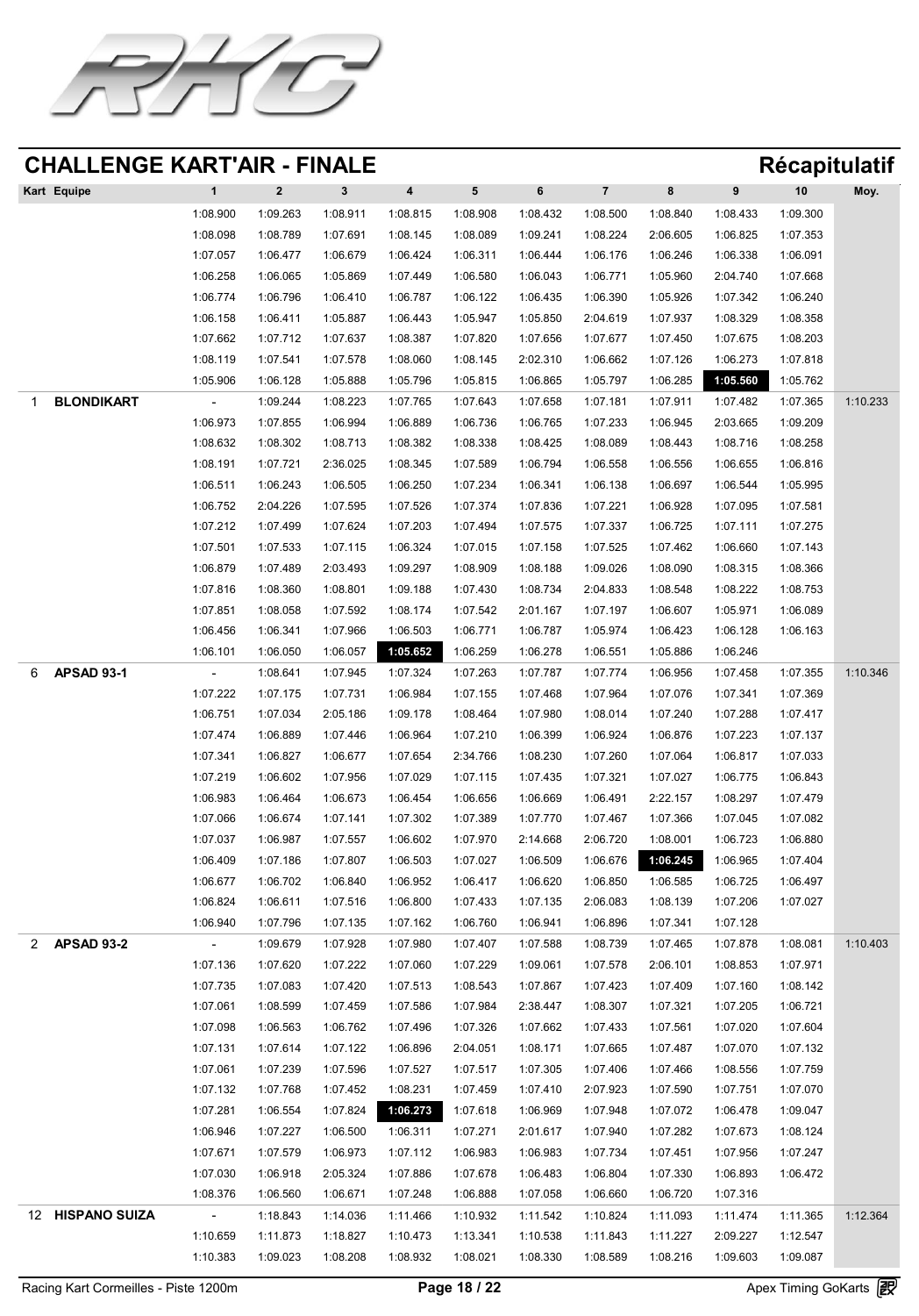![](_page_18_Picture_0.jpeg)

| Kart Equipe       |                                      |                                  |                                                                                                                                                                                                                                                                                                                                                                                                                                                      |                                                  | $\mathbf{2}$                              |                                                          |                                                                                                                                                                                                                                             |                                                                                                                                                                                                                                             | 4                                                                                        |                                         |                                                            | 6                                            |                  |                                                                          |                                              | 8                                                     |                                                               | 9                                                                                                                                                                                                                                                  |                                                                                    | 10                                                              | Moy.                                                                                                                                                                                                                                        |
|-------------------|--------------------------------------|----------------------------------|------------------------------------------------------------------------------------------------------------------------------------------------------------------------------------------------------------------------------------------------------------------------------------------------------------------------------------------------------------------------------------------------------------------------------------------------------|--------------------------------------------------|-------------------------------------------|----------------------------------------------------------|---------------------------------------------------------------------------------------------------------------------------------------------------------------------------------------------------------------------------------------------|---------------------------------------------------------------------------------------------------------------------------------------------------------------------------------------------------------------------------------------------|------------------------------------------------------------------------------------------|-----------------------------------------|------------------------------------------------------------|----------------------------------------------|------------------|--------------------------------------------------------------------------|----------------------------------------------|-------------------------------------------------------|---------------------------------------------------------------|----------------------------------------------------------------------------------------------------------------------------------------------------------------------------------------------------------------------------------------------------|------------------------------------------------------------------------------------|-----------------------------------------------------------------|---------------------------------------------------------------------------------------------------------------------------------------------------------------------------------------------------------------------------------------------|
|                   |                                      |                                  | 1:08.402                                                                                                                                                                                                                                                                                                                                                                                                                                             |                                                  | 1:08.236                                  |                                                          | 1:08.619                                                                                                                                                                                                                                    |                                                                                                                                                                                                                                             | 1:08.350                                                                                 |                                         | 1:07.896                                                   | 1:08.383                                     |                  | 1:08.945                                                                 |                                              | 1:08.107                                              |                                                               | 1:09.029                                                                                                                                                                                                                                           |                                                                                    | 2:37.919                                                        |                                                                                                                                                                                                                                             |
|                   |                                      |                                  | 1:10.052                                                                                                                                                                                                                                                                                                                                                                                                                                             |                                                  | 1:08.930                                  |                                                          | 1:08.693                                                                                                                                                                                                                                    |                                                                                                                                                                                                                                             | 1:08.494                                                                                 |                                         | 1:08.628                                                   | 1:09.680                                     |                  | 1:09.520                                                                 |                                              | 1:08.530                                              |                                                               | 1:08.607                                                                                                                                                                                                                                           |                                                                                    | 1:08.420                                                        |                                                                                                                                                                                                                                             |
|                   |                                      |                                  | 1:08.366                                                                                                                                                                                                                                                                                                                                                                                                                                             |                                                  | 1:08.038                                  |                                                          | 1:08.718                                                                                                                                                                                                                                    |                                                                                                                                                                                                                                             | 1:08.540                                                                                 |                                         | 1:08.393                                                   | 1:08.547                                     |                  | 1:08.641                                                                 |                                              | 1:08.821                                              |                                                               | 1:08.031                                                                                                                                                                                                                                           |                                                                                    | 1:08.582                                                        |                                                                                                                                                                                                                                             |
|                   |                                      |                                  | 1:08.777                                                                                                                                                                                                                                                                                                                                                                                                                                             |                                                  | 2:06.664                                  |                                                          | 1:11.606                                                                                                                                                                                                                                    |                                                                                                                                                                                                                                             | 1:09.759                                                                                 |                                         | 1:11.347                                                   | 1:09.565                                     |                  | 1:10.211                                                                 |                                              | 1:09.922                                              |                                                               | 1:11.729                                                                                                                                                                                                                                           |                                                                                    | 1:10.707                                                        |                                                                                                                                                                                                                                             |
|                   |                                      |                                  | 1:09.376                                                                                                                                                                                                                                                                                                                                                                                                                                             |                                                  | 1:10.178                                  |                                                          | 1:08.876                                                                                                                                                                                                                                    |                                                                                                                                                                                                                                             | 1:09.187                                                                                 |                                         | 1:16.474                                                   | 1:13.636                                     |                  | 1:10.123                                                                 |                                              | 1:10.904                                              |                                                               | 1:10.471                                                                                                                                                                                                                                           |                                                                                    | 1:11.841                                                        |                                                                                                                                                                                                                                             |
|                   |                                      |                                  | 2:04.258                                                                                                                                                                                                                                                                                                                                                                                                                                             |                                                  | 1:09.678                                  |                                                          | 1:07.983                                                                                                                                                                                                                                    |                                                                                                                                                                                                                                             | 1:07.663                                                                                 |                                         | 1:07.893                                                   | 1:07.813                                     |                  | 1:08.164                                                                 |                                              | 1:08.774                                              |                                                               | 1:08.028                                                                                                                                                                                                                                           |                                                                                    | 1:06.861                                                        |                                                                                                                                                                                                                                             |
|                   |                                      |                                  | 1:07.742                                                                                                                                                                                                                                                                                                                                                                                                                                             |                                                  | 1:07.674                                  |                                                          | 1:08.485                                                                                                                                                                                                                                    |                                                                                                                                                                                                                                             | 2:07.488                                                                                 |                                         | 1:08.540                                                   | 1:07.890                                     |                  | 1:07.593                                                                 |                                              | 1:07.923                                              |                                                               | 1:08.133                                                                                                                                                                                                                                           |                                                                                    | 1:07.730                                                        |                                                                                                                                                                                                                                             |
|                   |                                      |                                  | 1:08.278                                                                                                                                                                                                                                                                                                                                                                                                                                             |                                                  | 1:07.395                                  |                                                          | 1:07.657                                                                                                                                                                                                                                    |                                                                                                                                                                                                                                             | 1:08.093                                                                                 |                                         | 1:07.927                                                   |                                              | 1:07.299         | 1:07.917                                                                 |                                              | 1:08.351                                              |                                                               | 1:07.832                                                                                                                                                                                                                                           |                                                                                    | 1:07.670                                                        |                                                                                                                                                                                                                                             |
|                   |                                      |                                  | 1:07.973                                                                                                                                                                                                                                                                                                                                                                                                                                             |                                                  | 1:07.656                                  |                                                          | 2:05.040                                                                                                                                                                                                                                    |                                                                                                                                                                                                                                             | 1:09.040                                                                                 |                                         | 1:08.746                                                   | 1:07.948                                     |                  | 1:08.541                                                                 |                                              | 1:08.058                                              |                                                               | 1:08.065                                                                                                                                                                                                                                           |                                                                                    | 1:08.258                                                        |                                                                                                                                                                                                                                             |
|                   |                                      |                                  | 1:08.972                                                                                                                                                                                                                                                                                                                                                                                                                                             |                                                  | 1:07.546                                  |                                                          | 1:08.022                                                                                                                                                                                                                                    |                                                                                                                                                                                                                                             | 1:08.537                                                                                 |                                         | 1:08.246                                                   | 1:10.228                                     |                  |                                                                          |                                              |                                                       |                                                               |                                                                                                                                                                                                                                                    |                                                                                    |                                                                 |                                                                                                                                                                                                                                             |
|                   |                                      |                                  | $\sim$                                                                                                                                                                                                                                                                                                                                                                                                                                               |                                                  | 1:11.973                                  |                                                          | 1:05.290                                                                                                                                                                                                                                    |                                                                                                                                                                                                                                             | 1:05.092                                                                                 |                                         | 1:04.699                                                   |                                              | 1:05.632         | 1:04.641                                                                 |                                              | 1:04.820                                              |                                                               | 1:05.393                                                                                                                                                                                                                                           |                                                                                    |                                                                 | 1:05.942                                                                                                                                                                                                                                    |
| Tour 1<br>Interv. | 22                                   | 8<br>0.2                         | 18<br>0.5                                                                                                                                                                                                                                                                                                                                                                                                                                            | 15<br>0.1                                        | $\mathbf{Q}$<br>0.1                       | 0.2                                                      | 19<br>1.7                                                                                                                                                                                                                                   | 20<br>0.2                                                                                                                                                                                                                                   | 0.0                                                                                      | 0.3                                     | $\bigcap$<br>0.8                                           | 0.7                                          | 16<br>0.6        |                                                                          | 0.2                                          | 0.9                                                   | $\overline{ }$<br>$\bigwedge$<br>$\blacktriangledown$<br>51.1 | 1.0                                                                                                                                                                                                                                                | $\boldsymbol{A}$ $\boldsymbol{A}$<br>$\overline{14}$<br>0.6                        | $\Omega$<br>$\overline{\phantom{a}}$ . $\overline{\phantom{a}}$ | 10<br>1.1                                                                                                                                                                                                                                   |
| Tour 2            | 22                                   | 8                                | 18                                                                                                                                                                                                                                                                                                                                                                                                                                                   | 15                                               | $\Omega$                                  |                                                          | 19                                                                                                                                                                                                                                          | 20                                                                                                                                                                                                                                          |                                                                                          |                                         | $\bigcap$<br>$\blacktriangle$                              |                                              |                  |                                                                          |                                              | 16                                                    | $\leftarrow$                                                  | $\bigcap$                                                                                                                                                                                                                                          | $\overline{\phantom{a}}$<br>$\overline{O}$                                         | 14                                                              | 10                                                                                                                                                                                                                                          |
| Tour 3            | 22                                   | 0.4<br>8                         | 0.2<br>15                                                                                                                                                                                                                                                                                                                                                                                                                                            | 0.2<br>19                                        | 0.1<br>17                                 | 0.4<br>20                                                | 2.9<br>$\begin{array}{c} 1 \end{array}$                                                                                                                                                                                                     | 0.4<br><b>01</b>                                                                                                                                                                                                                            | 0.2                                                                                      | 0.4<br>18                               | 0.2                                                        | 2.6                                          | 1.0              | 0.3                                                                      | 10.7                                         | 39.5<br>$\leftarrow$                                  | 0.2<br>16                                                     | 1.6<br>$\bigcap$                                                                                                                                                                                                                                   | 0.1<br>$\overline{\phantom{a}}$<br>$\mathbf 5$                                     | 0.0<br>14                                                       | 0.8<br>10                                                                                                                                                                                                                                   |
|                   |                                      | 0.2                              | 2.8<br>$\overline{\phantom{a}}$ , $\overline{\phantom{a}}$ , $\overline{\phantom{a}}$ , $\overline{\phantom{a}}$ , $\overline{\phantom{a}}$ , $\overline{\phantom{a}}$ , $\overline{\phantom{a}}$ , $\overline{\phantom{a}}$ , $\overline{\phantom{a}}$ , $\overline{\phantom{a}}$ , $\overline{\phantom{a}}$ , $\overline{\phantom{a}}$ , $\overline{\phantom{a}}$ , $\overline{\phantom{a}}$ , $\overline{\phantom{a}}$ , $\overline{\phantom{a}}$ | 2.2                                              | 0.1<br>$\sim$ $\sim$ $\sim$ $\sim$ $\sim$ | 0.2                                                      | 0.2<br><u>and the second contract of the second contract of the second contract of the second contract of the second contract of the second contract of the second contract of the second contract of the second contract of the second</u> | 0.4<br><u>and the state of the state of the state of the state of the state of the state of the state of the state of the state of the state of the state of the state of the state of the state of the state of the state of the state</u> | 0.7                                                                                      | 0.1                                     | $\blacktriangledown$<br>0.9<br>$\sim$ $\sim$ $\sim$ $\sim$ | 1.9                                          | 1.0              | 0.6                                                                      | 16.5                                         | 31.6                                                  | 0.3<br>$\mathbf{r}$ and $\mathbf{r}$ and $\mathbf{r}$         | 1.5<br>$\sim$ $\sim$ $\sim$                                                                                                                                                                                                                        | 1.4<br>$\mathbf{A}$ and $\mathbf{A}$ and $\mathbf{A}$                              |                                                                 | 0.1<br><u>and the second contract of the second second in the second second second in the second second second in the second second second in the second second second second in the second second second second second second second s</u> |
| I our 4           | $\mathbf Q$<br>$\blacktriangleright$ | $\Omega$<br>0.2                  | $\overline{\mathsf{U}}$<br>2.2                                                                                                                                                                                                                                                                                                                                                                                                                       | 2.7                                              | 20<br>0.4                                 | 19<br>0.5                                                | 18<br>0.5                                                                                                                                                                                                                                   | <b>COM</b><br>$\overline{\phantom{a}}$<br>0.6                                                                                                                                                                                               | 0.0                                                                                      | 0.0                                     | 0.3                                                        | 3.4                                          | 0.4              | 1.0                                                                      | 20.2                                         | 25.5                                                  | 16<br>8.0                                                     | 1.4                                                                                                                                                                                                                                                | $\blacksquare$<br>$\vert 4 \vert$<br>2.0                                           | 10                                                              | $\blacktriangleright$<br>$\overline{\mathbf{v}}$<br>1 <sub>2</sub><br>$\mathsf{L}$ . J                                                                                                                                                      |
| Tour 5            | 8                                    | つつ<br>0.4                        | 15<br>I V<br>2.0                                                                                                                                                                                                                                                                                                                                                                                                                                     | 47<br>3.0                                        | 20<br>0.2                                 | 18<br>0.6                                                | 19<br>1.0                                                                                                                                                                                                                                   | 21<br>— I<br>0.5                                                                                                                                                                                                                            | $\overline{\phantom{a}}$<br>$\blacktriangleright$<br>0.1                                 | 0.4                                     | 0.6                                                        | 3.6                                          | 0.2              | 1.4                                                                      | 23.5                                         | 19.6                                                  | 16<br>1.3                                                     | 2.0                                                                                                                                                                                                                                                | 14<br>$17$<br>$\blacksquare$                                                       | 10<br>0.6                                                       | 5<br>2.6                                                                                                                                                                                                                                    |
| Tour 6            | 8                                    | つつ                               | 15                                                                                                                                                                                                                                                                                                                                                                                                                                                   | $\overline{4}$                                   | 20                                        | 18                                                       | 19                                                                                                                                                                                                                                          | $\blacktriangleright$<br>$\overline{\mathbf{v}}$                                                                                                                                                                                            | <b>71</b><br>$\overline{\phantom{a}}$                                                    |                                         |                                                            |                                              |                  |                                                                          |                                              |                                                       | 16                                                            | n n                                                                                                                                                                                                                                                | 14                                                                                 | 10                                                              | 5                                                                                                                                                                                                                                           |
| Tour 7            | $\mathbf{O}$<br>$\mathbf O$          | 0.8<br>$\Omega$                  | 1.3<br>4E<br>I J                                                                                                                                                                                                                                                                                                                                                                                                                                     | 3.3<br>10<br>I O                                 | 0.3<br>$\overline{47}$                    | 0.2<br>$\Omega$<br>ZU                                    | 2.7<br>$\mathbf Q$<br>$\overline{\mathbf{v}}$                                                                                                                                                                                               | 0.0<br>10<br>I J                                                                                                                                                                                                                            | 0.9<br>$\bigcap$<br>$\blacktriangle$                                                     | 0.3<br>$\begin{array}{c} 1 \end{array}$ | 0.3<br>$\overline{\phantom{a}}$                            | 4.2<br>$\mathbb{C}$                          | 0.4<br>$\bigcap$ | 1.3                                                                      | 27.4<br>$\bigcap$                            | 13.0<br>$\left  \right $                              | 1.5<br>AC<br>10                                               | <b>2.3</b><br>$\bigcap$                                                                                                                                                                                                                            | 1.8<br>14                                                                          | 1.0<br>10                                                       | 3.5<br>5                                                                                                                                                                                                                                    |
|                   |                                      | 1.5<br>つつ                        | 0.8                                                                                                                                                                                                                                                                                                                                                                                                                                                  | 3.5                                              | 0.3                                       | 0.2                                                      | 2.4                                                                                                                                                                                                                                         | 1.3                                                                                                                                                                                                                                         | 0.7                                                                                      | 0.3                                     | 0.5                                                        | 5.7                                          | 0.4              | 0.2                                                                      | 31.1                                         | 7.2                                                   | 1.8                                                           | 2.4<br>$\bigcap$                                                                                                                                                                                                                                   | 1.9                                                                                | 1.3                                                             | 4.6                                                                                                                                                                                                                                         |
| Tour 8            | 8                                    | 1.9                              | 15<br>1.0                                                                                                                                                                                                                                                                                                                                                                                                                                            | 18<br>3.1                                        | 20<br>0.8                                 | 0.1                                                      | $\blacktriangleright$<br>1.5                                                                                                                                                                                                                | 19<br>3.2                                                                                                                                                                                                                                   | <b>つ</b> 1<br>0.6                                                                        | 0.3                                     | 0.8                                                        | 5.8                                          | 0.9              | 0.6                                                                      | 34.2                                         | $\leftarrow$<br>1.2                                   | 16<br>1.9                                                     | 2.7                                                                                                                                                                                                                                                | 14<br>1.8                                                                          | 10<br>2.0                                                       | 5<br>5.7                                                                                                                                                                                                                                    |
| Tour 9            | 8                                    | つつ<br>2.3                        | 15<br>0.5                                                                                                                                                                                                                                                                                                                                                                                                                                            | 18<br>3.0                                        | 20<br>1.3                                 | 0.4                                                      | $\blacktriangleright$<br>0.1                                                                                                                                                                                                                | 19<br>5.6                                                                                                                                                                                                                                   | 0.4                                                                                      | $\bigcap$<br>0.3                        | 0.5                                                        | 6.6                                          | 1.4              | 0.2                                                                      | 33.3                                         | 16<br>2.7                                             | 2.1                                                           | 10<br>0.0                                                                                                                                                                                                                                          | 14<br>$17$<br>$\blacksquare$                                                       | 10<br>2.5                                                       | 5<br>6.8                                                                                                                                                                                                                                    |
| Tour 10           | $\Omega$<br>$\overline{\mathbf{v}}$  | 22<br>$\leftarrow$ $\leftarrow$  | 15                                                                                                                                                                                                                                                                                                                                                                                                                                                   | 18                                               | 20                                        | $\bigcap$<br>$\blacktriangleright$<br>$\bullet$          | $\overline{1}$                                                                                                                                                                                                                              | 19<br>I V                                                                                                                                                                                                                                   | $\begin{array}{c} \begin{array}{c} \begin{array}{c} \end{array} \end{array} \end{array}$ | $\bigcap$<br>— 1                        | $\overline{\phantom{0}}$                                   | $\overline{\mathbf{v}}$                      |                  |                                                                          | $\mathbf{L}$                                 | 16                                                    | $\bigcap$<br>$\overline{\mathbf{v}}$                          | 14<br>$17$                                                                                                                                                                                                                                         | 10                                                                                 | $\bigcap$<br>$\blacksquare$                                     | $\sqrt{2}$<br>$\overline{\mathbf{v}}$                                                                                                                                                                                                       |
| Tour 11           | 8                                    | 2.5<br>15                        | 0.2<br>22                                                                                                                                                                                                                                                                                                                                                                                                                                            | 2.9<br>18                                        | 1.5<br>20                                 | 0.3<br>$\overline{4}$ $\overline{7}$                     | 0.4<br>$\Omega$                                                                                                                                                                                                                             | 6.9                                                                                                                                                                                                                                         | 0.1<br>21<br>$\blacktriangle$                                                            | 0.1<br>19                               | 1.1                                                        | 6.9                                          | 1.7              | 0.4                                                                      | 30.3<br>4                                    | 3.3<br>16                                             | 2.0<br>$\bigcap$                                              | $\blacksquare$<br>14                                                                                                                                                                                                                               | 2.9<br>10                                                                          | 1.3<br>12                                                       | 6.8<br>5                                                                                                                                                                                                                                    |
| Tour 12           | 8                                    | 3.2<br>15                        | 0.0<br>22                                                                                                                                                                                                                                                                                                                                                                                                                                            | 2.2<br>18                                        | 2.2<br>20                                 | 0.5<br>$\overline{4}$                                    | 0.3<br>$\mathbf{Q}$                                                                                                                                                                                                                         | 7.7                                                                                                                                                                                                                                         | 0.2<br>21                                                                                | 0.7<br>19                               | 0.2                                                        | 7.4                                          | 1.4              | 0.5                                                                      | 27.9<br>4                                    | 3.8<br>16                                             | 2.0<br>$\mathbf{R}$                                           | 1.7<br>14                                                                                                                                                                                                                                          | 3.1<br>10                                                                          | 6.5<br>$\overline{\phantom{0}}$<br>$\blacktriangle$             | 2.3<br>12                                                                                                                                                                                                                                   |
|                   |                                      | 3.4                              | 0.5                                                                                                                                                                                                                                                                                                                                                                                                                                                  | 1.4                                              | 2.5                                       | 0.3                                                      | 0.1                                                                                                                                                                                                                                         | 8.6                                                                                                                                                                                                                                         | <b>__</b>  <br>0.7                                                                       | 1.2                                     | 0.5<br>$\overline{\phantom{0}}$                            | 7.4                                          | 2.1              | 0.3                                                                      | 24.9                                         | 4.3                                                   | 2.4                                                           | 1.4                                                                                                                                                                                                                                                | 3.3                                                                                | 9.5                                                             | 3.4                                                                                                                                                                                                                                         |
| Tour 13           | 8                                    | 15<br>3.3                        | 22<br>0.7                                                                                                                                                                                                                                                                                                                                                                                                                                            | 18<br>0.9                                        | 20<br>3.2                                 | 17<br>0.3                                                | $\overline{Q}$<br>$\overline{\mathbf{v}}$<br>0.0                                                                                                                                                                                            | $\begin{array}{c} \n \text{A} \n \end{array}$<br>9.3                                                                                                                                                                                        | 21<br>$\overline{0}$ .                                                                   | 19                                      | 1.0                                                        | 8.1                                          | 1.4              | 0.5                                                                      | 4<br>22.3                                    | 16<br>4.7                                             | 3<br>3.0                                                      | 14                                                                                                                                                                                                                                                 | 10<br>4.0                                                                          | $\sqrt{2}$<br>10.1                                              | 12<br>16.1                                                                                                                                                                                                                                  |
| Tour 14           | 8                                    | 15<br>3.0                        | 22<br>0.3                                                                                                                                                                                                                                                                                                                                                                                                                                            | 18<br>1.1                                        | 9<br>3.5                                  | 20<br>0.4                                                | $\overline{1}$<br>0.2                                                                                                                                                                                                                       | 9.5                                                                                                                                                                                                                                         | 21<br>1.4                                                                                | 19<br>1.3                               | 0.9                                                        | 8.5                                          | 1.3              | 0.7                                                                      | $\leftarrow$<br>19.9                         | 16<br>5.2                                             | $\bigcap$<br>$\blacktriangleright$<br>3.4                     | 14<br>0.6                                                                                                                                                                                                                                          | 10<br>4.4                                                                          | $\overline{\phantom{0}}$<br>$\mathbf{L}$<br>10.5                | 12<br>20.4                                                                                                                                                                                                                                  |
| Tour 15           | 8                                    | 15<br>3.0                        | 22<br>0.4                                                                                                                                                                                                                                                                                                                                                                                                                                            | $\mathsf{Q}$<br>$\overline{\mathbf{v}}$<br>4.3   | 20<br>1.2                                 | $\sim$<br>0.2                                            | 9.7                                                                                                                                                                                                                                         | $\mathcal{D}$ 1<br>1.8                                                                                                                                                                                                                      | 19<br>1.5                                                                                |                                         | 8.7                                                        | 0.8                                          | 1.2              | $\leftarrow$<br>17.3                                                     | 16<br>5.3                                    | $\bigcap$<br>4.0                                      | 18<br>0.8                                                     | 10<br>4.1                                                                                                                                                                                                                                          | $\sqrt{2}$<br>$\boldsymbol{\mathcal{U}}$<br>11.6                                   | 10<br>27.3                                                      | 14<br>10.8                                                                                                                                                                                                                                  |
| Tour 16           | 8                                    | 15                               | 22<br>L                                                                                                                                                                                                                                                                                                                                                                                                                                              | $\mathsf{Q}$<br>$\overline{\mathbf{v}}$          | 20                                        | $\overline{4}$                                           |                                                                                                                                                                                                                                             | $\mathcal{D}$ 1                                                                                                                                                                                                                             | 19                                                                                       | $\overline{1.4}$                        |                                                            |                                              |                  | 4                                                                        | 16                                           | $\bigcap$                                             | 18                                                            | 10                                                                                                                                                                                                                                                 | $\sqrt{2}$                                                                         | 10<br>$\mathsf{Z}$                                              | 14                                                                                                                                                                                                                                          |
| Four 17           | 8                                    | $\bigcap$ $\bigcap$<br>J.1<br>15 | 0.5<br>22                                                                                                                                                                                                                                                                                                                                                                                                                                            | $\Omega$<br>3.0<br>$\overline{Q}$                | 1.9<br>20                                 | $\bigcap$<br>U.3<br>$\overline{4}$                       | 10.1                                                                                                                                                                                                                                        | $\bigcap$<br>$\angle$ . $\angle$<br>21                                                                                                                                                                                                      | $\bigcap$ $\bigcap$<br>$\mathsf{Z}$ . I<br>19                                            | 0.9                                     | 9.7                                                        | 0.1                                          | 3.5              | $\Lambda$ $\Omega$ $\Lambda$<br><u>IJ. I</u><br>$\overline{\phantom{a}}$ | 5.5<br>16                                    | $\boldsymbol{A}$ $\boldsymbol{A}$<br>4.4<br>$\bigcap$ | $\Omega$<br>3.2<br>18                                         | 1.9<br>10                                                                                                                                                                                                                                          | $\bigwedge$ $\bigwedge$<br>11.9<br>5                                               | 31.9<br>14                                                      | 6.2<br>12                                                                                                                                                                                                                                   |
|                   |                                      | 3.2                              | 0.4                                                                                                                                                                                                                                                                                                                                                                                                                                                  | $\overline{\mathbf{v}}$<br>3.0                   | 2.5                                       | 0.2                                                      | 10.7                                                                                                                                                                                                                                        | —<br>—<br>2.9                                                                                                                                                                                                                               | 2.1                                                                                      | 2.0                                     | 9.6                                                        | 0.5                                          | 3.3              | 10.7                                                                     | 5.0                                          | 5.1                                                   | 5.0                                                           | 0.1                                                                                                                                                                                                                                                | 12.9                                                                               | 37.1<br>$\bigcap$                                               | 0.2                                                                                                                                                                                                                                         |
| Tour 18           | 8                                    | 15<br>3.0                        | 22<br>0.5                                                                                                                                                                                                                                                                                                                                                                                                                                            | $\overline{Q}$<br>$\overline{\mathbf{v}}$<br>2.8 | 20<br>3.1                                 | $\overline{4}$<br>0.2                                    | 11.4                                                                                                                                                                                                                                        | 21<br>— I<br>2.9                                                                                                                                                                                                                            | 19<br>2.4                                                                                | 11.9                                    | 0.6                                                        | 4<br>$\boxed{11.7}$                          | 16<br>5.2        | 10<br>12.0                                                               | 18<br>0.6                                    | $\blacktriangleright$<br>11.7                         | 7.7                                                           | 13.1                                                                                                                                                                                                                                               | $\begin{array}{cc} \mathbf{A} & \mathbf{A} \end{array}$<br>$\overline{14}$<br>15.3 |                                                                 | 12<br>5.7                                                                                                                                                                                                                                   |
| Tour 19           | 8                                    | 15<br>2.8                        | 22<br>0.6                                                                                                                                                                                                                                                                                                                                                                                                                                            | $\mathsf{Q}$<br>$\overline{\mathbf{v}}$<br>2.0   | 20<br>3.8                                 | $\overline{1}$<br>0.5                                    | 12.2                                                                                                                                                                                                                                        | 21<br>— I<br>2.9                                                                                                                                                                                                                            | 19<br>2.8                                                                                | 13.3                                    | 4<br>9.0                                                   | 16<br>5.9                                    | 10<br>12.4       | 18<br>1.0                                                                | $\mathbf{b}$<br>$\blacktriangledown$<br>11.7 | 8.4                                                   | 6.9                                                           | 8.2                                                                                                                                                                                                                                                | $\begin{array}{cc} \mathbf{A} & \mathbf{A} \end{array}$<br>$\overline{14}$<br>11.6 | $\bigcap$<br>$\Omega$<br>$\bullet$ $\bullet$                    | 12<br>1:09                                                                                                                                                                                                                                  |
| Tour 20           | 8                                    | 15                               | 22                                                                                                                                                                                                                                                                                                                                                                                                                                                   | 20                                               | $\overline{1}$                            |                                                          | $\mathbf{\Omega}$                                                                                                                                                                                                                           | 19                                                                                                                                                                                                                                          | $\mathsf{G}$                                                                             | 4                                       | 16                                                         |                                              | 10               | 18                                                                       |                                              |                                                       |                                                               |                                                                                                                                                                                                                                                    | $\boldsymbol{A}$<br>l 4                                                            |                                                                 | 12                                                                                                                                                                                                                                          |
| Tour 21           | $\mathsf R$                          | 3.1<br>15                        | 0.6<br>22                                                                                                                                                                                                                                                                                                                                                                                                                                            | 5.7<br>20                                        | 0.2<br>$\overline{1}$                     | 13.4                                                     | 2.9<br>$\bigcap$                                                                                                                                                                                                                            | 3.0                                                                                                                                                                                                                                         | 14.2<br>4                                                                                | 6.2<br>16                               | 6.1<br>$\Omega$<br>$\blacktriangledown$                    | 6.5<br>10                                    | 6.9<br>18        | 1.6<br>$\overline{\phantom{a}}$<br>$\mathbf{b}$                          | 11.4<br>19                                   | 9.4                                                   | 9.0                                                           | 6.9                                                                                                                                                                                                                                                | 9.0<br>$\overline{A}$<br>$\overline{14}$                                           | 0.4                                                             | 1:17<br>12                                                                                                                                                                                                                                  |
| Tour 22           | $\mathsf R$                          | 3.1<br>15                        | 0.9<br>22                                                                                                                                                                                                                                                                                                                                                                                                                                            | 5.8<br>$\overline{4}$                            | 0.1<br>20                                 | 14.3<br>$\bigcap$                                        | 2.7<br>$\mathsf{R}$                                                                                                                                                                                                                         | 17.9<br>4                                                                                                                                                                                                                                   | 4.0<br>16                                                                                | 6.5<br>$\Omega$                         | 7.5<br>10                                                  | 6.9<br>18                                    | 1.8              | 11.6<br>$\overline{\phantom{0}}$<br>$\mathbf{h}$                         | 4.0<br>19                                    | 6.6                                                   | 10.1                                                          | 6.0                                                                                                                                                                                                                                                | 6.2<br>$\overline{A}$                                                              |                                                                 | 1:22<br>12                                                                                                                                                                                                                                  |
|                   |                                      | 3.3                              | 1.5                                                                                                                                                                                                                                                                                                                                                                                                                                                  | 5.7                                              | 0.2                                       | <b>∠_</b> i<br>17.6                                      | 18.6                                                                                                                                                                                                                                        | 2.0                                                                                                                                                                                                                                         | 6.1                                                                                      | 8.6                                     | 6.7                                                        | 3.4                                          | 8.5              | $\blacktriangleright$<br>2.3                                             | 5.3                                          | 5.5                                                   | 11.8                                                          | 4.8                                                                                                                                                                                                                                                | $\overline{14}$<br>4.4                                                             | $\bigcap$ $\bigcap$<br>U . I                                    | 1:26                                                                                                                                                                                                                                        |
| Tour 23           | 8                                    | 15<br>3.3                        | つつ<br>2.1                                                                                                                                                                                                                                                                                                                                                                                                                                            | $\overline{4}$<br>5.6                            | 20<br>0.3                                 | 4<br>37.5                                                | 16<br>$\overline{\mathbf{U}}$<br>6.4                                                                                                                                                                                                        | $\blacktriangleright$<br>$\boldsymbol{\cup}$<br>9.4                                                                                                                                                                                         | 10<br>6.3                                                                                | 18<br>4.4                               | 9.2                                                        | $\blacktriangleright$<br>1.2                 | 21<br>0.6        | 19<br>6.2                                                                | 4.9                                          | 9.2                                                   | 4.1                                                           | 3.5                                                                                                                                                                                                                                                | $\begin{array}{cc} \mathbf{A} & \mathbf{A} \end{array}$<br>$\overline{14}$<br>2.2  | 0.2                                                             | 12<br>1:29                                                                                                                                                                                                                                  |
| Tour 24           | 8                                    | 15<br>3.0                        | 22<br>2.3                                                                                                                                                                                                                                                                                                                                                                                                                                            | 17<br>5.3                                        | 20<br>0.4                                 | 4<br>37.6                                                | 16<br>6.0                                                                                                                                                                                                                                   | $\Omega$<br>$\overline{\mathbf{v}}$<br>9.7                                                                                                                                                                                                  | 10<br>6.6                                                                                | 18<br>5.9                               | 8.8                                                        | $\mathbf{M}$<br>$\blacktriangleright$<br>1.2 | 21<br>0.8        | 19<br>6.9                                                                | 4.5                                          | 11.4                                                  | 3.3                                                           | <i>A A</i><br>2.6                                                                                                                                                                                                                                  | 0.0                                                                                | 0.2                                                             | 12<br>1:33                                                                                                                                                                                                                                  |
| Tour 25           | 8                                    | 15                               | 22                                                                                                                                                                                                                                                                                                                                                                                                                                                   | 17                                               | 20                                        | 4                                                        | 16                                                                                                                                                                                                                                          | $\Omega$<br>$\overline{\mathbf{v}}$                                                                                                                                                                                                         | 10                                                                                       | 18                                      |                                                            | $\blacktriangle$<br>$\blacktriangleright$    | 21               | 19                                                                       |                                              |                                                       | 14                                                            |                                                                                                                                                                                                                                                    |                                                                                    | $\sqrt{2}$                                                      | 12                                                                                                                                                                                                                                          |
| Tour 26           | 8                                    | 3.2<br>15                        | 2.2<br>22                                                                                                                                                                                                                                                                                                                                                                                                                                            | 5.2<br>20                                        | 0.6<br>17                                 | 37.3                                                     | 5.6<br>16                                                                                                                                                                                                                                   | 10.1<br>$\mathbf{Q}$                                                                                                                                                                                                                        | 7.3<br>18                                                                                | 6.4                                     | 8.9<br>21                                                  | $\blacksquare$<br>19                         | 0.7              | 7.3                                                                      | 4.8<br>14                                    | 12.9                                                  | 2.8                                                           | 0.3                                                                                                                                                                                                                                                | 0.2<br>10                                                                          | 2.6<br>$\mathbf{L}$                                             | 1:32<br>12                                                                                                                                                                                                                                  |
|                   |                                      | 3.4                              | 2.3                                                                                                                                                                                                                                                                                                                                                                                                                                                  | 6.5                                              | 0.1                                       | 36.3                                                     | 5.5                                                                                                                                                                                                                                         | 10.3                                                                                                                                                                                                                                        | 15.1                                                                                     | 8.8                                     | 1.1                                                        | 8.1                                          | 4.6              | 14.5                                                                     | 0.2<br>$\bigcap$                             | 0.7                                                   | 2.6                                                           | 2.3                                                                                                                                                                                                                                                | 52.6                                                                               | 24.2                                                            | 16.3                                                                                                                                                                                                                                        |
| Tour 27           | 8                                    | 15<br>3.6                        | 17<br>8.7                                                                                                                                                                                                                                                                                                                                                                                                                                            | 20<br>0.2                                        | 16<br>42.0                                | 9<br>11.2                                                | 18<br>15.3                                                                                                                                                                                                                                  | 9.1                                                                                                                                                                                                                                         | 21<br>0.4                                                                                | 22<br>0.9                               | 19<br>7.6                                                  | 4.9                                          | 4<br>1.3         | 14<br>12.0                                                               | 0.5                                          | $\mathsf{R}$<br>1.7                                   | 3.7                                                           | 1.6                                                                                                                                                                                                                                                | 10<br>53.1                                                                         | $\sqrt{2}$<br>24.1                                              | 12<br>17.2                                                                                                                                                                                                                                  |
| Tour 28           | 8                                    | 15<br>3.5                        | 17<br>8.9                                                                                                                                                                                                                                                                                                                                                                                                                                            | 20<br>0.3                                        | 16<br>41.7                                | 9<br>11.0                                                | 18<br>16.4                                                                                                                                                                                                                                  | 21<br>9.6                                                                                                                                                                                                                                   | 11<br>0.2                                                                                | 22                                      | 19<br>7.0                                                  | 5.1                                          | 4<br>0.9         | 14<br>11.3                                                               | $\bigcap$<br>0.2                             | 3.9                                                   | 4.9                                                           | 0.6                                                                                                                                                                                                                                                | 10<br>52.1                                                                         | $\sqrt{2}$<br>24.8                                              | 12<br>18.3                                                                                                                                                                                                                                  |
| Tour 29           | 8                                    | 15<br>3.3                        | 9.2                                                                                                                                                                                                                                                                                                                                                                                                                                                  | 20<br>0.3                                        | 16<br>41.7                                | $\blacktriangleright$<br>$\overline{\mathbf{v}}$<br>10.9 | <u>and the second contract of the second second contract of the second second second second second second second</u><br>18<br>17.3                                                                                                          | $\sim$ $\sim$ $\sim$ $\sim$ $\sim$<br>21<br>9.7                                                                                                                                                                                             | 0.4                                                                                      | 22<br>1.2                               | 19<br>6.8                                                  | 4<br>5.3                                     | $\boxed{0.5}$    | 14<br>10.3                                                               | 6.3                                          | 5.4                                                   | 0.8                                                           | <u>and the second contract of the second second in the second second in the second second second in the second second second in the second second second in the second second second second second second second second second s</u><br>10<br>50.6 | $\overline{\mathbf{U}}$<br>19.5                                                    | 6.0                                                             | $12\n20.6$                                                                                                                                                                                                                                  |
| Tour 30           | 8                                    | 15<br>3.9                        | 20<br>9.2                                                                                                                                                                                                                                                                                                                                                                                                                                            | 16<br>41.3                                       | 9<br>11.2                                 | 18<br>18.4                                               | 21<br>8.7                                                                                                                                                                                                                                   | $\begin{array}{c} 1 \end{array}$<br>1.2                                                                                                                                                                                                     | 22<br>0.8                                                                                | 17<br>0.6                               | 19<br>7.3                                                  | 3.7                                          | 2.1              | 14<br>8.4                                                                | 8.6                                          | 6.2                                                   | 1.0                                                           | 10<br>48.6                                                                                                                                                                                                                                         | $\bigcirc$<br>$\boldsymbol{\cup}$<br>19.0                                          | 8.0                                                             | 12<br>21.9                                                                                                                                                                                                                                  |

Racing Kart Cormeilles - Piste 1200m **Page 19 / 22** Apex Timing GoKarts **图**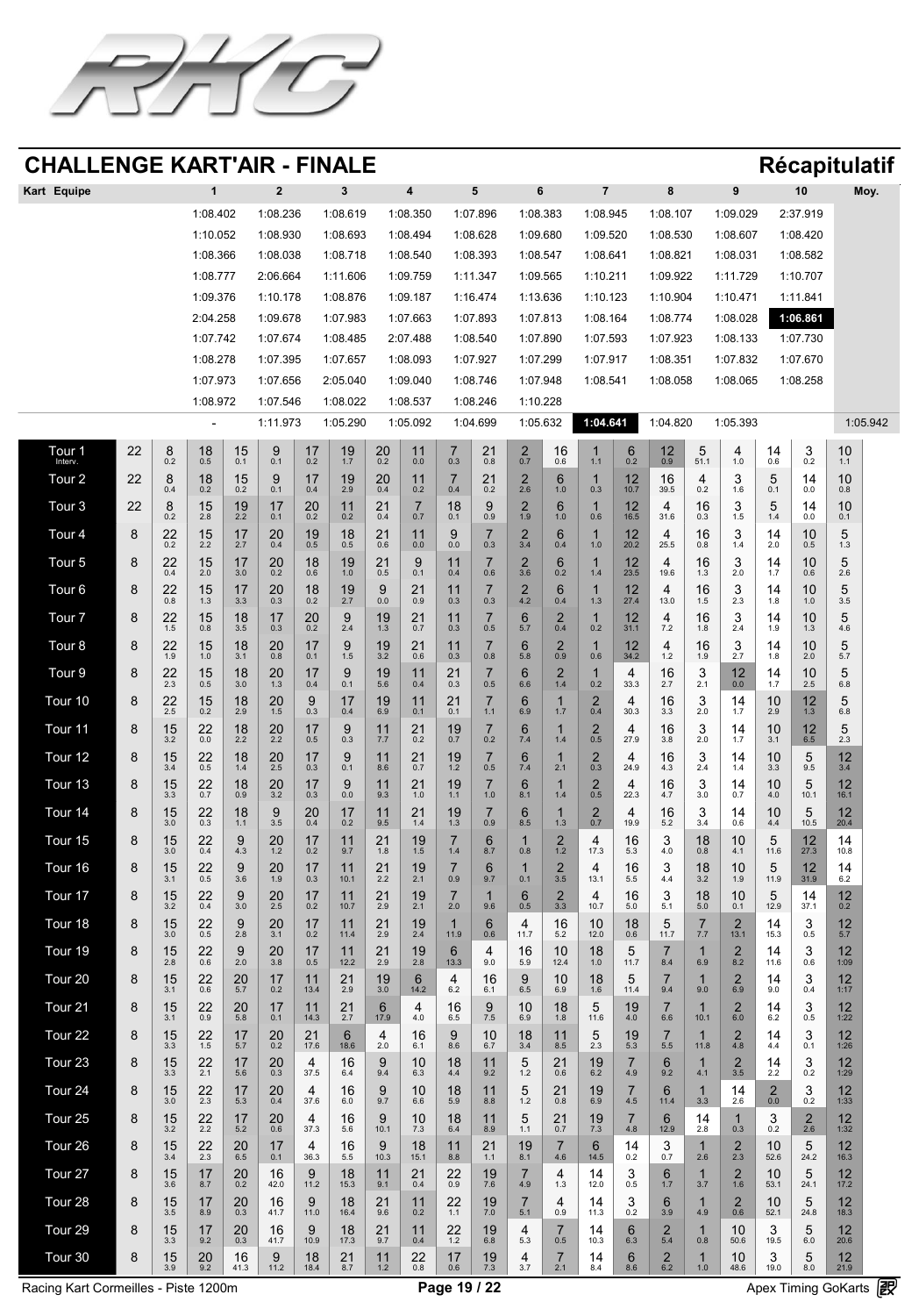![](_page_19_Picture_0.jpeg)

| <b>Tour 31</b>                                 |                                     | 15<br>3.8                                  | 20<br>9.3                    | 16<br>40.7                                   | 9<br>12.0                                    | 18<br>19.7                                                | 21<br>8.0                                      | 1.4                                                      | $\Omega$<br>$\leftarrow$ $\leftarrow$<br>0.0                                                                                       | $\overline{4}$<br>0.7                     | 19<br>8.2                                                | 2.4                                      | 3.7                                                           | $\overline{4}$<br>6.8                    | $\blacktriangledown$<br>10.8                                               | 5.8                                                            | 2.1                                                                                  | 10<br>47.0                       | 18.0                            | $\blacktriangledown$<br>11.2          | 10<br>$\mathsf{L}$<br>21.5                             |
|------------------------------------------------|-------------------------------------|--------------------------------------------|------------------------------|----------------------------------------------|----------------------------------------------|-----------------------------------------------------------|------------------------------------------------|----------------------------------------------------------|------------------------------------------------------------------------------------------------------------------------------------|-------------------------------------------|----------------------------------------------------------|------------------------------------------|---------------------------------------------------------------|------------------------------------------|----------------------------------------------------------------------------|----------------------------------------------------------------|--------------------------------------------------------------------------------------|----------------------------------|---------------------------------|---------------------------------------|--------------------------------------------------------|
| Tour 32                                        |                                     | 15<br>3.5                                  | 20<br>9.9                    | 16<br>39.5                                   | 9<br>12.6                                    | 18<br>20.4                                                | 21<br>7.6                                      | 22<br>1.8                                                | $\overline{4}$ $\overline{7}$<br>0.3                                                                                               | 19<br>9.3                                 | 1.5                                                      | $\rightarrow$<br>4.5                     | $14$<br>5.6                                                   | 12.4                                     | 7.5                                                                        | 1.2                                                            | 10<br>46.6                                                                           | 1.3                              | 14.2                            | h<br>$\blacktriangledown$<br>13.1     | 12<br>22.9                                             |
| Tour 33                                        |                                     | 15<br>4.0                                  | 20<br>9.3                    | 16<br>39.2                                   | 9<br>12.8                                    | 18<br>21.1                                                | 21<br>7.5                                      | $\blacksquare$<br>$\blacksquare$<br>1.5                  | $\Omega$<br>$\qquad \qquad \textcolor{red}{\blacktriangle} \textcolor{red}{\blacktriangle} \textcolor{red}{\blacktriangle}$<br>0.2 | 19<br>10.3                                | 0.2                                                      | $\overline{\phantom{a}}$<br>5.7          | 14<br>4.4                                                     | 14.5                                     | 7.5                                                                        | 10<br>46.3                                                     | 11<br>2.3                                                                            | 12.4                             | 15.6                            | 13.0                                  | 10<br>$\blacksquare$<br>10.9                           |
| Tour 34                                        |                                     | 15<br>4.5                                  | $\Omega$<br>ZU<br>9.5        | 16<br>40.3                                   | 11.7                                         | $\bigcap$<br>$\overline{\phantom{a}}$<br>28.7             | $\blacksquare$<br>1.0                          | $\Omega$<br>$\leftarrow$ $\leftarrow$<br>0.4             | 11.3                                                                                                                               | 19<br>0.9                                 | 5.3                                                      | 14<br>3.0                                | 16.2                                                          | 8.1                                      | 18<br>41.3                                                                 | 10<br>3.6                                                      | 2.7                                                                                  | 10.9                             | 17.2                            | 14.6                                  | $\Lambda$<br>$\blacksquare$<br>10.9                    |
| Tour 35                                        |                                     | 15<br>4.1                                  | $\Omega$<br>ZU<br>9.8        | 16<br>39.8                                   | 11.9                                         | $\bigcap$ $\bigwedge$<br>$\overline{\phantom{a}}$<br>29.2 | $\blacksquare$<br>1.8                          | $\Omega$<br>$\leftarrow$ $\leftarrow$<br>0.2             | 10.8                                                                                                                               | 19<br>1.6                                 | 6.2                                                      | 14<br>0.8                                | 18.6                                                          | 8.9                                      | 18<br>39.8                                                                 | 10<br>3.6                                                      | 2.8                                                                                  | 9.8                              | 18.4                            | 15.4                                  | $\Lambda$ $\Omega$<br>$\blacksquare$<br>11.2           |
| Tour 36                                        |                                     | 15<br>4.1                                  | $\cap$<br>ZU<br>9.9          | 16<br>39.2                                   | 12.1                                         | $\bigcap$<br>$\angle$<br>29.9                             | 22<br>1.9                                      | 4<br>10.7                                                | 19<br>つ フ                                                                                                                          | 5.6                                       | 0.4                                                      | 19.4                                     | 14.7                                                          | 18<br>33.6                               | 10<br>3.4                                                                  | $\begin{array}{cc} \textbf{1} & \textbf{1} \end{array}$<br>3.5 | $\bigcap$<br>$\blacktriangleright$<br>8.6                                            | 20.6                             | 14.8                            | 1.4                                   | $\overline{10}$<br>$\blacksquare$<br>11.4              |
| <b>All Property Property</b><br><b>Tour 37</b> | $\bullet$                           | $\overline{A}$ $\overline{C}$<br>15<br>4.4 | $\Omega$<br>ZU<br>9.6        | 16<br>39.2                                   | $\blacktriangle$<br>$\mathbf S$<br>11.8      | $\sim$ $\blacktriangle$<br><b>.</b><br>$\sqrt{2}$<br>30.5 | 22<br>1.9                                      | $\blacksquare$<br>19<br>14.5                             | <b>Service</b> Construction<br>4.3                                                                                                 | $\rightarrow$<br>1.8                      | $\sqrt{ }$<br>19.8                                       | $\overline{A}$<br>$\blacksquare$<br>13.7 | $\overline{A}$<br><b>TU.</b><br><b>IO</b><br>33.5             | $\overline{A}$<br>10<br>3.2              | 4<br>$\bigcap$ 1<br>$\mathbf{Z}$                                           | $\boldsymbol{A}$ $\boldsymbol{A}$<br>11<br>3.4                 | $\blacktriangle$<br>$\blacktriangleright$<br>5.8                                     | $\overline{\phantom{0}}$<br>22.7 | 14.3                            | $\sqrt{2}$<br>3.2                     | $\overline{1}$<br>$\blacksquare$<br>12.0               |
| Tour 38                                        |                                     | 15<br>4.8                                  | $\Omega$<br><u>ZU</u><br>9.9 | 16<br>38.5                                   | 9<br>12.4                                    | 22<br>32.3                                                | 14<br>18.7                                     | 2.8                                                      | 20.4                                                                                                                               | $\overline{\mathbf{1}}$<br>12.4           | 21<br>$\overline{\phantom{a}}$<br>31.2                   | 18<br>2.6                                | 1Λ<br><b>IV</b><br>3.1                                        |                                          | 5.0                                                                        | 4.6                                                            | 19<br>20.2                                                                           | 3.7                              | 13.8                            | 3.9                                   | $\Lambda$<br>$\blacksquare$<br>12.8                    |
| Tour 39                                        |                                     | 15<br>4.9                                  | $\cap$<br><b>ZU</b><br>9.8   | 16<br>37.8                                   | 9<br>13.1                                    | 22<br>32.5                                                | 14<br>18.2                                     | 4.5                                                      | 20.6                                                                                                                               | $\overline{\mathbf{1}}$<br>10.8           | 21<br>$\overline{\phantom{a}}$<br>31.7                   | 18<br>2.4                                | 10<br>$\overline{\phantom{a}}$<br>3.2                         |                                          | 5.7                                                                        | 4.3                                                            | 19<br>24.5                                                                           | 0.2                              | 13.6                            | 4.5                                   | $\Lambda$<br>$\blacksquare$<br>14.6                    |
| Tour 40                                        | $\Omega$                            | 15<br>I V<br>4.9                           | 16<br>IU<br>47.3             | 20<br>ZU<br>17.7                             | $\mathbf{C}$<br>22<br>28.9                   | 14<br>17.7                                                | $\overline{\phantom{0}}$<br>5.5                | $\mathcal{L}$<br>$\blacktriangledown$<br>21.5            | 17<br>10.0                                                                                                                         | $\Omega$<br>$\bigcup$<br>1.1              | 21<br>$\mathbf{Z}$<br>30.1                               | 1 <sub>Q</sub><br>I O<br>1.9             | 1 <sup>0</sup><br>$\overline{\mathsf{I}}$ $\mathsf{U}$<br>3.8 | 0.8                                      | 11<br>6.8                                                                  | $\bigcap$<br>$\overline{\mathbf{v}}$<br>3.2                    | $\overline{\phantom{0}}$<br>$\blacktriangleright$<br>$\overline{\mathsf{v}}$<br>26.6 | 10<br>19<br>2.0                  | 10.9                            | $\bigcap$<br><u>r </u><br>4.4         | 12<br>$\overline{L}$<br>1:45                           |
| Tour 41                                        |                                     | 15<br>4.9                                  | 16<br>46.9                   | 20<br>19.7                                   | 22<br>27.8                                   | 17.0                                                      | 29.3                                           | 7.8                                                      | 4.0                                                                                                                                | 22.0                                      | 21<br>$\overline{\phantom{a}}$<br>5.5                    | 18<br>2.1                                | 1 <sub>0</sub><br>I V<br>3.7                                  | 0.3                                      | 8.6                                                                        | 1.8                                                            | h<br>$\boldsymbol{\cup}$<br>27.7                                                     | 19<br>4.4                        | 8.5                             | 5.0                                   | $\Lambda$<br>$\blacksquare$<br>1:48                    |
| Tour 42                                        |                                     | 15<br>6.0                                  | 20<br>1:05                   | $\Omega$<br>$\sim$ $\sim$<br>27.7            | 14<br>16.4                                   | 16<br>16.8                                                | 14.3                                           | $\overline{\phantom{a}}$<br>6.4                          | 6.7                                                                                                                                | <b>71</b><br>$\sqrt{2}$<br>25.3           | 18<br>1.8                                                | 4<br>3.5                                 | IV<br>0.5                                                     | 9.5                                      | $\blacktriangle$<br>$\blacktriangleright$<br>30.0                          | 19<br>6.8                                                      | 5.5                                                                                  | 5.3                              | 9.3                             | 7.4                                   | $\Lambda$ $\Omega$<br>$\blacksquare$<br>1:34           |
| Tour 43                                        | 15                                  | 48.7                                       | 20<br>17.0                   | $\Omega$<br>$\overline{\phantom{a}}$<br>27.3 | 14<br>16.7                                   | 16<br>16.4                                                | 16.0                                           | $\overline{\phantom{a}}$<br>. .<br>5.4                   | 8.0                                                                                                                                | $\bigcap$ 1<br>-- 1<br>23.8               | 18<br>2.2                                                | 4<br>2.9                                 | $\blacksquare$<br>1 つ<br>$\mathsf{L}\cdot\mathsf{U}$          | $\blacksquare$<br>.<br>10.0              | $\blacktriangleright$<br>30.4                                              | 19<br>8.8                                                      | 3.1                                                                                  | 5.5                              | 8.7                             | 10.0                                  | $\Lambda$ $\Omega$<br>$\overline{\phantom{a}}$<br>1:34 |
| Tour 44                                        | 15                                  | つつ<br>$\angle \angle$<br>1:33              | 9.9                          | 14<br>6.2                                    | 20<br>10.9                                   | 16<br>5.1                                                 | 18.9                                           | $\overline{\phantom{a}}$<br>3.0                          | 9.7                                                                                                                                | $\bigcap$ $\bigcap$<br>$\sum$<br>22.3     | 18<br>2.2                                                | 4<br>2.6                                 | $\overline{\phantom{a}}$<br>2.0                               | 41.6                                     | 19<br>10.5                                                                 | 0.6                                                            | 6.8                                                                                  | 6.0                              |                                 | 10.9                                  | 10<br>$\blacksquare$<br>1:35                           |
| Tour 45                                        | 15                                  | 22<br>1:33                                 | 14<br>16.0                   | 20<br>13.0                                   | 16<br>2.6                                    | $\overline{4}$<br>22.3                                    | $\mathbf{O}$<br>$\boldsymbol{\bigcup}$<br>11.2 | 21<br>21.6                                               | 18<br>1.9                                                                                                                          | 4<br>2.0                                  |                                                          | 10                                       | $\blacktriangleright$<br>$\blacktriangleright$<br>42.7        | 4.0                                      | 7.4                                                                        | 19<br>1.0                                                      | $\mathbf \Omega$<br><u>r – </u><br>5.8                                               | $\bigcap$<br>5.6                 | 0.7                             | 11.1                                  | 10<br>$\blacksquare$<br>1:37                           |
| Tour 46                                        | 15                                  | 22<br>$\leftarrow$ $\leftarrow$<br>6.4     | 14<br>15.9                   | 20<br>14.3                                   | 16<br>0.6                                    | $\overline{4}$<br>22.7                                    | $\mathbf{O}$<br>14.3                           | 21<br>18.8                                               | 18<br>C 1<br><u> 4</u>                                                                                                             | 4                                         | $\bigcap$ $\bigcap$<br>$\sim$ .                          | 10                                       | $\blacktriangleright$<br>$\blacktriangleright$<br>43.5        | 5.4                                      | 5.5                                                                        | 19<br>$\overline{\mathsf{U}}$ . I                              | $\bigcap$<br>5.0                                                                     | 3.3                              | $\Omega$<br>C.J                 | 10.3                                  | 10<br>$\blacksquare$<br>1:41                           |
| Tour 47                                        | 15                                  | 22<br>6.5                                  | 16<br>30.1                   | 20<br>0.4                                    | $\sqrt{17}$<br>$\blacksquare$<br>22.1        | 15.8                                                      | 21<br>$\sqrt{2}$<br>18.1                       | 1 <sub>Q</sub><br>O<br>$\blacksquare$                    | .3                                                                                                                                 | 8<br>$\blacktriangleright$<br>2.6         | 10<br>1.8                                                | 14<br>2.3                                | 48.0                                                          | 4.4                                      | 19<br>5.5                                                                  | 4.0                                                            | $\blacksquare$<br>1.6                                                                | 3.5                              | 10.1                            | 21.2                                  | 10<br>$\overline{L}$<br>1:22                           |
| Tour 48                                        | 15                                  | 22<br>6.1                                  | 16<br>29.6                   | 20<br>1.7                                    | $\overline{17}$<br>21.0                      | 17.2                                                      | 18<br>18.7                                     | 4<br>0.9                                                 |                                                                                                                                    | 5.1                                       | 21<br>$\overline{\phantom{a}}$<br>46.9                   | 6<br>1.4                                 | $\bullet$<br>2.7                                              |                                          | 19<br>7.6                                                                  | $\bigcap$ $\bigcap$<br>$\mathbb{Z}$ .                          | <u>r – </u><br>0.5                                                                   | 4.1                              | 9.9                             | $\blacktriangleright$<br>22.9         | 10<br>$\mathsf{L}$<br>1:23                             |
| Tour 49                                        | 15                                  | 22<br>6.6                                  | 16<br>29.1                   | 20<br>2.5                                    | $\sqrt{17}$<br>$\blacksquare$<br>20.2        | 18.6                                                      | 18<br>17.6                                     | 4<br>0.6                                                 | 3.8                                                                                                                                | 5.4                                       | 21<br>$\overline{\phantom{a}}$<br>47.7                   | 6<br>1.6                                 | $\bullet$<br>27<br>$\mathsf{Z}$ .                             | 0.9                                      | $\bigcap$<br>$\blacktriangleright$<br>$\Omega$ $\Omega$<br>O.5             | 19<br>0.5                                                      | $\bigcap$<br><u>_</u><br>1.3                                                         | $3.7l$                           | 9.4                             | $\blacktriangleright$<br>23.8         | 10<br>L<br>1:25                                        |
| Tour 50                                        | 15                                  | 22<br>6.7                                  | 20<br>32.0                   | $\overline{\phantom{a}}$<br>19.4             | 20.4                                         | 16<br>9.3                                                 | 4<br>7.0                                       | 1 Q<br><b>O</b><br>0.2                                   | G. <del>P</del>                                                                                                                    | 4.7                                       | $\bigcap$<br>$\overline{\phantom{a}}$<br>48.8            | 6<br>2.3                                 | $\bullet$<br>2.1                                              | 0.6                                      | 8.2                                                                        | $\bigcap$<br>4.2                                               | 19<br>0.3                                                                            | 2.3                              | 8.6                             | 25.1                                  | 10<br>L<br>1:26                                        |
| Tour 51                                        | 15                                  | 22<br>7.5                                  | 20<br>31.4                   | 18.7                                         | 21.9                                         | 16<br>8.1                                                 | 4<br>6.9                                       | 18<br>0.7                                                | 4.2                                                                                                                                | 5.0                                       | つ1<br>$\overline{\phantom{a}}$<br>49.2                   | 6<br>3.5                                 | $\bullet$<br>1 <sub>2</sub><br>$\blacksquare$                 | 0.8                                      | $\blacktriangledown$<br>0.5                                                | 5.8                                                            | 19<br>1.3                                                                            | 0.4                              | 8.5                             | 26.0                                  | 10<br>$\overline{L}$<br>1:27                           |
| Tour 52                                        | 15                                  | 22<br>7.3                                  | 20<br>32.5                   | 17.1                                         | 22.7                                         | 16<br>7.2                                                 | 4<br>6.9                                       | 18<br>1 2<br>$\blacksquare$                              | 4.2                                                                                                                                | 4.8                                       | 21<br>$\overline{\phantom{a}}$<br>49.9                   | 6<br>4.2                                 | $\bullet$<br>0.4                                              | <b>70</b>                                | 7.8                                                                        | <b>1</b> 1<br>1.5                                              | 19<br>0.9                                                                            | 6.2                              | 27.3                            | 7.6                                   | $\Lambda$ $\Omega$<br>$\blacksquare$<br>1:20           |
| Tour 53                                        | 15                                  | 22<br>7.3                                  | 20<br>33.0                   | 16.5                                         | 23.4                                         | 16<br>5.8                                                 | 4<br>7.6                                       | 1 Q<br>I O<br>1.5                                        | <b>3 Q</b>                                                                                                                         | 4.6                                       | 21<br>$\overline{\phantom{0}}$<br>50.9                   | 10<br>5.5                                | 0.5                                                           | 5.8                                      | 9.4                                                                        | <b>1</b> 1<br>0.6                                              | 19<br>$\overline{2.4}$                                                               | 4.6                              | 28.8                            | 7.6                                   | $\Lambda$ $\Omega$<br>$\blacksquare$<br>1:21           |
| Tour 54                                        | 15                                  | 22<br>7.7                                  | 20<br>33.0                   | $\sqrt{7}$<br>16.4                           | 23.5                                         | 16<br>4.8                                                 | 4<br>8.8                                       | 18<br>1.0                                                | 4.0                                                                                                                                | 4.2                                       | 21<br>$\overline{\phantom{0}}$<br>52.0                   | 10<br>5.2                                | 1.6                                                           | 4.0                                      | 11.1                                                                       | 11<br>0.4                                                      | 19<br>3.8                                                                            | 2.7                              | 29.9                            | 7.7                                   | 10<br>$\blacksquare$<br>1:22                           |
| Tour 55                                        | 15                                  | 22<br>7.6                                  | 20<br>33.8                   | $\sqrt{7}$<br>15.7                           | 25.4                                         | 16<br>2.9                                                 | 18<br>10.0                                     | $\mathbf O$<br>$\blacktriangleright$<br>4.1              | $\sqrt{2}$<br>39<br>$\mathsf{U}\cdot\mathsf{U}$                                                                                    | 4<br>46.8                                 | 21<br>$\overline{\phantom{0}}$<br>6.2                    | 10<br>4.5                                | 3.1                                                           | $\cap$ $\mathcal{I}$<br>$\sim \cdot$ 1   | 12.3                                                                       | 19<br>5.3                                                      | 0.7                                                                                  | $\blacksquare$<br>31.0           | 7.9                             | 11.8                                  | $\Lambda$<br>$\blacksquare$<br>1:12                    |
| Tour 56                                        | 15                                  | つつ<br>22<br>8.1                            | 20<br>34.4                   | 14.4                                         | 27.3                                         | 16<br>0.8                                                 | 18<br>10.9                                     | $\mathbf C$<br>$\blacktriangleright$<br>4.0              | 3.8                                                                                                                                | 47.1                                      | $\bigcap$ $\bigwedge$<br>$\overline{\phantom{0}}$<br>7.0 | 10<br>3.8                                | 4.9                                                           | 0.4                                      | 13.4                                                                       | 7.0                                                            | 19<br>1.3                                                                            | 29.0                             | 9.3                             | 12.1                                  | $\Lambda$<br>$\blacksquare$<br>1:12                    |
| Four 57                                        | 15                                  | つつ<br>L<br>8.2                             | $\overline{4}$<br>48.2       | 16<br>28.9                                   | 9<br>0.8                                     | 18<br>10.3                                                | $\mathbf O$<br>4.1                             | $\overline{4}$<br>3.3                                    | 20<br>38.7                                                                                                                         | 4<br>8.0                                  | 21<br>$\overline{\phantom{0}}$<br>8.6                    | 10<br>2.8                                | $\blacksquare$<br>$\overline{\mathbf{v}}$<br>6.2              | 0.5                                      | 12.7                                                                       | 6.8                                                            | 19<br>3.5                                                                            | 27.6                             | 9.7                             | 12.6                                  | $1^{\circ}$<br>$\blacksquare$<br>1:13                  |
| Tour 58                                        | 15                                  | つつ<br>L<br>8.3                             | $\overline{4}$<br>48.5       | 16<br>27.5                                   | 9<br>2.2                                     | 18<br>9.5                                                 | $\mathbf O$<br>4.2                             | $\overline{4}$<br>3.0                                    | 20<br>40.3                                                                                                                         | 4<br>5.7                                  | 21<br>$\overline{\phantom{0}}$<br>10.3                   | 10<br>2.0                                | $\blacksquare$<br>$\blacktriangleright$<br>6.1                | 2.3                                      | 12.2                                                                       | 6.7                                                            | $\blacktriangleright$<br>31.7                                                        | 9.8                              | 13.1                            | 19<br>9.1                             | 12<br>L<br>1:05                                        |
| Tour 59                                        | 15                                  | つつ<br>L<br>8.6                             | 47<br>48.0                   | $\mathbf 1$<br>$\overline{6}$<br>27.0        | 18<br>12.6                                   | 4.2                                                       | 4<br>2.8                                       | $\overline{\phantom{a}}$<br>39.4                         | 20<br>$\overline{7}$                                                                                                               | 4<br>4.0                                  | $\bigcap$<br>$\overline{\phantom{a}}$<br>12.1            | 10<br>2.1                                | $\blacktriangleright$<br>5.1                                  | 3.7                                      | 12.2                                                                       | $\mathbf{I}$ . T                                               | $\blacktriangleright$<br>31.3                                                        | 10.0                             | 13.1                            | I J<br>8.8                            | 1つ<br>$\blacksquare$<br>1:06                           |
| Tour 60                                        | 15                                  | つつ<br>$\leftarrow$ $\leftarrow$<br>8.6     | $\overline{4}$<br>47.9       | 16<br>26.4                                   | 18<br>13.2                                   | 4.0                                                       | 14<br>2.6                                      | $\overline{\mathbf{u}}$<br>$\blacktriangleright$<br>39.6 | 20<br>2.2                                                                                                                          | 4<br>2.9                                  | 21<br>$\overline{\phantom{a}}$<br>13.8                   | 10<br>1.9                                | $\blacktriangleright$<br>4.1                                  | 5.5                                      | 11.4                                                                       | 7.6                                                            | $\blacktriangleright$<br>31.5                                                        | 10.8                             | 12.7                            | 19<br>9.0                             | 1 <sub>O</sub><br>$\overline{L}$<br>1:08               |
| Tour 61                                        | 15                                  | つつ<br>$\leftarrow$ $\leftarrow$<br>9.1     | 47<br>47.3                   | 16<br>26.6                                   | 18<br>13.7                                   | $\blacktriangleright$<br>3.6                              | 14<br>2.2                                      | $\blacktriangleright$<br>$\blacktriangleright$<br>40.3   | 20<br>2.3                                                                                                                          | 4<br><b>一 片</b><br>$\sqrt{1-\frac{1}{2}}$ | 21<br>$\sqrt{2}$<br>15.9                                 | 10<br>11                                 | $\blacktriangleright$<br>4.4                                  | 6.5                                      | 10.7                                                                       | 39.4                                                           | 11.5                                                                                 | 10.8                             | 1.6                             | 19<br>9.0                             | 12<br>$\overline{L}$<br>1:09                           |
| <b>Business</b><br>Tour 62                     | $\overline{A}$ $\overline{A}$<br>15 | 22<br>22<br>9.1                            | $\overline{A}$<br>46.8       | $\overline{\phantom{a}}$<br>16<br>25.9       | $\overline{\phantom{a}}$<br>18<br>14.9       | $\rightarrow$<br>$\blacktriangleright$<br>2.6             | $\blacksquare$<br>14<br>3.1                    | Ч<br>$\blacktriangleright$<br>39.7                       | 20<br>3.3                                                                                                                          | 4<br>0.1                                  | $\sim$ $\blacktriangle$<br>71<br>$\sqrt{2}$<br>17.3      | $\overline{1}$<br>10<br>0.9              | $\rightarrow$<br>$\blacktriangleright$<br>4.0                 | $\blacksquare$<br>7.6                    | $\blacksquare$<br>10.8                                                     | $\overline{\phantom{a}}$<br>40.0                               | 11.8                                                                                 | 10.1                             | 21<br>$\sim$ . 1                | $\overline{\phantom{a}}$<br>19<br>8.3 | $\overline{1}$<br>$\blacksquare$<br>2:10               |
| Tour 63                                        | 15                                  | つつ<br>L<br>9.3                             | 47<br>46.3                   | 16<br>25.5                                   | 18<br>16.4                                   | 2.1                                                       | 14<br>2.9                                      | 39.6                                                     | 3.0                                                                                                                                | 20<br>1.4                                 | 21<br>$\overline{\phantom{a}}$<br>16.9                   | 10<br>0.8                                | $\blacktriangleright$<br>3.5                                  | 9.2                                      | 10.6                                                                       | 40.2                                                           | 12.8                                                                                 | 9.0                              | $32$                            | 19<br>7.3                             | 12<br>$\overline{L}$<br>2:14                           |
| Tour 64                                        | 15                                  | つつ<br>L<br>9.4                             | 47<br>46.0                   | 16<br>25.1                                   | $\mathbf{Q}$<br>$\blacktriangledown$<br>18.8 | 2.7                                                       | $\mathbf Q$<br>$\overline{\mathbf{v}}$<br>40.0 | 4<br>2.3                                                 | 20<br>2.5                                                                                                                          | 18<br>5.3                                 | 21<br>$\overline{\phantom{a}}$<br>11.9                   | 10<br>0.2                                | $\bigcap$<br>$\blacktriangleright$<br>2.9                     | 10.7                                     | 10.5                                                                       | $\blacktriangleright$<br>41.1                                  | 12.7                                                                                 | 8.5                              | 4.0                             | 19<br>6.2                             | 12<br>$\overline{L}$<br>2:18                           |
| Tour 65                                        | 15<br>$\overline{\mathsf{U}}$       | 22<br>22<br>10.0                           | 17<br>45.4                   | 1 <sup>°</sup><br><b>IV</b><br>24.4          | $\Omega$<br>$\mathbf C$<br>19.8              | $\begin{array}{c} 1 \end{array}$<br>$\mathbf{I}$<br>2.2   | 9<br>40.5                                      | 4<br>1.3                                                 | 20<br>ZU<br>4.3                                                                                                                    | 1 <sub>Q</sub><br>I O<br>6.0              | $\bigcap$<br>$\overline{\mathbf{U}}$<br>13.9             | 21<br>$\angle$ 1<br>0.3                  | 1 <sup>0</sup><br>I V<br>0.2                                  | 11.0                                     | $\overline{ }$<br>$\blacktriangleright$<br>$\overline{\mathbf{v}}$<br>52.3 | 11<br>12.9                                                     | 0.0                                                                                  | $\overline{\phantom{a}}$<br>7.4  |                                 | 1 <sup>O</sup><br><u> I J</u><br>5.0  | 12<br>L<br>2:23                                        |
| Tour 66                                        | 15                                  | つつ<br>L<br>10.2                            | 47<br>45.6                   | 16<br>23.0                                   | $\boldsymbol{\cup}$<br>20.5                  | 1.8                                                       | $\mathbf Q$<br>$\overline{\mathbf{v}}$<br>40.6 | $\overline{4}$<br>0.6                                    | 20<br>5.5                                                                                                                          | 18<br>6.5                                 | 12.9                                                     | 10<br>1.5                                | $\bigcap$ 1<br>$\angle$<br>0.4                                | 11.2                                     | $\blacktriangleright$<br>52.6                                              | <b>A</b> A<br>12.9                                             | 0.7                                                                                  | 5.8                              | 6.5                             | 19<br>4.2                             | 12<br>$\blacksquare$<br>2:26                           |
| Four 67                                        | 15                                  | つつ<br>22<br>9.8                            | $\overline{1}$<br>45.1       | 44.8                                         | 14<br>1.2                                    | 16<br>29.7                                                | 4<br>10.6                                      | $\blacktriangleright$<br>$\overline{\phantom{a}}$<br>0.2 | 20<br>6.5                                                                                                                          | 18<br>7.1                                 | 11.9                                                     | 10<br>1.5                                | $\bigcap$ 1<br>$\angle$<br>イク<br>$\blacksquare$               | 11.5                                     | $\blacktriangleright$<br>52.6                                              | <b>A</b> A<br>12.6                                             | 1.8                                                                                  | 4.4                              | <b>7 Q</b><br><b>U.V</b>        | 19<br>2.9                             | 1 <sub>O</sub><br>$\overline{L}$<br>2:30               |
| Tour 68                                        | つつ<br>$\sim$                        | 15<br>43.8                                 | $\overline{1}$<br>0.5        | $\blacktriangledown$<br>45.0                 | 14<br>1.3                                    | 16<br>31.2                                                | 4<br>8.9                                       | $\mathbf Q$<br>$\overline{\phantom{a}}$<br>0.4           | 20<br>6.7                                                                                                                          | 18<br>7.3                                 | $\bigcap$<br>$\blacktriangledown$<br>11.0                | 10<br>2.0                                | $\bigcap$<br>$\overline{\phantom{a}}$<br>57.0                 | $\bullet$<br>9.4                         | 12.1                                                                       | 2.3                                                            | 4.3                                                                                  | $\overline{\phantom{a}}$<br>4.0  | $\overline{\phantom{a}}$<br>4.8 | 19<br>$\blacksquare$<br>1.7           | 10<br>$\overline{\phantom{a}}$<br>2:34                 |
| Tour 69                                        | 22                                  | 8<br>1:29                                  | 14<br>0.9                    | 47<br>8.3                                    | 15<br>1.4                                    | 16<br>22.4                                                | 4<br>7.7                                       | 9<br>1.3                                                 | 20<br>6.7                                                                                                                          | 18<br>8.1                                 | $\Omega$<br>$\overline{\mathbf{U}}$<br>9.8               | 10<br>3.2                                | 21<br>57.1                                                    | $\begin{array}{c} 1 \end{array}$<br>21.3 | $\blacksquare$<br>3.2                                                      | 3.4                                                            | 6<br>6.0                                                                             | 19<br>4.6                        | 0.4                             | 5<br>$\overline{\mathbf{v}}$<br>26.2  | 12<br>2:12                                             |

Racing Kart Cormeilles - Piste 1200m **Page 20 / 22** Apex Timing GoKarts (PR)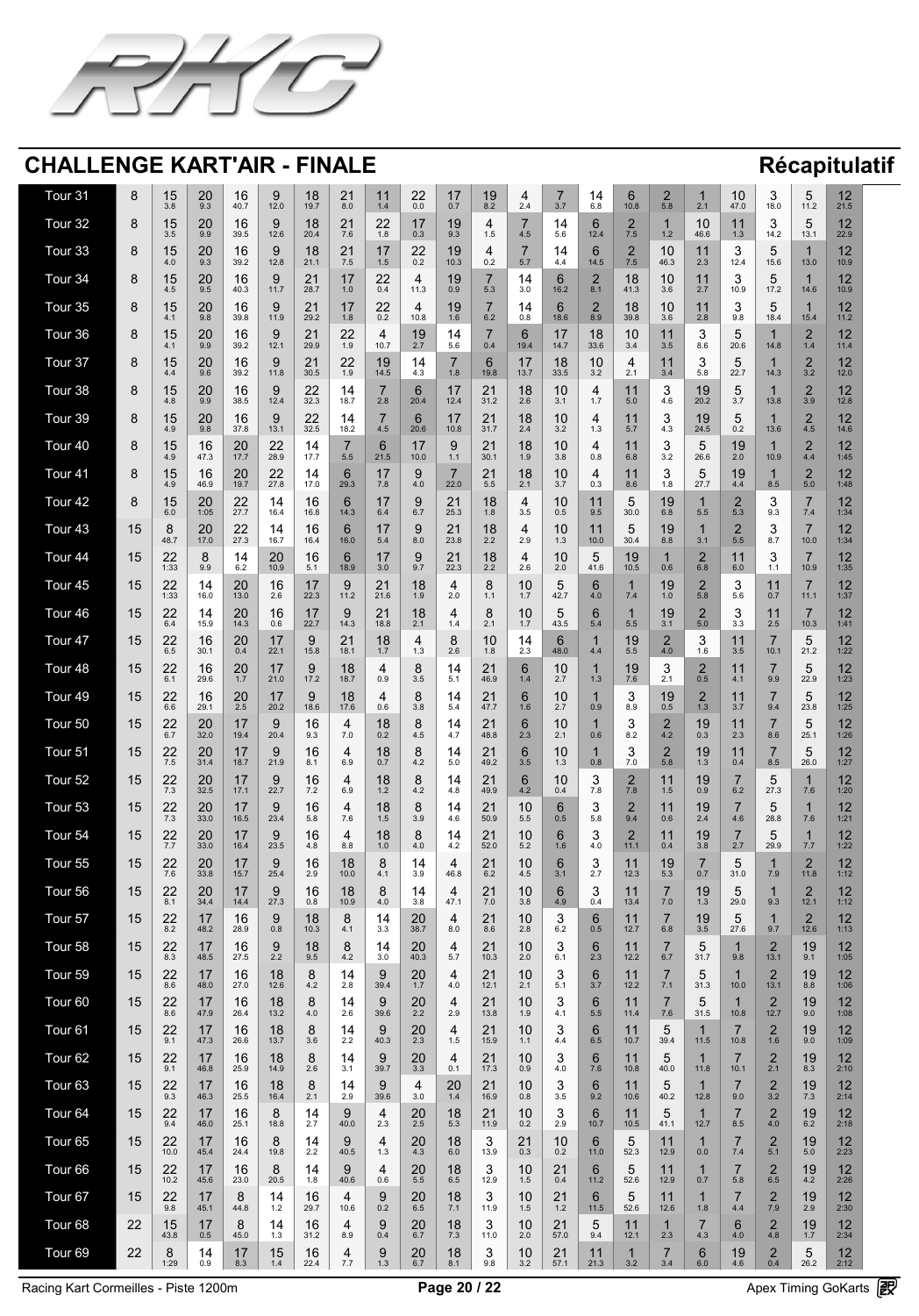![](_page_20_Picture_0.jpeg)

| Tour 70         | 22                             | 1:28                                                                                                                         | 0.4                                                             | 9.7                                               | 16<br>23.2                                          | 6.5                                   | 9<br>2.5                                            | 20<br>6.7                                   | 18<br>8.4                                             | 15<br>7.7                                | $\mathbf{I}$ .                        | 10<br>58.4                                                | 21<br>2.6                                             | 21.9                                                                                                                         | 4.3                              | 2.3                                                | $\blacktriangleright$<br>7.3                                 | 19<br>3.2                                                                               | 2.1                             | $\blacktriangledown$<br>24.5            | 12<br>$\mathsf{L}$<br>2:17                             |
|-----------------|--------------------------------|------------------------------------------------------------------------------------------------------------------------------|-----------------------------------------------------------------|---------------------------------------------------|-----------------------------------------------------|---------------------------------------|-----------------------------------------------------|---------------------------------------------|-------------------------------------------------------|------------------------------------------|---------------------------------------|-----------------------------------------------------------|-------------------------------------------------------|------------------------------------------------------------------------------------------------------------------------------|----------------------------------|----------------------------------------------------|--------------------------------------------------------------|-----------------------------------------------------------------------------------------|---------------------------------|-----------------------------------------|--------------------------------------------------------|
| Tour 71         | 22                             | 8<br>1:27                                                                                                                    | 0.3                                                             | $\overline{\phantom{a}}$<br>10.6                  | 16<br>23.7                                          | 4.8                                   | $\mathbf{Q}$<br>$\overline{\mathbf{v}}$<br>3.2      | 20<br>7.7                                   | 18<br>8.2                                             | $\Omega$<br>$\blacktriangleright$<br>7.9 | 15<br>54.6                            | 10<br>4.7                                                 | 21<br>2.7                                             | 21.8                                                                                                                         | 5.9                              | 1.1                                                | 8.1                                                          | 19<br>2.4                                                                               | 2.9                             | 仄<br>$\boldsymbol{\bigcup}$<br>23.2     | 12<br>2:21                                             |
| Tour 72         | 22                             | 1:26                                                                                                                         | 0.1                                                             | $\overline{\phantom{a}}$<br>11.5                  | 16<br>23.1                                          | 4.0                                   | $\mathbf{Q}$<br>$\boldsymbol{\cup}$<br>3.5          | 20<br>8.8                                   | 18<br>8.3                                             | $\bullet$<br>7.0                         | 10<br>1:00                            | 21<br>3.7                                                 | 20.8                                                  | 7.2                                                                                                                          | 0.1                              | 8.4                                                | 19<br>1.8                                                    | $\bigcap$<br>4.6                                                                        | 15<br>3.5                       | Г.<br>$\boldsymbol{\cup}$<br>18.6       | 12<br>2:24                                             |
| Tour 73         | 22                             | $\overline{ }$<br>1:27                                                                                                       | 0.1                                                             | 11.8                                              | 16<br>23.0                                          | 3.0                                   | $\boldsymbol{\cup}$<br>4.2                          | 20<br>9.3                                   | 18<br>8.7                                             | 6.0                                      | 10<br>1:00                            | 21<br>5.2                                                 | 20.0                                                  | 7.7                                                                                                                          | 0.5                              | 8.4                                                | 19<br>0.5                                                    | $\bigcap$<br>6.2                                                                        | 15<br>2.4                       | 17.6                                    | 12<br>2:28                                             |
| Tour 74         | 22                             | $\overline{ }$<br>1:26                                                                                                       | 0.6                                                             | $\overline{\phantom{a}}$<br>12.2                  | 16<br>22.7                                          | 2.6                                   | $\boldsymbol{\cup}$<br>4.5                          | 20<br>9.7                                   | 18<br>9.3                                             | 5.1                                      | 10<br>1:00                            | 21<br>5.2                                                 | 21.1                                                  | 7.7                                                                                                                          | 0.6                              | 9.4                                                | 19<br>0.7                                                    | $\bigcap$<br>7.0                                                                        | 15<br>0.5                       | h<br>16.8                               | 12<br>2:31                                             |
| Tour 75         | 22                             | $\overline{ }$<br>1:26                                                                                                       | 0.9                                                             | $\overline{\phantom{a}}$<br>12.4                  | 16<br>22.7                                          | .5                                    | $\boldsymbol{\cup}$<br>5.8                          | 20<br>9.9                                   | 18<br>9.3                                             | $\Omega$<br>4.3                          | 10<br>1:01                            | 21<br>4.6                                                 | 21.7                                                  | 8.4                                                                                                                          | 1.1                              | 19<br>9.7                                          | 0.1                                                          | 15<br>I V<br>6.3                                                                        | 1.5                             | $\blacktriangleright$<br>15.7           | 12<br>2:42                                             |
| Tour 76         | 22                             | $\overline{A}$ $\overline{A}$<br>14<br>1:26                                                                                  | $\blacksquare$<br>1.1                                           | $\overline{A}$<br>12.5                            | 16<br>22.7                                          | 0.5                                   | $\blacktriangle$<br>Y<br>6.7                        | 20<br>10.3                                  | $\overline{A}$<br><b>18</b><br>10.0                   | $\sqrt{ }$<br>3.1                        | $\overline{1}$<br>10<br>1:01          | $\sim$ $\blacktriangle$<br>$\cdot$ ) 1<br>$\angle$<br>4.5 | $\blacksquare$<br>22.1                                | <b>The Contract of the Contract of the Contract of the Contract of the Contract of the Contract of the Contract o</b><br>8.8 | 2.0                              | $\overline{1}$<br>19<br>8.5                        | $\blacksquare$<br>$\bigcup$<br>1.8                           | $\overline{A}$ and $\overline{A}$<br>15<br>3.8                                          | 3.6                             | 14.0                                    | $\overline{1}$<br>1 ' )<br>$\mathsf{L}$<br>2:50        |
| Tour 77         | 22                             | 14<br>1:26                                                                                                                   | 1.0                                                             | 13.8                                              | 21.9                                                | 16<br>0.3                             | 20<br>17.8                                          | 18<br>10.2                                  | 2.3                                                   | 31.6                                     | 10<br>30.8                            | 21<br>3.9                                                 | 22.4                                                  | 9.6                                                                                                                          | 3.1                              | 19<br>7.8                                          | R.<br>2.5                                                    | 15<br>1.3                                                                               | 19.3                            | 47.2                                    | 12<br>2:06                                             |
| Tour 78         | 22                             | 14<br>1:25                                                                                                                   | 1.0                                                             | 14.7                                              | 16<br>21.4                                          | 20<br>18.4                            | 18<br>9.9                                           | $\bigcap$<br>2.2                            | 22.9                                                  | 11.2                                     | 10<br>28.5                            | 21<br>4.6                                                 | 22.1                                                  | 10.5                                                                                                                         | 3.9                              | 19<br>6.3                                          | 15<br>3.3                                                    | 0.5                                                                                     | 18.9                            | 49.2                                    | 12<br>L<br>2:09                                        |
| Tour 79         | 22                             | 14<br>1:25                                                                                                                   | $\mathbf{Q}$<br>$\sqrt{0.7}$                                    | 17<br>15.3                                        | 1 <sup>°</sup><br>I O<br>21.2                       | 20<br>19.2                            | 18<br>9.8                                           | $\bigcap$<br>$\overline{\mathbf{U}}$<br>1.5 | 23.5                                                  | $\Omega$<br>$\bigcup$<br>12.0            | 10<br>IV<br>27.0                      | 21<br>$\angle$ 1<br>4.9                                   | 11<br>22.1                                            | 11.4                                                                                                                         | $\blacksquare$<br>4.3            | 15<br>I U<br>8.2                                   | $\boldsymbol{\mathsf{C}}$<br>$\mathbf U$<br>$\overline{2.4}$ | $\overline{\phantom{a}}$<br>$\overline{\phantom{a}}$<br>$\overline{\mathbf{U}}$<br>17.4 | 10<br>AJ<br>36.2                | $\bigcap$<br>$\leftarrow$<br>15.0       | 12<br>$\overline{L}$<br>2:12                           |
| Tour 80         | 22                             | 14<br>1:24                                                                                                                   | 16.1                                                            | 16<br>21.2                                        | 8<br>16.9                                           | 20<br>3.0                             | 18<br>9.6                                           | $\bigcap$<br>0.5                            | 24.1                                                  | 13.1                                     | 10<br>25.5                            | 21<br>5.2                                                 | 22.7                                                  | 11.5                                                                                                                         | 5.5                              | 15<br>6.4                                          | R.<br>$\sqrt{4.1}$                                           | 16.0                                                                                    | 19<br>38.2                      | 14.4                                    | 12<br>2:17                                             |
| Tour 81         | 22                             | 14<br>1:23                                                                                                                   | 16.8                                                            | 16<br>22.0                                        | 8<br>16.1                                           | 20<br>3.4                             | $\mathbf{\Omega}$<br>$\overline{\mathbf{U}}$<br>9.6 | 18<br>0.3                                   | 23.6                                                  | 13.9                                     | 10<br>25.4                            | 21<br>4.5                                                 | 23.6                                                  | 12.1                                                                                                                         | 5.7                              | 15<br>4.7                                          | 6<br>5.9                                                     | 15.1                                                                                    | 19<br>38.9                      | $\bigcap$<br>15.0                       | 12<br>3:14                                             |
| Tour 82         | 22<br>$\overline{\phantom{a}}$ | 14<br>1:22                                                                                                                   | $\begin{array}{c} 7 \\ 1 \end{array}$<br>$\blacksquare$<br>17.0 | 16<br>22.1                                        | 8<br>16.5                                           | 20<br>3.4                             | $\mathbf Q$<br>8.8                                  | 18<br>1.2                                   | 22.8                                                  | $\bullet$<br>14.9                        | 10<br>24.9                            | 21<br>$\overline{\phantom{a}}$<br>4.3                     | . .<br>24.0                                           | 12.7                                                                                                                         | 6.9                              | 15<br>2.1                                          | R.<br>8.0                                                    | $\blacktriangle$<br>14.7                                                                | 19<br>39.7                      | $\bigcap$<br>▀<br>14.7                  | $\bigcap$<br>$\overline{\phantom{a}}$<br>3:17          |
| Tour 83         | 22                             | $\overline{A}$<br>1:22                                                                                                       | 17.5                                                            | 16<br>21.8                                        | 8<br>16.5                                           | 20<br>3.9                             | $\mathbf{\Omega}$<br>$\overline{\mathbf{U}}$<br>8.2 | 24.3                                        | 16.2                                                  | 18<br>18.2                               | 10<br>5.6                             | 21<br>4.1                                                 | 24.9                                                  | 15<br>20.4                                                                                                                   | 10.9                             | 12.9                                               | 25.1                                                         | 7.5                                                                                     | 19<br>7.0                       | $\bigcap$<br>16.1                       | 12<br>3:17                                             |
| Tour 84         | 22                             | $\blacktriangleleft$ $\blacktriangleleft$<br>1:21                                                                            | 17.8                                                            | 16<br>21.6                                        | 8<br>17.0                                           | 11.2                                  | 4<br>24.3                                           | 17.9                                        | 20<br>2.6                                             | 18<br>14.8                               | 10<br>5.0                             | 21<br>4.3                                                 | 25.4                                                  | 15<br>19.5                                                                                                                   | 12.5                             | 12.6                                               | 26.6                                                         | 9.0                                                                                     | 19<br>4.5                       | $\bigcap$<br>15.6                       | 12<br>3:19                                             |
| Tour 85         | 22                             | $\blacktriangleleft$ $\blacktriangleleft$<br>1:21                                                                            | 18.3                                                            | 16<br>21.2                                        | 8<br>17.2                                           | 11.4                                  | 4<br>24.3                                           | 18.7                                        | 18<br>17.1                                            | 10<br>4.6                                | 21<br>4.2                             | 11<br>26.2                                                | 20<br>14.6                                            | 15<br>3.9                                                                                                                    | 15.2                             | 10.9                                               | 27.1                                                         | 11.2                                                                                    | 19                              | $\bigcap$<br>17.1                       | 12<br>3:19                                             |
| Tour 86         | 22                             | 14<br>1:21                                                                                                                   | 18.6                                                            | 16<br>21.1                                        | 8<br>17.5                                           | 11.7                                  | 4<br>23.5                                           | $\mathbf Q$<br>19.9                         | 18<br>16.5                                            | 10<br>4.4                                | 21<br>$\overline{\phantom{a}}$<br>4.3 | 11<br>26.4                                                | 20<br>15.4                                            | 15<br>2.6                                                                                                                    | 55.3                             | 12.2                                               | 19<br>0.0                                                    | 17.1                                                                                    | 0.5                             | $\blacktriangleright$<br>1.6            | 12<br>3:18                                             |
| <b>Tour 87</b>  | 22                             | 14<br>1:21                                                                                                                   | 18.8                                                            | 16<br>20.3                                        | 8<br>17.8                                           | 11.1                                  | 4<br>23.9                                           | $\mathbf Q$<br>21.5                         | 18<br>15.7                                            | 10<br>4.1                                | 21<br>4.3                             | 20<br>42.0                                                | 15<br>2.0                                             | 37.9                                                                                                                         | 18.9                             | 19<br>12.0                                         | 2.6                                                          | 16.6                                                                                    | 1.0                             | 6<br>57.1                               | 12<br>2:22                                             |
| Tour 88         | 22                             | 14<br>1:21                                                                                                                   | 18.7                                                            | 16<br>20.9                                        | 8<br>17.6                                           | 34.5                                  | $\mathbf{O}$<br>$\boldsymbol{\cup}$<br>22.3         | $\bigcap$<br>12.1                           | 18<br>3.0                                             | 10<br>3.8                                | 20<br>47.3                            | 15<br>0.7                                                 | 2 <sub>1</sub><br>$\sqrt{2}$<br>12.0                  | $\begin{array}{c} 4 \\ 4 \end{array}$<br>28.7                                                                                | 17.7                             | 19<br>11.5                                         | 4.7                                                          | 15.6                                                                                    | 1.0                             | 6<br>58.0                               | 12<br>2:22                                             |
| Tour 89         | 22                             | 27.4                                                                                                                         | 18.9                                                            | 16<br>20.5                                        | 8<br>17.9                                           | 34.3                                  | $\mathbf{O}$<br>24.0                                | 11.7                                        | 18<br>2.4                                             | 10<br>3.6                                | 20<br>47.6                            | 15<br>0.3                                                 | 21<br>13.3                                            | $\begin{array}{c} \begin{array}{c} \end{array} \end{array}$<br>28.4                                                          | 17.4                             | 19<br>12.7                                         | 5.7                                                          | $\Box$<br>13.7                                                                          | 1.0                             | 58.3                                    | $1^{\circ}$<br>$\overline{L}$<br>2:24                  |
| Tour 90         | 22                             | 45.5                                                                                                                         | 1 <sup>6</sup><br>20.2                                          | 14<br>16.8                                        | 8<br>1.5                                            | 33.5                                  | $\mathbf{O}$<br>25.9                                | 11.1                                        | 18<br>1.7                                             | 10<br>3.7                                | 15<br>47.6                            | 20<br>0.6                                                 | 21<br>13.9                                            | $\begin{array}{c} \begin{array}{c} \end{array} \end{array}$<br>28.7                                                          | 17.1                             | 19<br>12.8                                         | 7.8                                                          | 13.8                                                                                    | 0.5                             | 6<br>57.2                               | 12<br>L<br>2:24                                        |
| Tour 91         | 22                             | $\overline{4}$<br>43.9                                                                                                       | 1 <sup>6</sup><br>20.0                                          | 14<br>17.3                                        | 8<br>$\begin{array}{cc} 1 & 1 \\ 1 & 1 \end{array}$ | 1:00                                  | $\bigcap$<br>$\overline{\mathbf{U}}$<br>11.2        | 18<br>1.2                                   | 10<br>4.6                                             | 9.5                                      | 15<br>37.3                            | 20<br>0.8                                                 | 21<br>13.7                                            | $\begin{array}{c} \begin{array}{c} \end{array} \end{array}$<br>29.6                                                          | 16.9                             | 19<br>12.6                                         | 9.5                                                          | 12.6                                                                                    | 0.9                             | 6<br>56.7                               | $1^{\circ}$<br>L<br>2:25                               |
| Tour 92         | 22                             | 16<br>1:03                                                                                                                   | 18.2                                                            | $\overline{\mathcal{A}}$<br>0.7                   | $\overline{4}$<br>16.8                              | 43.4                                  | $\blacksquare$<br>$\overline{\mathbf{U}}$<br>10.8   | 18<br>1.0                                   | 13.6                                                  | 15<br>37.2                               | 20<br>1.5                             | 10<br>10.2                                                | 21<br>3.4                                             | 31.1                                                                                                                         | 16.4                             | 19<br>12.7                                         | 11.4                                                         | $\overline{\phantom{a}}$<br>10.7                                                        | 1.6                             | <b>հ</b><br>$\boldsymbol{\cup}$<br>56.6 | 12<br>2:25                                             |
| Tour 93         | 22                             | 16<br>1:03                                                                                                                   | 17.8                                                            | 14<br>0.7                                         | $\overline{4}$<br>17.4                              | 43.8                                  | $\bigcap$<br>$\overline{\mathbf{U}}$<br>10.0        | 18<br>0.8                                   | 13.1                                                  | 15<br>37.3                               | 20<br>2.6                             | 10<br>10.6                                                | 21<br>2.9                                             | $\begin{array}{c} \begin{array}{c} \end{array} \end{array}$<br>31.7                                                          | 16.3                             | 19<br>12.3                                         | 14.4                                                         | 8.5                                                                                     | 1.6                             | 6<br>57.9                               | 12<br>2:26                                             |
| Tour 94         | 22                             | 16<br>1:02                                                                                                                   | 18.1                                                            | 14<br>0.5                                         | $\overline{4}$ $\overline{7}$<br>17.5               | 53.8                                  | 18<br>0.6                                           | 4<br>12.5                                   | $\mathbf{Q}$<br>31.8                                  | 15<br>5.8                                | 20<br>3.4                             | 10<br>10.8                                                | 21<br>2.9                                             | $\begin{array}{c} \begin{array}{c} \end{array} \end{array}$<br>32.6                                                          | 15.9                             | 19<br>12.6                                         | 17.1                                                         | 6.1                                                                                     | 1.1                             | <b>R</b><br>$\boldsymbol{\cup}$<br>58.1 | 12<br>3:27                                             |
| Tour 95         | 22                             | 16<br>1:01                                                                                                                   | 18.1                                                            | $\overline{\mathcal{A}}$<br>0.4                   | 47<br>17.6                                          | 54.4                                  | 18<br>0.2                                           | 11.8                                        | 32.5                                                  | 15<br>5.9                                | 20<br>4.1                             | 10<br>11.0                                                | 21<br>2.6                                             | 33.1                                                                                                                         | 16.1                             | 19<br>12.0                                         | 18.6                                                         | $\overline{\phantom{a}}$<br>5.2                                                         | 1.8                             | U<br>57.9                               | 12<br><u>  Z</u><br>3:29                               |
| Tour 96         | 22                             | 16<br>1:01                                                                                                                   | 17.9                                                            | 14<br>0.6                                         | $\overline{4}$<br>18.3                              | 54.0                                  | 18<br>0.5                                           | 12.4                                        | $\mathbf Q$<br>31.4                                   | 15<br>5.5                                | 20<br>4.9                             | 10<br>10.5                                                | 21<br>3.2                                             | $\begin{array}{c} \begin{array}{c} \end{array} \end{array}$<br>34.0                                                          | 16.1                             | 19<br>11.1                                         | 21.5                                                         | 3.4                                                                                     | 56.5                            | 6<br>2.8                                | 12<br>3:30                                             |
| Tour 97         | 22                             | 16<br>1:00                                                                                                                   | 18.1                                                            | 14<br>0.2                                         | $\overline{4}$<br>18.7                              | 54.2                                  | 18<br>0.5                                           | 11.6                                        | $\mathbf{Q}$<br>32.0                                  | 15<br>4.9                                | 20<br>6.6                             | 10<br>10.2                                                | 21<br>3.4                                             | $\begin{array}{c} \begin{array}{c} \end{array} \end{array}$<br>34.5                                                          | 15.7                             | $\blacktriangle$<br>36.0                           | 19<br>33.3                                                   | 21.7                                                                                    | 3.0                             | 6<br>1.5                                | 12<br>3:31                                             |
| Tour 98         | 22                             | 16<br>1:00                                                                                                                   | 17.8                                                            | $\overline{\mathcal{A}}$<br>0.3                   | $\bigcap$<br>$\blacktriangleright$<br>1:13          | 18<br>0.6                             | $\rightarrow$<br>10.5                               | 0.3                                         | 33.1                                                  | 15<br>4.0                                | 20<br>7.6                             | 10<br>9.8                                                 | 2 <sup>1</sup><br>$\sum$<br>4.0                       | 34.9                                                                                                                         | 16.3                             | 35.4                                               | 19<br>34.9                                                   | 22.3                                                                                    | 1.8                             | 0.5                                     | $\Lambda$ $\gamma$<br>$\blacksquare$<br>3:33           |
| Tour 99         | 22                             | 16<br>1:00                                                                                                                   | 17.6                                                            | 14<br>0.2                                         | $\bigcap$<br>$\blacktriangleright$<br>1:14          | 18<br>0.4                             | 4<br>9.4                                            | 3.3                                         | 30.8                                                  | 15<br>3.7                                | 20<br>9.8                             | 10<br>8.1                                                 | 2 <sup>1</sup><br>$\angle$<br>4.7                     | 35.3                                                                                                                         | 16.0                             | $\blacktriangleright$<br>36.1                      | 19<br>36.5                                                   | 22.2                                                                                    | 1.0                             | 0.1                                     | 10<br>$\blacksquare$<br>3:34                           |
| Tour 100        | 22                             | 16<br>1:00                                                                                                                   | 17.3                                                            | 14<br>0.2                                         | $\bigcap$<br>$\blacktriangleright$<br>1:14          | 18<br>0.3                             | 4<br>8.7                                            | 5.2                                         | 29.4                                                  | 15<br>3.6                                | 20<br>10.5                            | 10<br>7.9                                                 | 2 <sup>1</sup><br>$\angle$<br>5.7                     | 35.5                                                                                                                         | 15.7                             | $\blacksquare$<br>36.3                             | 19<br>38.5                                                   | 22.3                                                                                    | 0.2                             | 0.6                                     | $\Lambda$<br>$\blacksquare$<br>3:33                    |
| <b>Four 101</b> | 22                             | $\overline{1}$<br>16<br>1:00                                                                                                 | $\bullet$<br>17.3                                               | $\blacksquare$<br>$\overline{\mathcal{A}}$<br>1.5 | $\blacktriangle$<br>$\blacktriangleright$<br>1:13   | $\overline{\phantom{a}}$<br>18<br>0.2 | $\leftarrow$<br>7.6                                 | $\overline{A}$ and $\overline{A}$<br>6.6    | $\blacktriangle$<br>29.0                              | $\overline{1}$<br>15<br>3.1              | 20<br>11.0                            | $\overline{1}$<br>10<br>7.8                               | $\sim$ $\sim$<br>$\angle$<br>6.1                      | $\boldsymbol{A}$ $\boldsymbol{A}$<br>$\blacksquare$<br>36.1                                                                  | 15.0                             | 37.2                                               | $\overline{1}$<br><b>19</b><br>39.6                          | $\overline{\phantom{a}}$<br>21.3                                                        |                                 | $\blacktriangleright$<br>0.4            | $\overline{1}$<br>$\blacksquare$<br>3:34               |
| <b>Tour 102</b> | 22                             | 16<br>59.9                                                                                                                   | 17.5                                                            | $\overline{\mathcal{A}}$<br>1.2                   | $\bigcap$<br>$\blacktriangleright$<br>1:13          | 18<br>0.2                             | $\rightarrow$<br>6.7                                | 8.1                                         | 28.5                                                  | 15<br>2.4                                | 20<br>12.1                            | 10<br>7.7                                                 | 21<br>6.4                                             | 36.5                                                                                                                         | 15.6                             | 36.8                                               | 19<br>40.7                                                   | 20.3                                                                                    | 2.7                             | 0.0                                     | $\Lambda$ $\Omega$<br>$\blacksquare$<br>3:34           |
| Tour 103        | 22                             | 16<br>59.1                                                                                                                   | 19.4                                                            | 52.1                                              | $\bigcap$<br>$\blacktriangleright$<br>22.2          | 18<br>0.2                             | $\leftarrow$<br>5.4                                 | 9.3                                         | 29.1                                                  | 15<br>0.9                                | 20<br>13.2                            | 10<br>7.4                                                 | 21<br>6.6                                             | 37.2                                                                                                                         | 15.2                             | $\blacktriangleright$<br>37.2                      | 19<br>42.2                                                   | 19.5                                                                                    | 2.9                             | 0.6                                     | $\Lambda$ $\Omega$<br>$\blacksquare$<br>3:34           |
| Tour 104        | 22                             | 16<br>I Q<br>59.4                                                                                                            | 14<br>18.9                                                      | $\mathbf O$<br>53.3                               | $\bigcap$<br>$\overline{\mathbf{v}}$<br>21.2        | 1 <sub>Q</sub><br>I O<br>0.4          | $\leftarrow$<br>4.4                                 | 17<br>$\blacksquare$<br>10.6                | $\Omega$<br>28.9                                      | 15<br>I J<br>0.4                         | $\Omega$<br>ZU<br>13.9                | 1 <sup>0</sup><br>I U<br>6.9                              | $\bigcirc$<br>$\mathbb{Z}$<br>7.3                     | 11<br>37.5                                                                                                                   | 14.9                             | $\sqrt{2}$<br>$\overline{\mathbf{U}}$<br>37.3      | 10<br>$\overline{1}$<br>44.4                                 | $\mathcal{L}$<br>$\overline{U}$<br>18.1                                                 | 3.0                             | 1.6                                     | 10<br>L<br>3:34                                        |
| Tour 105        | 22                             | 16<br>5.7                                                                                                                    | 18.9                                                            | 53.7                                              | $\blacktriangleright$<br>21.2                       | 18<br>0.2                             | $\blacktriangle$<br>3.9                             | 11.9                                        | 5<br>29.0                                             | 0.7                                      | 20<br>13.3                            | 10<br>6.6                                                 | 2 <sup>1</sup><br>$\angle$<br>8.0                     | 37.6                                                                                                                         | 14.9                             | $\blacktriangleright$<br>38.0                      | 19<br>45.2                                                   | 16.7                                                                                    | 3.6                             | 2.2                                     | $\Lambda$ $\Omega$<br>$\blacksquare$<br>3:34           |
| Tour 106        | 22                             | 16<br>5.2                                                                                                                    | 18.9                                                            | 54.2                                              | $\bigcap$<br>$\blacktriangleright$<br>21.1          | 3.3                                   | 12.9                                                | 15<br>I J<br>28.3                           | 1.6                                                   | 18<br>9.0                                | 20<br>4.5                             | 10<br>5.8                                                 | 2 <sup>1</sup><br>$\angle$<br>9.5                     | 37.6                                                                                                                         | 14.6                             | $\blacktriangleright$<br>38.2                      | 19<br>46.5                                                   | 15.7                                                                                    | 4.0                             | 56.4                                    | $\Lambda$ $\Omega$<br>$\blacksquare$<br>2:40           |
| Tour 107        | 16                             | 14<br>a kacamatan ing Kabupatèn Kabupatèn Kabupatèn Kabupatèn Kabupatèn Kabupatèn Kabupatèn Kabupatèn Kabupatèn Kabu<br>19.1 | $\Omega$<br>$\sim$<br>30.5                                      | $\mathbf O$<br>23.6                               | $\bigcap$<br>$\overline{\phantom{a}}$<br>21.1       | 2.6                                   | .<br>13.7                                           | 15<br>$\blacksquare$<br>27.8                | $\mathbf{Q}_\parallel$<br>$\blacktriangledown$<br>1.9 | 18<br>10.0                               | 10<br>9.1                             | $\bigcap$ 1<br>$\overline{\phantom{a}}$<br>10.5           | $\blacksquare$<br>37.7                                | 20<br>3.1                                                                                                                    | 12.1                             | $\blacksquare$<br>$\overline{\phantom{a}}$<br>38.3 | 19<br>47.5                                                   | $\overline{\phantom{a}}$<br>14.8                                                        | $\overline{\phantom{a}}$<br>4.8 | 55.8                                    | $\Lambda$ $\Omega$<br>$\overline{\phantom{a}}$<br>2:41 |
| <b>Tour 108</b> | 16                             | 14<br>19.3                                                                                                                   | 54.2                                                            | $\bigcap$<br>$\overline{\mathbf{U}}$<br>21.3      | 1.5                                                 | 22<br>7.7                             | 17<br>6.8                                           | 15<br>27.7                                  | 9<br>1.7                                              | 18<br>11.9                               | 10<br>7.7                             | 21<br>11.5                                                | $\begin{array}{c} 1 & 1 \\ 1 & 1 \end{array}$<br>37.8 | 20<br>2.9                                                                                                                    | $\overline{\phantom{a}}$<br>12.4 | 19<br>1:26                                         | 5<br>6.4                                                     | 6<br>7.5                                                                                | 5.7                             | 55.0                                    | 12<br>2:43                                             |

Racing Kart Cormeilles - Piste 1200m<br>
Page 21 / 22<br>
Page 21 / 22